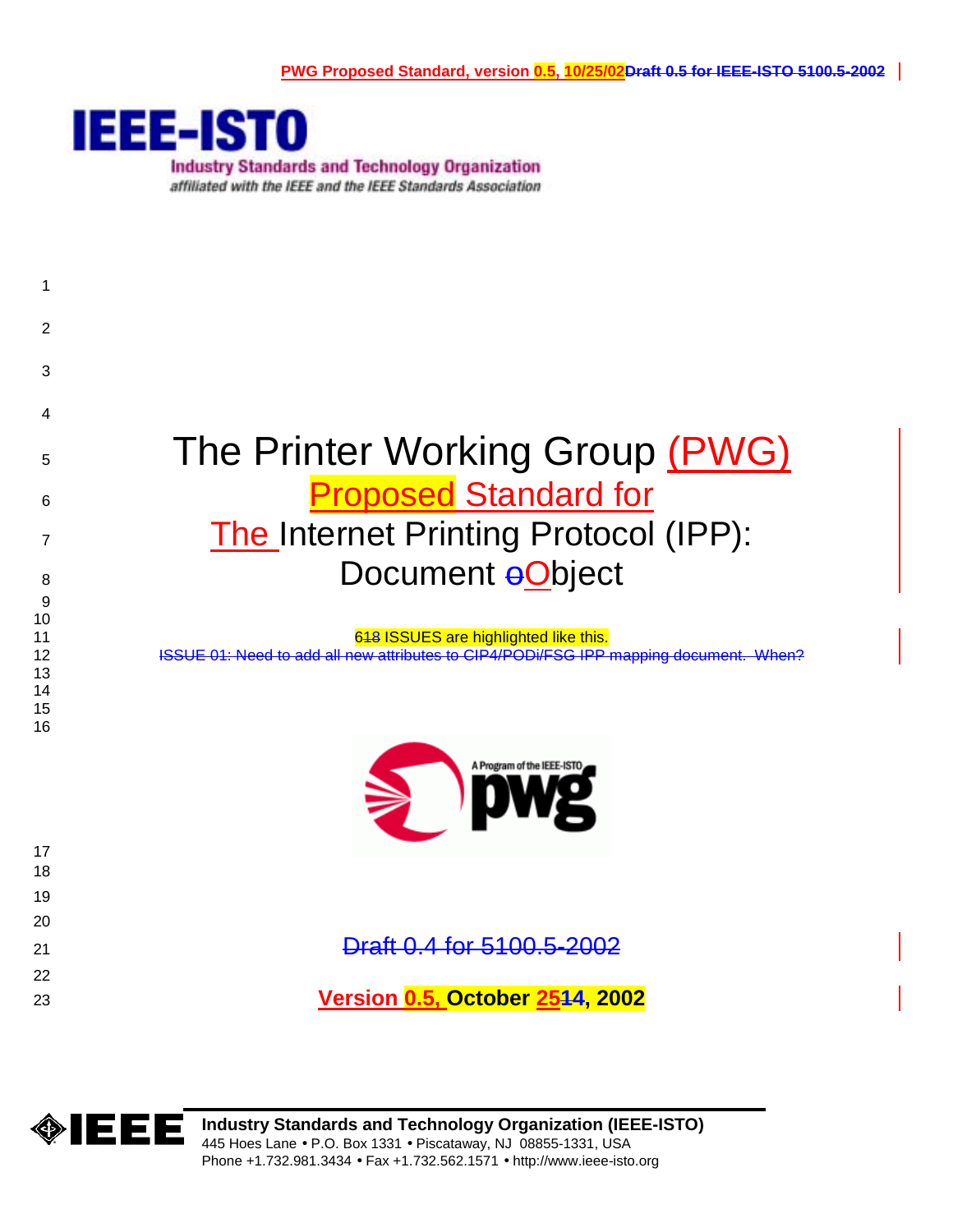24

29

31

# 25 The Printer Working Group (PWG) 26 **Proposed** Standard for  $\frac{27}{100}$  The Internet Printing Protocol (IPP): 28 Document Object

## 30 **Version 0.5, October 25, 2002**

32 **Abstract:** This IPP specification extends the IPP Model and Semantics [RFC2911] object model by defining a 33 Document object. The [RFC2911] Job object is extended to contain one or more Document objects which are 34 passive objects operated on by the Job. The Document object is created by the [RFC2911] Send-Document and 35 Send-URI operations and represents an Input Document to the Job. This specification also adds a Document 36 Attributes group (and tag) to these Send-Document and Send-URI requests. The Document Attributes group 37 contains any Document Template attributes to be applied to this Document object being created, overriding any 38 corresponding Job Template attribute supplied at the job level (including the "document-overrides" operation 39 attributes at the Job or Document level). A new Create-Document operation allows a client to supply the Document 40 Attributes without the data (like Create-Job does for a Job object). Then the client sends the data content to that 41 Document object using the new Send-Data operation. The client can also supply Document Attributes with the 42 existing Send-Document and Send-URI operations to create Document objects with content data or a document 43 reference, respectively.

44 This specification also defines seven new operations for Document objects once they have been created: Cancel-45 Current-Document, Cancel-Document, Get-Document-Attributes, Get-Documents, Delete-Document, Set-Document-46 Attributes, and Validate-Document.

47 This specification also lists all of the attributes defined in other IPP specifications to show their relationship to 48 corresponding attributes defined in this IPP specification for use with the Document object. The full semantics of the 49 "document-state", "document-state-reasons", and "document-state-message" Document Description attributes are 50 given along side of the corresponding [RFC2911] "job-state", "job-state-reasons", and "job-state-message" Job 51 Description attributes.

52 The purpose for specifying the Document object is so that the print industry can have a common semantic 53 specification for use in IPP, the PWG Semantic Model, the PWG Print Service Interface (PSI) project, and the Free 54 Standards Group Job Ticket API which all have a Document object.

- 55 This version of the PWG Proposed Standard document is available electronically at: 56
- 57 **ftp://ftp.pwg.org/pub/pwg/ipp/new\_DOC/<del>IPPpwg-ipp</del>-document-object-v05-021025.pdf, .doc, .rtf**

58 This document is an IEEE-ISTO PWG Proposed standard. For a definition of a "PWG Proposed Standard" and its 59 transition to a "PWG Draft Standard", see: f[tp://ftp.pwg.org/pub/pwg/general/pwg-process.pdf.](ftp://ftp.pwg.org/pub/pwg/general/pwg-process.pdf) After approval by the 60 PWG (by a Last Call) to transition this Proposed Standard to a Draft Standard, an IEEE-ISTO number will be 61 assigned and this PWG Draft Standard will be available electronically at: 62

64

63 ftp://ftp.pwg.org/pub/pwg/standards/

© 2002, IEEE Industry Standards and Technology Organization. All rights reserved. The IEEE-ISTO is affiliated with the IEEE and the IEEE Standards Association. IEEE-ISTO 5101.1 is a trademark of the IEEE-ISTO.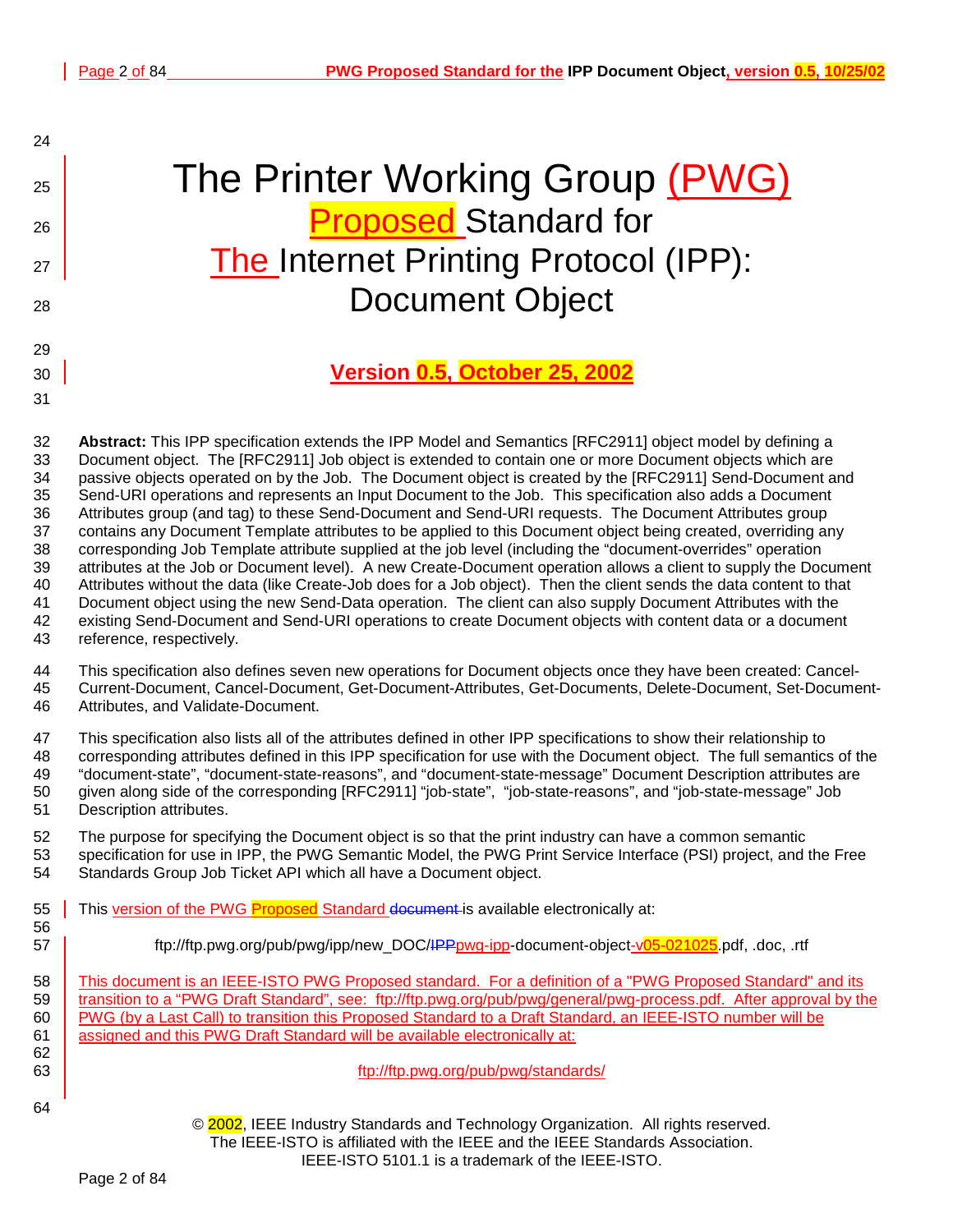## 64 **Copyright (C) 2002, IEEE ISTO. All rights reserved.**

65 This document may be copied and furnished to others, and derivative works that comment on, or otherwise explain it 66 or assist in its implementation may be prepared, copied, published and distributed, in whole or in part, without 67 restriction of any kind, provided that the above copyright notice, this paragraph and the title of the Document as 68 referenced below are included on all such copies and derivative works. However, this document itself may not be 69 modified in any way, such as by removing the copyright notice or references to the IEEE-ISTO and the Printer 70 Working Group, a program of the IEEE-ISTO.

71 Title: The Printer Working Group Standard for the Internet Printing Protocol (IPP): Document Object

72 The IEEE-ISTO and the Printer Working Group DISCLAIM ANY AND ALL WARRANTIES, WHETHER EXPRESS 73 OR IMPLIED INCLUDING (WITHOUT LIMITATION) ANY IMPLIED WARRANTIES OF MERCHANTABILITY OR 74 FITNESS FOR A PARTICULAR PURPOSE.

75 The Printer Working Group, a program of the IEEE-ISTO, reserves the right to make changes to the document 76 without further notice. The document may be updated, replaced or made obsolete by other documents at any time.

77 The IEEE-ISTO takes no position regarding the validity or scope of any intellectual property or other rights that might 78 be claimed to pertain to the implementation or use of the technology described in this document or the extent to 79 which any license under such rights might or might not be available; neither does it represent that it has made any 80 effort to identify any such rights.

81 The IEEE-ISTO invites any interested party to bring to its attention any copyrights, patents, or patent applications, or 82 other proprietary rights which may cover technology that may be required to implement the contents of this 83 document. The IEEE-ISTO and its programs shall not be responsible for identifying patents for which a license may 84 be required by a document and/or IEEE-ISTO Industry Group Standard or for conducting inquiries into the legal 85 validity or scope of those patents that are brought to its attention. Inquiries may be submitted to the IEEE-ISTO by e-86 mail at:

87 ieee-isto@ieee.org.

88 The Printer Working Group acknowledges that the IEEE-ISTO (acting itself or through its designees) is, and shall at 89 all times, be the sole entity that may authorize the use of certification marks, trademarks, or other special 90 designations to indicate compliance with these materials.

91 Use of this document is wholly voluntary. The existence of this document does not imply that there are no other 92 ways to produce, test, measure, purchase, market, or provide other goods and services related to its scope.

93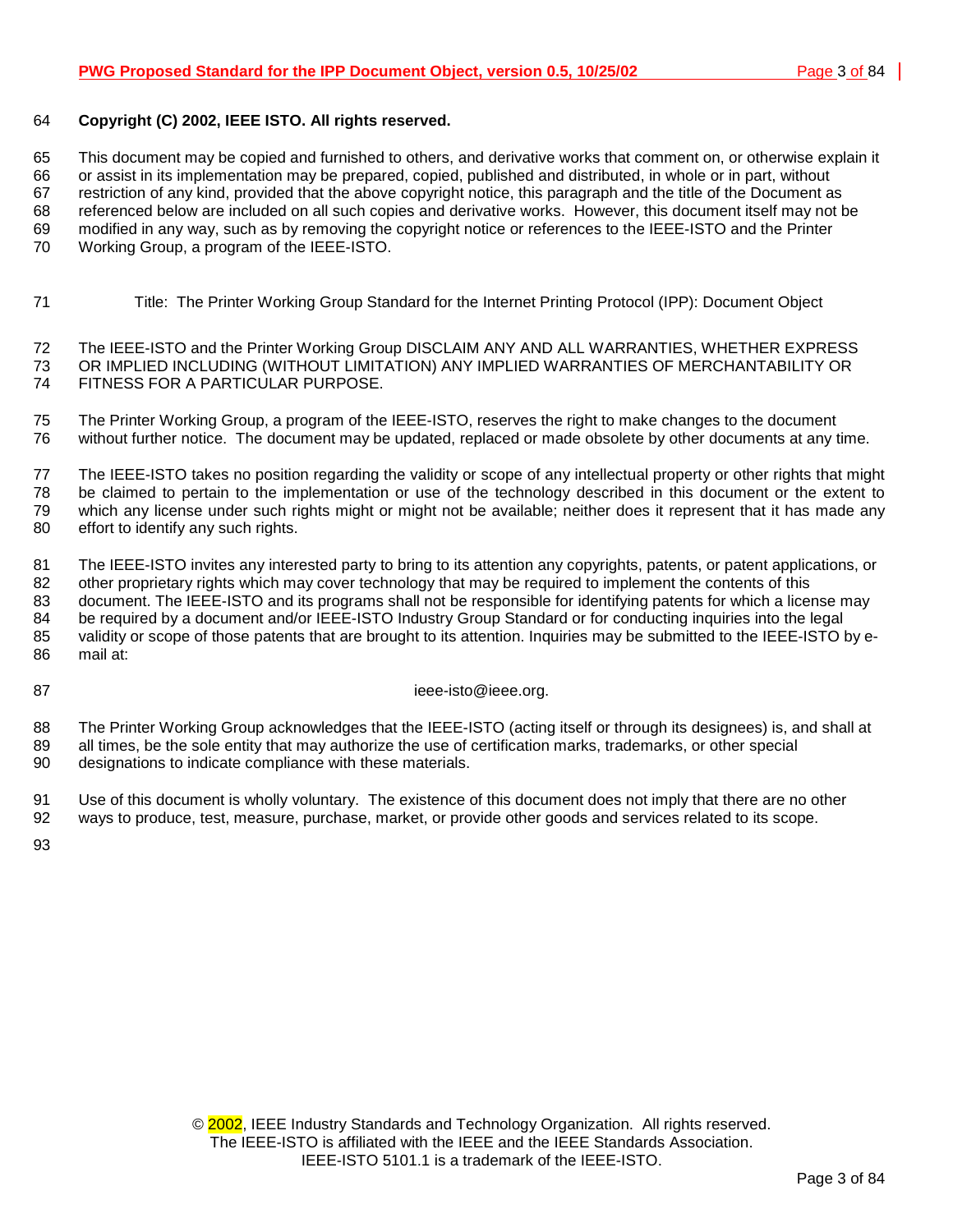## 93 **About the IEEE-ISTO**

95 The IEEE-ISTO is a not-for-profit corporation offering industry groups an innovative and flexible operational forum 96 and support services. The IEEE-ISTO provides a forum not only to develop standards, but also to facilitate activities 97 that support the implementation and acceptance of standards in the marketplace. The organization is affiliated with 98 the IEEE ([http://www.ieee.org/\)](http://www.ieee.org/) and the IEEE Standards Association (http://standards.ieee.org/). 99

100 For additional information regarding the IEEE-ISTO and its industry programs visit [http://www.ieee-isto.org.](http://www.ieee-isto.org/)

101 102

94

## 103 **About the IEEE-ISTO PWG**

104 The Printer Working Group (or PWG) is a Program of the IEEE Industry Standards and Technology Organization 105 (ISTO) with member organizations including printer manufacturers, print server developers, operating system 106 providers, network operating systems providers, network connectivity vendors, and print management application 107 developers. The group is chartered to make printers and the applications and operating systems supporting them 108 work together better. All references to the PWG in this document implicitly mean "The Printer Working Group, a 109 Program of the IEEE ISTO." In order to meet this objective, the PWG will document the results of their work as open 110 standards that define print related protocols, interfaces, procedures and conventions. Printer manufacturers and 111 vendors of printer related software will benefit from the interoperability provided by voluntary conformance to these 112 standards.

113 In general, a PWG standard is a specification that is stable, well understood, and is technically competent, has

- 114 multiple, independent and interoperable implementations with substantial operational experience, and enjoys
- 115 significant public support.
- 116 For additional information regarding the Printer Working Group visit: http://www.pwg.org
- 117 118

## 119 **Contact information:**

- 120 IPP Web Page: http://www.pwg.org/ipp/
- 121 IPP Mailing List: ipp@pwg.org
- 122 To subscribe to the ipp mailing list, send the following email:<br>123 1) send it to maiordomo@pwg.org
	- 1) send it to majordomo@pwg.org
- 124 2) leave the subject line blank
- 125 3) put the following two lines in the message body:
- 126 subscribe ipp
- 127 end

128 Implementers of this specification are encouraged to join the IPP Mailing List in order to participate in any 129 discussions of clarifications or review of registration proposals for additional names. Requests for additional media 130 names, for inclusion in this specification, should be sent to the IPP Mailing list for consideration.

131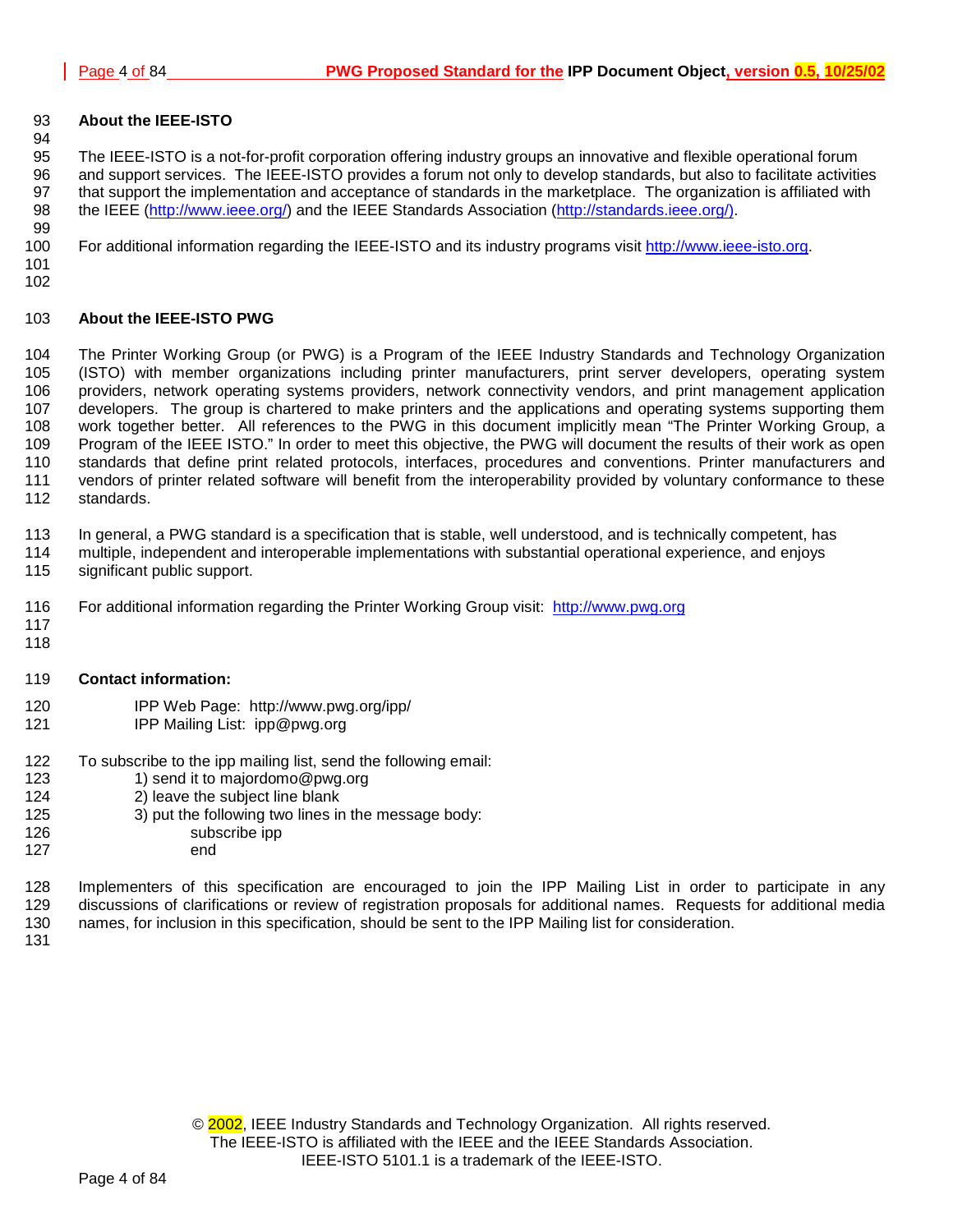## <sup>131</sup>**Contents**

| 132                      | $\mathbf{1}$   |      |                                                                                 |    |
|--------------------------|----------------|------|---------------------------------------------------------------------------------|----|
| 133                      |                | 1.1  | Scope                                                                           | 9  |
| 134                      | $\overline{2}$ |      |                                                                                 |    |
| 135                      |                | 2.1  | <b>Conformance Terminology</b>                                                  | 10 |
| 136                      |                | 2.2  | Other Terminology                                                               | 11 |
| 137                      | 3              |      |                                                                                 |    |
| 138<br>139<br>140        |                | 3.1  | <b>Create-Document Operation</b>                                                | 13 |
| 141<br>142<br>143        |                | 3.2  | Send-Data Operation                                                             | 18 |
| 144<br>145<br>146        |                | 3.3  | Send-Document Operation                                                         | 19 |
| 147                      |                | 3.4  | Send-URI Operation                                                              | 21 |
| 148                      |                | 3.5  | Validate-Document Operation                                                     | 21 |
| 149<br>150<br>151        |                | 3.6  | Get-Document-Attributes Operation                                               | 22 |
| 152<br>153<br>154        |                | 3.7  | <b>Get-Documents Operation</b>                                                  | 24 |
| 155<br>156<br>157<br>158 |                | 3.8  | Set-Document-Attributes Operation                                               | 26 |
| 159<br>160<br>161        |                | 3.9  | <b>Cancel-Document Operation</b>                                                | 29 |
| 162<br>163<br>164<br>165 |                | 3.10 | <b>Cancel-Current-Document Operation</b><br>3.10.3 document-message (text(127)) | 32 |
| 166                      |                | 3.11 | <b>Delete-Document Operation</b>                                                | 33 |
| 167                      | 4              |      |                                                                                 | 33 |
| 168                      |                | 4.1  | Cancel-Current-Job ([adm-ops] section 4.2)                                      | 33 |
| 169                      |                | 4.2  | Cancel-Job ([RFC2911] section 3.3.3)                                            | 34 |
| 170                      |                | 4.3  | Create-Job ([RFC2911] section 3.2.4)                                            | 34 |
| 171                      |                | 4.4  | Print-Job ([RFC2911] section 3.2.1)                                             | 34 |
| 172                      |                | 4.5  | Print-URI ([RFC2911] section 3.2.2)                                             | 34 |
|                          |                |      |                                                                                 |    |

© 2002, IEEE Industry Standards and Technology Organization. All rights reserved. The IEEE-ISTO is affiliated with the IEEE and the IEEE Standards Association. IEEE-ISTO 5101.1 is a trademark of the IEEE-ISTO.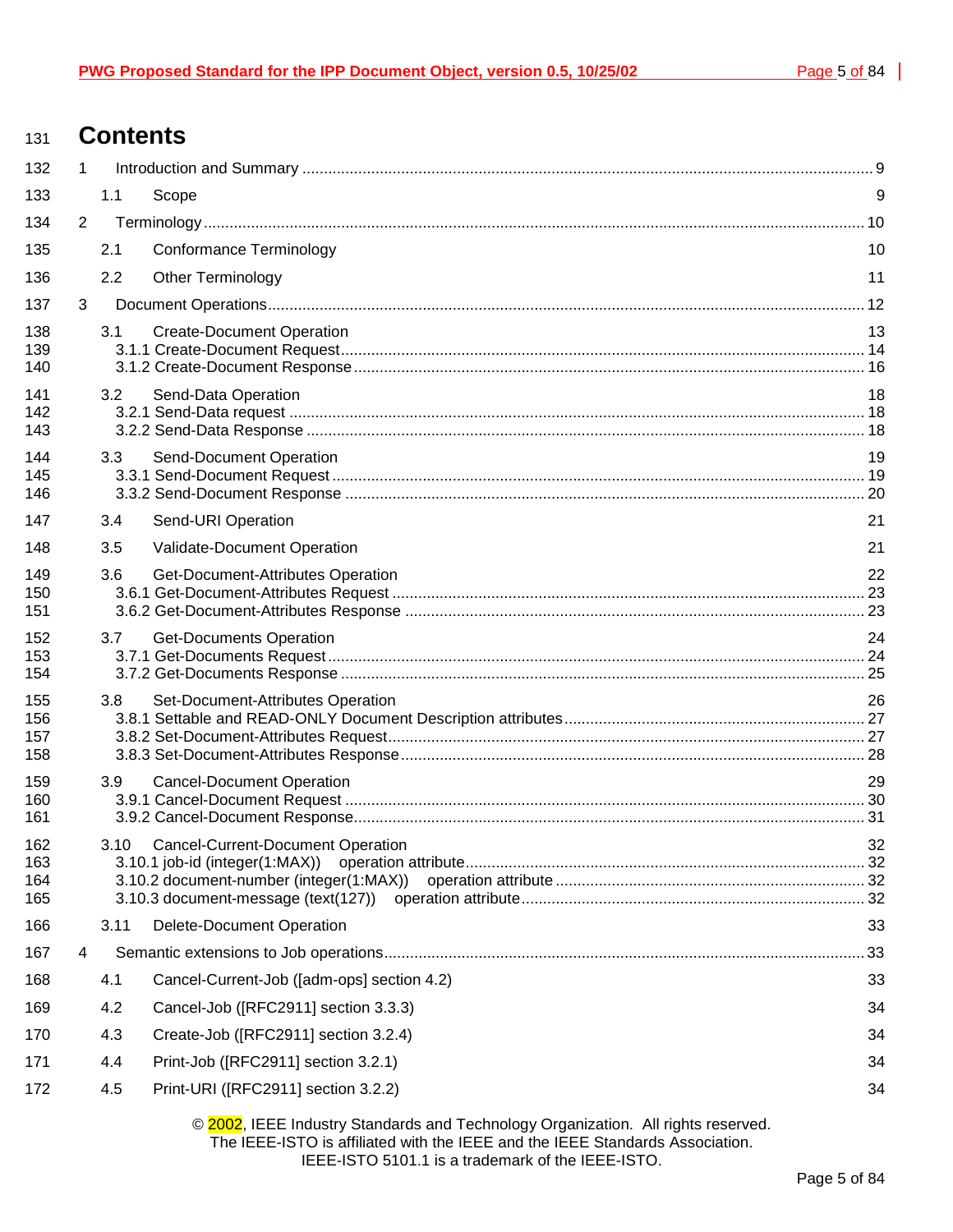| 173                                    |   | 4.6  | Purge-Jobs ([RFC2911] section 3.2.9)                                                                                                                           | 34 |
|----------------------------------------|---|------|----------------------------------------------------------------------------------------------------------------------------------------------------------------|----|
| 174                                    |   | 4.7  | Release-Job ([RFC2911] section 3.3.6)                                                                                                                          | 34 |
| 175                                    |   | 4.8  | Reprocess-Job ([adm-ops] section 4.1)                                                                                                                          | 35 |
| 176                                    |   | 4.9  | Restart-Job ([RFC2911] section 3.3.7)                                                                                                                          | 35 |
| 177                                    |   | 4.10 | Send-Document ([RFC2911] section 3.3.1)                                                                                                                        | 35 |
| 178                                    |   | 4.11 | Send-URI ([RFC2911] section 3.3.2)                                                                                                                             | 35 |
| 179                                    |   | 4.12 | Suspend-Current-Job ([adm-ops] section 4.3.1)                                                                                                                  | 35 |
| 180                                    | 5 |      |                                                                                                                                                                |    |
| 181                                    | 6 |      |                                                                                                                                                                |    |
| 182                                    |   | 6.1  | Operation Attributes supplied at the Job and Document Levels for Creation                                                                                      | 38 |
| 183<br>184<br>185<br>186               |   | 6.2  | Operation Attributes defined for use in Document Creation operations                                                                                           | 40 |
| 187                                    |   | 6.3  | Operation Attributes returned in Job and Document Creation responses                                                                                           | 41 |
| 188                                    | 7 |      |                                                                                                                                                                |    |
| 189<br>190<br>191<br>192<br>193<br>194 |   | 7.1  | Job Template attributes defined for use with the Document object<br>7.1.3 job-cover-front (collection)                                                         | 48 |
| 195                                    | 8 |      |                                                                                                                                                                |    |
| 196                                    |   | 8.1  | document-number (integer(1:MAX)) Document Description attribute                                                                                                | 52 |
| 197                                    |   | 8.2  | document-id-uri (uri) Document Description attribute                                                                                                           | 52 |
| 198                                    |   | 8.3  | document-uri (uri) Document Description attribute                                                                                                              | 52 |
| 199                                    |   | 8.4  | job-state (type1 enum) Job Description attribute                                                                                                               | 52 |
| 200<br>201<br>202<br>203<br>204        |   | 8.5  | document-state (type1 enum) Document Description attribute<br>8.5.2 The "document-state" Document Description attribute and the Document object life Cycle  55 | 52 |
| 205                                    |   | 8.6  | job-state-reasons (1setOf type2 keyword) Job Description attribute                                                                                             | 57 |
| 206                                    |   | 8.7  | document-state-reasons (1setOf type2 keyword) Document Description attribute                                                                                   | 57 |
| 207                                    |   | 8.8  | job-state-message (text(MAX)) Job Description attribute                                                                                                        | 63 |
| 208                                    |   | 8.9  | document-state-message (text(MAX)) Document Description attribute                                                                                              | 63 |
| 209                                    |   | 8.10 | document-message (text(127)) Document Description                                                                                                              | 63 |
| 210                                    |   | 8.11 | document-printer-up-time (integer(1:MAX)) Document Description                                                                                                 | 63 |
| 211                                    | 9 |      |                                                                                                                                                                | 64 |
| 212                                    |   | 9.1  | document-creation-attributes-supported (1setOf type2 keyword)                                                                                                  | 69 |

## © 2002, IEEE Industry Standards and Technology Organization. All rights reserved. The IEEE-ISTO is affiliated with the IEEE and the IEEE Standards Association. IEEE-ISTO 5101.1 is a trademark of the IEEE-ISTO.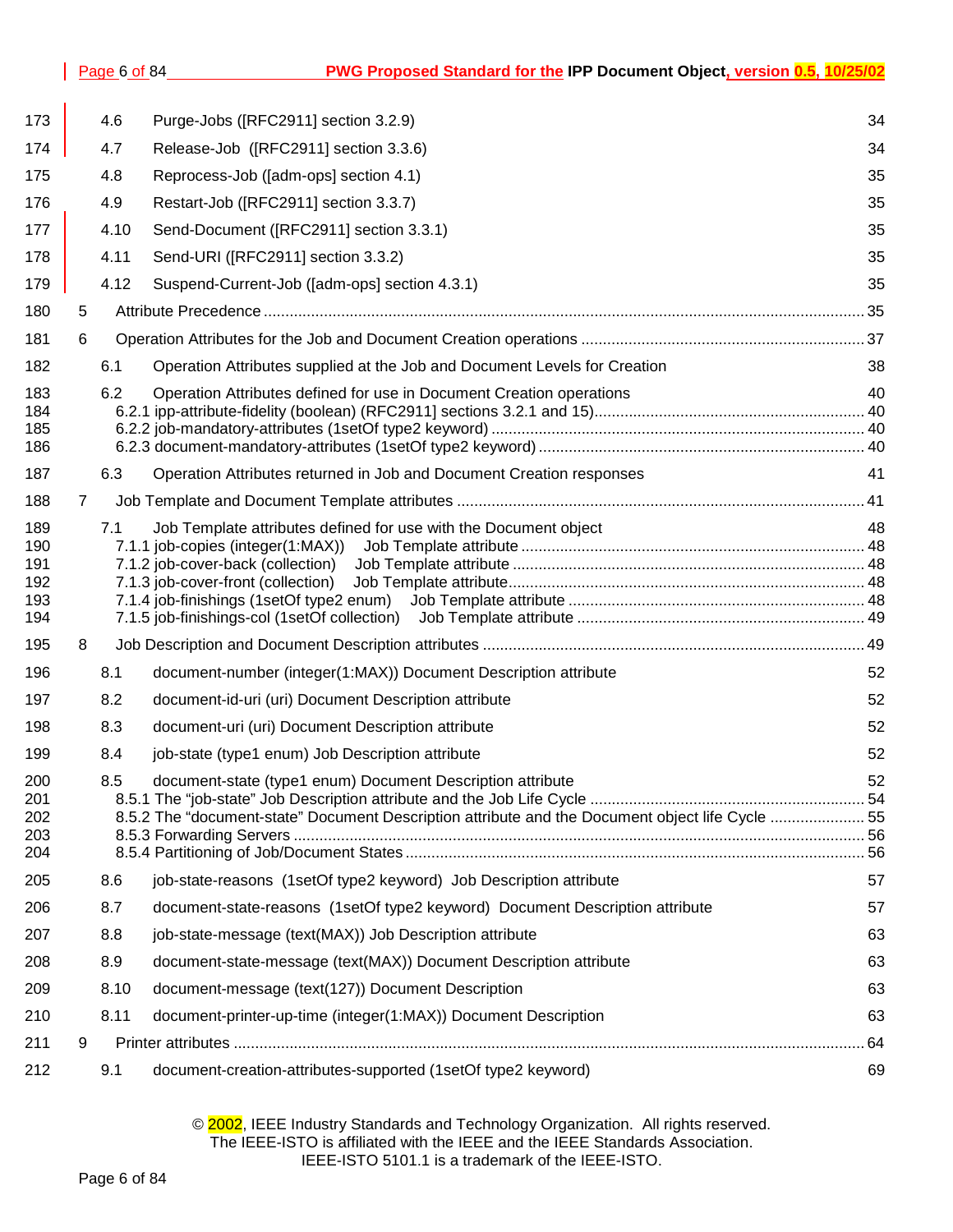| PWG Proposed Standard for the IPP Document Object, version 0.5, 10/25/02 |  |
|--------------------------------------------------------------------------|--|
|                                                                          |  |

| 213 |    | 9.2  | printer-state-reasons (1setOf type2 keyword)         | 70 |
|-----|----|------|------------------------------------------------------|----|
| 214 | 10 |      |                                                      |    |
| 215 |    | 10.1 | operations-supported (1setOf type2 enum)             | 73 |
| 216 | 11 |      |                                                      |    |
| 217 |    | 11.1 | Printer conformance requirements                     | 73 |
| 218 |    | 11.2 | Client conformance requirements                      | 74 |
| 219 | 12 |      |                                                      |    |
| 220 | 13 |      |                                                      |    |
| 221 | 14 |      |                                                      |    |
| 222 |    | 14.1 | <b>Attribute Registrations</b>                       | 77 |
| 223 |    | 14.2 | <b>Additional Enum Attribute Value Registrations</b> | 80 |
| 224 |    | 14.3 | <b>Operation Registrations</b>                       | 80 |
| 225 | 15 |      |                                                      |    |
| 226 | 16 |      |                                                      |    |
| 227 | 17 |      |                                                      |    |
| 228 | 18 |      |                                                      |    |
| 229 | 19 |      |                                                      |    |
| 230 | 20 |      |                                                      |    |
| 231 | 21 |      |                                                      |    |
|     |    |      |                                                      |    |

232

## <sup>233</sup>**Table of Tables**

| 234 |                                                                                                      |  |
|-----|------------------------------------------------------------------------------------------------------|--|
| 235 |                                                                                                      |  |
| 236 |                                                                                                      |  |
| 237 |                                                                                                      |  |
| 238 |                                                                                                      |  |
| 239 |                                                                                                      |  |
| 240 |                                                                                                      |  |
| 241 |                                                                                                      |  |
| 242 |                                                                                                      |  |
| 243 |                                                                                                      |  |
| 244 |                                                                                                      |  |
| 245 | Figure 2 - The "document-state" Document Description attribute and the Document object life Cycle 56 |  |
| 246 |                                                                                                      |  |
| 247 |                                                                                                      |  |
| 248 |                                                                                                      |  |
| 249 |                                                                                                      |  |
| 250 |                                                                                                      |  |

© 2002, IEEE Industry Standards and Technology Organization. All rights reserved. The IEEE-ISTO is affiliated with the IEEE and the IEEE Standards Association. IEEE-ISTO 5101.1 is a trademark of the IEEE-ISTO.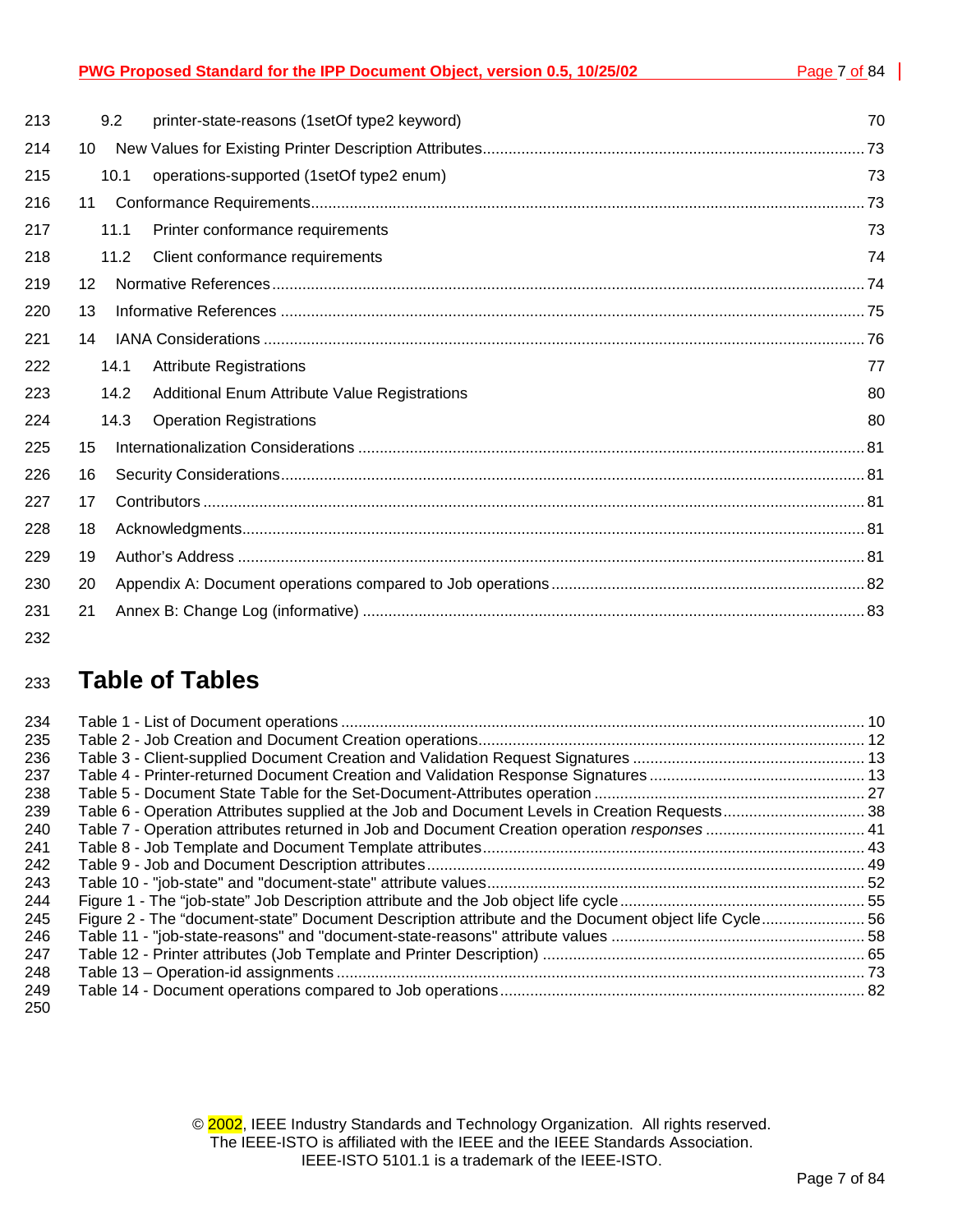## <sup>251</sup>**Table of Figures**

|                      | 253 Figure 2 - The "document-state" Document Description attribute and the Document object life Cycle 56 |  |
|----------------------|----------------------------------------------------------------------------------------------------------|--|
| $\sim$ $\sim$ $\sim$ |                                                                                                          |  |

254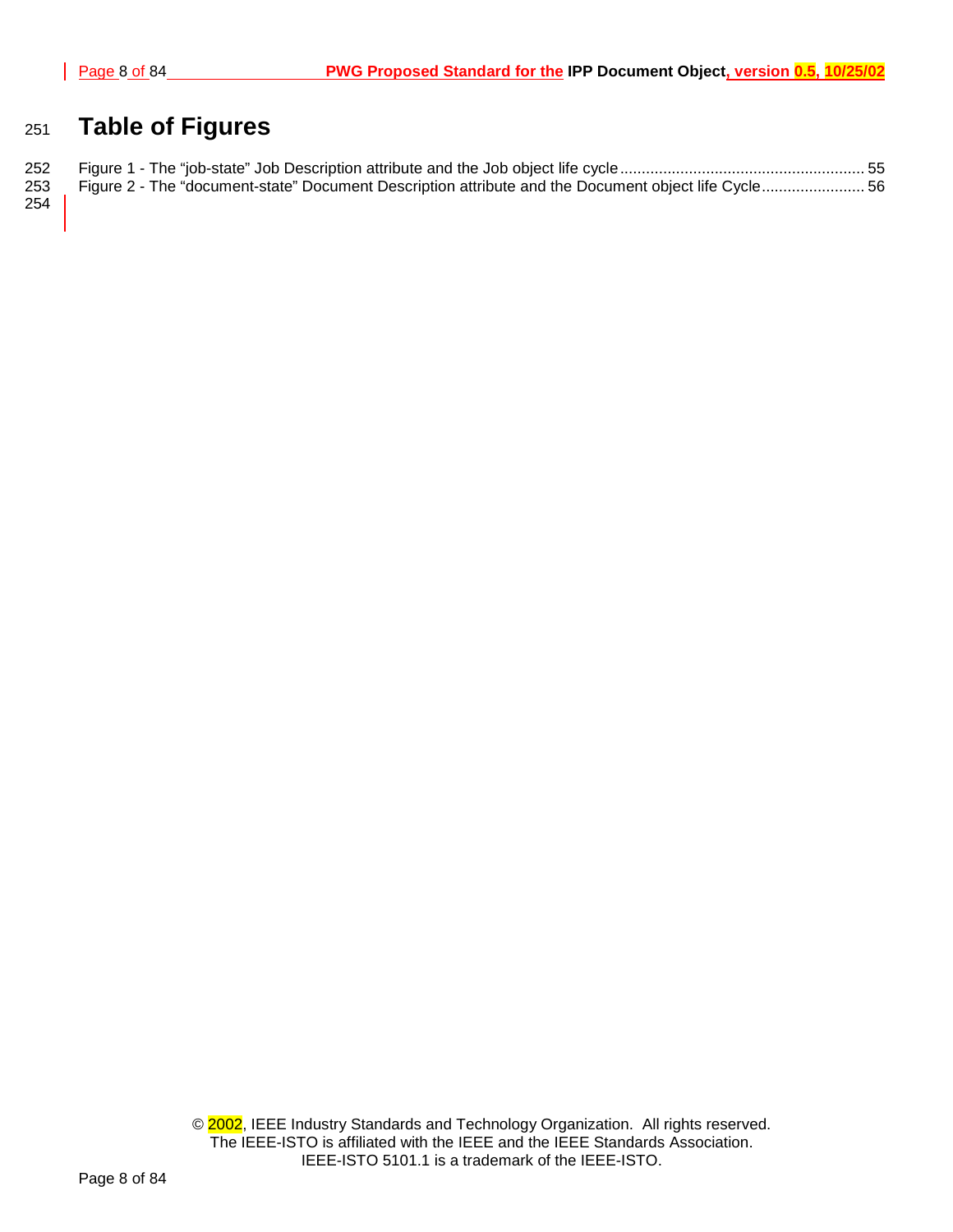<span id="page-8-0"></span>255

## 256 **1 Introduction and Summary**

257 **Abstract:** This IPP specification extends the IPP Model and Semantics [RFC2911] object model by defining a 258 Document object. The [RFC2911] Job object is extended to contain one or more Document objects which are 259 passive objects operated on by the Job. The Document object is created by the [RFC2911] Send-Document and 260 Send-URI operations and represents an Input Document to the Job. This specification also adds a Document 261 Attributes group (and tag) to these Send-Document and Send-URI requests. The Document Attributes group 262 contains any Document Template attributes to be applied to this Document object being created, overriding any 263 corresponding Job Template attribute supplied at the job level (including the "document-overrides" operation 264 attributes at the Job or Document level). A new Create-Document operation allows a client to supply the Document 265 Attributes without the data (like Create-Job does for a Job object). Then the client can send the data content to that 266 Document object using the new Send-Data operation.

267 This specification also defines seven new operations for Document objects once they have been created: Cancel-268 Current-Document, Cancel-Document, Get-Document-Attributes, Get-Documents, Delete-Document, Set-Document-269 Attributes, and Validate-Document.

270 This specification also lists all of the attributes defined in other IPP specifications to show their relationship to

271 corresponding attributes defined in this IPP specification for use with the Document object. The full semantics of the 272 "document-state", "document-state-reasons", and "document-state-message" Document Description attributes are

273 given along side of the corresponding [RFC2911] "job-state", "job-state-reasons", and "job-state-message" Job

274 Description attributes.

275 The intent is to propose this specification as an IPP extension and which will be referenced as part of the PWG

276 Semantic Model. The purpose for specifying the Document object is so that the print industry can have a common 277 semantic specification for use in IPP, the PWG Semantic Model [pwg-sm], the PWG Print Service Interface (PSI)

278 project [pwg-psi], and the Free Standards Group Job Ticket API [fsg-jt] which all have a Document object.

## 279 **1.1 Scope**

280 Part of the extension is to allow the client to supply printing instructions, called Document Template attributes, when 281 creating each Document object. An IPP Printer object implementation MAY support most of the existing Job 282 Template attributes as Document Template attributes as well. (The PWG Semantic Model [pwg-sm] currently calls 283 the Job Template attributes and Document Template attributes simply "Job Processing" and "Document Processing" 284 attributes). Note: There are a number of footnotes which relate this IPP specification to the PWG Semantic model 285 and other PWG projects, such as the Print Service Interface (PSI) [pwg-psi].

286 The Document object is a passive object<sup>1</sup> and is operated upon by the Job. The client uses the new Create-287 Document operation or either of the existing Send-Document and Send-URI operations to create a Document object. 288 In addition there are 8 new operations that affect the Document object after it has been created as summarized in 289 [Table 1.](#page-9-0) 

 1 The Document object is *not* a sub-job. If Job trees are desired where sub-jobs can be on different network nodes, such as in JDF, then a separate specification should be generated for Job trees.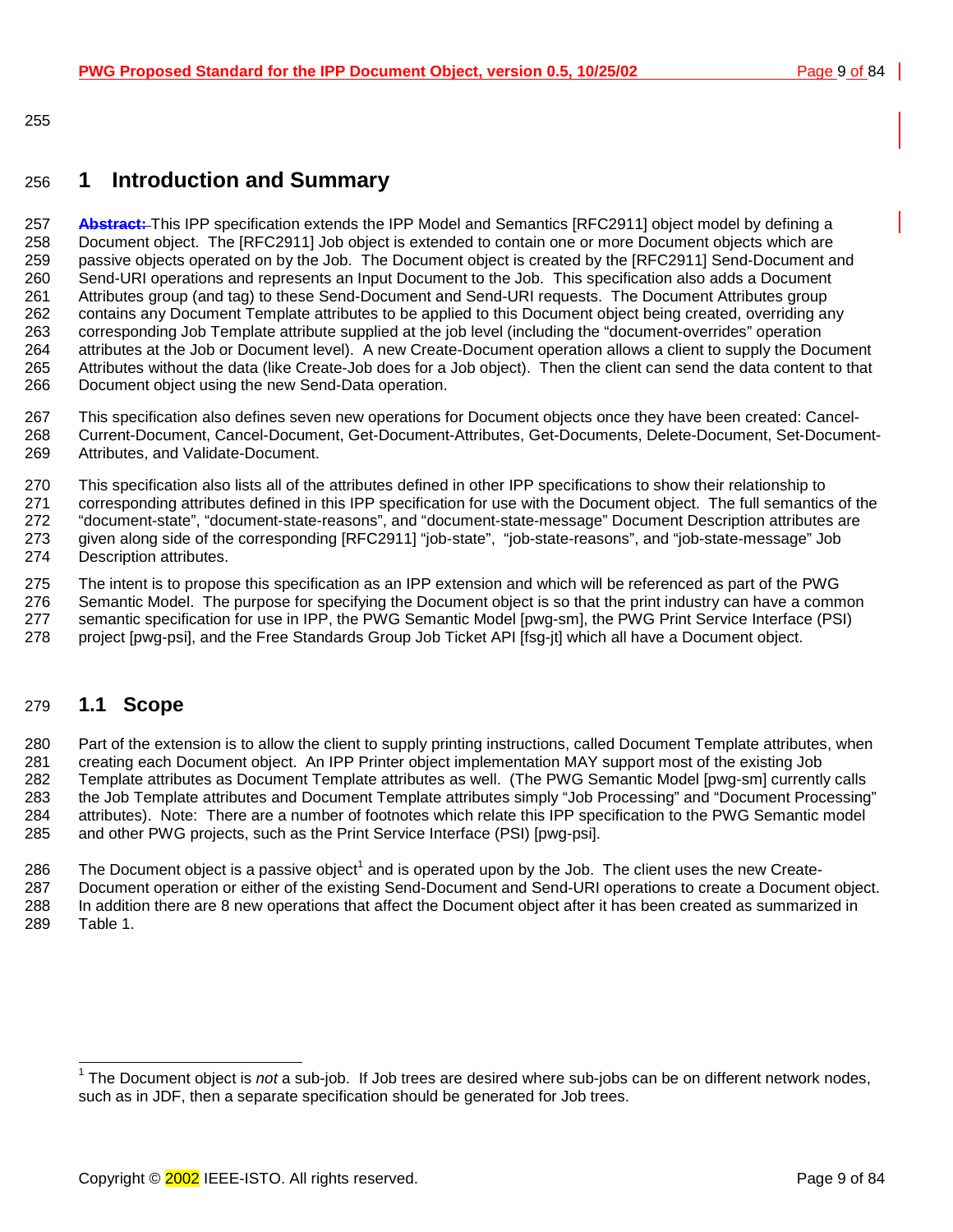<span id="page-9-0"></span>

| I<br>×<br>۰, | I<br>×<br>×<br>۰. |
|--------------|-------------------|
|              |                   |

## **Table 1 - List of Document operations**

| <b>Operation Name</b>        | Printer         | <b>Brief Description</b>                                                 |
|------------------------------|-----------------|--------------------------------------------------------------------------|
|                              | support         |                                                                          |
|                              |                 |                                                                          |
| Create-Document <sup>2</sup> | <b>REQUIRED</b> | Creates a Document object with Document attributes, but no data.         |
| Send-Data                    | <b>REQUIRED</b> | Sends data to the Document object created by Create-Document.            |
| Send-Document *              | <b>REQUIRED</b> | Creates a Document object with Document attributes and data.             |
| Send-URI <sup>*</sup>        | <b>OPTIONAL</b> | Creates a Document object with Document attributes and a URL             |
|                              |                 | reference to the data (print-by-reference).                              |
| Validate-Document            | <b>REQUIRED</b> | Validate that the supplied Document attributes are supported.            |
| Get-Document-Attributes      | <b>REQUIRED</b> | Get requested attributes of specified Document in the specified Job.     |
| Get-Documents                | <b>REQUIRED</b> | Get requested attributes of all of the Documents in the specified Job.   |
| Set-Document-Attributes      | <b>OPTIONAL</b> | Set the supplied Document attributes on the specified Document.          |
| Cancel-Document              | <b>OPTIONAL</b> | Cancel the specified Document in the specified Job, but don't remove it. |
|                              | <b>REQUIRED</b> |                                                                          |
| Cancel-Current-Document      | <b>OPTIONAL</b> | Cancel the current document that the Printer is printing.                |
| Delete-Document              | <b>OPTIONAL</b> | Remove the specified Document object and its data from the Job.          |

291 \* The existing IPP/1.1 operations defined in [RFC2911] with an extension so the client can supply Document

292 Template attributes in a new attribute Group in the request.

293 This specification also specifies the life cycle of the Document object by defining the "document-state", "document-

294 state-reasons", and "document-state-message" attributes. Finally, the analogous Document Descriptions attributes 295 that correspond to the Job Description attributes are defined.

## 296 **2 Terminology**

297 This section defines terminology used throughout this document.

## 298 **2.1 Conformance Terminology**

299 Capitalized terms, such as **MUST, MUST NOT, REQUIRED, SHOULD, SHOULD NOT, MAY, NEED NOT,** and 300 **OPTIONAL**, have special meaning relating to conformance as defined in RFC 2119 [RFC2119] and [RFC2911] 301 section 12.1. If an implementation supports the extension defined in this document, then these terms apply; 302 otherwise, they do not. These terms define conformance to *this document (and [RFC2911]) only*; they do not affect 303 conformance to other documents, unless explicitly stated otherwise. To be more specific:

304 **REQUIRED** - an adjective used to indicate that a conforming IPP Printer implementation MUST support the indicated 305 operation, object, attribute, attribute value, status code, or out-of-band value in requests and responses. See 306 [RFC2911] "Appendix A - Terminology for a definition of "support". *Since support of this entire Document Object*  307 *specification is OPTIONAL for conformance to IPP/1.1, the use of the term REQUIRED in this document means*  308 *"REQUIRED if this OPTIONAL Document Object specification is implemented".*

309 **RECOMMENDED** - an adjective used to indicate that a conforming IPP Printer implementation is recommended to 310 support the indicated operation, object, attribute, attribute value, status code, or out-of-band value in requests and 311 responses. *Since support of this entire Document Object specification is OPTIONAL for conformance to IPP/1.1, the*  312 *use of the term RECOMMENDED in this document means "RECOMMENDED if this OPTIONAL Document Object*  313 *specification is implemented".*

 2 The Create-Document operation maps to the PWG PSI Send-Document-By-Post operation and the Send-Data maps to the HTTP Post operation.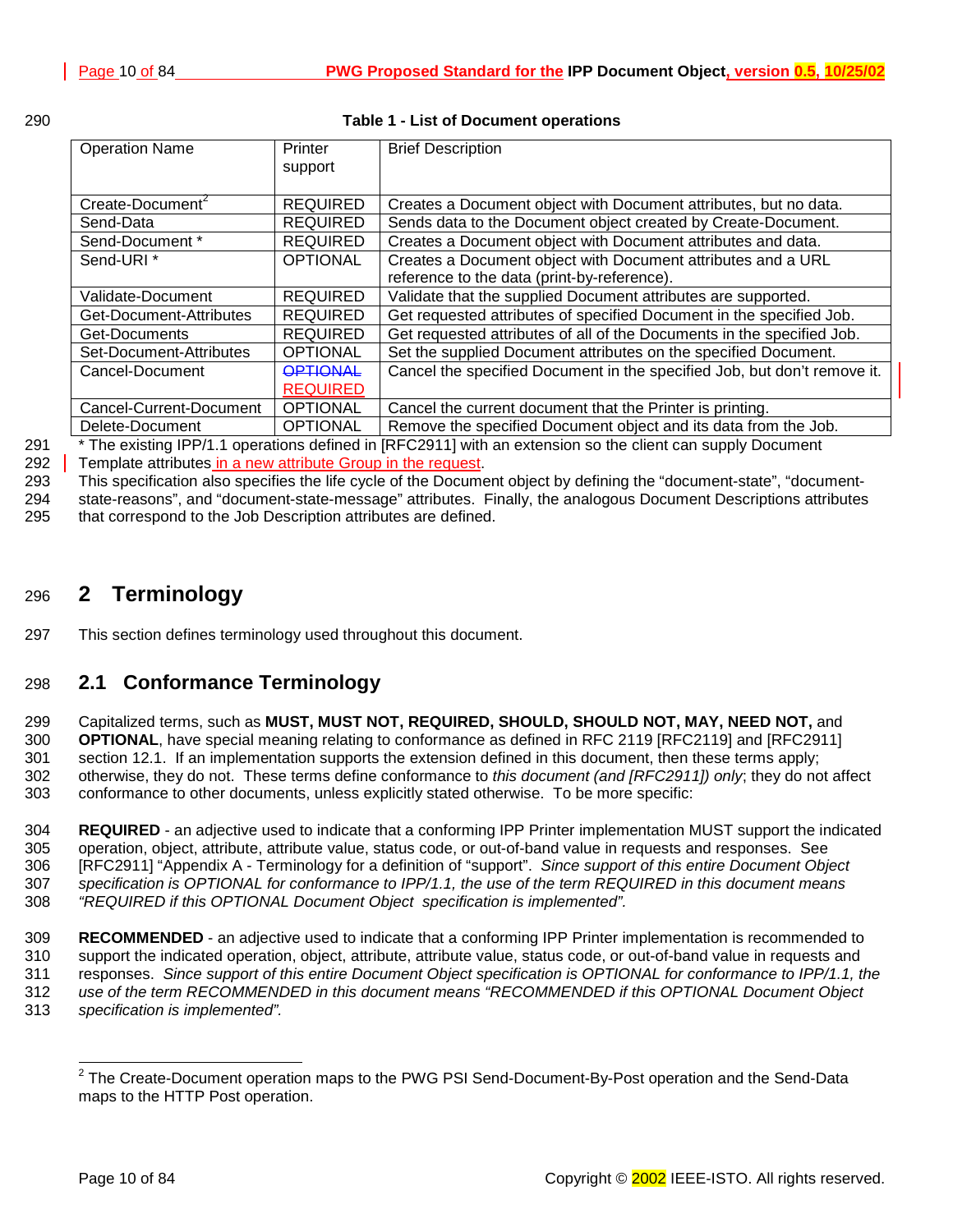- <span id="page-10-0"></span>314 **OPTIONAL** - an adjective used to indicate that a conforming IPP Printer implementation MAY, but is NOT
- 315 REQUIRED to, support the indicated operation, object, attribute, attribute value, status code, or out-of-band value in 316 requests and responses.

## 317 **2.2 Other Terminology**

318 This document uses the same terminology as [RFC2911], such as "**client**", "**Printer**", "**attribute**", "**attribute value**", 319 "**keyword**", "**Job Template attribute**", "**Operation attribute**", "**operation**", "**request**", "**response**", and "**support**" 320 with the same meaning. In addition, the following terms are defined for use in this document:

- 321 **Document object** the object to represent the logical concept of a document in a Job. A **Job object** can contain 322 one or more **Document objects**.
- 323 **Job Creation operation** operations that create Job objects, specifically: Print-Job, Print-URI, and Create-Job as 324 defined in [RFC2911].

325 **Document Creation operation** - operations that create Document objects. Specifically: Create-Document, Print-326 Job, Print-URI, Send-Document and Send-URI. Note: the Print-Job and Print-URI are both **Job Creation** and 327 **Document Creation** operations, since they create both Job and a **Document object** at the same time. Also this 328 specification does not extend the Print-Job and Print-URI operations. However, this specification does extend the 329 Send-Document and Send-URI operations to allow the client to supply **Document Template** attributes in each 330 request.

331 **Job Level** - attributes supplied in the Print-Job, Print-URI, and Create-Job are referred to as being supplied at the 332 **Job Level**. Attributes supplied at the **Job Level** are a mixture of **Job attributes** and **Document attributes**. **Job**  333 **attributes** apply to the Job as a whole, while **Document attributes** provide defaults for the **Document objects** in 334 case the client does not supply a **Document attribute** at the **Document Level** for a **Document object**. Put another 335 way, **Document objects** *inherit* **Document attributes** from the **Job object** which are used if the client didn't supply 336 a corresponding attribute for the **Document object**.

337 **Document Level** - attribute supplied in the Send-Document, Send-URI, and Create-Document operations are 338 referred to as being supplied at the **Document Level**. Note: attribute supplied in the Print-Job and Print-URI 339 requests are considered as being supplied at the **Job Level** only, *not* also at the **Document Level**, even though 340 Print-Job and Print-URI also create **Document objects**.

- 341 **Attribute Precedence** the precedence rules which dictate which attribute value takes precedence when the same 342 attribute is supplied at different points in the work flow with different values, such as at both the **Job Level** and the 343 **Document Level**. See section [5.](#page-34-0)
- 344 **Job Attribute** an **Operation attribute** or a **Job Templat**e attribute that applies to the Job (object) as a whole. For 345 example, "job-name" is an **Operation attribute** and "job-priority" is a **Job Template attribute**.
- 346 **Document Template attribute**  an attribute that the client supplies in a Create-Document, Send-Document, or 347 Send-URI operation request in the Document Attributes group. For example, "media".
- 348 **Document attribute** an **Operation attribute** or a **Document Template attribute** that applies to a **Document**  349 **object** as a whole. For example, "document-format" is an Operation attribute and "media" is a Document Template 350 attribute.
- 351 [Table 2 s](#page-11-0)hows this terminology as applied to the six operations. Note that Print-Job and Print-URI are both Job 352 Creation operations and Document Creation operations, though they only create single Document jobs. In other 353 words, for Print-Job and Print-URI, there is only one document per job, so whether the attributes are considered to be 354 submitted at the Job Level and then inherited by the Document object, is moot, since these operations do not have a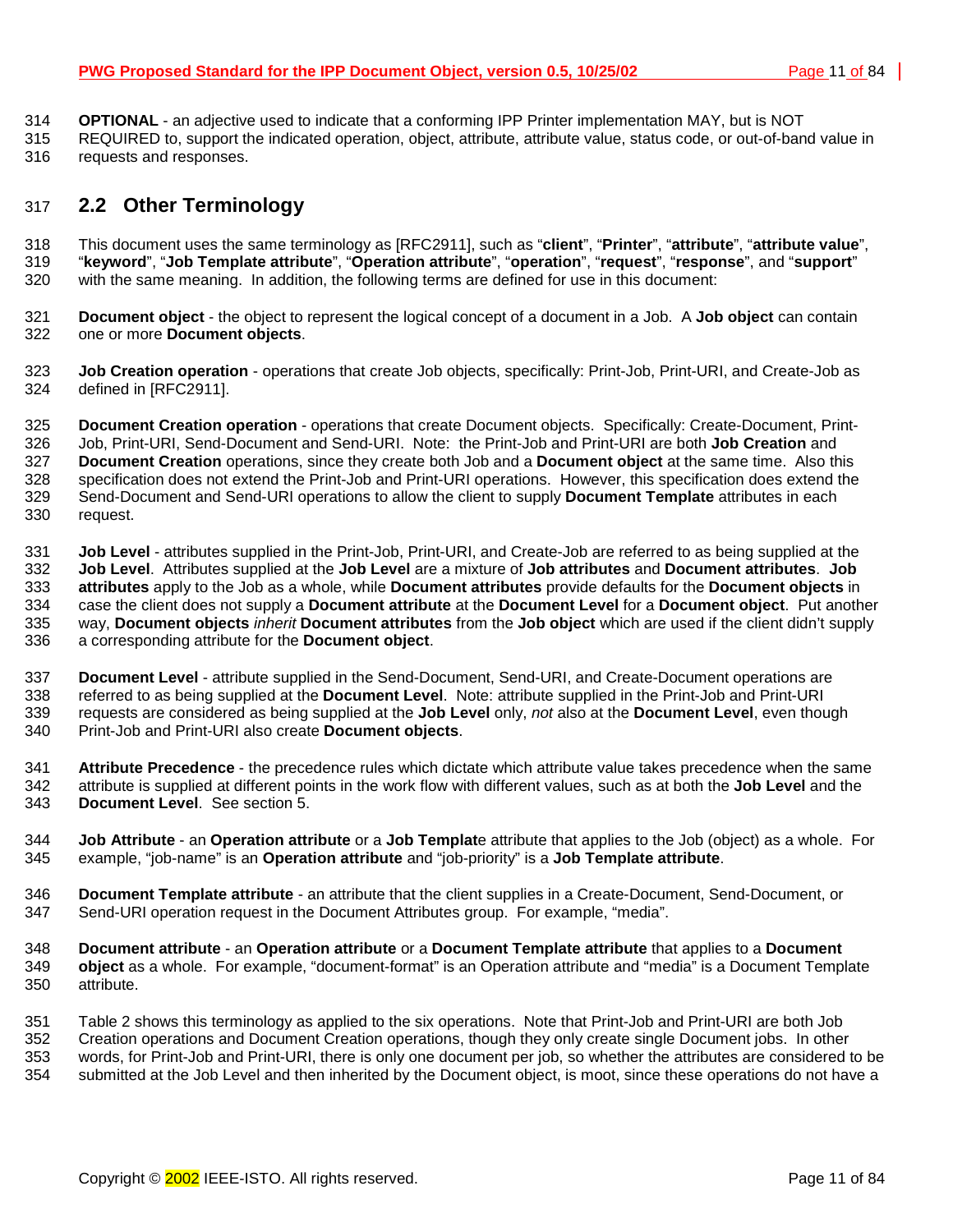<span id="page-11-0"></span>355 separate Document group in which the client can supply Document attributes. Note also that for the "Level" concept, 356 no operation supplies attributes at more than one level.<sup>3</sup>

## 357 **Table 2 - Job Creation and Document Creation operations**

| Job<br><b>Creation</b><br>operation | <b>Document</b><br><b>Creation</b><br>operation |                        | Operation                                 | <b>Attribute Group in Request</b> |                | Level |
|-------------------------------------|-------------------------------------------------|------------------------|-------------------------------------------|-----------------------------------|----------------|-------|
|                                     |                                                 |                        | Job                                       | <b>Document</b>                   |                |       |
| yes                                 |                                                 | Create-Job             | Job attributes and<br>Document attributes |                                   |                |       |
| yes                                 | yes                                             | <b>Print-Job</b>       | Job attributes and<br>Document attributes |                                   | Job Level      |       |
| yes                                 | yes                                             | <b>Print-URI</b>       | Job attributes and<br>Document attributes |                                   |                |       |
|                                     | ves                                             | <b>Create-Document</b> |                                           | Document attributes               |                |       |
|                                     | ves                                             | <b>Send-Document</b>   |                                           | Document attributes               | Document Level |       |
|                                     | ves                                             | Send-URI               |                                           | Document attributes               |                |       |

358

359 **Document Overrides** - a way for a client to specify attributes to apply to specified documents in a multi-document 360 job. Specifically, as member attributes of the "document-overrides" **Job Template attribute** in a **Job Creation** 361 operation or the "document-overrides" **operation attribute** in a **Document Creation operation** as defined in 362 [override]. Note: The **Document Template attributes** supplied in a Create-Document, Send-Document, or Send-363 URI operation also "override" any Document Template attributes supplied in the Job Creation operation.

## 364 **3 Document Operations**

365 The Document object semantics are as parallel to the Job object semantics as possible. Therefore, most of the Job 366 operations have analogous Document operations as shown in [Table 14 i](#page-81-0)n section "A[ppendix A: Document operations](#page-81-0)  367 [compared to Job operations".](#page-81-0) Operations that can apply only to an entire job, have no analogous document 368 operation as indicated. This extension adds 8 new Document operations that operate on the Document object once 369 it is created by the new Create-Document operation or either of the existing two operations: Send-Document and 370 Send-URI operations.

371 Note: By Document object we mean the object once it become a contained part of a Job object, not before or after. 372 So in this specification a Document object does not represent data in a repository.

373 The signatures of the operation requests that create and/or validate Document objects are very similar as shown in 374 [Table 3 a](#page-12-0)nd defined in section 3[.1 t](#page-12-0)hrough section 3[.5.](#page-20-0) The entries in the table show what a client MUST, MAY, or 375 MUST NOT supply in the indicated operation requests.

 $\overline{a}$ 

 $3$  The PWG Semantic Model [pwg-sm] calls the Operation attributes supplied by the client: Job Description attributes or Document Description attributes for the Job Creation and Document Creation operations, respectively. The [pwgsm] also calls Job Template attributes and Document Template attributes: Job Processing and Document Processing attributes, respectively. Each Processing attribute is defined to be a Job Processing or a Document Processing attribute, but is not both. The client can supply both Job Processing and Document Processing attributes in a Job Creation operation, in which case the Document Processing attributes server as defaults for the Document objects. The Printer copies all of these client's supplied attributes to the Job or Document object. Read-only Job and Document attributes that the system sets are called Job State and Document State attributes (instead of Description attributes).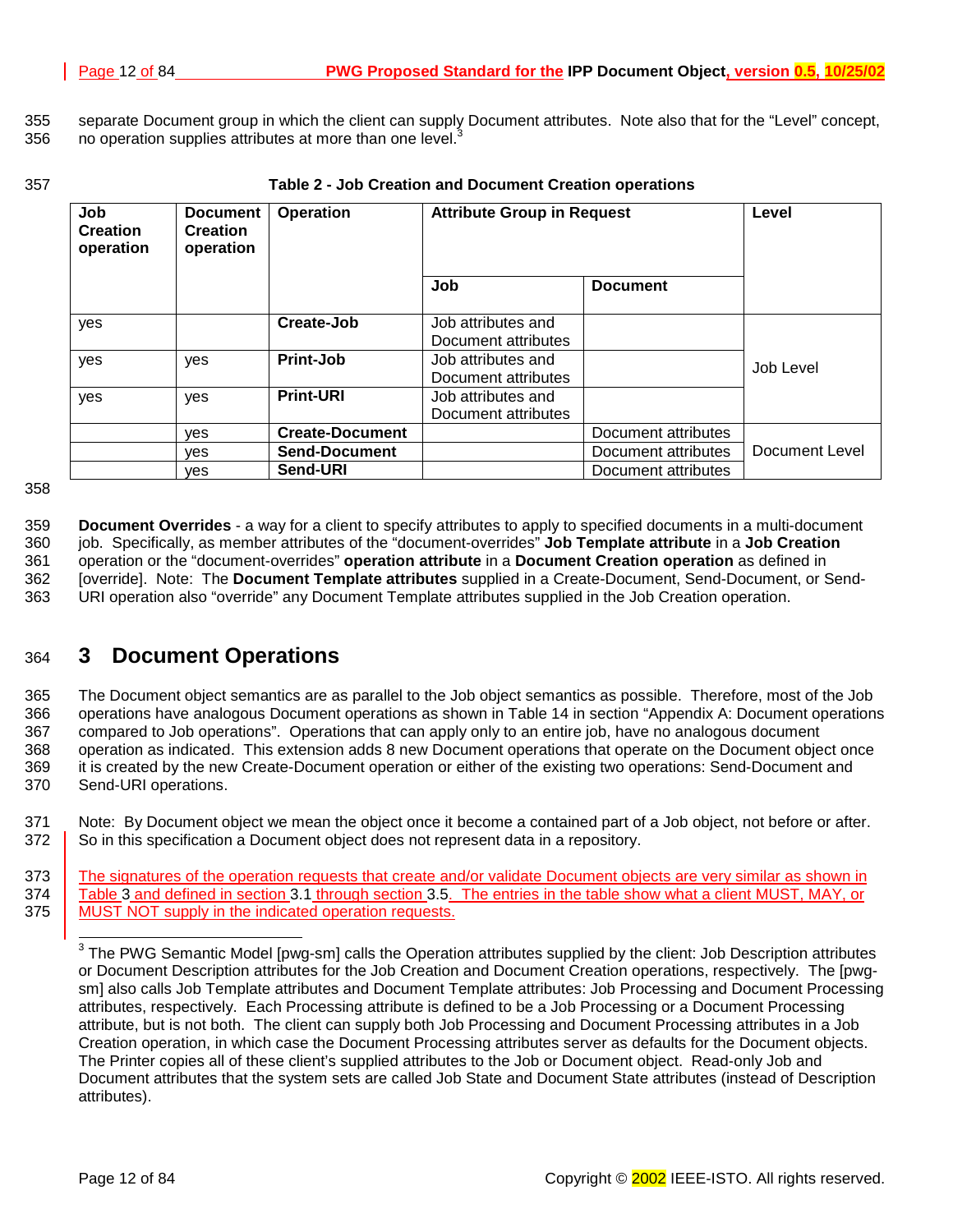<span id="page-12-0"></span>376 **Table 3 - Client-supplied Document Creation and Validation Request Signatures**

|                            | <b>Create-Document</b> | Send-Data       | Send-Document   | Send-URI        | <b>Validate-Document</b> |
|----------------------------|------------------------|-----------------|-----------------|-----------------|--------------------------|
| Target job                 | <b>MUST</b>            | <b>MUST</b>     | <b>MUST</b>     | <b>MUST</b>     | <b>MAY</b>               |
| "input-document-           | <b>MAY</b>             | <b>MUST</b>     | <b>MAY</b>      | <b>MAY</b>      | <b>MAY</b>               |
| number"                    |                        |                 |                 |                 |                          |
| "document-uri"             | <b>MUST NOT</b>        | <b>MUST NOT</b> | <b>MUST NOT</b> | <b>MUST</b>     | <b>MAY</b>               |
| <b>Document</b>            | <b>MAY</b>             | <b>MUST NOT</b> | <b>MAY</b>      | <b>MAY</b>      | <b>MAY</b>               |
| <b>Template attributes</b> |                        |                 |                 |                 |                          |
| Data                       | <b>MUST NOT</b>        | <b>MUST</b>     | <b>MUST</b>     | <b>MUST NOT</b> | <b>MUST NOT</b>          |

377

378 The entries in Table 4 show what a Printer MUST, MAY, or MUST not support and return in the indicated operations 379 responses.

## 380 **Table 4 - Printer-returned Document Creation and Validation Response Signatures**

|                                | Create-<br><b>Document</b> | Send-Data    | Send-<br><b>Document</b> | Send-URI     | Validate-<br>Document |
|--------------------------------|----------------------------|--------------|--------------------------|--------------|-----------------------|
| <b>Status code/message</b>     | <b>MUST</b>                | <b>MUST</b>  | <b>MUST</b>              | <b>MUST</b>  | <b>MUST</b>           |
| <b>Unsupported Attributes</b>  | MUST, if any               | MUST, if any | MUST, if any             | MUST, if any | MUST, if any          |
| <u>Job status attributes</u>   | <b>MUST</b>                | <b>MUST</b>  | <b>MUST</b>              | <b>MUST</b>  | <b>MUST NOT</b>       |
| Document status attributes:    |                            |              |                          |              |                       |
| "document-number"              | <b>MUST</b>                | <b>MUST</b>  | <b>MUST</b>              | <b>MUST</b>  | <b>MUST NOT</b>       |
| "document-id-uri"              | <b>MUST</b>                | <b>MUST</b>  | <b>MUST</b>              | <b>MUST</b>  | <b>MUST NOT</b>       |
| "document-state"               | <b>MUST</b>                | <b>MUST</b>  | <b>MUST</b>              | <b>MUST</b>  | <b>MUST NOT</b>       |
| <u>"document-state-reasons</u> | <b>MUST</b>                | <b>MUST</b>  | <b>MUST</b>              | <b>MUST</b>  | <b>MUST NOT</b>       |
| <u>"document-state-message</u> | <b>MAY</b>                 | <u>MAY</u>   | <b>MAY</b>               | <b>MAY</b>   | <b>MUST NOT</b>       |

381

## 382 **3.1 Create-Document Operation**

383 This REQUIRED operation allows a client to create a Document object, supply Document attributes, and have the 384 Printer validate those attributes without sending any document content data. If the Printer rejects the request, the 385 client won't have sent the possibly time-consuming data. The client MUST perform the operations in the following 386 order: (1) Create-Job to create the Job object, (2) Create-Document to create the Document object, (3) Send-Data 387 (see section 3[.2\)](#page-17-0) to send the content data for the Document object.

388 The client can supply multiple documents for a single Job using pairs of Create-Document and Send-Data 389 operations. The order of the corresponding Send-Data operations is not important, so that the client can send pairs 390 of Create-Document and Send-Data operations or can send a number of Create-Document operations followed by 391 the corresponding Send-Data operations. The latter approach is useful if the client wants to make sure that all 392 Documents will be accepted by the Printer before sending any of the Document data to the Printer.

- 393 If a Printer supports the Document object, the Printer:
- 394 1. MUST also support the Create-Document and Send-Data operations
- 395 2. MUST support the "multiple-operation-time-out" Printer Description attribute (see [RFC2911] section 4.4.31).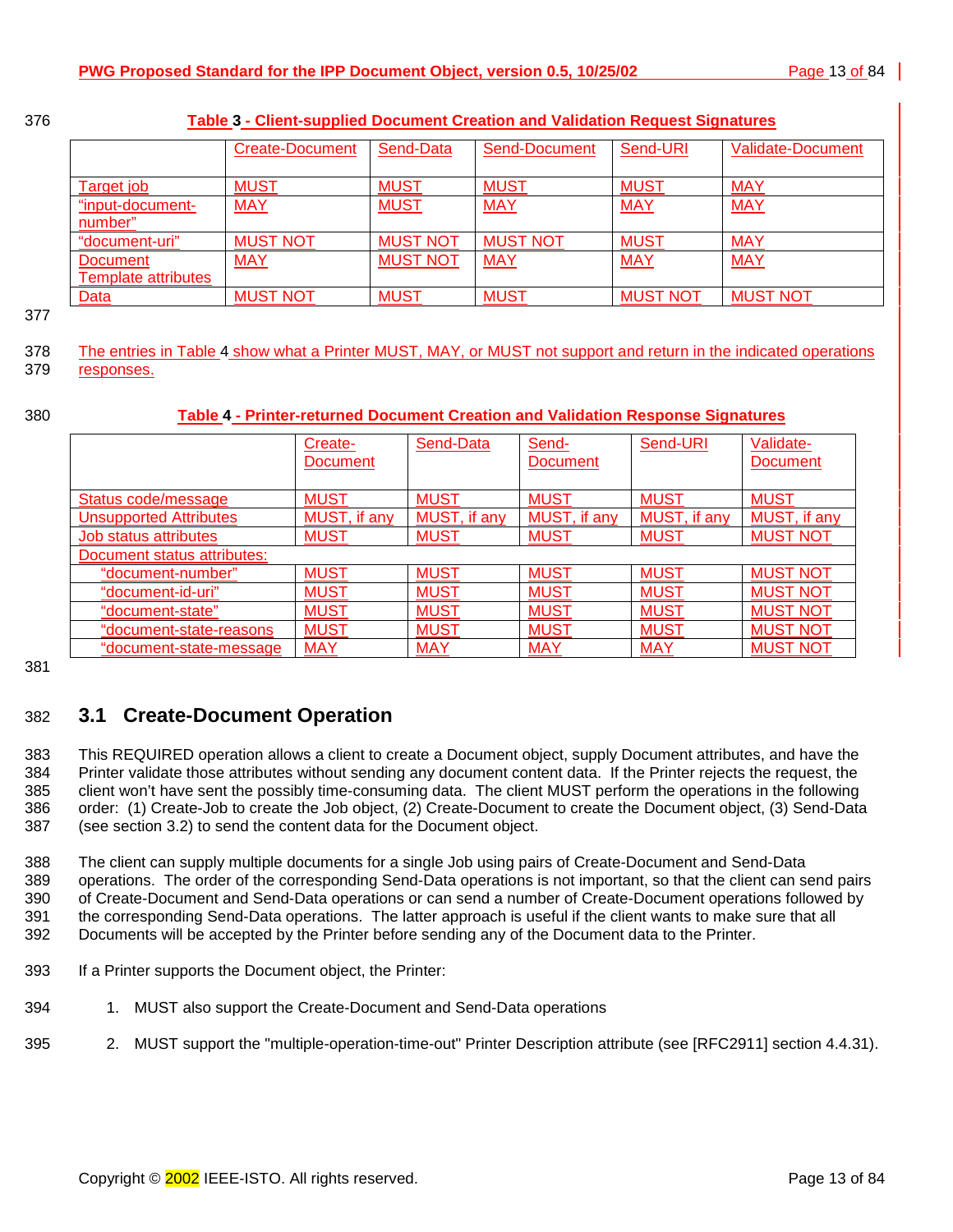- <span id="page-13-0"></span>396 3. MUST support the "multiple-document-jobs-supported" Printer Description attribute (see [RFC2911] section 397 4.4.16) with a 'true' value, that is the Printer MUST support multiple document jobs.
- 398 4. MUST support the "multiple-document-handling" Job Template job attribute with at least one value (see 399 [RFC2911] section 4.2.4) and the associated "multiple-document-handling-default" and "multiple-document-400 **handling-supported" Job Template Printer attributes (see [RFC2911] section 4.2).** ISSUE 02: Do we want 401 **to say which values of "multiple-document-handling" a Printer MUST support?** The defined values are: 402 'single-document', 'single-document-new-sheet', 'separate-documents-uncollated-copies', and 'separate-403 documents-collated-copies'.
- 404 5. MUST support the Attribute Precedence semantics specified in section [5 f](#page-34-0)or the levels that the Printer 405 supports.

406 The Printer sets the value of the Document's "document-state" Document Description attribute to 'pending', if the 407 Printer accepts the Create-Document request. A Printer MAY set the 'job-data-insufficient' value of the Document's 408 "document-state-reason" Document Description attribute to indicate that processing cannot begin until sufficient data 409 has arrived and set the "document-state" to 'pending'. A non-spooling printer that doesn't implement the 'pending' 410 document state may even set the "document-state" to 'processing', even though there is not yet any data to process. 411 See sections [8.5 a](#page-51-0)nd [8.7.](#page-56-0) 

- 412 *Access Rights:* The authenticated user (see [RFC2911] section 8.3) performing this operation must either be the job
- 413 owner (as determined in the Create-Job operation) or an operator or administrator of the Printer object (see
- 414 [RFC2911] sections 1 and 8.5). Otherwise, the Printer MUST reject the operation and return: 'client-error-forbidden',
- 415 'client-error-not-authenticated', or 'client-error-not-authorized' as appropriate.

## 416 **3.1.1 Create-Document Request**

417 The client supplies the following groups as part of the Create-Document Request:

## 418 **Group 1: Operation Attributes**

- 419 **Natural Language and Character Set:**
- 420 First, the client MUST supply the "attributes-charset" and "attributes-natural-language" Operation attributes<br>421 and as described in [RFC2911] section 3.1.4.1. The Printer obiect MUST copy these values to the correspo as described in [RFC2911] section 3.1.4.1. The Printer object MUST copy these values to the corresponding 422 Job Description attributes described in [RFC2911] sections 4.3.19 and 4.3.20.
- 423 **Target:**
- 424 Next, the client MUST supply either (1) the "printer-uri" (uri) plus "job-id" (integer(1:MAX)) or (2) the "job-uri" 425 (uri) operation attribute(s) which define the target Job object for this operation as described in [RFC2911] 426 section 3.1.5. The client MAY supply the remaining Operation attributes in any order following:

## 427 **Requesting User Name:**

- 428 **The "requesting-user-name" (name(MAX))** attribute SHOULD be supplied by the client as described in 429 [RFC2911] section 8.3.
- 430 **3.1.1.1 input-document-number "document-number" (integer(1:MAX)) operation attribute:**
- 431 The client MAY supply the "input-document-number" Operation attribute to indicate which Document object 432 in the Job to which this Create-Document request is to apply. If the Printer supports this attribute, the Printer 433 | MUST also support the corresponding "document-number" (text(127)) Document Description attribute (see 434 section 8.[1\)](#page-51-0) and copy this value to the "document-number" Document Description attribute. Usually the 435 client omits this Operation attribute, so that the Printer assigns the next integer value starting at 1 for each 436 Job. A client that is creating multiple Document objects in parallel MAY wish to supply this attribute in order 437 to control the order of the Documents in the job. If supplied, the Printer MUST copyies the value to the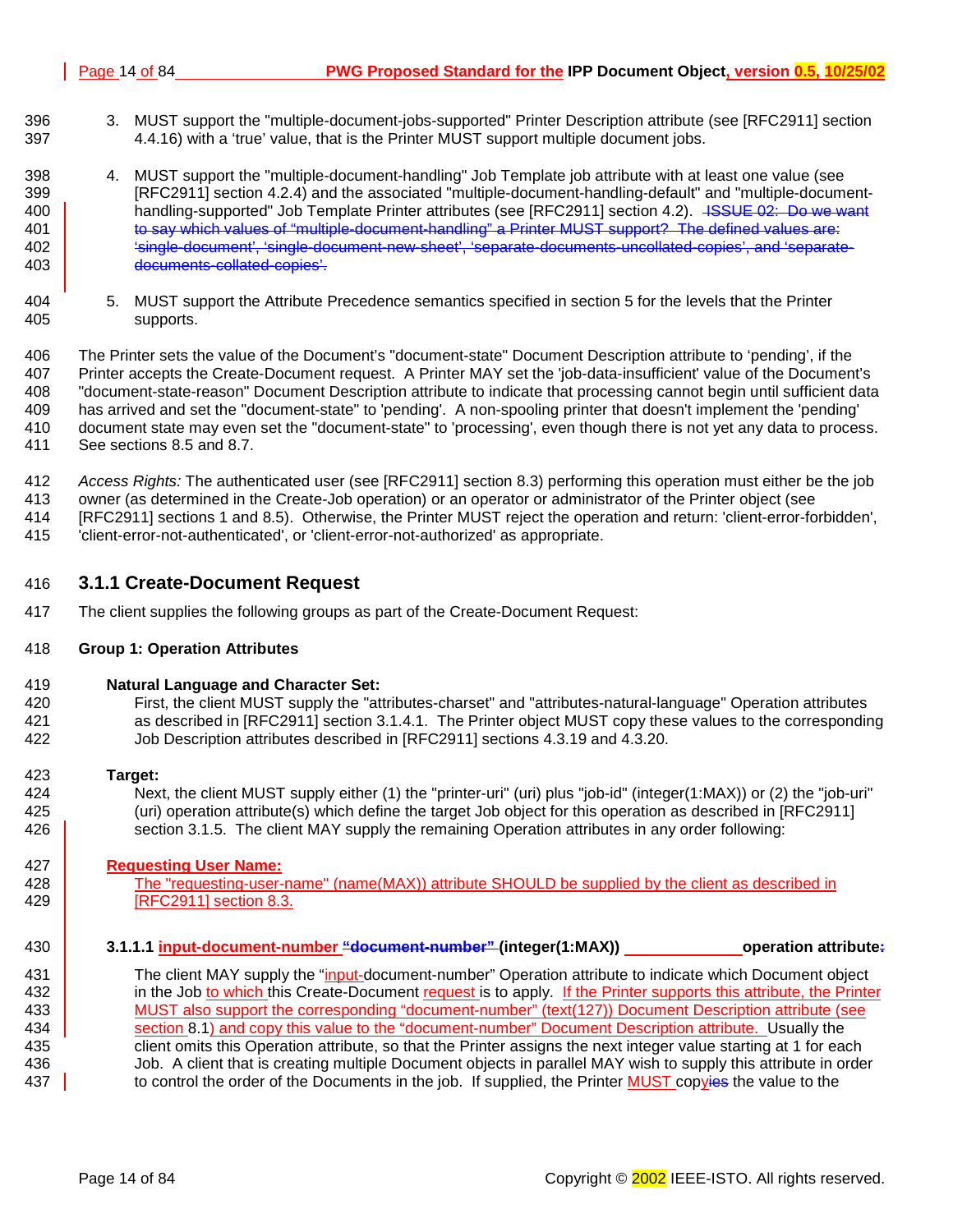438 Document object's "document-number" Document Description attribute. If the Job already contains a 439 Document with the same "document-number" value as the one supplied by this attribute, the Printer MUST 440 reject the request and return the 'client-error-client-error-conflicting-attributes (see [RFC2911] section 441 13.1.4.15) and the "input-document-number" and "document-number" attributes.

## 442 **3.1.1.2 last-document (boolean): operation attribute**

443 The client MUST supply this attribute (as in the Send-Document and Send-URI operation requests). The 444 Printer object MUST support this attribute. This attribute is a boolean flag that the client supplies with a 'true' 445 value if this is the last document for the Job, 'false' otherwise.

## 446 **3.1.1.3 document-message (text(127)) operation attribute**

447 The client MAY supply this operation attribute. If the Printer supports this attribute, the Printer MUST also 448 support the corresponding "document-message" (text(127)) Document Description attribute (see section 449 [8.10\)](#page-62-0) and copy this value to the "document-message" Document Description attribute. The end user can use 450 this Document Description attribute as a message to the operator and the operator can use it as a message 451 to the user. The Printer MAY print this message on a document start sheet for this document, if any.

## 452 **Additional Operation attributes in any order:**

453 Any of the other Operation attributes indicated in the "Level Supplied" column labeled with a "y" in the "Doc" 454 column in [Table 6,](#page-37-0) such as "document-name" and "document-format". These operation attributes are said to 455 be supplied at the Document Level and apply to the Document object, overriding any operation attributes 456 supplied at the Job Level. For example, if "document-format" = 'application/postscript' at the Job Level and 457 "document-format" = 'text/plain' in this Create-Document request, this Document will be 'text/plain'. If the 458 next Create-Document request for this Job omits the "document-format" operation attribute, that Document 459 will be 'application/postscript'.

## 460 **Group 2: Document Template Attributes**

## 461 **Any Document Template attributes in any order:**

- 462 The client OPTIONALLY supplies a set of Document Template attributes, that is any attributes indicated in 463 [Table 8 i](#page-42-0)n the "Defined for use" column labeled with a "y" in the "D" column. These Document Template 464 attributes are said to be supplied at the Document Level and apply to the Document object, overriding any 465 Document Template attributes supplied at the Job Level. For example, if "media" = 'na-letter-white' at the 466 Job Level and "media" = 'na-letter-transparency' in this Create-Document request, this Document will be 'na-467 letter-transparency'. If the next Create-Document operation for this Job omits the "media" operation attribute, 468 that Document will be 'na-letter-white' which it inherits from the Job.
- 469 If the client is not supplying any Document Template attributes in the request, the client SHOULD omit Group 470 2 rather than sending an empty group. However, a Printer object MUST be able to accept an empty group.
- 471 The client MUST NOT supply the document data in this operation request. See Send-Data operation.
- 472 **Group 3: Subscription Attributes (see [ntfy] section 11.1.3.1): MUST NOT be present. Notification is only at**  473 **the Job Level.**
- 474 In addition to the MANDATORY parameters required for every operation request (see [RFC2911]), the simplest
- 475 Create-Document request consists of just the "attributes-charset" and "attributes-natural-language" operation 476 attributes; either (1) the "printer-uri" target operation attribute and the "job-id" or (2) the "job-uri" and nothing else. In
- 477 this simple case, the Printer object:
- 478 creates a new Document object and adds it to the specified Job object,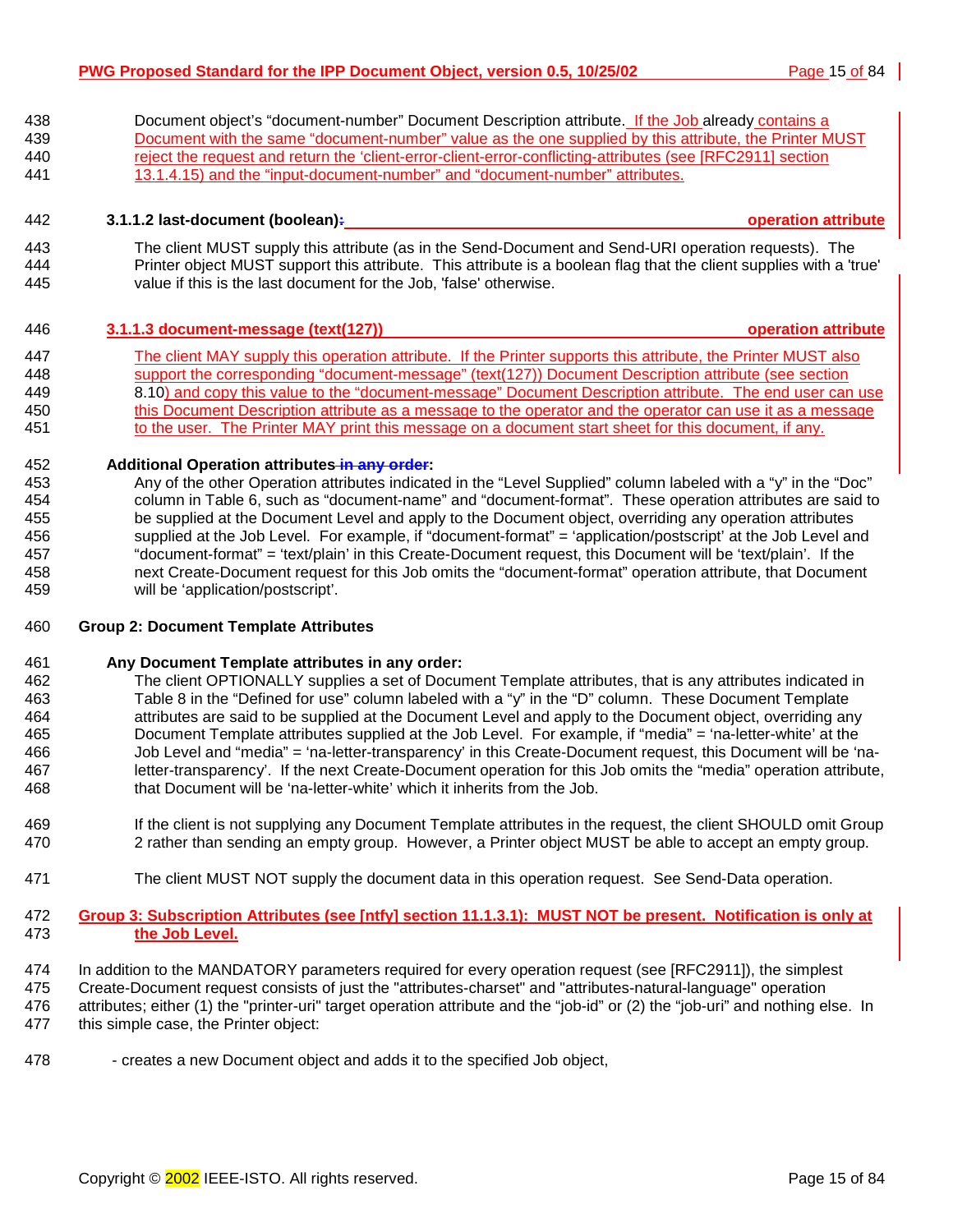- <span id="page-15-0"></span>479 **479** - assigns the lowest document number not yet used by this Job, if the client did not supply an "input-document-480 number" operation attribute (see section 3[.1.1.1\).](#page-13-0) Copy the document number assigned or supplied to the 481 Document object's "document-number" Document Description attribute.
- 482 stores a generated Document name in the "document-name" Document Description attribute in the natural 483 language and charset requested (see [RFC2911] section 3.1.4.1) (if those are supported, otherwise using 484 the Printer object's default natural language and charset), and
- 485 at job processing time, uses its corresponding default value attributes for the supported Document Template 486 attributes that were (1) not supplied by the client as IPP attributes and (2) not embedded instructions in the 487 document data.

## 488 **3.1.2 Create-Document Response**

489 The Printer object MUST return the following sets of attributes to the client as part of the Create-Job response:

#### 490 **Group 1: Operation Attributes**

- 491 **Status Message:**
- 492 In addition to the REQUIRED status code returned in every response, the response OPTIONALLY includes a 493 "status-message" (text(255)) and/or a "detailed-status-message" (text(MAX)) operation attribute as described 494 | in [RFC2911] sections 13 and 3.1.6. If the client supplies unsupported or conflicting Job Template attributes 495 **Fig. 2012** or values, the Printer object MUST reject or accept the Print-Job request depending on
- 496 **The Printer MUST reject the operation:**
- 497 If the client supplies the "ipp-attribute-fidelity" operation attribute (see section [6.2.1\) w](#page-39-0)ith a 'true' 498 value and the client supplies any unsupported and/or conflicting Job Template or Document 499 | Template attributes.
- 500 If the client omits or supplies the "ipp-attribute-fidelity" operation attribute (section 6[.2.3\) w](#page-39-0)ith a 'false' 501 value and supplies keyword values of the "document-mandatory-attributes" operation attribute that 502 **b** are unsupported and/or conflicting.
- 503 Otherwise, the Printer MUST accept the operation and ignore or substitute unsupported and/or conflicting 504 attribute values supplied by the client. the whether the client supplied a 'true' or 'false' value for the "ipp-505 **attribute-fidelity" operation attribute or the name of one of the attributes with unsupported values in the "job-**506 **mandatory-attributes**" operation attribute. See the Implementer's Guide [RFC3196] for a complete 507 description of the suggested steps for processing the attributes in a create request.
- 508 **Natural Language and Character Set:**
- 509 The "attributes-charset" and "attributes-natural-language" attributes as described in [RFC2911] section 510 3.1.4.2.

## 511 **Group 2: Unsupported Attributes**

512 See [RFC2911] section 3.1.7 for details on returning Unsupported Attributes.

513 The value of the "ipp-attribute-fidelity" and "jobdocument-mandatory-attributes" operation attributes supplied 514 by the client does not affect what attributes the Printer object returns in this group. The value of these two 515 operation attributes only affects whether the Create-Job operation is accepted or rejected. If the Document 516 is accepted, the client may query the Document object using the Get-Document-Attributes operation (see 517 section 3.[5\)](#page-21-0) requesting the unsupported attributes that were returned in the create response to see which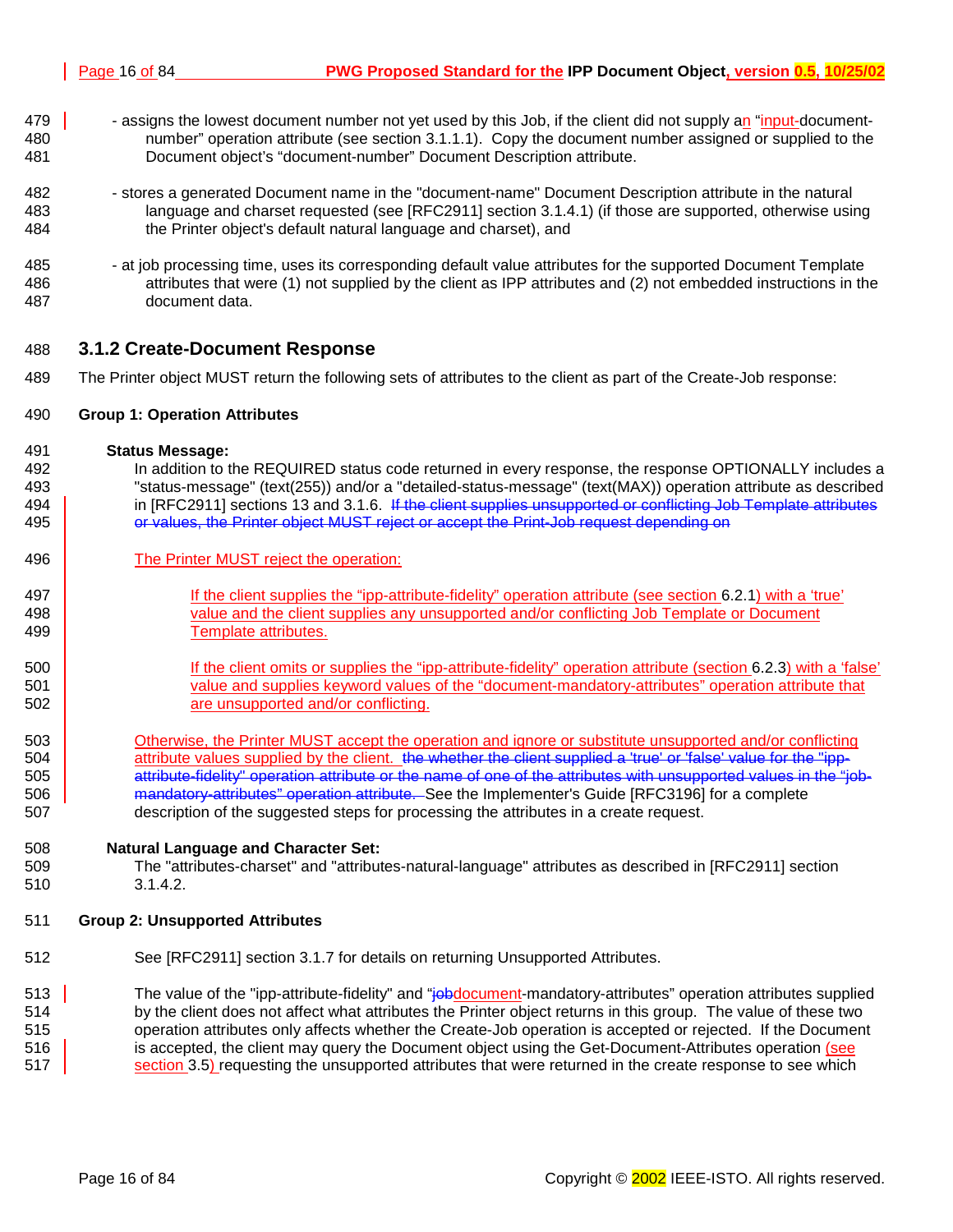| 518<br>519                             | attributes were ignored (not stored on the Document object) and which attributes were stored with other<br>(substituted) values.                                                                                                                                                 |                                       |  |  |  |
|----------------------------------------|----------------------------------------------------------------------------------------------------------------------------------------------------------------------------------------------------------------------------------------------------------------------------------|---------------------------------------|--|--|--|
| 520                                    | <b>Group 3: Job Object Attributes</b>                                                                                                                                                                                                                                            |                                       |  |  |  |
| 521<br>522<br>523                      | In addition, the Printer MUST return the same Job status attributes that [RFC2911] REQUIRES for the Send-<br>Document and Send-URI operation responses (which are the same as for the Print-Job response -<br>[RFC2911] section 3.2.1.2):                                        |                                       |  |  |  |
| 524<br>525<br>526<br>527<br>528<br>529 | "job-uri" (uri) - see [RFC2911] section 4.3.1<br>"job-id" (integer(1:MAX)) - see [RFC2911] section 4.3.2<br>"job-state" (type1 enum) - see [RFC2911] section 4.3.7<br>"job-state-reasons" (1setOf type2 keyword) - see [RFC2911] section 4.3.8<br><b>The Printer MAY return:</b> |                                       |  |  |  |
| 530<br>531<br>532                      | "job-state-message" (text(MAX)) - see [RFC2911] section 4.3.9<br>"number-of-intervening-jobs" (integer(0:MAX)) - see [RFC2911] section 4.3.15                                                                                                                                    |                                       |  |  |  |
| 533                                    | Group 43: Document Object Attributes                                                                                                                                                                                                                                             |                                       |  |  |  |
| 534                                    | The Printer returns the following Decument Description Attributes and Job Description Attributes:                                                                                                                                                                                |                                       |  |  |  |
| 535                                    | 3.1.2.1 document-number (integer(1:MAX))                                                                                                                                                                                                                                         | <b>Document Description attribute</b> |  |  |  |
| 536<br>537                             | The Printer MUST return the document number of this Document object that was either assigned by the<br>Printer (see section 3.1.1) or supplied by the client (see section 3.1.1.1).                                                                                              |                                       |  |  |  |
| 538                                    | 3.1.2.2 document-id-uri (uri)                                                                                                                                                                                                                                                    | <b>Document Description attribute</b> |  |  |  |
| 539<br>540                             | The Printer MUST return the document id of this Document object as a URI as assigned by the Printer (see<br>section 8.2).                                                                                                                                                        |                                       |  |  |  |
| 541                                    | 3.1.2.3 document-state (type1 enum)                                                                                                                                                                                                                                              | <b>Document Description attribute</b> |  |  |  |
| 542                                    | The Printer MUST return the state of this Document object (see section 8.5).                                                                                                                                                                                                     |                                       |  |  |  |
| 543                                    | 3.1.2.4 document-state-reasons (1setOf type2 keyword)                                                                                                                                                                                                                            | <b>Document Description attribute</b> |  |  |  |
| 544                                    | The Printer MUST return the associated state reasons for this Document (see section 8.7).                                                                                                                                                                                        |                                       |  |  |  |
| 545                                    | 3.1.2.5 document-state-message (text(MAX))                                                                                                                                                                                                                                       | <b>Document Description attribute</b> |  |  |  |
| 546<br>547                             | The Printer MAY return the localized description of the "document-state" and "document-state-reasons"<br>values for this Document (see section 8.9).                                                                                                                             |                                       |  |  |  |
| 548                                    |                                                                                                                                                                                                                                                                                  |                                       |  |  |  |

551 **message**" (text(MAX)) and/or "**number-of-intervening-jobs**" (integer(0:MAX)).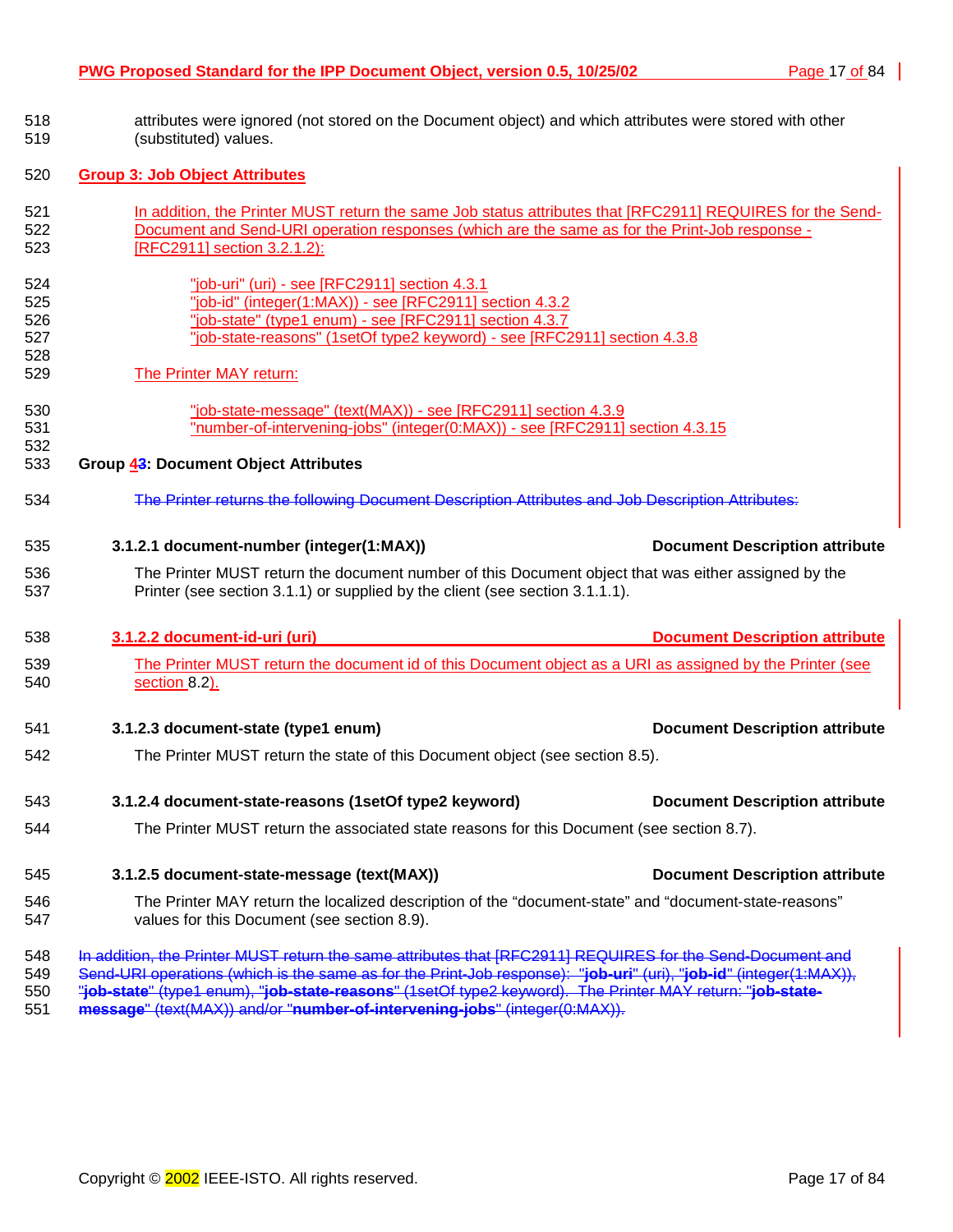## <span id="page-17-0"></span>552 **3.2 Send-Data Operation**

553 This REQUIRED operation allows the client to create a Document object using the Create-Document operation (see 554 section 3.[1\)](#page-12-0) that the Printer validates before the client sends any document content data. Then the client can skip 555 sending the data to the Printer, if the Printer rejects the Document Creation operation.

556 Since the Create-Document and the Send-Data operation that follows could occur over an arbitrarily long period of 557 time for a particular Document, a client MUST send the Send-Data operation within an IPP Printer defined minimum 558 time interval after the receipt of the previous request for the job. If a Printer object supports the Document object, the 559 Printer object MUST support the "multiple-operation-time-out" attribute (see [RFC2911] section 4.4.31). This 560 attribute indicates the minimum number of seconds the Printer object will wait for the next send operation before 561 taking some recovery action. See the description under Send-Document in [RFC2911] section 3.3.1, for the possible 562 Printer actions, if the client does not supply a Send-Data request in time.

563 *Access Rights:* The authenticated user (see [RFC2911] section 8.3) performing this operation must either be the job 564 owner (as determined in the Create-Job operation) or an operator or administrator of the Printer object (see 565 [RFC2911] sections 1 and 8.5). Otherwise, the Printer MUST reject the operation and return: 'client-error-forbidden', 566 'client-error-not-authenticated', or 'client-error-not-authorized' as appropriate.

## 567 **3.2.1 Send-Data request**

568 The following attribute sets are part of the Send-Data Request:

## 569 **Group 1: Operation Attributes**

- 570 **Natural Language and Character Set:**
- 571 The "attributes-charset" and "attributes-natural-language" attributes as described in section [RFC2911] 572 3.1.4.1.

## 573 **Target:**

574 The "document-number" (integer(1:MAX)) operation attribute MUST be supplied along with immediately after 575 either (1) the "printer-uri" (uri) plus "job-id" (integer(1:MAX)) or (2) the "job-uri" (uri) and "operation attribute(s) 576 which define the target Document object for this operation as described in section [RFC2911] 3.1.5. If the 577 client omits the "document-number" operation attribute, the Printer MUST reject the request and return the 578 'client-error-bad-request' status code.

## 579 **Requesting User Name:**

580 The "requesting-user-name" (name(MAX)) attribute SHOULD be supplied by the client as described in 581 [RFC2911] section 8.3.

## 582 **Group 2: Document Content**

583 The client MUST supply the document data in-line to be processed for this Document, just like supplying 584 **data in the Send-Document and Print-Job requests.** 

## 585 **3.2.2 Send-Data Response**

586 The following sets of attributes are part of the Send-Data Response: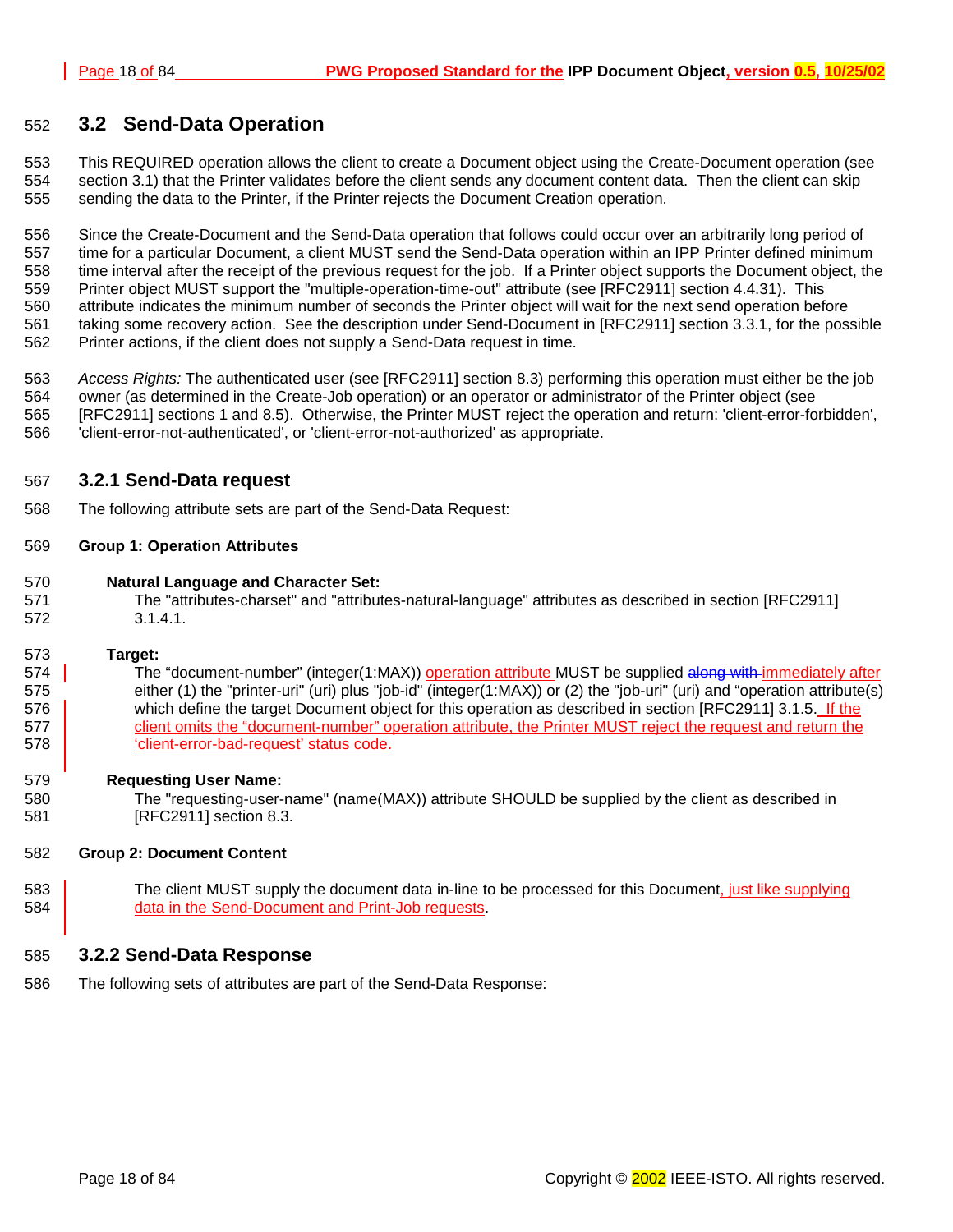<span id="page-18-0"></span>

| 587 | <b>Group 1: Operation Attributes</b>                                                                         |
|-----|--------------------------------------------------------------------------------------------------------------|
| 588 | <b>Status Message:</b>                                                                                       |
| 589 | In addition to the REQUIRED status code returned in every response, the response OPTIONALLY includes a       |
| 590 | "status-message" (text(255)) and/or a "detailed-status-message" (text(MAX)) operation attribute as described |
| 591 | in [RFC2911] sections 13 and 3.1.6.                                                                          |
| 592 | <b>Natural Language and Character Set:</b>                                                                   |
| 593 | The "attributes-charset" and "attributes-natural-language" attributes as described in [RFC2911] section      |
| 594 | 3.1.4.2.                                                                                                     |
| 595 | <b>Group 2: Unsupported Attributes</b>                                                                       |
| 596 | See [RFC2911] section 3.1.7 for details on returning Unsupported Attributes.                                 |
| 597 | <b>Group 3: Job Object Attributes</b>                                                                        |
| 598 | The Printer MUST return This is the same set of Job status attributes as for the Print-Job, Send-Document,   |
| 599 | and Create-Document responses (see section 3.1.2) described in the Create-Job response (see [RFC2911]        |
| 600 | section 3.2.1.2).                                                                                            |
| 601 | <b>Group 4: Document Object Attributes</b>                                                                   |
| 602 | The Printer MUST return the same set of Document status attributes as for the Create-Document operation      |
| 603 | response (see section 3.1.2)                                                                                 |
| 604 | <b>ISSUE 01: OK for the Send-Data operation to return Document status attributes (as well as Job status</b>  |
| 605 | attributes) so at to be like the other Document operations?                                                  |

## 606 **3.3 Send-Document Operation**

607 This REQUIRED<sup>4</sup> operation allows a client to submit multiple documents in a single Job by making a Send-Document 608 request for each Document. In this specification, the Send-Document creates a Document object ([RFC2911] did not 609 have a Document object). A Printer MUST support this operation with the semantics specified in [RFC2911] and with 610 the extension defined in this specification, since this specification REQUIRES the Printer to support multiple 611 document jobs.

- 612 See [RFC2911] section 3.3.1 for the semantics of the Send-Document operation not reproduced here.
- 613 *Access Rights:* The authenticated user (see [RFC2911] section 8.3) performing this operation must either be the job
- 614 owner (as determined in the Create-Job operation) or an operator or administrator of the Printer object (see
- 615 [RFC2911] sections 1 and 8.5). Otherwise, the Printer MUST reject the operation and return: 'client-error-forbidden',
- 616 'client-error-not-authenticated', or 'client-error-not-authorized' as appropriate.

## 617 **3.3.1 Send-Document Request**

618 The following attribute sets are part of the Send-Document Request:

 4 The Send-Document operation is REQUIRED in this specification while it was OPTIONAL in [RFC2911]. This difference is because this specification REQUIRES Printer support of multiple document jobs, while [RFC2911] did not.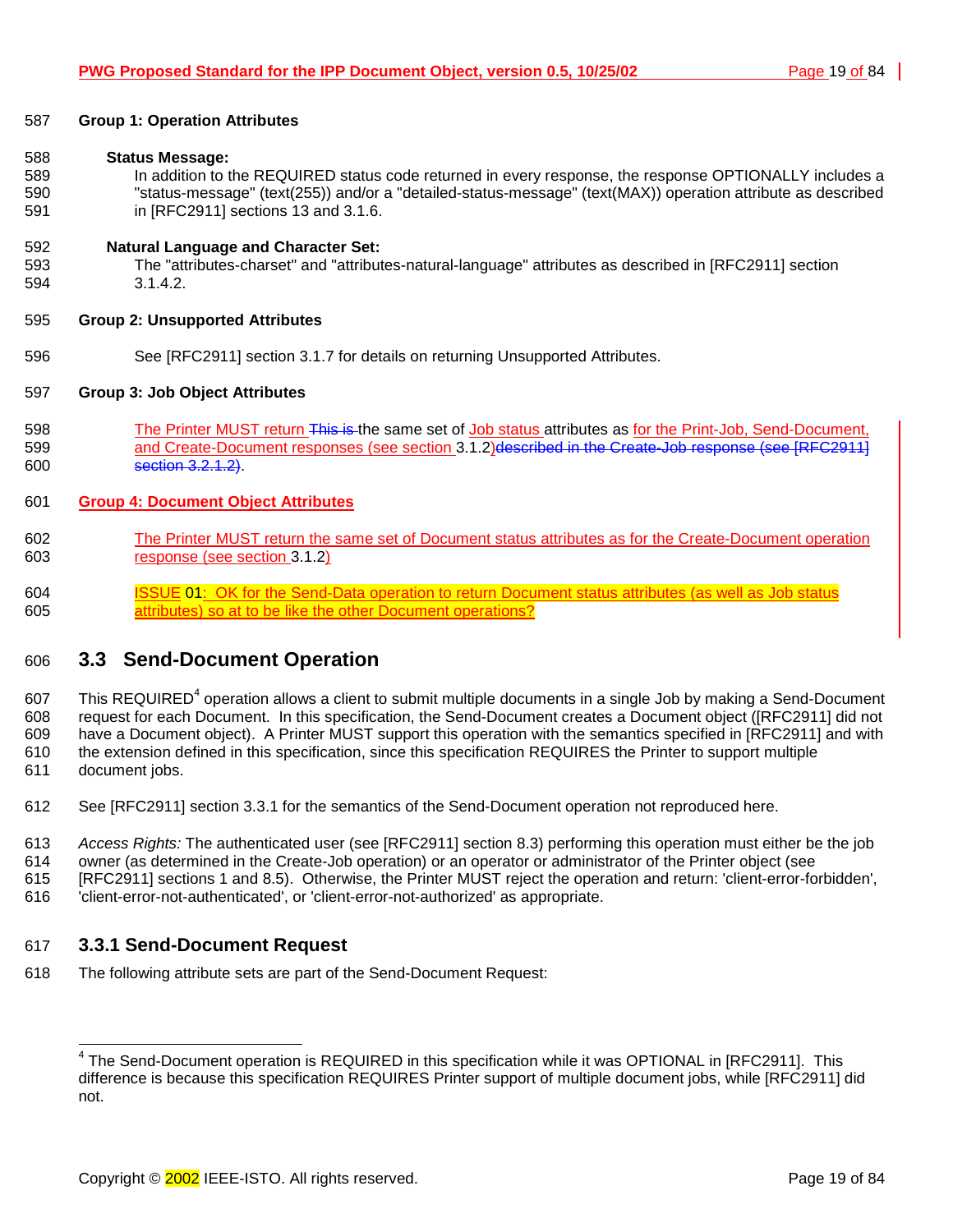## <span id="page-19-0"></span>619 **Group 1: Operation Attributes (as in [RFC2911])**

620 **As specified in [RFC2911] section 3.3.1 Send-Document request, plus any extensions indicated in [Table 6.](#page-37-0)** 621 **For example, "compression", "document-format", and "document-name". So this group is the same as for** 622 **Create-Document (see section [3.1.1\).](#page-13-0)** 

## 623 **Group 2: Document Attributes (new - not in [RFC2911])**

624 The client OPTIONALLY supplies a set of Document Template attributes as listed in T[able 8.](#page-42-0) For example, 625 "media" and "number-up". If the client is not supplying any Document Template attributes in the request, the 626 client SHOULD omit Group 2 rather than sending an empty group. However, a Printer object MUST be able 627 to accept an empty group.

## 628 **Group 3: Document Content (as in [RFC2911] Group 2)**

629 The client MUST supply the document data in-line to be processed for this Document if the "last-document" 630 flag is set to 'false'. However, since a client might not know that the previous Document object created with a 631 Create-Job, Send-Document, or Send-URI operation was the last document (i.e., the "last-document" 632 attribute was set to 'false'), it is legal to send a Send-Document request with no document data where the 633 "last-document" flag is set to 'true'. For this case, the Printer MUST NOT increment the value of the Job 634 object's "number-of-documents" attribute, since no Document object was added to the job. In addition, it is 635 not an error for a client to submit a job with no actual document data, i.e., only a single Create-Job and 636 Send-Document request with a "last-document" operation attribute set to 'true' with no document data; it is 637 only an empty job which is scheduled and processed normally.

## 638 **3.3.2 Send-Document Response**

639 The following sets of attributes are part of the Send-Document Response:

## 640 **Group 1: Operation Attributes (as in [RFC2911] Group 1)**

#### 641 **Status Message:**

642 In addition to the REQUIRED status code returned in every response, the response OPTIONALLY includes a 643 "status-message" (text(255)) and/or a "detailed-status-message" (text(MAX)) operation attribute as described 644 in [RFC2911] sections 13 and 3.1.6.

## 645 **Natural Language and Character Set:**

- 646 The "attributes-charset" and "attributes-natural-language" attributes as described in [RFC2911] section 647 3.1.4.2.
- 648 **Group 2: Unsupported Attributes (as in [RFC2911] Group 2)**
- 649 See [RFC2911] section 3.1.7 for details on returning Unsupported Attributes.

## 650 **Group 3: Job Object Attributes (as in [RFC2911] Group 3)**

651 The Printer **MUST** returns the same set of Job status attributes as described in for the Print-Job, Send-652 Document, and Create-Document responses (see [RFC2911] section 3[.1.23.2](#page-15-0).1.2).

## 653 **Group 4: Document Object Attributes (new - as in Create-Document Group 3 - see section [3.1.2\)](#page-15-0)**

654 The Printer MUST returns the same set of Document status attributes as described in for the Create-655 **Document operation response (see section 3[.1.2\)](#page-15-0).**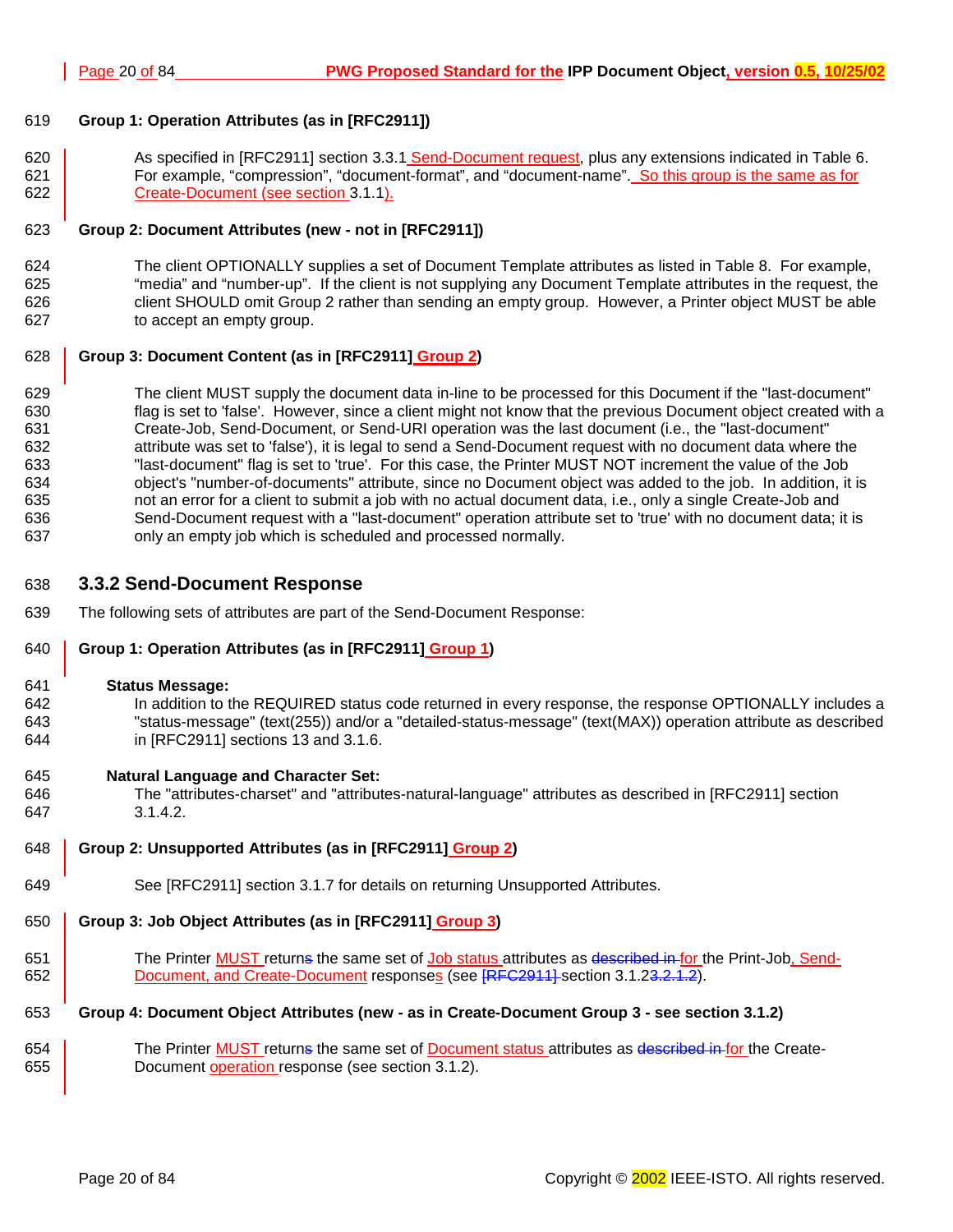## <span id="page-20-0"></span>656 **3.4 Send-URI Operation**

657 This OPTIONAL operation is identical has the same request and response semantics as to the Send-Document 658 operation (see section 3[.33.](#page-18-0)[2\)](#page-17-0) except that a client MUST supply a URI reference ("document-uri" operation attribute) 659 rather than the document data itself. If a Printer object supports this operation, clients can use both Send-URI or 660 Send-Document operations to add new documents to an existing multi-document Job object. However, if a client 661 needs to indicate that the previous Send-URI or Send-Document was the last document, the client MUST use the 662 Send-Document operation with no document data and the "last-document" flag set to 'true' (rather than using a Send-663 URI operation with no "document-uri" operation attribute).

664 If a Printer object supports this operation, it MUST also support the Print-URI operation (see [RFC2911] section 665 3.2.2).

666 The Printer object MUST validate the syntax and URI scheme of the supplied URI before returning a response, just 667 as in the Print-URI operation. The IPP Printer MAY validate the accessibility of the document as part of the operation 668 or subsequently (see [RFC2911] section 3.2.2).

## 669 **3.5 Validate-Document Operation**

670 This REQUIRED operation allows the client to verify capabilities of a Printer against whatever attributes the client 671 supplies in the Validate-Document request in combination with the previously submitted partial Job, if any. This 672 operation is has the same inputs as the Create-Document operation request (section [3.1\) e](#page-12-0)xcept the Printer does not 673 create a new Document object. The Printer object returns the same status codes, Operation Attributes (Group 1) 674 and Unsupported Attributes (Group 2) as the Create-Document operation (see section [3.1.2\).](#page-15-0) However, no Job 675 Object Attributes (Group 3) and no Document Object Attributes (Group 43) are returned, since no Document object is 676 created.

677 The Printer performs the same validation for the Validate-Document operation as for the Create-Document operation 678 (section 3[.1\),](#page-12-0) with the addition that the client MAY supply the "document-uri" operation attribute (defined in the Send-679 URI operation in [RFC2911] section 3.3.2). If the client supplies the "document-uri" operation attribute, the Printer 680 MUST validate that the URI scheme is supported and that the referenced data is accessible.

681 The client MAY supply a Job object Target, that is, MUST be either (1) a "printer-uri" and a "job-id" operation attribute 682 or (2) a "job-uri" operation attribute. If supplied, the Job Target MUST identify a job that has been created by Create-683 Job ([RFC2911] section 3.2.4), but not yet closed, that is, the client hasn't yet supplied the "last-document" operation 684 attribute with a 'true' value. When the client supplies the Job object Target, the Printer MUST validate that an 685 identical Create-Document, Send-Document, or Send-URI operation would have been accepted in the context of the 686 specified Job and its other Document objects.

687 If the client omits the Job Target by including only the "printer-uri" operation attribute, the Printer performs the same 688 validation as for a Create-Document in which there were no Job attributes supplied in the Create-Job and no other 689 Documents. The Printer MUST support the Validate-Document operation with erand without the Job object Target 690 being present.

691 In addition to the attributes and groups defined for a Create-Document request (see section [3.1.1\),](#page-13-0) the client MAY 692 supply the "document-uri" operation attribute (defined in the Send-URI operation in [RFC2911] section 3.3.2). If the 693 client supplies the "document-uri" operation attribute, the Printer MUST validate that the URI scheme is supported 694 and that the referenced data is accessible<sup>5</sup>.

<sup>————————————————————&</sup>lt;br><sup>5</sup> The PWG PSI [pwg-psi] specification includes a Validate-Document operation with the "document-uri" operation attribute that the Printer MUST validate.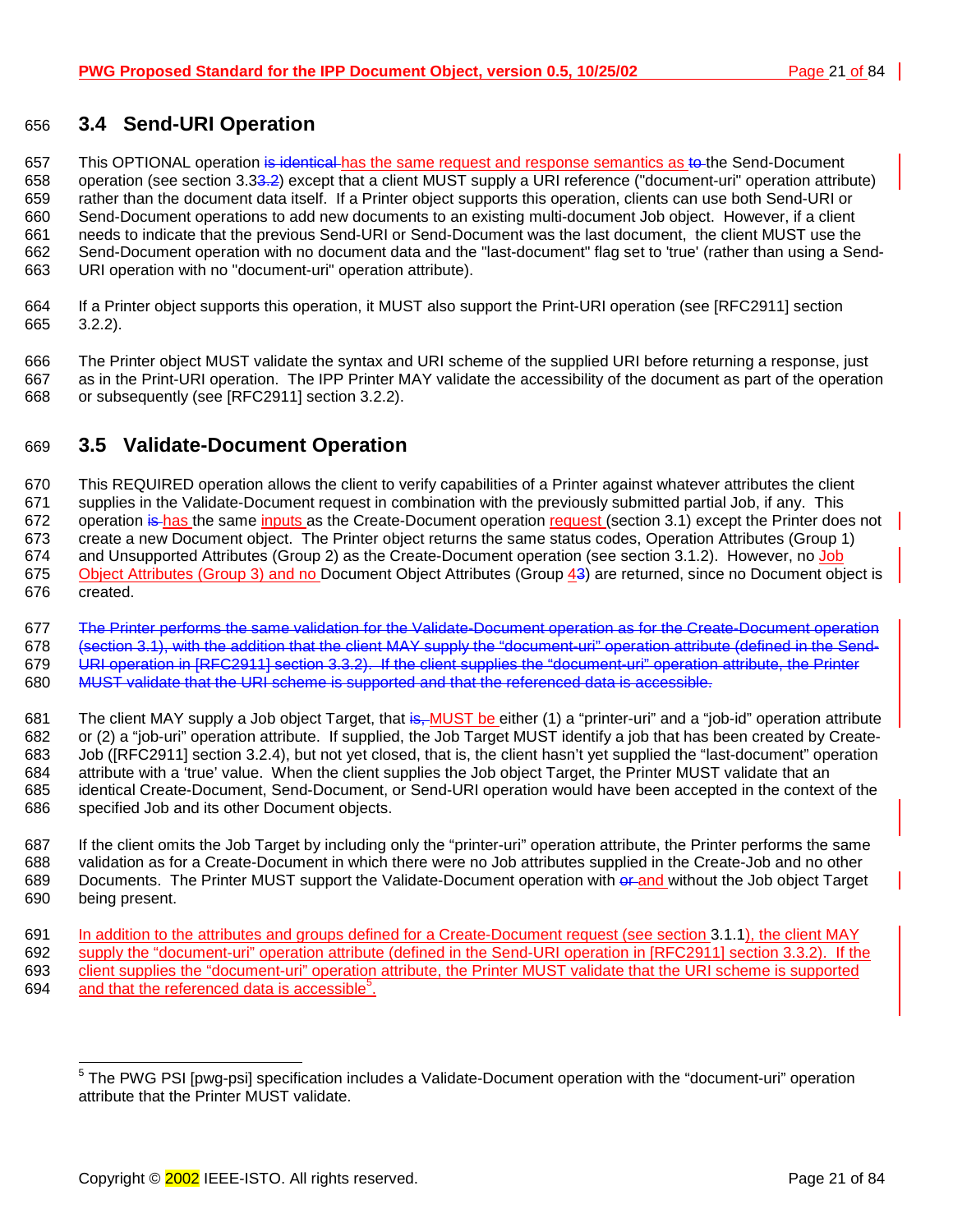<span id="page-21-0"></span>695 If the client discovers that a Validate-Document operation fails, it has the choice of (1) canceling the entire partially 696 created job, if any, (2) closing the partially created Job as is (with a Send-Document supplying the "last-document"

697 with a 'true' value) so that the Printer will process the Job, or (3) adding other Document objects (with Create-698 Document, Send-Document, and/or Send-URI) and then closing the Job.

699 By using the Validate-Document operation a client can validate that an identical Create-Document operation (or a 700 Send-Document operation with the document data or a Send-URI operation) would be accepted by the Printer in the 701 context of the partially submitted Job. The Validate-Document operation also performs the same security negotiation 702 as the Create-Document operation (see [RFC2911[ section 8), so that a client can check that the client and Printer

- 703 object security requirements can be met before performing a Create-Document, Send-Document, or Send-URI
- 704 operation.

## 705 **3.6 Get-Document-Attributes Operation**

706 This REQUIRED operation allows a client to request the values of selected attributes of a Document object. This 707 operation is almost identical to the Get-Job-Attributes operation (see [RFC2911] section 3.3.4). The only differences 708 are that the operation is directed at a Document object rather than a Job object and the returned attribute group is a 709 set of Document object attributes rather than a set of Job object attributes.

710 The Printer MUST return the attributes that a client supplied in the Create-Document, Send-Document, or Send-URI 711 operations, plus any Document Description attributes that the Printer has generated. The Printer MUST NOT return 712 any Job Level attributes that the Document object inherits, including "document-overrides" (1setOf collection)<br>713 member attributes (see [override]), and MUST NOT factor out common Document object attributes and retur member attributes (see [override]), and MUST NOT factor out common Document object attributes and return them 714 as Job object attributes. Thus the Get-Document-Attributes returns to clients the attributes that clients submitted with 715 the Job object and with the Document object.

716 The client MAY display to the user any Document attributes inherited from the Job object. However, such a client 717 MUST query both the Job object using Get-Job-Attributes and the Document object using Get-Document-Attributes 718 in order to be able to merge the inherited attributes with the explicitly-supplied Document attributes. Furthermore, the 719 client MAY factor out common explicitly-supplied Document object attributes and display them once as Job object 720 attributes, instead of with each Document object. However, any such regularization of the display for users is the 721 policy of the client and is outside the scope of this client-Printer protocol specification. Note: specify any such 722 regularization or canonicalization policy in the Printer response would have been impossible to agree to.

- 723 For Document objects, the possible names of attribute groups are:
- 724 'document-template': the subset of the Document Template attributes that apply to a Document object (the "D" 725 column in [Table 8\)](#page-42-0) that the implementation supports for Document objects.
- 726 'document-description': the subset of the Document Description attributes specified in the "Doc" column of 727 [Table 9 t](#page-48-0)hat the implementation supports for Document objects.
- 728 'all': the special group 'all' that includes all attributes that the implementation supports for Document objects.

729 Since a client MAY request specific attributes or named groups, there is a potential that there is some overlap. For 730 example, if a client requests, 'document-name' and 'document-description', the client is actually requesting the 731 "document-name" attribute once by naming it explicitly, and once by inclusion in the 'document-description' group. In 732 such cases, the Printer object NEED NOT return the attribute only once in the response even if it is requested 733 multiple times. The client SHOULD NOT request the same attribute in multiple ways.

734 It is NOT REQUIRED that a Document object to support all attributes belonging to a group (since some attributes are 735 OPTIONAL). However, it is REQUIRED that the Printer support all these group names for the Document object.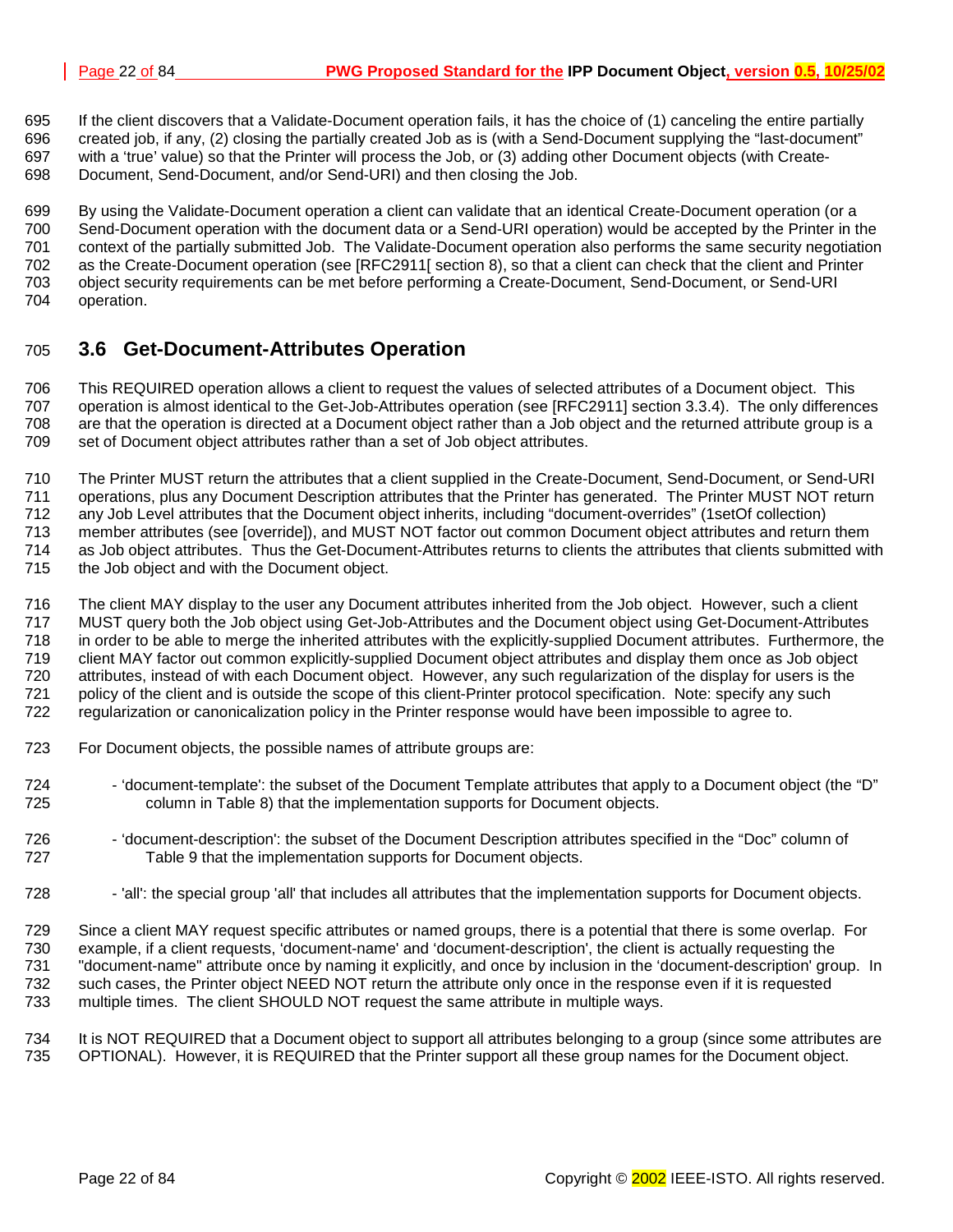## <span id="page-22-0"></span>736 **3.6.1 Get-Document-Attributes Request**

737 The following groups of attributes are part of the Get-Document-Attributes Request when the request is directed at a 738 Document object:

#### 739 **Group 1: Operation Attributes**

#### 740 **Natural Language and Character Set:**

741 The "attributes-charset" and "attributes-natural-language" attributes as described in [RFC2911] section 742 3.1.4.1.

#### 743 **Target:**

744 The "document-number" (integer(1:MAX)) operation attribute MUST be supplied immediately after along with 745 either (1) the "printer-uri" (uri) plus "job-id" (integer(1:MAX)) or (2) the "job-uri" (uri) operation attribute(s) 746 which define the target Document object for this operation as described in [RFC2911] section 3.1.5. If the 747 client omits the "document-number" operation attribute, the Printer MUST reject the request and return the 748 'client-error-bad-request' status code.

#### 749 **Requesting User Name:**

750 The "requesting-user-name" (name(MAX)) attribute SHOULD be supplied by the client as described in 751 [RFC2911] section 8.3.

#### 752 **"requested-attributes" (1setOf keyword):**

753 The client OPTIONALLY supplies this attribute. The Printer MUST support this attribute. It is a set of 754 attribute names and/or attribute group names in whose values the requester is interested. If the client omits 755 this attribute, the Printer MUST respond as if this attribute had been supplied with a value of 'all'.

## 756 **3.6.2 Get-Document-Attributes Response**

757 The Printer object returns the following sets of attributes as part of the Get-Document-Attributes Response:

#### 758 **Group 1: Operation Attributes**

#### 759 **Status Message:**

760 In addition to the REQUIRED status code returned in every response, the response OPTIONALLY includes a 761 "status-message" (text(255)) and/or a "detailed-status-message" (text(MAX)) operation attribute as described 762 in [RFC2911] sections 13 and 3.1.6.

#### 763 **Natural Language and Character Set:**

764 The "attributes-charset" and "attributes-natural-language" attributes as described in [RFC2911] section 765 3.1.4.2. The "attributes-natural-language" MAY be the natural language of the Document object, rather than 766 the one requested.

#### 767 **Group 2: Unsupported Attributes**

768 See [RFC2911] section 3.1.7 for details on returning Unsupported Attributes.

769 The response NEED NOT contain the "requested-attributes" operation attribute with any supplied values 770 (attribute keywords) that were requested by the client but are not supported by the Printer. If the Printer

- 771 object does return unsupported attributes referenced in the "requested-attributes" operation attribute and that 772 attribute included group names, such as 'all', the unsupported attributes MUST NOT include attributes
- 773 described in the standard but not supported by the implementation.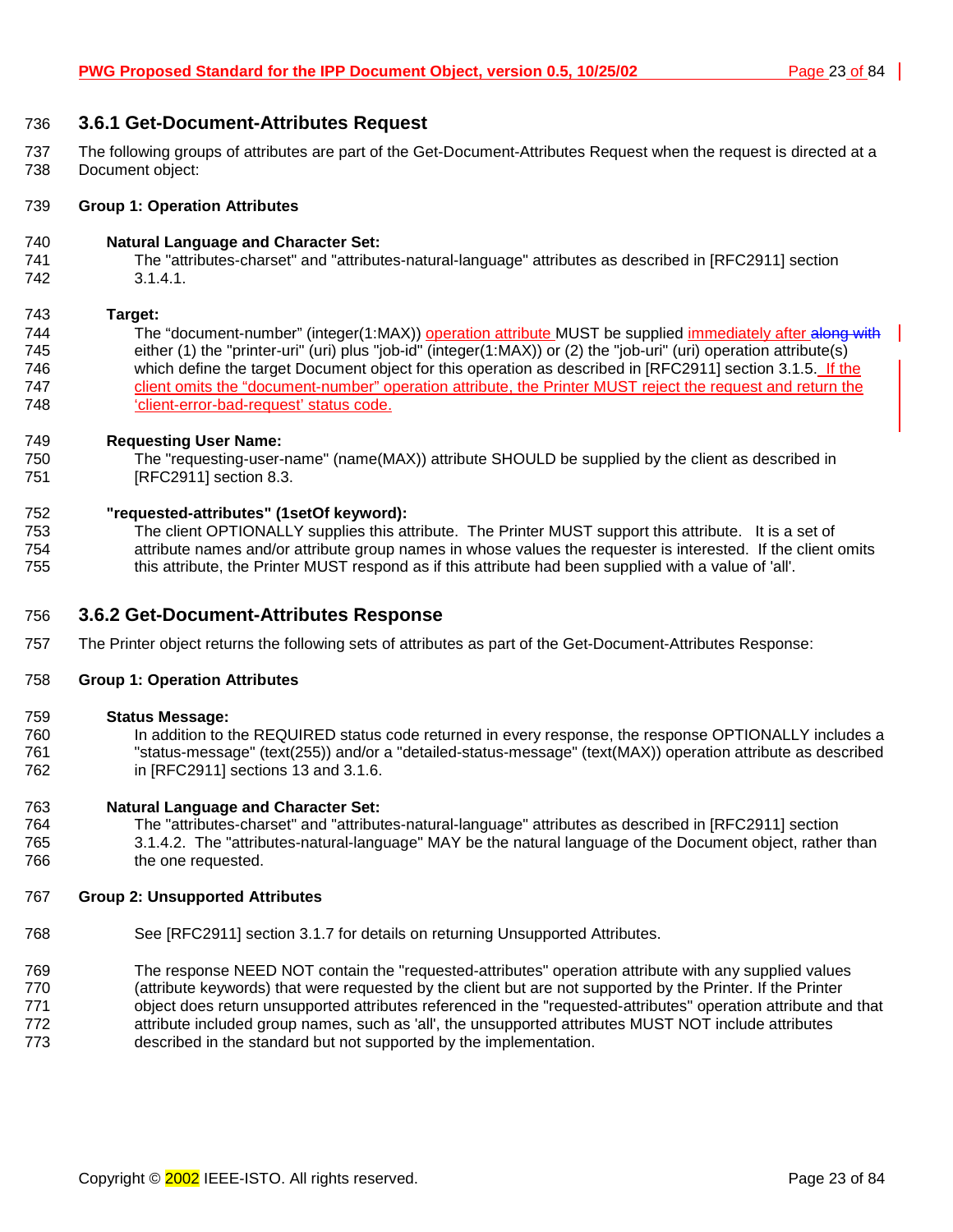## <span id="page-23-0"></span>774 **Group 3: Document Object Attributes**

775 This is the set of requested attributes and their current values. The Printer ignores (does not respond with) 776 any requested attribute or value which is not supported. Furthermore, the Printer MUST NOT return 777 Document Template attributes that were not supplied by a client in a Create-Document, Send-Document, or 778 Send-URI request or set by a Set-Document-Attributes request. So the response reflects what was 779 submitted. The Printer MAY omit returning attributes that are restricted by the Printer's security policy in 780 force, including whether the requesting user is the user that submitted the job (job originating user) or not 781 (see [RFC2911] section 8). However, the Printer MUST respond with the 'unknown' value for any supported 782 attribute (including all REQUIRED attributes) for which the Printer does not know the value, unless it would 783 violate the security policy. See the description of the "out-of-band" values in the beginning of [RFC2911] 784 Section 4.1.

## 785 **3.7 Get-Documents Operation**

786 This REQUIRED operation allows a client to retrieve the list of Document objects belonging to the target Job object. 787 The client MAY also supply a list of Document attribute names and/or attribute group names. A group of Document 788 object attributes will be returned for each Document object in the Job.

789 This operation is similar to the Get-Document-Attributes operation (see section [3.5\),](#page-21-0) except that this Get-Documents 790 operation returns attributes from all Document objects contained in the Job object, instead of from a single selected 791 Document object in the Job object. As with the Get-Document-Attributes operation the Printer MUST only return 792 attributes that were submitted by a client when the Document object was created by the Create-Document, Send-793 Document, or Send-URI operations and possibly modified by the Set-Document-Attributes operation (see section 794 [3.8\)](#page-25-0).

## 795 **3.7.1 Get-Documents Request**

796 The client submits the Get-Documents request to a Printer object. The Get-Documents is similar to the Get-Jobs 797 operations (see [RFC2911] section 3.2.6) except that there are no equivalents to the "which-jobs" and "my-jobs" 798 operation attributes.

799 The following groups of attributes are part of the Get-Documents Request:

## 800 **Group 1: Operation Attributes**

- 801 **Natural Language and Character Set:**
- 802 The "attributes-charset" and "attributes-natural-language" attributes as described in [RFC2911] section 803 3.1.4.1.

#### 804 **Target:**

805 Either (1) the "printer-uri" (uri) plus "job-id" (integer(1:MAX)) or (2) the "job-uri" (uri) operation attribute(s) 806 which define the target Job object for this operation as described in [RFC2911] section 3.1.5.

## 807 **Requesting User Name:**

808 The "requesting-user-name" (name(MAX)) attribute SHOULD be supplied by the client as described in 809 [RFC2911] section 8.3.

## 810 **"limit" (integer(1:MAX)):**

811 The client OPTIONALLY supplies this attribute. The Printer object MUST support this attribute. It is an 812 integer value that determines the maximum number of Documents that a client will receive from the Printer.

813 The limit is a "stateless limit" in that if the value supplied by the client is 'N', then only the first 'N' Documents 814 are returned in the Get-Documents Response. There is no mechanism to allow for the next 'M' Documents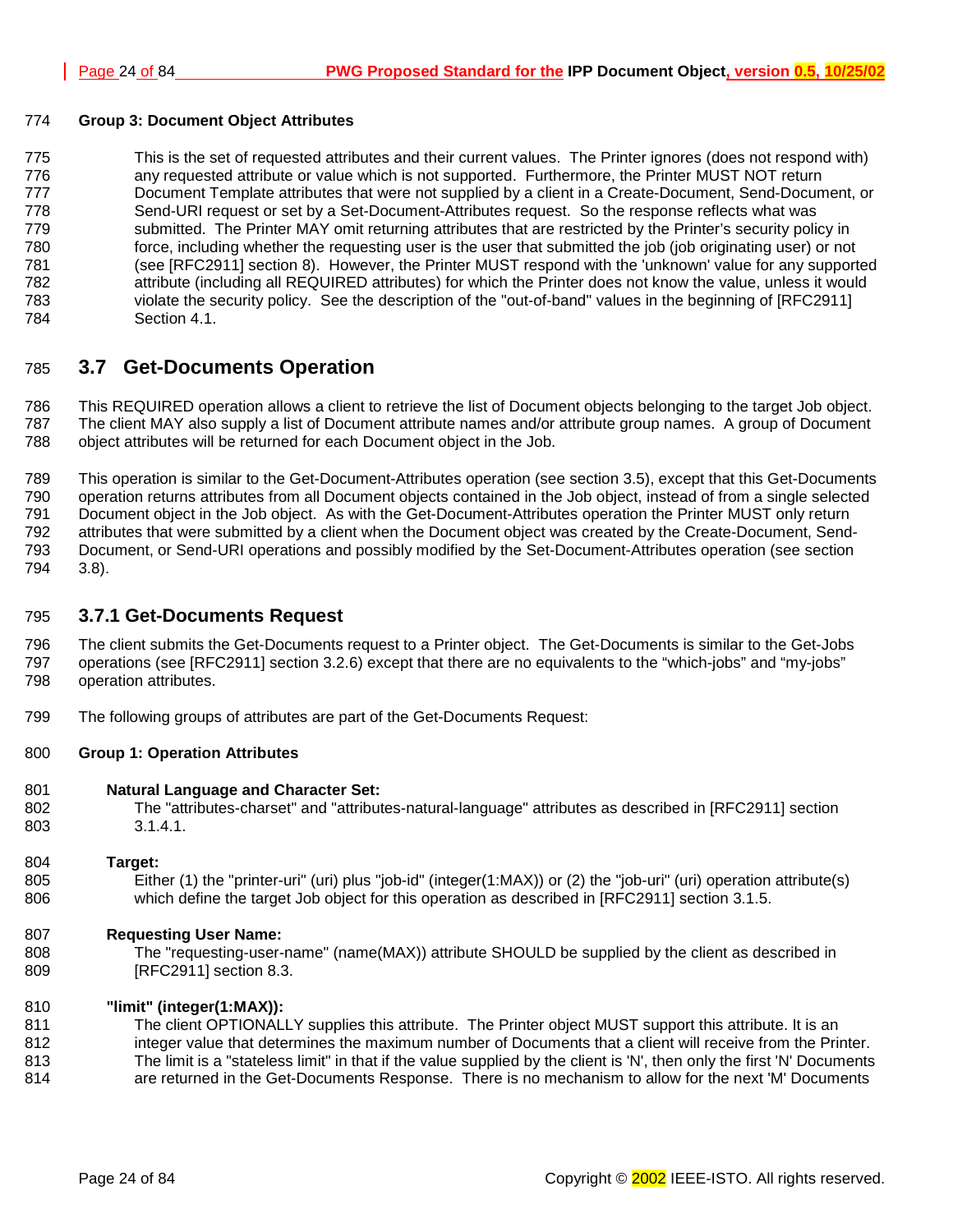<span id="page-24-0"></span>815 after the first 'N' Documents. If the client does not supply this attribute, the Printer object responds with all 816 Documents.

#### 817 **"requested-attributes" (1setOf type2 keyword):**

- 818 The client OPTIONALLY supplies this attribute. The Printer object MUST support this attribute. It is a set of 819 Document attribute names and/or attribute groups names in whose values the requester is interested. This 820 set of attributes is returned for each Document object that is returned. The allowed attribute group names 821 are the same as those defined in the Get-Document-Attributes operation in section 3[.6.1.](#page-22-0)
- 822 If the client does not supply this attribute, the Printer MUST respond as if the client had supplied this attribute 823 with the three-two values:
- 824 'document-number' (see section 8[.1\)](#page-51-0) 825 'document-id-uri' (see section [8.2\),](#page-51-0) 'document-state', and 'document-state-reasons'. JSSUE 03: Are 826 the 3 attributes: 'document-number', 'document-state', and 'document-state-reasons' the right 827 attributes to return when the client does not supply the "requested-attributes" operation attribute? 828 Should we include the "document-id-uri" (uri) attribute that the Printer generates as well?

## 830 **3.7.2 Get-Documents Response**

831 The Printer object returns all of the Document objects up to the number specified by the "limit" attribute that match 832 the criteria as defined by the attribute values supplied by the client in the request. If the client requests any 833 Document attributes at all, there is a set of Document Object Attributes returned for each Document object.

834 It is not an error for the Printer to return 0 Documents. If the response returns 0 Documents because there are no 835 Documents in the Job, then the status code for 0 Documents MUST be 'successful-ok'.

#### 836 **Group 1: Operation Attributes**

#### 837 **Status Message:**

829

838 In addition to the REQUIRED status code returned in every response, the response OPTIONALLY includes a 839 "status-message" (text(255)) and/or a "detailed-status-message" (text(MAX)) operation attribute as described 840 in [RFC2911] sections 13 and 3.1.6.

#### 841 **Natural Language and Character Set:**

842 The "attributes-charset" and "attributes-natural-language" attributes as described in [RFC2911] section 843 3.1.4.2.

#### 844 **Group 2: Unsupported Attributes**

- 845 See [RFC2911] section 3.1.7 for details on returning Unsupported Attributes.
- 846 The response NEED NOT contain the "requested-attributes" operation attribute with any supplied values 847 (attribute keywords) that were requested by the client but are not supported by the IPP objectPrinter. If the 848 Printer object does return unsupported attributes referenced in the "requested-attributes" operation attribute 849 and that attribute included group names, such as 'all', the unsupported attributes MUST NOT include 850 attributes described in the standard but not supported by the implementation.

#### 851 **Groups 3 to N: Document Object Attributes**

852 The Printer object responds with one set of Document Object Attributes for each returned Document object. 853 The Printer object ignores (does not respond with) any requested attribute or value which is not supported or 854 which is restricted by the security policy in force, including whether the requesting user is the user that 855 submitted the job (job originating user) or not (see [RFC2911] section 8). However, the Printer object MUST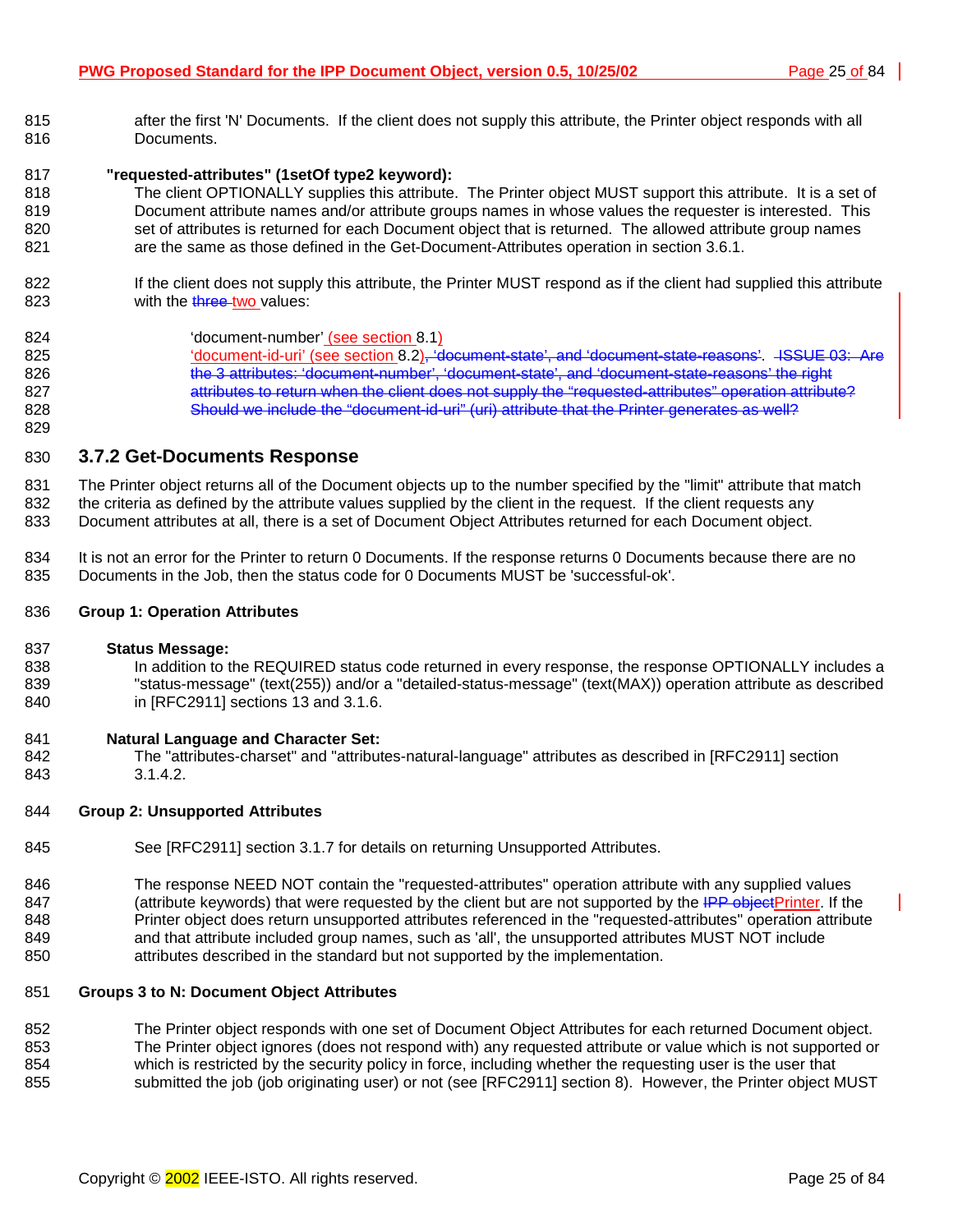- <span id="page-25-0"></span>856 respond with the 'unknown' value for any supported attribute (including all REQUIRED attributes) for which 857 the Printer object does not know the value, unless it would violate the security policy. See the description of 858 the "out-of-band" values in the beginning of [RFC2911] section 4.1.
- 859 **The Printer MUST return the Groups for the requested Job in order of increasing "document-number"** 860 **Document Description attribute value.**

## 861 **3.8 Set-Document-Attributes Operation**

862 This OPTIONAL operation allows a client to set the values of the attributes of a Document object after the Document 863 object was submitted to the Printer. In the request, the client supplies the set of Document keyword attribute names 864 and values that are to be set. In the response, the IPP objectPrinter returns success or rejects the entire request 865 with indications of which attribute or attributes could not be set.

866 This operation is almost identical to the Set-Job-Attributes operation and follows the same rules for validation (see 867 [set-ops] section 4.2). The only differences are that the Set-Document-Attributes operation is directed at a Document 868 object rather than a Job object. As with the Set-Job-Attributes operation, The Set-Document-Attributes operation 869 can add an attribute to the Target object, accepts the 'delete-attributes' out-of-band value to remove an attribute from 870 the Target object. In addition the validation is the same as the Create-Document, Send-Document, and Send-URI 871 operations that create Document objects, i.e., the Printer validation depends on the "xxx-supported" Printer 872 Description attributes (see [RFC2911] section 3.1).

873 If a client supplies a document attribute in a Set-Document-Attributes request that the Printer supports, and the 874 document was originally submitted without supplying that attribute, the Printer adds the attribute to the Document 875 object.

876 If the client supplies a document attribute with the "out-of-band" value 'delete-attribute' (see [set-ops] section 8.2), 877 then the Printer MUST remove the attribute and all of its values from the Document object, if present. The semantic 878 effect of the client supplying the 'delete-attribute' value in a Set-Document-Attributes operation MUST be the same as 879 if the attribute had not been supplied with the Document object in the Document Creation operation, i.e., the Printer 880 applies its default attribute or behavior with lower precedence that the PDL (see the beginning of [RFC2911] section 881 4.2 and [RFC2911] 3.2.1.1). Any subsequent query of the Document object using Get-Document-Attributes or Get-882 Documents MUST NOT return any attribute that has been deleted using the 'delete-attribute' out-of-band value. 883 However, a client can re-establish such a deleted Document attribute with any supported value(s) using a 884 subsequent Set-Document-Attributes operation.

885 If the client supplies an attribute in a Set-Document-Attributes request with the 'delete-attribute' value and that 886 attribute is not present on the Document object, the Printer ignores that supplied attribute in the request, does not 887 return the attribute in the Unsupported Attributes group, and returns the 'successful-ok' status code, if there are no 888 other problems with the request.

889 The validation of the Set-Document-Attributes request is performed by the Printer as if the document had been 890 submitted originally with the new attribute values (and the deleted attributes removed) and with "ipp-attribute-fidelity" 891 set to 'true', i.e., all modified attributes Document attributes and values MUST be supported in combination with the 892 Document attributes not modified. If such a Document Creation operation would have been accepted, then the Set-893 Document-Attributes MUST be accepted. If such a Document Creation operation would have been rejected, then the 894 Set-Document-Attributes MUST be rejected and the Document MUST be unchanged. In addition, if any of the 895 supplied attributes are not supported, are not settable, or the values are not supported, the Printer object MUST<br>896 reiect the entire operation: the Printer object MUST NOT partially set some of the supplied attribut reject the entire operation; the Printer object MUST NOT partially set some of the supplied attributes. In other words, 897 after the operation, all the supplied attributes MUST be set or none of them MUST be set, thus making the Set-898 Document-Attributes an atomic operation.

899 The IPP objectPrinter MUST accept or reject this operations when the Document's READ-ONLY "document-state" 900 attribute has the values shown in [Table 5.](#page-26-0) The document's current state MUST affect whether the IPP objectPrinter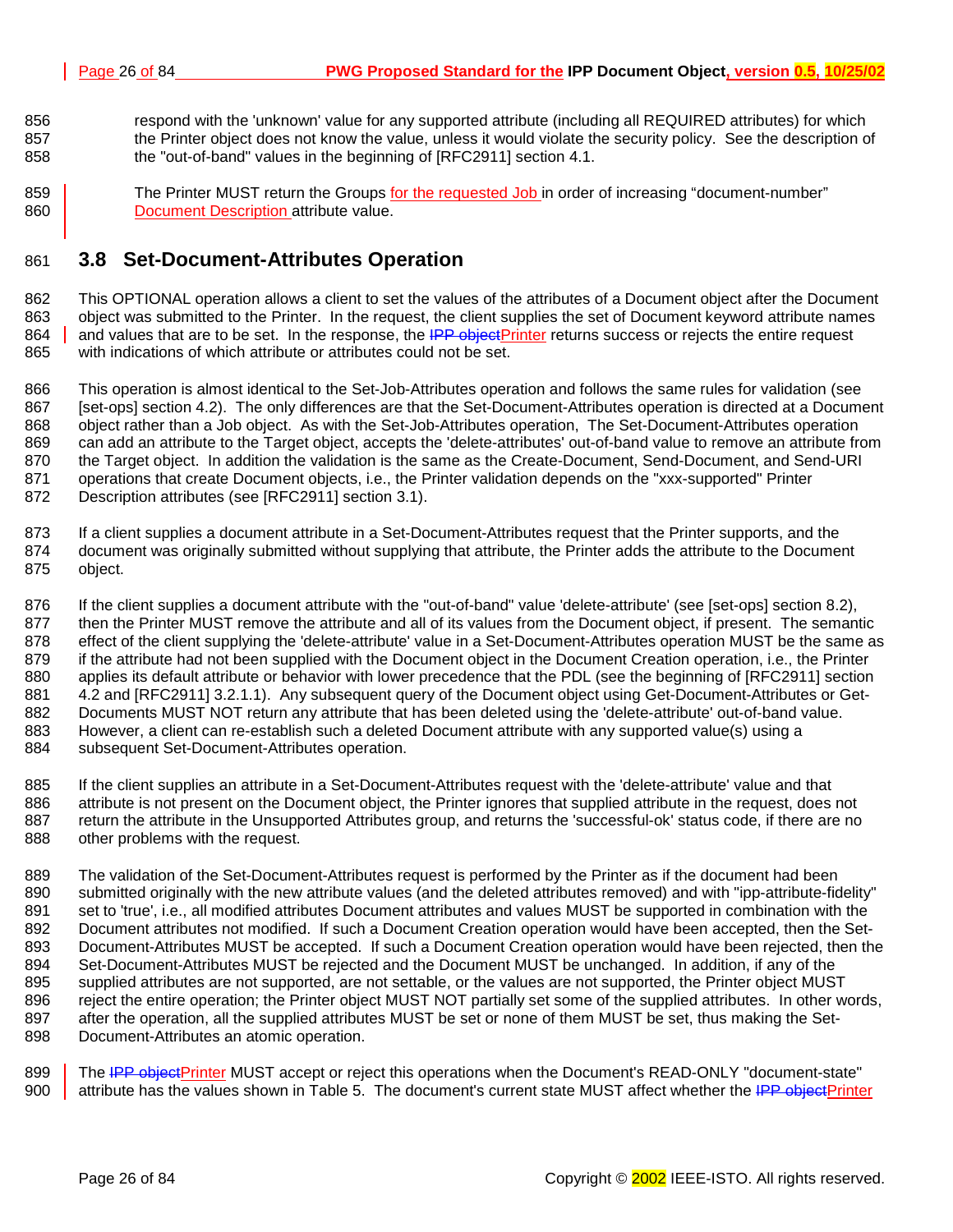<span id="page-26-0"></span>901 accepts or rejects the request. However, the Set-Document-Attributes operation MUST NOT change the state of the

902 Document object (since the Document is a passive object and the Document state is a subset of the Job State). For 903 example, in the case where the operation creates a request for unavailable resources, the Job (but not the 904 Document) transitions to a new state. Table 5 shows the allowed behaviors in each document state.

#### 905 **Table 5 - Document State Table for the Set-Document-Attributes operation**

| Current<br>"document-state" | <b>New</b><br>"document-state"<br>(no change) | <b>IPP objectPrinter's response status code</b><br>and "action":                                                                                                           |
|-----------------------------|-----------------------------------------------|----------------------------------------------------------------------------------------------------------------------------------------------------------------------------|
| 'pending'                   | 'pending'                                     | 'successful-ok'                                                                                                                                                            |
| 'pending'                   | 'pending'                                     | 'successful-ok' - needed resources are not ready (the Job MAY<br>change state, but the Document MUST NOT).                                                                 |
| 'processing'                | 'processing'                                  | 'successful-ok' or 'client-error-not-possible' depending on<br>implementation, including the attributes being set, whether the<br>document has started marking media, etc. |
| 'completed'                 | 'completed'                                   | 'client-error-not-possible'                                                                                                                                                |
| 'canceled'                  | 'canceled'                                    | 'client-error-not-possible'                                                                                                                                                |
| 'aborted'                   | 'aborted'                                     | 'client-error-not-possible'                                                                                                                                                |

906

907 This operation MUST NOT change the value of attributes not specified in the operation unless the definition of the 908 attribute explicitly specifies such side-effects. In general, Document attribute definitions that are settable will not 909 define side-effects on other attributes that are settable, only side effects on READ-ONLY attributes, if any.

## 910 **3.8.1 Settable and READ-ONLY Document Description attributes**

- 911 If the Printer supports the Set-Document-Attributes operation, then it SHOULD support setting of: 912 all Document Template document ("xxx") attributes
- 913 that the implementation supports (see the column labeled "D" in [Table 8\)](#page-42-0).

914 Almost all Document Description attributes (see [RFC2911] section 4.3) MUST NOT be settable, i.e., they are

915 defined to be READ-ONLY. Only Document Description attributes marked with "(r/w) in T[able 8 M](#page-42-0)AY be settable 916 using Set-Document-Attributes. The Printer MUST reject a Set-Document-Attributes request that attempts to set any

917 attributes in [Table 8 th](#page-42-0)at is not marked "(r/w).

918 Note: From now on, all extensions that define new object attributes will indicate whether or not the attributes are 919 READ-ONLY, by including the "READ-ONLY" adjective in their descriptions and/or explicitly stating whether they 920 MAY be settable.

921 *Access Rights:* The authenticated user (see [RFC2911] section 8.3) performing this operation must either be the job 922 owner (as determined in the Job Creation operation) or an operator or administrator of the Printer object (see 923 [RFC2911] Sections 1 and 8.5).

## 924 **3.8.2 Set-Document-Attributes Request**

925 The following sets of attributes are part of the Set-Document-Attributes Request:

## 926 **Group 1: Operation Attributes**

## 927 **Natural Language and Character Set:**

928 The "attributes-charset" and "attributes-natural-language" attributes as described in [RFC2911] section 929 3.1.4.1.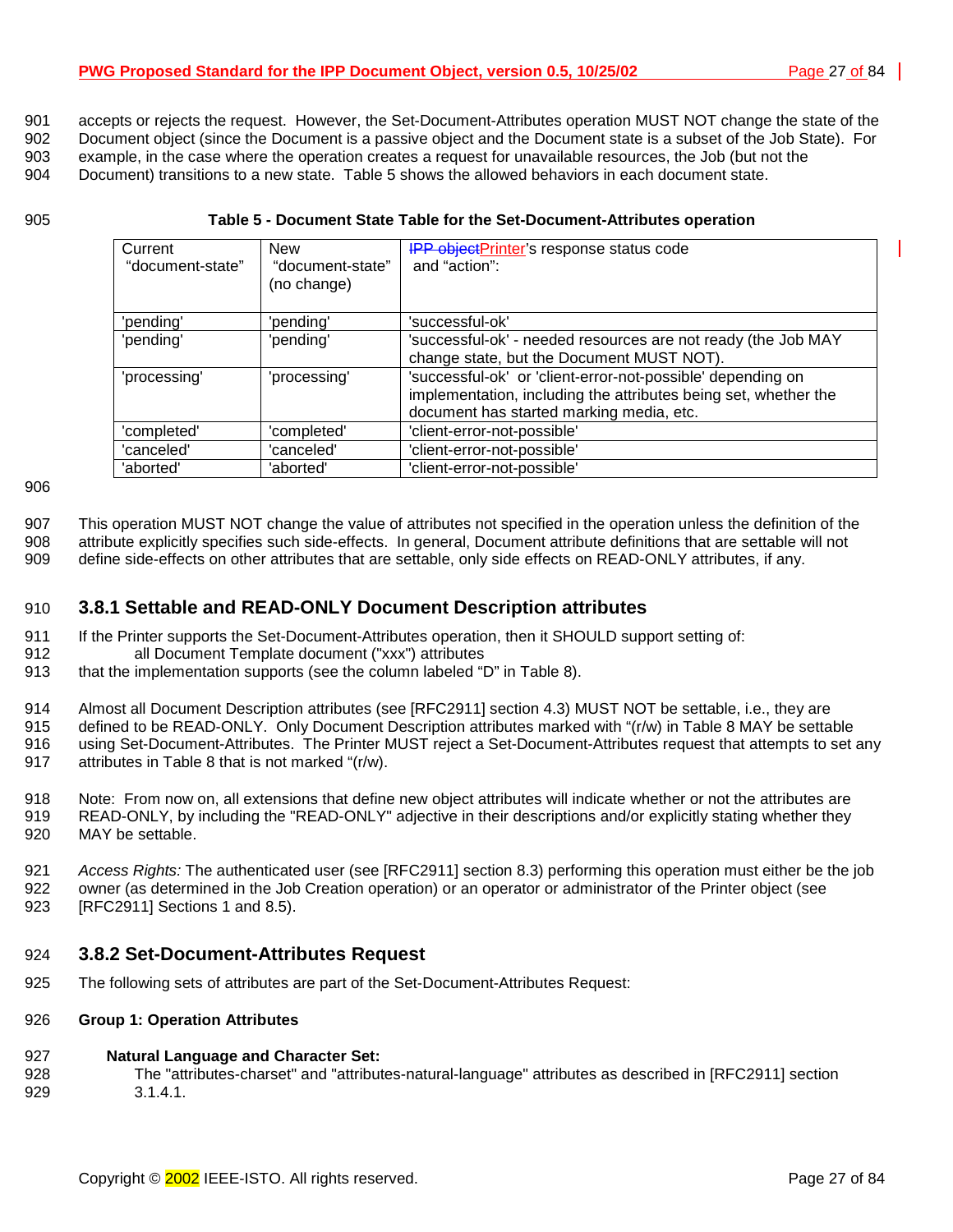## <span id="page-27-0"></span>930 **Target:**  931 The client MUST supply the "document-number" (integer(1:MAX)) MUST be supplied operation attribute 932 **immediately after along with either** (1) the "printer-uri" (uri) plus "job-id" (integer(1:MAX)) or (2) the "job-uri" 933 (uri) operation attribute(s) which define the target Document object for this operation as described in 934 **Fig. 2018** [RFC2911] section 3.1.5. If the client omits the "document-number" operation attribute, the Printer MUST 935 eigect the request and return the 'client-error-bad-request' status code. 936 Note: There is no way in a single operation for the client to set all of a Job's Document objects to the same 937 **Attribute value.** Either (1) the client sets the corresponding attribute in each Document object in the Job with 938 separate Set-Document-Attributes requests, or (2) the client sets the corresponding attribute at the Job Level 939 **using the Set-Job-Attributes operation.** Setting the corresponding attribute at the Job Level (or supplying that 940 **attribute initially in the Job Creation operation**) causes each Document object to inherit the Job Level 941 attribute value, if the Document object doesn't have a corresponding explicit attribute supplied at the 942 Document Level. In other words, supplying an attribute at the Job Levels will affect all the Job's Document 943 **objects that don't have that attribute also explicitly supplied at the Document Level. ISSUE 04: OK that we** 944 **don't have a way to set all documents in a single request?** The Printer MUST reject the request with 'client-945 error-bad-request', if the client does not supply the "document-number" operation attribute. There is no way 946 **to set all documents explicitly in a single request, since a failure would require the Printer to back out all** 947 **changes in all documents. However, if the client sets the corresponding attribute at the Job Level using the** 948 Set-Job-Attributes operation, all documents in the job will be affected that don't have that attribute explicitly

949 **Supplied at the Document Level.** 

## 950 **Requesting User Name:**

951 The "requesting-user-name" (name(MAX)) attribute SHOULD be supplied by the client as described in 952 [RFC2911] section 8.3.

#### 953 **Group 2: Document Attributes**

954 The client MUST supply a set of Document Template attributes with one or more values (including explicitly 955 allowed out-of-band values) as listed in column labeled "D" in T[able 8 - Job Template and Document](#page-42-0)  956 [Template attributes a](#page-42-0)nd Document Description attributes flagged with "(r/w)" and listed in the column labeled 957 "Doc" in [Table 9 - Job and Document Description attributes, a](#page-48-0)nd any attribute extensions supported by the 958 Printer. The value(s) of each Document attribute supplied in Group 2 replaces the value(s) of the 959 corresponding Document attribute on the target Document object. For attributes that can have multiple 960 values (1setOf), all values supplied by the client replace all values of the corresponding Document object 961 attribute.

- 962 In order to set the Document's "document-message" Document Description attribute (see section 8.[10\),](#page-62-0) the 963 client MUST supply the attribute in Group 2, rather than supplying a "document-message" operation attribute 964 in Group 1.
- 965 If the client supplies an "xxx" attribute with the 'delete-attribute' out-of-band value (see [set-ops] section 8.2), 966 the Printer MUST remove the "xxx" attribute from the Document object, if present.

## 967 **3.8.3 Set-Document-Attributes Response**

968 The IPP objectPrinter returns the following sets of attributes as part of the Set-Document-Attributes Response:

## 969 **Group 1: Operation Attributes**

## 970 **Status Message:**

971 In addition to the REQUIRED status code returned in every response, the response OPTIONALLY includes a 972 "status-message" (text(255)) and/or a "detailed-status-message" (text(MAX)) operation attribute as described 973 in [RFC2911] sections 13 and 3.1.6.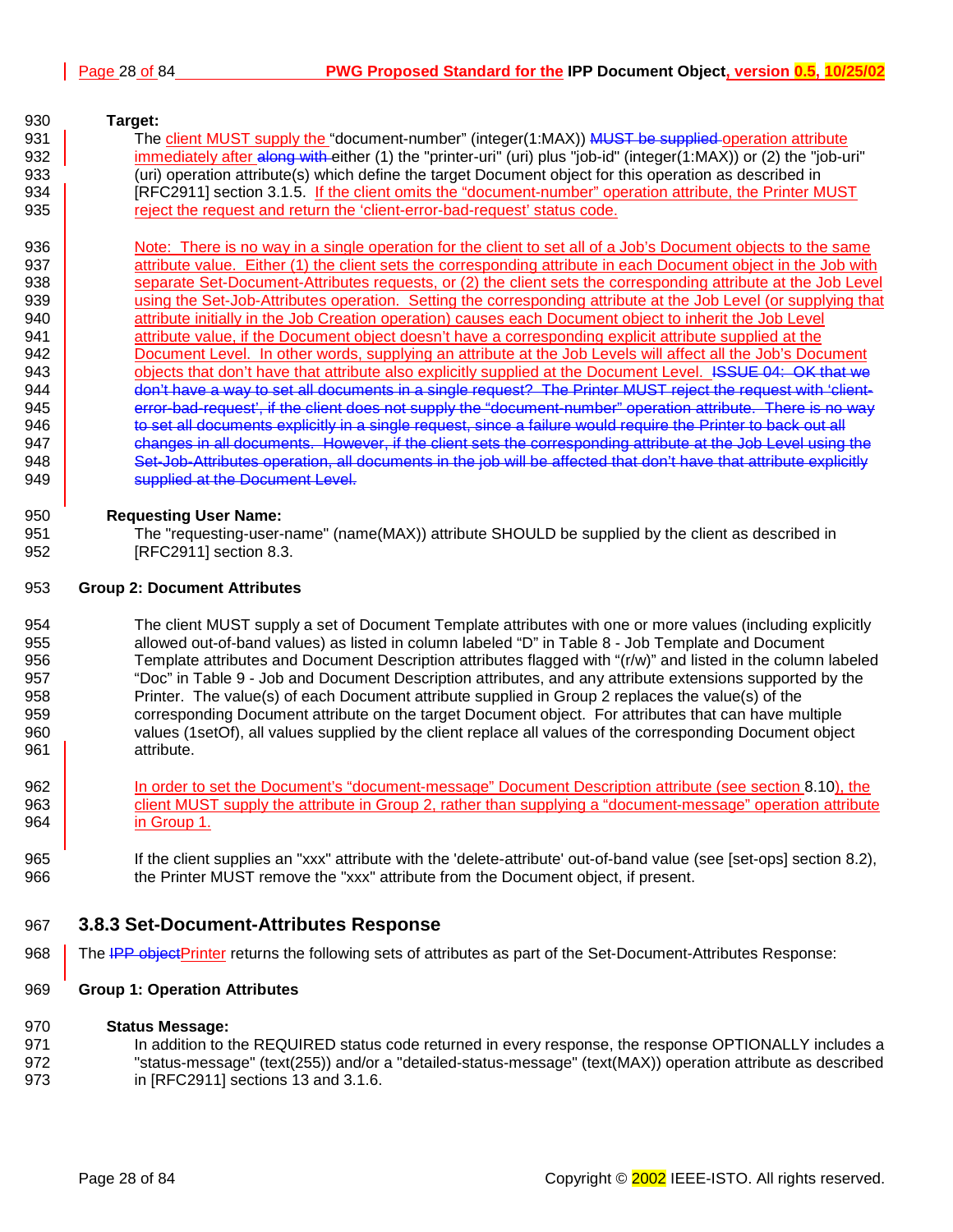<span id="page-28-0"></span>974 **Natural Language and Character Set:** 

975 The "attributes-charset" and "attributes-natural-language" attributes as described in [RFC2911] section 976 3.1.4.2.

#### 977 **Group 2: Unsupported Attributes**

978 See [RFC2911] section 3.1.7 for details on returning Unsupported Attributes.

979 If some of the attributes in the operation fail to validate, the Printer MUST reject the operation, MUST NOT 980 change any Document attributes, and MUST return the indicated status code below. In this group, the 981 Printer MUST also return all attributes that fail to validate. The following are the reasons that an attribute 982 fails to validate and the value returned for the attribute, along with the indicated status code and order of 983 detection:

- 984 1. The number of attributes supplied by the client exceeds the maximum number that the Printer 985 supports in a Set-Printer-Attributes request: return the 'client-error-request-entity-too-large' (see 986 **[RFC2911]** section 13.1.4.9).
- 987 2. The Printer doesn't support the attribute: return the attribute with the 'unsupported' out-of-band 988 attribute value (see [RFC2911] section 3.1.7 and [RFC2910]) and the 'client-error-attributes-or-989 values-not-supported (see [RFC2911] section 13.1.4.12).
- 990 3. The attribute is READ-ONLY (in its definition) or is not-settable in this implementation: return the 991 attribute with the 'not-settable' out-of-band attribute value (see [set-ops] section 8.1) and the 992 'client-error-attributes-not-settable' status code (see [set-ops] section 7.1).
- 993 4. The Printer doesn't support the value: if the attribute in the operation has a single value return it. 994 If the attribute in the operation is multi-valued, return only those values in a 1setOf that are not 995 supported. Return the 'client-error-attributes-or-values-not-supported' status code (see [RFC2911] 996 **section 13.1.4.12**).
- 997 5. The values of some of the supplied attributes conflict with one another and/or other Document 998 attribute values not being set: if the conflicting attribute in the operation has a single value return 999 the attribute and the value. If the attribute in the operation is multi-valued, return only the attribute 1000 and those values in a 1setOf that are conflicting with other attributes. Return the 'client-error-1001 conflicting-attributes' status code (see [RFC2911] section 13.1.4.15).

## 1002 **3.9 Cancel-Document Operation**

1003 This REQUIRED OPTIONAL<sup>6</sup>-operation allows a client to cancel a specified Document in a specified Print Job from 1004 the time the Document is created up to, but not including, the time it is completed, canceled, or aborted. Since a 1005 Document might already be printing by the time a Cancel-Document is received, some media sheet pages might be 1006 printed before the document processing is actually terminated.

1007 ISSUE 05: OK, that Cancel-Document operation is OPTIONAL, while the Cancel-Job operation is REQUIRED by 1008 [RFC2911]?

1009 The Cancel-Document operation does not remove the Document from the Job and Printer, but only sets the specified 1010 Document's "document-state" Document Description attribute to 'canceled' and the Document's "document-state-1011 reasons" Document Description attribute to 'canceled-by-user' or 'cancel-by-operator'. If the Job object is printed 1012 again using operations such as the Reprocess-Job operation (see [adm-ops] section 4.1) or the Restart-Job 1013 operation (see [RFC2911] section 3.3.7), any canceled Documents are also printed again. Thus Cancel-Document

<sup>————————————————————&</sup>lt;br><sup>6</sup> The Cancel-Document operation is OPTIONAL, whereas the corresponding Cancel-Job is REQUIRED.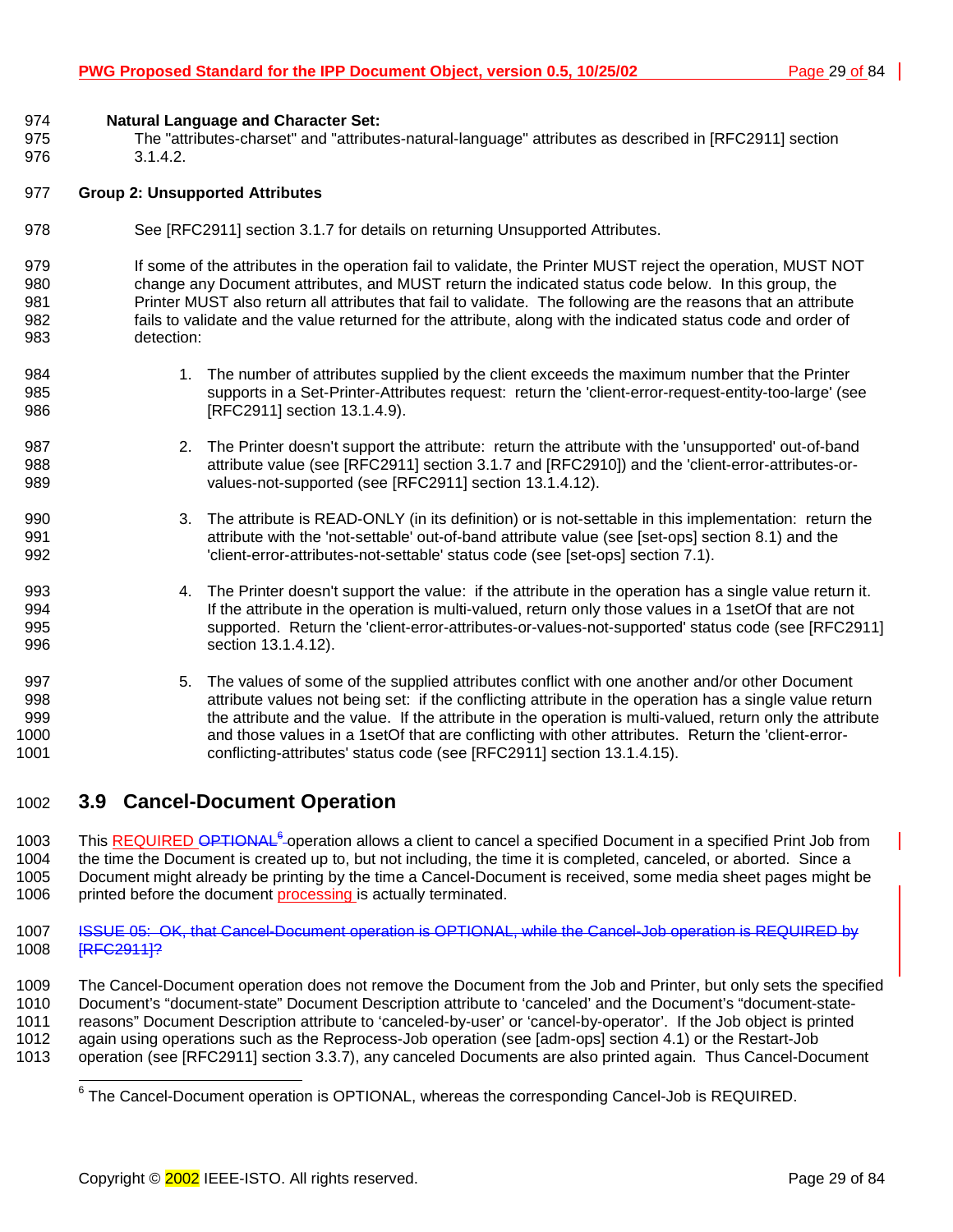<span id="page-29-0"></span>1014 has the same semantics as Cancel-Job (see [RFC2911] section 3.3.3), which only cancels the processing of the job, 1015 and doesn't delete the Job object itself. See the Delete-Document operation (section [3.11\) t](#page-32-0)o remove the Document 1016 object itself immediately from the Job and Printer.

1017 The Cancel-Document operation does not affect the states of any of the other Document objects in the job. If the Job

1018 was processing and there are more Documents to be processed, the Printer does so. If there are no further 1019 Documents to process, the Job moves to the 'completed' state as usual whenever there is no more processing to be

1020 done.

1021 The IPP objectPrinter MUST accept or reject the request based on the document's current state and transition the 1022 document to the indicated new state as follows:

| Current "document-<br>state" | New "document-<br>state" | Printer object's response status code and action: |
|------------------------------|--------------------------|---------------------------------------------------|
| 'pending'                    | 'canceled'               | 'successful-ok'                                   |
| 'processing'                 | 'canceled'               | 'successful-ok'                                   |
| 'processing'                 | 'processing'             | 'successful-ok' See Rule 1                        |
| 'processing'                 | 'processing'             | 'client-error-not-possible'<br>See Rule 2         |
| 'completed'                  | 'completed'              | 'client-error-not-possible'                       |
| 'canceled'                   | 'canceled'               | 'client-error-not-possible'                       |
| 'aborted'                    | 'aborted'                | 'client-error-not-possible'                       |

1023 Rule 1: If the implementation requires some measurable time to cancel the document in the 'processing' document 1024 states, the Printer object MUST add the 'processing-to-stop-point' value to the document's "document-state-reasons" 1025 attribute and then transition the document to the 'canceled' state when the processing ceases (see [RFC2911] 1026 section 4.3.8).

1027 Rule 2: If the Document object already has the 'processing-to-stop-point' value in its "document-state-reasons" 1028 attribute, then the Printer object MUST reject a Cancel-Document operation.

1029 *Access Rights:* The authenticated user (see [RFC2911] section 8.3) performing this operation must either be the job 1030 owner or an operator or administrator of the Printer object (see [RFC2911] sections 1 and 8.5). Otherwise, the IPP 1031 **objectPrinter MUST reject the operation and return:** 'client-error-forbidden', 'client-error-not-authenticated', or 'client-1032 error-not-authorized' as appropriate.

## 1033 **3.9.1 Cancel-Document Request**

1034 The following groups of attributes are part of the Cancel-Document Request:

## 1035 **Group 1: Operation Attributes**

## 1036 **Natural Language and Character Set:**

1037 The "attributes-charset" and "attributes-natural-language" attributes as described in [RFC2911] section 1038 3.1.4.1.

#### 1039 **Target:**

1040 The client MUST supply the "document-number" (integer(1:MAX)) operation attribute MUST be supplied 1041 **immediately after <del>along with c</del>ither (1)** the "printer-uri" (uri) plus "job-id" (integer(1:MAX)) or (2) the "job-uri" 1042 (uri) operation attribute(s) which define the target Document object for this operation as described in section 1043 | [RFC2911] 3.1.5. If the client omits the "document-number" operation attribute, the Printer MUST reject the 1044 **The State of the request and return the 'client-error-bad-request' status code.**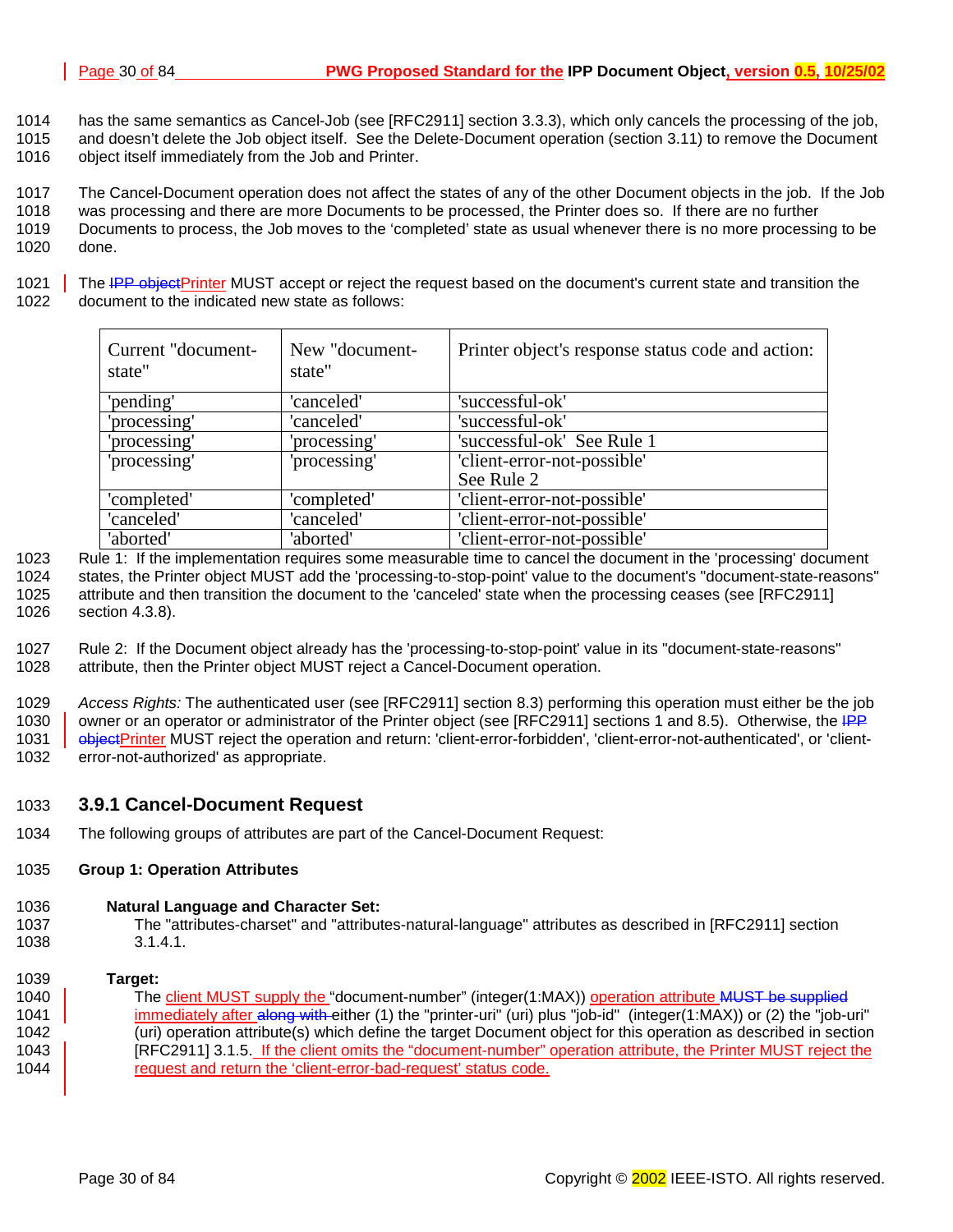| 1046<br>1047 | The "requesting-user-name" (name(MAX)) attribute SHOULD be supplied by the client as described in<br>[RFC2911] section 8.3. |
|--------------|-----------------------------------------------------------------------------------------------------------------------------|
| 1048         | 3.9.1.1 document-message (text(127))<br>operation attribute.                                                                |
| 1049         | The client OPTIONALLY MAY supplyies this operation attribute. The Printer object OPTIONALLY supports                        |
| 1050         | this attribute. If the Printer supports this attribute, the Printer MUST also support the corresponding                     |
| 1051         | "document-message" (text(127)) Document Description attribute (see section 8.10) and copy this value to the                 |
| 1052         | "document-message" Document Description attribute. The end user can use this Document Description                           |
| 1053         | attribute as a message to the operator and the operator can use it as a message to the user. The Printer                    |
| 1054         | MAY print this message on a document start sheet for this document, if any.                                                 |
| 1055         | It is a message to the operator. This "message" attribute is not the same as the "job-message-from-                         |
| 1056         | operator" attribute. The "job-message-from-operator" attribute is used to report a message from the operator                |
| 1057         | to the end user that queries that attribute. This "message" operation attribute is used to send a message                   |
| 1058         | from the client to the operator along with the operation request. It is an implementation decision of how or                |
| 1059         | where to display this message to the operator (if at all). ISSUE 06: OK to have the "message" operation                     |
| 1060         | attribute supplied in the Cancel-Document operation be sent to the operator in some unspecified way, like                   |
| 1061         | Cancel-Job, which could include setting the Job's "message-to-operator" Job Template Job attribute or                       |
| 1062         | should we just do away with the "message" operation attribute in the Cancel-Document operation?                             |
| 1063         | The Printer MUST ignore the new "job-message-from-operator" operation attribute (see [adm-ops] section 6)                   |
| 1064         | for this operation, since that is a job only attribute and Cancel-Document is a Document operation.                         |

## 1065 **3.9.2 Cancel-Document Response**

1066 The following sets of attributes are part of the Cancel-Document Response:

## 1067 **Group 1: Operation Attributes**

<span id="page-30-0"></span>1045 **Requesting User Name:** 

#### 1068 **Status Message:**

1069 In addition to the REQUIRED status code returned in every response, the response OPTIONALLY includes a 1070 "status-message" (text(255)) and/or a "detailed-status-message" (text(MAX)) operation attribute as described 1071 in [RFC2911] sections 13 and 3.1.6.

## 1072 **Natural Language and Character Set:**

1073 The "attributes-charset" and "attributes-natural-language" attributes as described in [RFC2911] section 1074 3.1.4.2.

## 1075 **Group 2: Unsupported Attributes**

1076 See [RFC2911] section 3.1.7 for details on returning Unsupported Attributes.

1077 Once a successful response has been sent, the implementation guarantees that the Document will eventually end up 1078 in the 'canceled' state. Between the time of the Cancel-Document operation is accepted and when the document 1079 enters the 'canceled' document-state (see section 8.[5\),](#page-51-0) the "document-state-reasons" attribute (see section 8[.7\)](#page-56-0) 1080 SHOULD contain the 'processing-to-stop-point' value which indicates to later queries that although the Document 1081 might still be 'processing', it will eventually end up in the 'canceled' state, not the 'completed' state.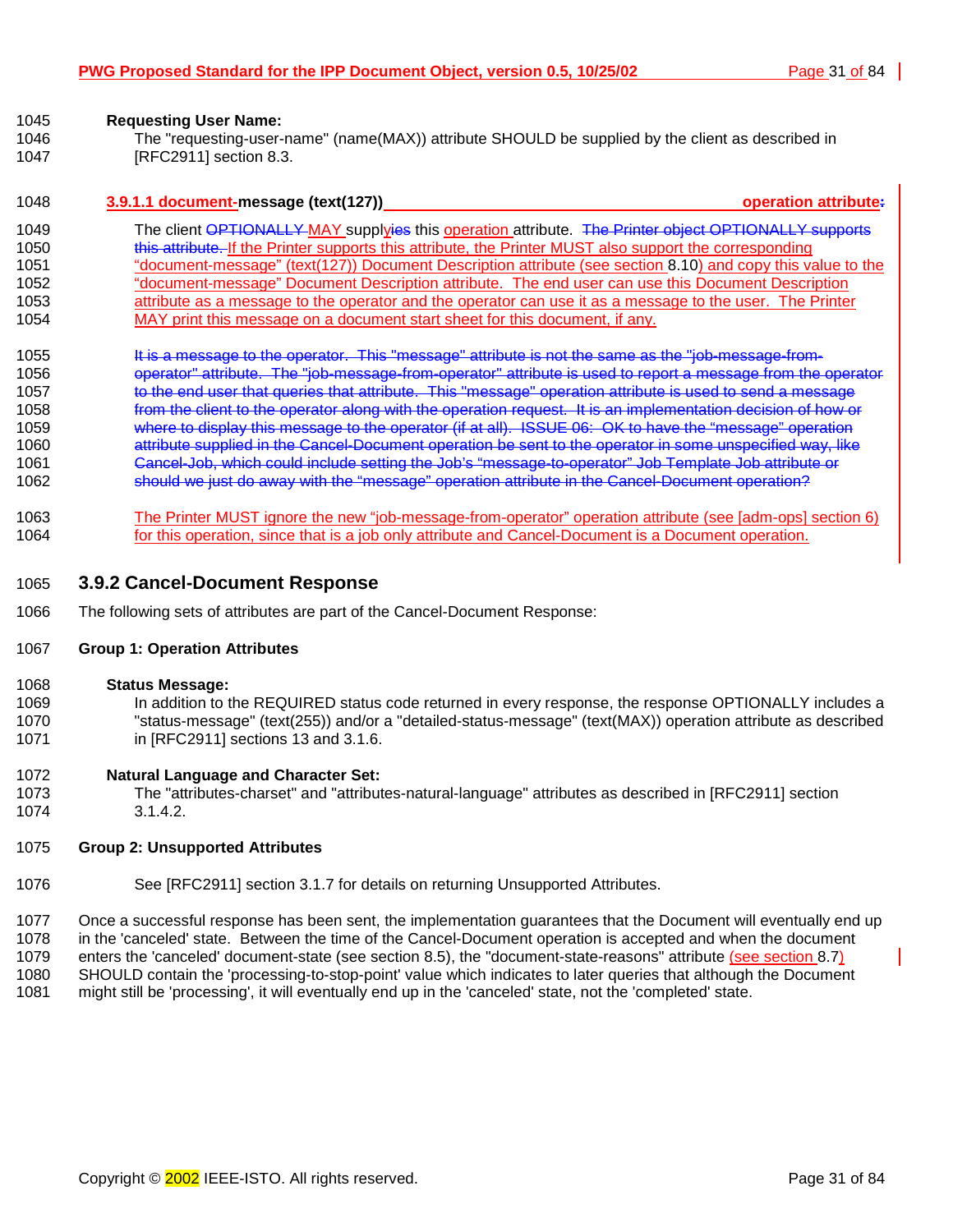## <span id="page-31-0"></span>**3.10 Cancel-Current-Document Operation<sup>7</sup>** <sup>1082</sup>

1083 This OPTIONAL operation allows a client to cancel either (1) any current Document of the current Job on the target 1084 Printer or (2) the specified document in a specified job if they are the current document and job on the Printer. One 1085 of the uses of this operation is by operators in an emergency, where the job-id and document-number might be 1086 unknown to the operator. See section 3.[9 f](#page-28-0)or the semantics of canceling a Document and what values the Printer 1087 sets the Document's Document Description attributes. Since a Document might already be marking by the time a 1088 Cancel-Current-Document is received, some media sheet pages might be printed before the document is actually 1089 terminated.

1090 If the client does not supply a "job-id" and "document-number" operation attributes, the Printer MUST accept the

- 1091 request and cancel the current document if there is a current document in the 'processing' state; otherwise, it MUST 1092 reject the request and return the 'client-error-not-possible' status code. If more than one document is in the
- 1093 'processing' or 'processing-stopped' states, the one that is marking is canceled and the others are unaffected.

1094 Warning: On a shared printer, there is a race condition. Between the time that a user issues this operation and its 1095 acceptance, the current document might change to a different document or even a different job. If the user or 1096 operator is authenticated to cancel the new job, the wrong document is canceled. To prevent this race from 1097 canceling the wrong document, the client MAY supply the "job-id" and "document-number" operation attributes which 1098 is checked against the current job's "job-id" and the current Document's "document-number". If the job identified by 1099 the "job-id" attribute is not the current job on the Printer and the "document-number" is not the current Document in 1100 that current Job, i.e., is not in the 'processing' state, the Printer MUST reject this operation and return the 'client-1101 error-not-possible' status code. Otherwise, the Printer cancels the specified document.

1102 *Access Rights:* The authenticated user (see [RFC2911] section 8.3) performing this operation must either be the job 1103 owner (as determined in the Job Creation operation) or an operator or administrator of the Printer object (see 1104 [RFC2911] Sections 1 and 8.5).

1105 The Cancel-Current-Document Request and Cancel-Current-Document Response have the same attribute groups 1106 and attributes as the Pause-Printer operation (see [RFC2911] section 3.2.8) with the addition of the following Group 107 107 1 Operation attributes in the request:

- 1108 **3.10.1 job-id (integer(1:MAX)) 1108 operation attribute**
- 1109 The client OPTIONALLY supplies this Operation attribute in order to verify that the identified job is still the 1110 current job on the target Printer object. The **IPP objectPrinter** MUST supports this operation attribute, if it 1111 **Supports this operation.**
- 1112 **3.10.2 document-number (integer(1:MAX)) operation attribute**

1113 The client OPTIONALLY supplies this Operation attribute in order to verify that the identified document is still 1114 the current document on the target Printer object. The <del>IPP object P</del>rinter MUST supports this operation 1115 attribute, if it supports this operation.

1116 **3.10.3 document-message (text(127)) operation attribute**

1117 The client MAY supply this operation attribute. If the Printer supports this attribute, the Printer MUST also 1118 support the corresponding "document-message" (text(127)) Document Description attribute (see section 1119 [8.10\)](#page-62-0) and copy this value to the "document-message" Document Description attribute. The end user can use 1120 this Document Description attribute as a message to the operator and the operator can use it as a message 1121 to the user. The Printer MAY print this message on a document start sheet for this document, if any.

l 7 In some modeling regimes, the Cancel-Current-Document operation might be a Device method, rather than a Job or Document method.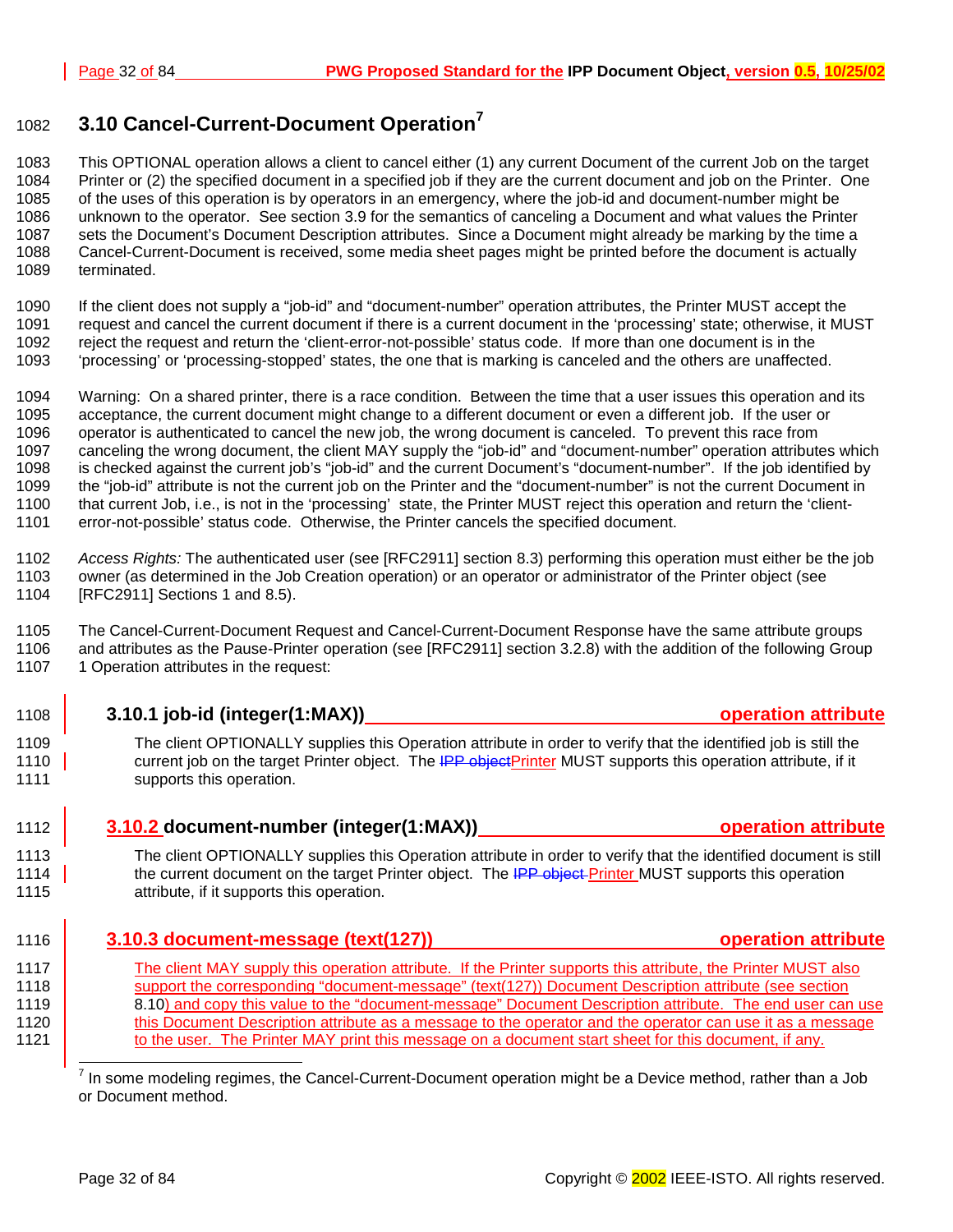<span id="page-32-0"></span>1122 The Printer MUST ignore the new "job-message-from-operator" operation attribute (see [adm-ops] section 6) for this

1123 operation, since that is a job only attribute and Cancel-Current-Document is a Document operation. ISSUE 07: OK 1124 not to have a "document-message-from-operator" for use with Document operations, like with the Cancel-Current-

1125 Document operation that an operator is likely to use?

## 1126 **3.11 Delete-Document Operation**

1127 This OPTIONAL operation removes the specified Document object and its data immediately from the specified Job. 1128 The Printer MUST reject the request if the Document is in any state, but 'pending" (there is no 'pending-held' state for 1129 Documents). The Printer does not reassign the "document-number" Document Description attribute values of the 1130 remaining Document objects in the Job, so that the deleted Document object leaves a gap in the document 1131 numbering space for the Job. The Printer MUST return a 'client-error-not-found' status code, in a subsequent Get-1132 Document-Attributes operation for this Document object specifying its former "document-number". This operation is 1133 similar to the Purge-Jobs operation which immediately deletes all jobs from the Printer. However, the Delete-1134 Document operation only deletes a single Document from the specified Job.

1135 *Access Rights:* The authenticated user (see [RFC2911] section 8.3) performing this operation MUST be an operator 1136 or administrator of the Printer object (see [RFC2911] sections 1 and 8.5). Otherwise, the Printer MUST reject the 1137 operation and return: 'client-error-forbidden', 'client-error-not-authenticated', or 'client-error-not-authorized' as 1138 appropriate. This operation requires operator/administrator privileges, otherwise a rogue client could submit, then 1139 delete, at will using up valuable spooling space. Instead of using this operation, Uunprivileged users use Cancel-1140 Document which goes through the normal accounting, if any.

1141 The Delete-Document request and Delete-Document response have the same attribute groups and attributes as the 1142 Cancel-Document operation (see section [3.9\).](#page-28-0)

## 1143 **4 Semantic extensions to Job operations**

1144 This section defines effects that Job operations have on the Document object. Printer and Subscription object (Event 1145 Notification [ntfy]) operations MUST have no effect on the Document object and the Document object has no effect 1146 on the semantics of the Printer and Subscription operations. The Job operations that MUST NOT have any effect on the Document object because they are defined to affect the Job object as a whole are: **Get-Job-Attributes<sup>8</sup>** 1147 ([RFC2911] section 3.3.4)**, Get-Jobs9** 1148 ([RFC2911] section 3.2.6)**, Hold-Job** ([RFC2911] section 3.3.5), **Promote-Job** 1149 ([adm-ops] section 4.4.1), **Release-Held-New-Jobs** ([adm-ops] section 3.3.2)**, Resume-Job** ([adm-ops] section 1150 4.3.2)**, Schedule-Job-After** ([adm-ops] section 4.4.2)**, Set-Job-Attributes** ([set-ops] section 4.2), and **Validate-Job** 

1151 ([RFC2911] section 3.2.3).

1152 The Job operations that affect Document objects or that Document objects affect the semantics of the Job operations 1153 are, in alphabetical order:

## 1154 **4.1 Cancel-Current-Job** ([adm-ops] section 4.2)

1155 The Printer sets the "document-state" Document Description attribute to 'canceled' and the "document-state-reasons" 1156 Document Description attribute to 'canceled-by-xxx' for any documents in the current Job that have not yet reached a

1157 terminal state ('completed', 'canceled', or 'aborted'), where "xxx" is 'user' or 'operator'. See [adm-ops] section 4.2.

<sup>9</sup> The Printer MUST NOT copy up to the Job object any Document attributes supplied at the Document Level in Create-Document, Send-Document, or Send-URI to the Job object as observable by the client in any Get-Job-Attributes operation responses.

ENDED THE PRINCE THE PROTENT THE PROTH THE POCLET THE PRINCE THE POST THE POST THE POST THE POST THE <sup>8</sup> The Printer MUST NOT copy up to the Job object any Document attributes supplied at the Document Level in Create-Document, Send-Document, or Send-URI to the Job object as observable by the client in any Get-Job-Attributes operation responses.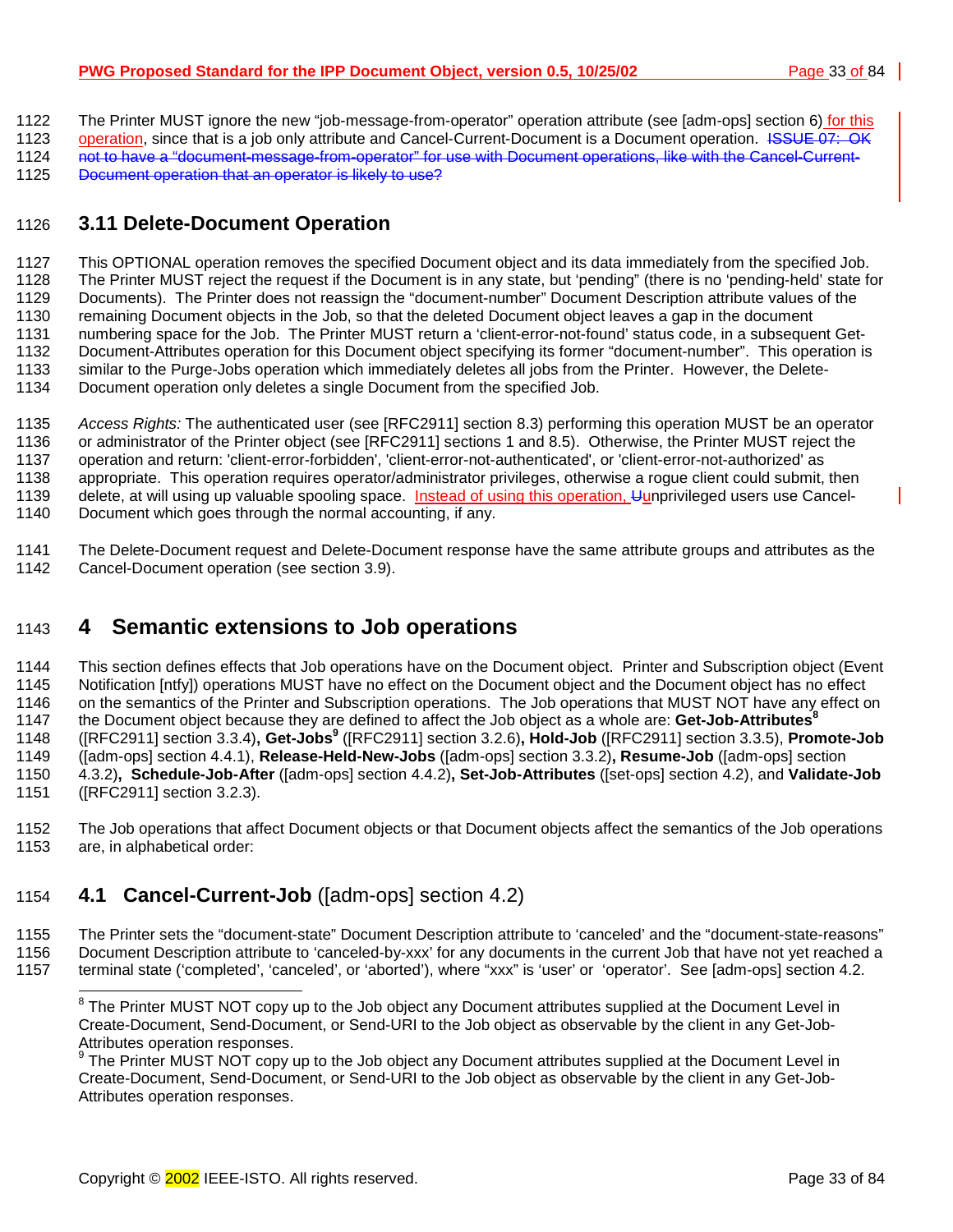## <span id="page-33-0"></span>1158 **4.2 Cancel-Job** ([RFC2911] section 3.3.3)

1159 The Printer sets "document-state" Document Description attribute to 'canceled' and the "document-state-reasons"

1160 Document Description attribute to 'canceled-by-user' or 'canceled-by-operator' for *all* Document objects in the

## 1161 identified Job that have not yet reached a terminal state ('completed', 'canceled', or 'aborted').

## 1162 **4.3 Create-Job** ([RFC2911] section 3.2.4)

1163 The Printer creates the Job object with all of the mixture of Job and Document attributes supplied in the Create-Job 1164 operation. The Document objects that are subsequently created for the specified Job inherit the Document attributes 1165 from the Job object. However, the Printer MUST NOT copy down any Job Level attributes, including "document-1166 overrides" ([override]) to the Document object as observable by a client in any Get-Documents or Get-Document-1167 Attributes operation responses.

## 1168 **4.4 Print-Job** ([RFC2911] section 3.2.1)

1169 The Printer creates one Document object as a side effect of the Print-Job operation. All of the attributes supplied by 1170 the client MUST remain at the Job Level as part of the Job object. Any Document attributes supplied have affect on 1171 the Document object because the Document object inherits them from the Job object. The Printer MUST populate 1172 the single Document object's "document-state", "document-state-reasons", and "document-number" Document 1173 Description attributes with appropriate values. Thus a Get-Documents or Get-Document-Attributes for a Job created 1174 by Print-Job will return no attributes supplied by the client, but will return the populated Document Description 1175 attributes.

## 1176 **4.5 Print-URI** ([RFC2911] section 3.2.2)

1177 The Printer creates one Document object as a side effect of the Print-URI operation. All of the attributes supplied by 1178 the client MUST remain at the Job Level as part of the Job object. Any Document attributes supplied have affect on 1179 the Document object because the Document object inherits them from the Job object. The Printer MUST populate 1180 the Document object's "document-state", "document-state-reasons", and "document-number" Document Description 1181 attributes with appropriate values. Thus a Get-Documents or Get-Document-Attributes for a Job created by Print-Job 1182 will return no attributes supplied by the client, but will return the populated Document Description attributes.

## 1183 **4.6 Purge-Jobs ([RFC2911] section 3.2.9)**

1184 The Printer removes all Job and all of their contained Document objects.

## 1185 **4.7 Release-Job ([RFC2911] section 3.3.6)**

1186 The Printer moves the job to the 'pending' state, if there are no other "job-state-reasons" to hold the job. The values 1187 of the "document-state-reasons" attributes MUST NOT affect job scheduling (see T[able 11\),](#page-57-0) only the Job's "job-state-1188 | reasons" values. ISSUE 08: Should a Document's "document-state-reasons" keep a Job from being released with 1189 Release-Job? Or should there be no such reasons for the "document-state-reasons" Document Description 1190 attribute? For example, what about the 'resources-are-not-ready' value of the "document-state-reasons" Document 1191 Description attribute? Or maybe the 'resources-are-not-ready' is only for the "job-state-reasons" Job Description 1192 attribute. Then there wouldn't be any "document-state-reasons" that affect job scheduling.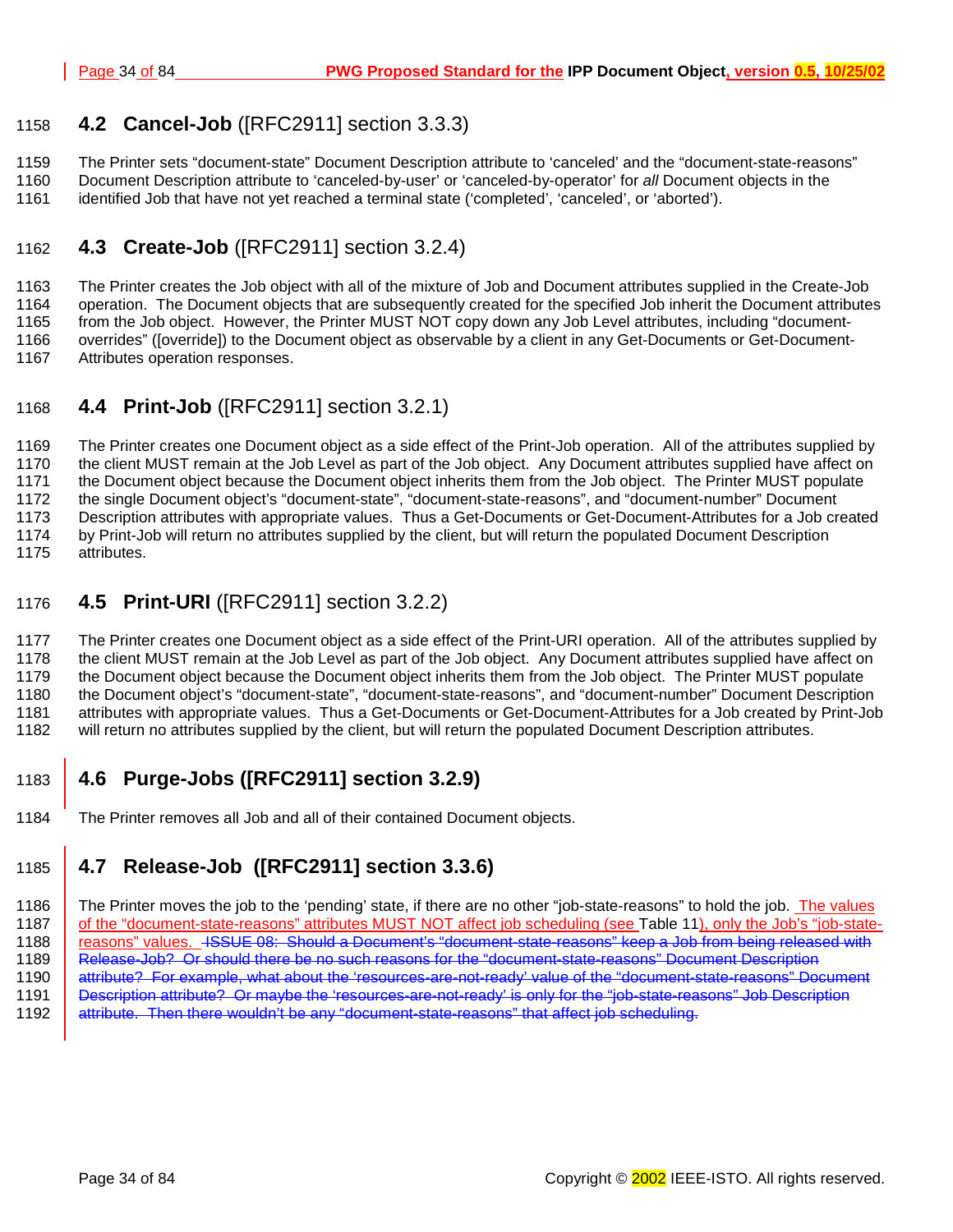## <span id="page-34-0"></span>1193 **4.8 Reprocess-Job** ([adm-ops] section 4.1)

1194 The Printer processes the Job again by processing *all* Documents in the Job, including ones that have been

1195 canceled by a previous Cancel-Document operation. Therefore, the Printer removes any 'canceled-by-xxx' values 1196 from any of the "document-state-reasons" attributes and the Job's "job-state-reasons" attributes.

## 1197 **4.9 Restart-Job** ([RFC2911] section 3.3.7)

1198 The Printer starts the Job over again by processing *all* Documents in the Job, including ones that have been 1199 canceled by a previous Cancel-Document operation. Therefore, the Printer removes any 'canceled-by-xxx' values 1200 from any of the "document-state-reasons" attributes and the Job's "job-state-reasons" attributes and

## 1201 **4.10 Send-Document ([RFC2911] section 3.3.1)**

1202 The Printer accepts a new Document Attributes group (Group 4) that the client can supply Document Template 1203 attribute and creates a Document object (see section 3[.3\)](#page-18-0).

## 1204 **4.11 Send-URI ([RFC2911] section 3.3.2)**

1205 The Printer accepts a new Document Attributes group (Group 4) that the client can supply Document Template 1206 attribute and creates a Document object (see section 3[.4\)](#page-20-0).

## 1207 **4.12 Suspend-Current-Job ([adm-ops] section 4.3.1)**

1208 The Printer suspends the current job and sets the Job's "job-state" Job Description attribute to 'processing-stopped' 1209 and "job-state-reasons" to 'job-suspended-by-xxx', where 'xxx' is 'user' or 'operator'. The Documents' "document-1210 state" and "document-state-reasons" Document Description attributes are unaffected (but the Documents are not 1211 processed any further, since the Job is stopped).

## 1212 **5 Attribute Precedence**

1213 This section defines the Attribute Precedence rules for Queue Override attributes, Page Override attributes, 1214 Document Object attributes, Document Override attributes, Job Object attributes, PDL instructions, PDL Interpreter 1215 initialization files, and Printer object defaults. Since each attribute can be specified for all of these levels, it is 1216 important to define which level takes precedence when the same attribute occurs at different levels with differing 1217 values.

- 1218 The attribute precedence model has the following features:
- 1219 1) In principle, each defined attribute can occur at each of the precedence levels.
- 1220 2) Attributes can be introduced and modified at different points in the job workflow, e.g., in the application, print 1221 driver, submission client, protocol, and Printer:
- 1222 Attributes are supplied by different agents in the system: application, user, print driver, administrator, 1223 operator, Printer object, and the output device hardware.
- 1224 Attributes are supplied at different points in time: PDL generation, job submission, job acceptance, job 1225 pending, job processing.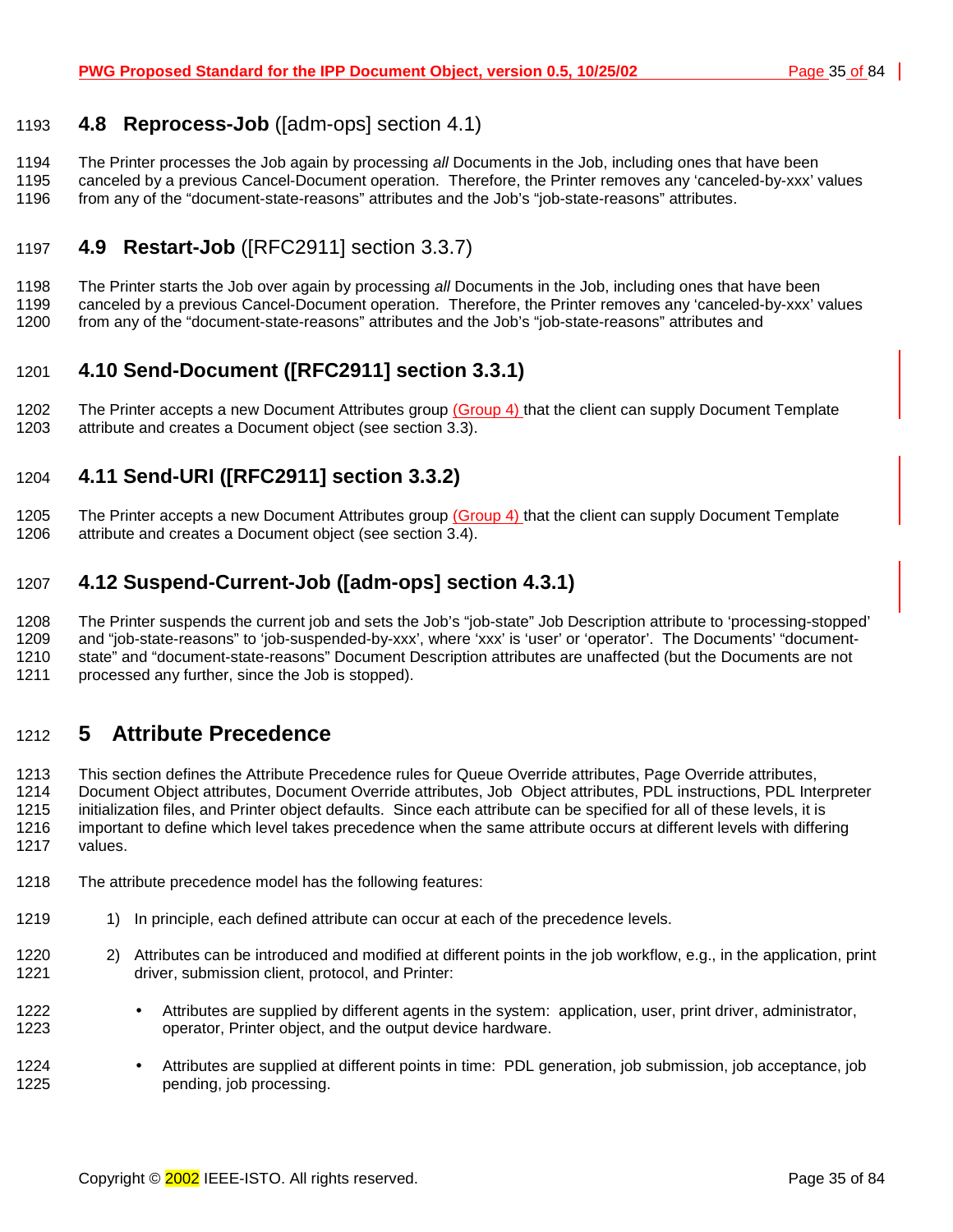- 1226 3) Attributes can be introduced and modified at different points in the job workflow, e.g., in the application, print 1227 driver, submission client, protocol, and Printer.
- 1228 4) The later that an attribute is introduced into the work flow or the closer the specified scope of the attribute is 1229 to the affected object, the higher the precedence is assigned to that attribute, since precedence is intended 1230 to reflect the user's wishes.
- 1231 The following levels of Attribute Precedence are defined in order of decreasing priority:
- 1232 1232 1. **queue override** The value that the Printer enforces for any job submitted to it (see [prod-print2] section 1233 3.1). Set by the administrator when configuring the Printer by setting an "xxx-supported" Printer attribute 1234 to contain a single value, i.e., the override value. Example: the administrator sets the Printer's "sides" = 1235 'two-sided-long' so that all jobs submitted to that (logical) Printer are printed two-sided flipped along the 1236 long edge.
- 1237 Note: The **queue override** level is only available for Printers that support the 'quaranteed' value for 1238 its "pdl-override-supported" attribute (see [prod-print2] section 8). All other levels are available for all 1239 Printers independent of the "pdl-override-supported" value.
- 1240 **2. Document Level page override programming** The special "page-overrides" collection Document 1241 Template attribute (see [override]) supplied at the Document Level, i.e.that is, in a Create-Document, 1242 Send-Document, or Send-URI operation, that contains the attributes that are to have the page override 1243 status for the specified ranges of pages in the Input-Document or the Output-Document. Supplied by the 1244 client when submitting a Document object, or set by the user or operator after the Document has been 1245 accepted either using the Set-Document-Attributes operation, or by the operator using means local to the 1246 Printer. Example: "page-overrides" = {"page-number" = '1'; "media" = 'letterhead'}
- 1247 3. **Job Level page override programming** The special "page-overrides" collection Job Template 1248 attribute (see [override]) supplied at the Job Level, that is, in a Job Creation operation, that contains the 1249 detributes that are to have the page override status for the specified ranges of pages in the Input-1250 Document or the Output-Document. Supplied by the client when submitting a job either in the protocol, 1251 **or set by the user or operator after the job has been accepted either using the Set-Job-Attributes** 1252 operation, or by the operator using means local to the Printer. Example: "page-overrides" =  $\{$ "page-1253  $\vert$  number" = '1'; "media" = 'letterhead'}
- 1254 **3.4. Document Level Document object attributes** The Document attributes supplied at the Document 1255 Level, i.e.that is, in a Create-Document, Send-Document, or Send-URI operation to apply to the Input 1256 Document. Supplied by the client when submitting a Document object, or set by the user or operator 1257 **after the Document has been accepted either using the Set-Job-Attributes operation, or by the operator** 1258 using means local to the Printer. Examples: "media" = 'na-letter' and "copies" = '2'.
- 1259 4.**Job Level page override programming** A special "page-overrides" collection Job Template attribute 1260 (see [override]) supplied at the Job Level, i.e., in a Job Creation operation, that contains the attributes 1261 **that are to have the page override status for the specified ranges of pages in the Input-Document or the** 1262 **Output-Document.** Supplied by the client when submitting a job either in the protocol, or set by the user 1263 **Fig. 2012** or operator after the job has been accepted either using the Set-Job-Attributes operation, or by the 1264  $\vert$  operator using means local to the Printer. Example: "page-overrides" = {"page-number" = '1'; "media" 1265 **Westerhead**<sup>1</sup>
- 1266 5. **Document Level document override programming** The special "document-overrides" collection 1267 **operation attribute (see [override])** supplied by the client in the Send-Document or Send-URI request. 1268 The collection contains the member attributes that are to override attributes specified at lower 1269 **precedence for the specified range of documents, including the current Document and subsequently** 1270 created Documents. Clients that support the Document object SHOULD supply the attributes as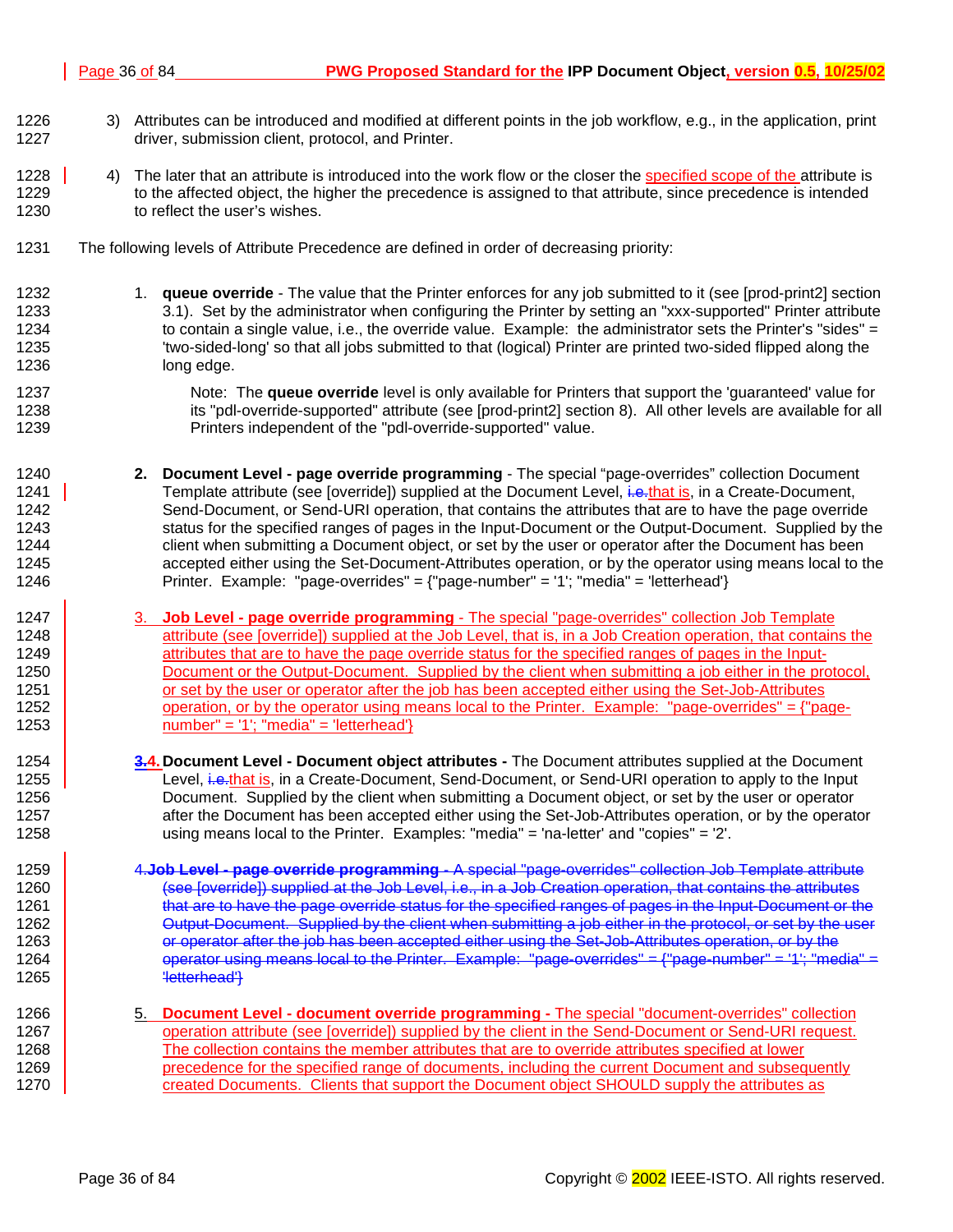- 1271 Document Template attributes directly when creating the Document, instead of using the operation 1272 attribute mechanism. Example: "document-overrides" = {"input-documents" = '5:5'; "media" = 1273 'transparency'}
- 1274 6. **Job Level document override programming** The special "document-overrides" collection Job 1275 Template attribute (see [override]) that contains the attributes that are to have the document override 1276 status for the specified Input-Documents or Output-Documents. Supplied by the client when submitting a 1277 job either in the protocol, or set by the user or operator after the job has been accepted either using the 1278 Set-Job-Attributes operation, or by the operator using means local to the Printer. Example: "document-1279 overrides" =  ${\text{``input-documents-number''}} = 5:5$ ; "media" = 'transparency'}
- 1280 7. **Job Level Job object and Document object attributes** The Job attributes and Document attributes 1281 supplied at the Job Level, i.e., with a Create-Job, Print-Job, or Print-URI operation. Supplied by the 1282 client when submitting a Job in the protocol, or set by the user or operator after the job has been 1283 accepted either using the Set-Job-Attributes operation, or by the operator using means local to the 1284 Printer. Examples: "media" = 'na-letter' and "copies" = '2'.
- 1285 8. **PDL document data**  an instruction in the PDL document data. Supplied by the application or print 1286 driver that created the PDL. Example: PostScript setPageDevice specifying na-letter media. Whether 1287 PDL document data is actually lower precedence than the preceding levels depends on the 1288 implementation as expressed in the "pdl-override-supported" Printer Description attribute (see 1289 [RFC2911] section 4.4.28 and [prod-print2] section 8.1).
- 1291 Job Template and Document Template attributes of the form "xxx-requested", such as "orientation-1292 requested" (see [RFC2911] section 4.2.10) have a lower priority than the PDL. If the PDL contains a 1293 corresponding instruction, that PDL instruction will be used instead of the supplied "xxx-requested" 1294 **attribute.** For example, PostScript PDL data always has a well-defined orientation, so that "orientation-1295 requested" never affects the result. On the other hand, PDLs such as text/plain never has orientation 1296 **and PCL NEED NOT have orientation, in which case, "orientation-requested" takes affect.**
- 1297 9. **PDL Init File data**  a file that the Printer uses to initialize the PDL Interpreter before it starts interpreting 1298 each document in a Job. See description of "pdl-init-file" Job Template attribute in [prod-print2] Section 1299 5.8. It is immaterial how this file is specified, whether it be by a queue override, job object attribute or 1300 printer default – the precedence of the contents of this file is at this level.
- 1301 10. **printer default**  a Printer "xxx-default" attribute that is applied by the Printer provided that none of the 1302 higher levels have supplied a value. The Printer implementation MUST supply values for all of the 1303 Printer's "xxx-default" attributes that reflect the out-of-the-box action by the output device. For example, 1304 if the output device will use media from the large-capacity input tray if not directed otherwise, the 1305 implementation MUST supply the Printer's "media-default" attribute with the 'large-capacity' keyword 1306 value without requiring the administrator to configure that value. The implementation MUST allow the 1307 administrator to configure the Printer's "xxx-default" attributes to other values, if other value are 1308 supported by the implementation. Example: The administrator changes the Printer's "media-default" 1309 from 'large-capacity' to 'na-letter'.
- 1310 Note: Because of the requirement that the implementation supply pre-configured values for the 1311 Printer's "xxx-default" attributes, there is no need for a lower "hardware default" precedence 1312 level.

# 1313 **6 Operation Attributes for the Job and Document Creation operations**

1314 This section lists *all* the Operation attributes that have been defined in other IPP specifications that are used in Job 1315 Creation operations and extends their use to the Document Creation operations defined in the IPP specification. 1316 Operation attributes relate to the operation and do not depend on the printing capabilities of the Printer.

1290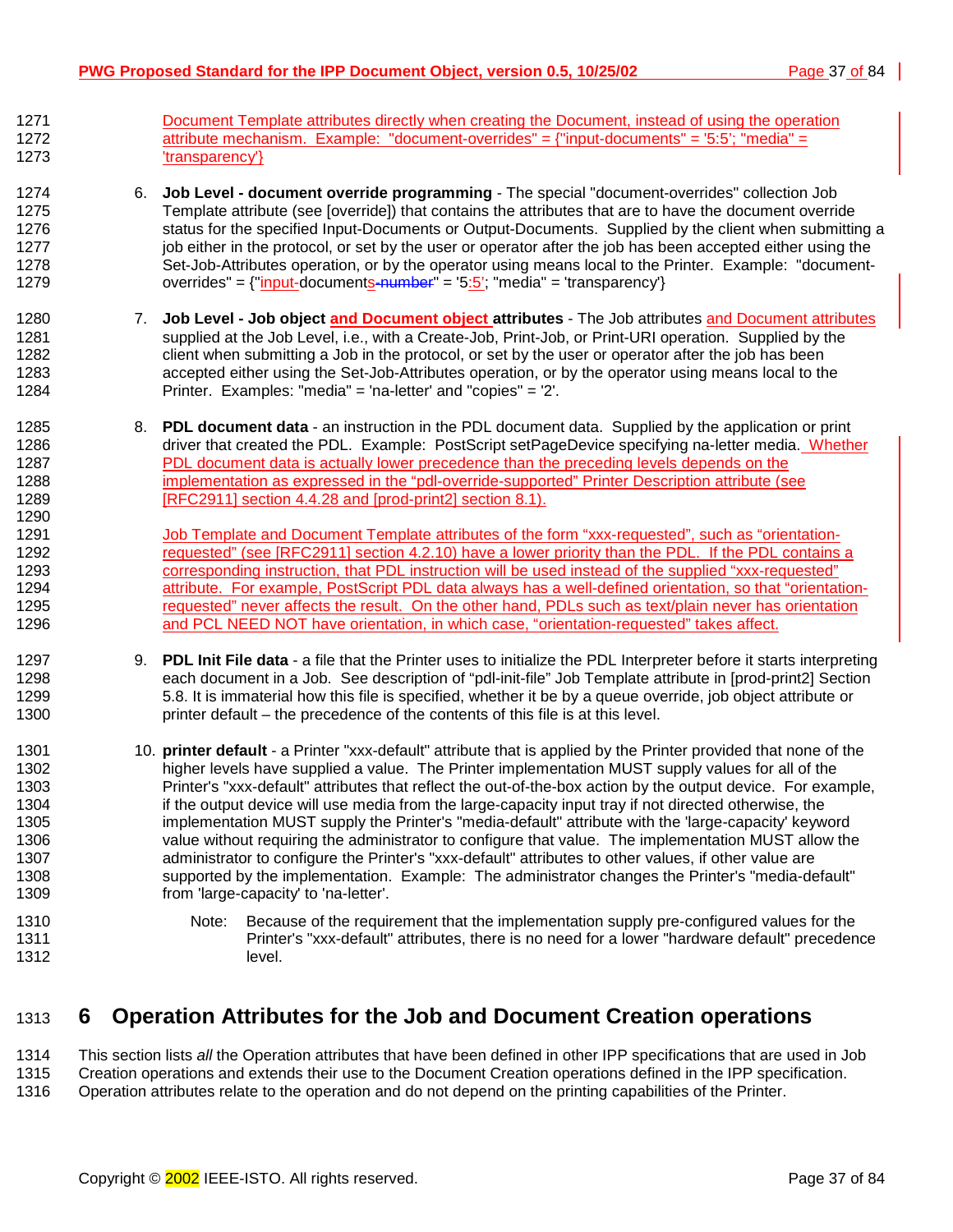# <span id="page-37-0"></span>1317 **6.1 Operation Attributes supplied at the Job and Document Levels for Creation**

1318 Table 6 lists the Operation attributes that clients supply at the Job Level and/or the Document Level. The value of 1319 the "ipp-attribute-fidelity" operation attribute (see section 6.[2.1\)](#page-39-0) does *not* affect the Printer's handling of the other 1320 operation attributes, only its handling of the Job Template and Document Template attributes (see section 7[\)](#page-40-0).

1321 The "Level Supplied" column indicates whether the Operation attribute can be supplied at the Job Level (Print-Job, 1322 Print-URI, and Create-Job) and at the Document Level (Create-Document, Send-Document, and Send-URI) . The 1323 Conformance column indicates the conformance requirements for what the client supplies in a request and the 1324 Printer supports in a request. The Reference and Section columns list the IETF or IEEE-ISTO specification which 1325 defines the semantics of the attribute.

#### 1326 Legend:

| 1327 | liob-l         | indicates an attribute that shouldn't have had a "job-" prefix in its name in [RFC2911], so that the same |
|------|----------------|-----------------------------------------------------------------------------------------------------------|
| 1328 |                | attribute name could also be used for the Document object as a Document Description attribute. Note: For  |
| 1329 |                | the PWG Semantic Model, the "job-" prefix is dropped.                                                     |
| 1330 | $\mathbf{u}_1$ | indicates that the Job or Document attribute is not defined.                                              |
| 1331 |                | these operation attributes are defined for all operations, not just Job Creation and Document Creation    |
| 1332 |                | operations                                                                                                |
| 1333 | $***$          | the Printer MUST copy these operation attributes to the corresponding Job Description or Document         |
| 1334 |                | Description attributes. See Table 9 for the corresponding Job and Document Description attributes.        |
| 1335 |                | Table 6 - Operation Attributes supplied at the Job and Document Levels in Creation Requests               |

| Operation attribute name for<br>Job and Document Creation | <b>Attribute Syntax</b><br>Level<br>Supplied |                       |            | Conformance      |                    | Reference            |
|-----------------------------------------------------------|----------------------------------------------|-----------------------|------------|------------------|--------------------|----------------------|
| requests                                                  |                                              | Job                   | <b>Doc</b> | Client<br>supply | Printer<br>support |                      |
| attributes-charset * **                                   | charset                                      |                       |            | <b>MUST</b>      | <b>MUST</b>        | [RFC2911] §3.1.4     |
| attributes-natural-language<br>$* * *$                    | naturalLanguage                              | v                     | ٧          | <b>MUST</b>      | <b>MUST</b>        | [RFC2911] §3.1.4     |
| compression **                                            | type3 keyword                                | 10                    |            | <b>MAY</b>       | <b>MUST</b>        | [RFC2911] §3.2.1.1   |
| document-format **                                        | mimeMediaType                                | $v^{113}$             |            | <b>MAY</b>       | MUST               | [RFC2911] §3.2.1.1   |
| document-mandatory-<br>attributes **                      | 1setOf type2 keyword                         |                       | y          | <b>MAY</b>       | <b>MAY</b>         | [this spec] $§6.2.3$ |
| document-message * **                                     | text(127)                                    |                       |            | <b>MAY</b>       | <b>MAY</b>         | [this spec] $§8.10$  |
| document-name **                                          | name(MAX)                                    | $v^{\frac{123}{2}}$   |            | <b>MAY</b>       | <b>MUST</b>        | [RFC2911] §3.2.1.1   |
| document-natural-language<br>$\star\star$                 | naturalLanguage                              | $v^{\frac{133}{133}}$ | v          | <b>MAY</b>       | MAY                | [RFC2911] §3.2.1.1   |

l <sup>10</sup> The "compression", "document-format", "document-name", and "document-natural-language" MAY be supplied in the Create-Job Job Creation operation as an extension to [RFC2911] as specified in [override]. If supplied in any Job Creation operation, the Printer copies them to corresponding Job Description attributes for subsequent Job query. These supplied attributes become defaults for the Documents in the job and used if the client does not supply the corresponding operation attribute in the Send-Document or Send-URI Document Creation operation. **ISSUE 04:** With the Document object, do we want to also defines Job Description attributes for: "compression", "documentformat", "document-name", "document-natural-language", since they are really Document attributes?

<sup>&</sup>lt;sup>11</sup> See long footnote for the "compression" operation attribute in this table.<br><sup>12</sup> See long footnote for the "compression" operation attribute in this table.<br><sup>13</sup> See long footnote for the "compression" operation attrib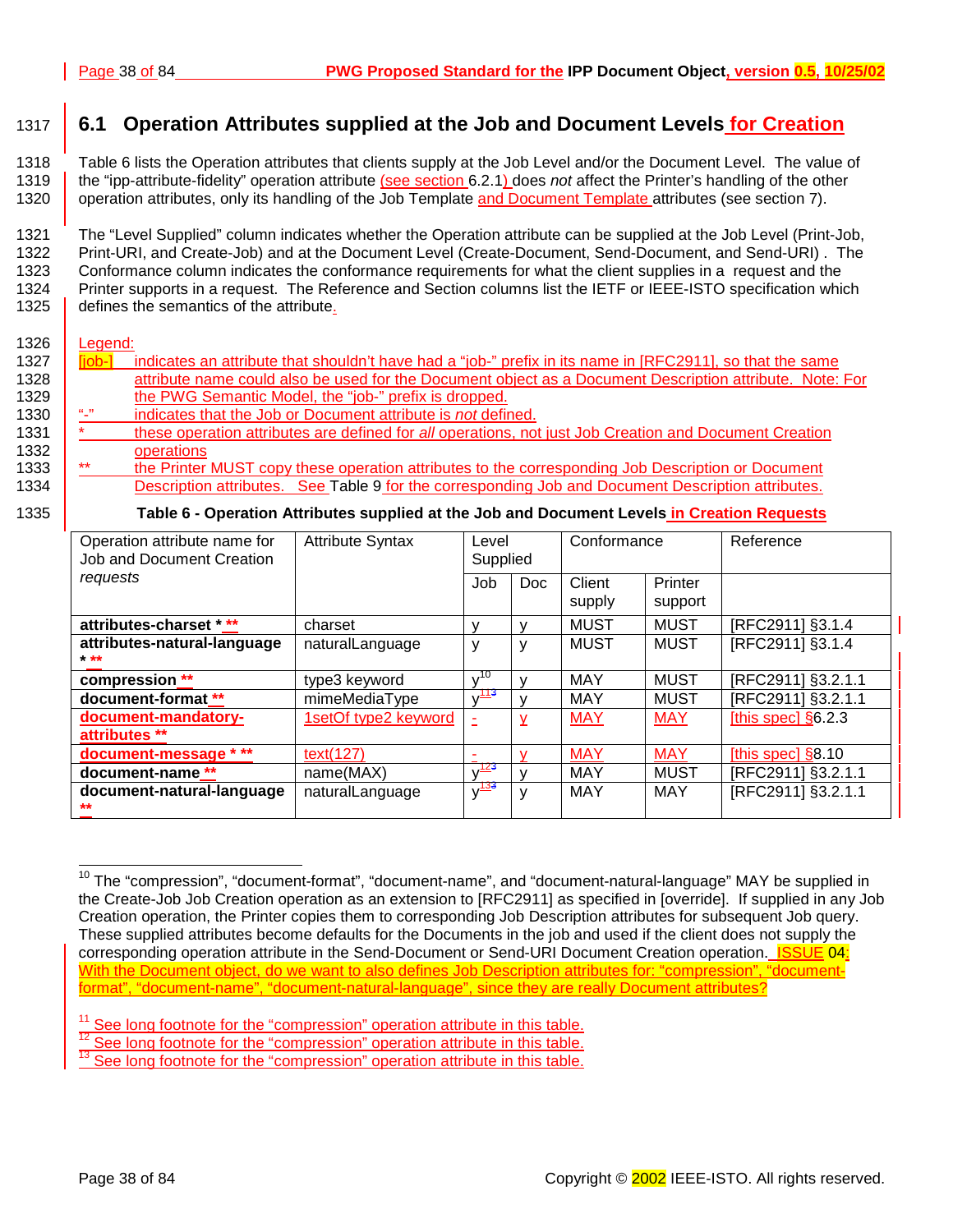| Operation attribute name for                               | <b>Attribute Syntax</b>      |                          | Level                    | Conformance                  |             | Reference                 |
|------------------------------------------------------------|------------------------------|--------------------------|--------------------------|------------------------------|-------------|---------------------------|
| <b>Job and Document Creation</b>                           |                              | Supplied                 |                          |                              |             |                           |
| requests                                                   |                              | Job                      | Doc                      | Client                       | Printer     |                           |
|                                                            |                              |                          |                          | supply                       | support     |                           |
| document-overrides <sup>14</sup>                           | 1setOf collection            | $\blacksquare$           | v                        | <b>MAY</b>                   | <b>MAY</b>  | [override] §5.1, §9.2.2   |
| See "document-overrides" in Table 8 for the list of member |                              |                          |                          |                              |             |                           |
| <i>attributes</i>                                          |                              |                          |                          |                              |             |                           |
| document-uri **                                            | uri                          | $\mathsf{V}$             | v                        | $\overline{\text{MAY}}^{15}$ | <b>MAY</b>  | [RFC2911] §3.2.2          |
| input-document-number <sup>16</sup>                        | integer(1:MAX)               | $\blacksquare$           | y                        | <b>MAY</b>                   | <b>MAY</b>  | [override] §9.2,          |
|                                                            |                              |                          |                          |                              |             | [this spec] $§3.1.1.1$    |
| ipp-attribute-fidelity **                                  | boolean                      | y                        | y                        | <b>MAY</b>                   | <b>MUST</b> | [RFC2911] §3.2.1.1,       |
|                                                            |                              |                          |                          |                              |             | [this spec] $§6.2.1$      |
| [job-]impressions                                          | integer(0:MAX)               | $\mathsf{V}$             | v                        | <b>MAY</b>                   | <b>MAY</b>  | [RFC2911] §3.2.1.1        |
| <mark>「job-1</mark> k-octets **                            | integer(0:MAX)               | $\mathsf{V}$             | v                        | <b>MAY</b>                   | <b>MAY</b>  | [RFC2911] §3.2.1.1        |
| job-mandatory-attributes **                                | 1setOf type2 keyword         | $\mathsf{V}$             | $-\frac{1}{2}$           | <b>MAY</b>                   | <b>MAY</b>  | [this spec] §6.2.2        |
| iob-Imedia-sheets                                          | integer(0:MAX)               | $\mathsf{v}$             | v                        | <b>MAY</b>                   | <b>MAY</b>  | [RFC2911] §3.2.1.1        |
| job-name <sup>**</sup>                                     | name(MAX)                    | $\mathsf{v}$             | $\overline{\phantom{a}}$ | <b>MAY</b>                   | <b>MUST</b> | [RFC2911] §4.3.5          |
| job-password **                                            | octetString(255)             | $\mathsf{V}$             | $\blacksquare$           | <b>MAY</b>                   | <b>MAY</b>  | [prod-print2] §4.1        |
| job-password-encryption **                                 | type3 keyword  <br>name(MAX) | y                        | $\overline{\phantom{a}}$ | <b>MAY</b>                   | <b>MAY</b>  | [prod-print2] §4.2        |
| last-document **                                           | boolean                      | $\overline{\phantom{a}}$ | $v^{\star\star}$         | <b>MUST</b>                  | <b>MUST</b> | [RFC2911] §3.3.1.1        |
| operation-id*                                              | integer(1:0x8FFF)            | $\mathsf{V}$             | v                        | <b>MUST</b>                  | <b>MUST</b> | [RFC2911] §3.1.2          |
| original-requesting-user-                                  | name(MAX)                    | y                        | y                        | <b>MAY</b>                   | <b>MAY</b>  | [ $adm$ -ops] $§11.7.2.2$ |
| name                                                       |                              |                          |                          |                              |             |                           |
| page-overrides <sup>17</sup>                               | 1setOf collection            | $\overline{\phantom{a}}$ | v                        | <b>MAY</b>                   | <b>MAY</b>  | [override] §5.2, §9.2.3   |
| See "page-overrides" in Table 8 for the list of member     |                              |                          |                          |                              |             |                           |
| attributes                                                 |                              |                          |                          |                              |             |                           |
| printer-uri <sup>18</sup> *                                | uri                          | y                        | v                        | <b>MUST</b>                  | <b>MUST</b> | [RFC2911] §3.1.5          |
| request-id *                                               | integer(1:MAX)               | y                        | v                        | <b>MUST</b>                  | <b>MUST</b> | [RFC2911] §3.1.2          |
| requesting-user-name *                                     | name(MAX)                    | $\mathsf{V}$             | v                        | <b>SHOULD</b>                | <b>MUST</b> | [RFC2911] §3.2.1.1        |
| version-number *                                           | X.Y                          | $\mathsf{V}$             | v                        | <b>MUST</b>                  | <b>MUST</b> | [RFC2911] §3.1.8          |

l

1336 \* and \*\*. See Legend at the beginning of the Table.- these attributes are defined for *all* operations, not just Job

1337 Creation and Document Creation operations

<sup>15</sup> The "document-uri" operation attribute MUST be supplied in the **Print-URI** Job Creation operation and the Send-URI Document Creation operation, MAY be supplied in a Validate-Document operation, and MUST NOT be supplied in other <del>Job Creation</del>-operations.<br><sup>16</sup> The "input-document-number" operation attribute sets the Document's "document-number" Document Description

<sup>17</sup> According to [override] section 9.2.3,  $\pm$ the "page-overrides" (collection) attribute MAY be supplied by the client in a Send-Document or Send-URI request as an Operation attribute to apply page overrides to this and/or subsequent documents in the job. The Printer MUST merge this operation attribute into the "page-overrides" Document Template attribute, if any. See the "page-overrides" Job Template attribute in Table 8 for the listing of the member attributes. However, with the introduction of the Document object, the "page-overrides" (collection) attribute SHOULD be more simply supplied as one of the Document Template attributes for this document only. 18 The Printer copies the "printer-uri" operation attribute to the Job's "job-printer-uri" Job Description attribute.

<sup>&</sup>lt;sup>14</sup> According to [override] section 9.2.2, Tthe "document-overrides" (collection) attribute MAY be supplied by the client in a Send-Document or Send-URI request as an Operation attribute to apply document overrides to this and/or subsequent documents in the job. The Printer MUST merge this operation attribute into the "document-overrides" Document Template attribute, if any. See the "page-overrides" Job Template attribute in Table 8 for the listing of the member attributes. However, with the introduction of the Document object, the "document-overrides" (collection) attribute SHOULD NOT be used (either as a Job Template attribute or an Operation attribute). Instead, the client simply supplies the Document Template attributes (see Table 8) for each Document Creation request (in a new Document Template attribute group) without needing a collection.

attribute (see section 8.1).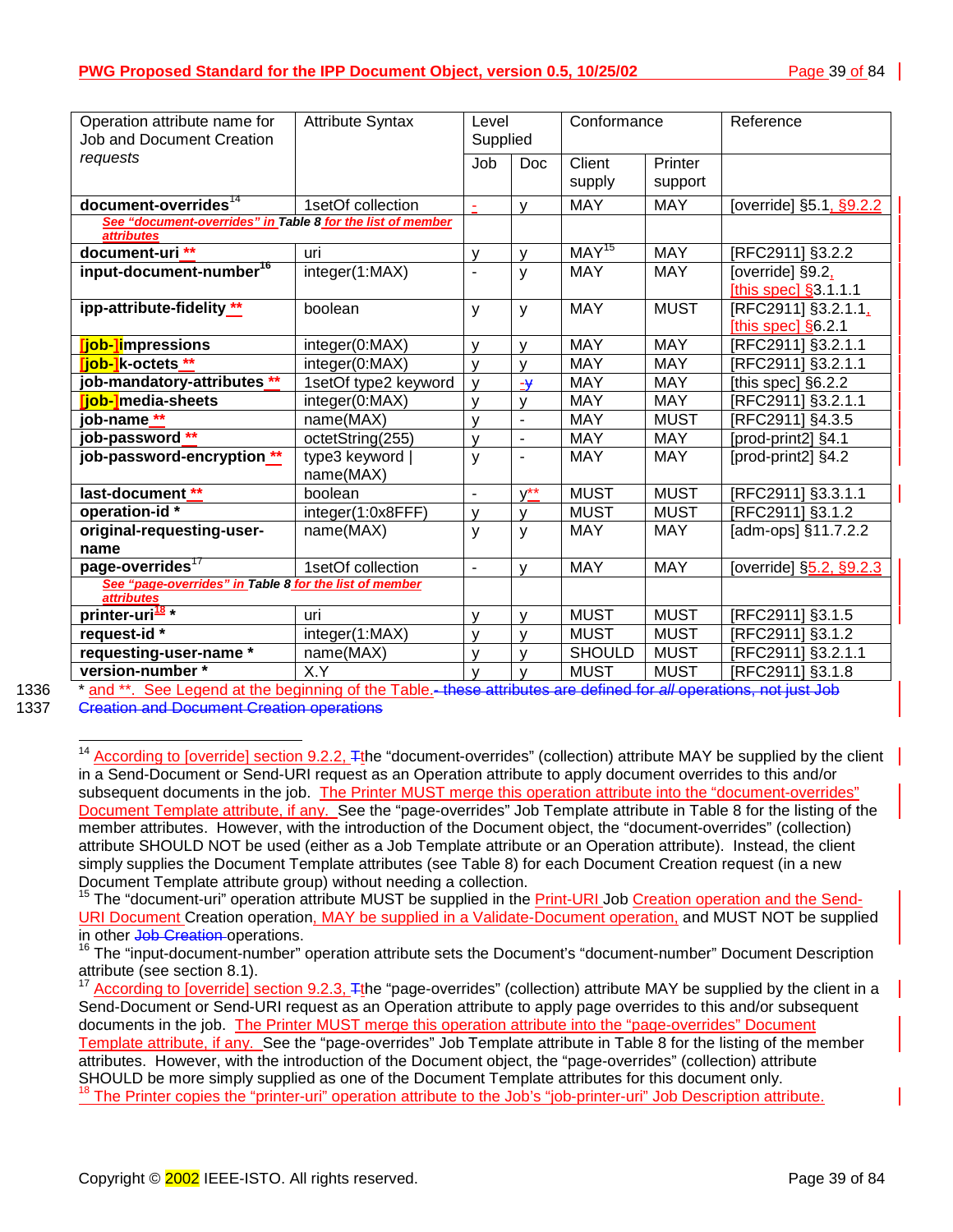# <span id="page-39-0"></span>1338 **6.2 Operation Attributes defined for use with the in Document ObjectCreation**  1339 **operations**

1340 This section defines extensions to existing Operation attributes in Job and Document Creation operations and new 1341 | Operation attributes defined for use with the in Document Creation operationsobject.

## 1342 **6.2.1 ipp-attribute-fidelity (boolean) (RFC2911] sections 3.2.1 and 15)**

1343 This operation attribute indicates whether or not the Printer MUST honor all supplied Job Template and Document 1344 Template attributes in the Job Creation and Document Creation operation, respectively. The client OPTIONALLY 1345 MAY supplyies this attribute in Job Creation and Document Creation operations. The Printer object MUST support 1346 this attribute in Job Creation and Document Creation operations. The value 'true' indicates that total fidelity to client 1347 supplied Job Template and Document Template attributes and values is required, else the Printer object MUST reject 1348 the Print-Job request. The value 'false' indicates that a reasonable attempt to print the Job or Document object is 1349 acceptable and the Printer object MUST accept the Print-Job-request. If not supplied, the Printer object assumes the 1350 value is 'false'. All Printer objects implementations MUST support both types of job processing. See [RFC2911] 1351 section 1545 for a full description of "ipp-attribute-fidelity" and its relationship to other attributes, especially the Printer 1352 object's "pdl-override-supported" attribute.

## 1353 **6.2.2 job-mandatory-attributes (1setOf type2 keyword)**

1354 This operation attribute identifies which Job Template and Document Template attributes the Printer MUST honor, in 1355 a Job Creation operation, otherwise, the Printer MUST reject the Job Creation operation for the Job or any 1356 subsequent Document Creation operations for this Job. The client MAY supply this attribute in Job Creation<br>1357 operations. The Printer MUST support this attribute in Job Creation operations. The Printer MUST ignore t 1357 operations. The Printer MUST support this attribute in Job Creation operations. The Printer MUST ignore this<br>1358 attribute if the client supplies the "ipp-attribute-fidelity" operation attribute (see section 6.2.1) i attribute if the client supplies the "ipp-attribute-fidelity" operation attribute (see section 6.2.1) is supplied with a 'true' 1359 value, since that a 'true' value indicates that the Printer MUST honor all supplied Job Template and Document 1360 | Template attributes.

1361 The values of the "job-mandatory-attributes" attribute are the keyword attribute names that identify Job Template 1362 attributes, for example, 'job-hold-until', 'job-finishings' (see section 7.[1.4\)](#page-47-0), 'copies' and 'media'. In order to identify a 1363 member attribute of a collection attribute, the keyword names of both the collection attribute and the member 1364 attribute are given separated by a period (.) character. For example, to make the "media" attribute of the "cover-1365 front" collection attribute mandatory, supply the keyword value: 'cover-front.media'.

## 1366 **6.2.3 document-mandatory-attributes (1setOf type2 keyword)**

1367 This operation attribute identifies which Document Template attributes the Printer MUST honor in a Document 1368 Creation operation, otherwise, the Printer MUST reject the operation. The client MAY supply this attribute in 1369 Document Creation operations. The Printer MUST support this attribute in Document Creation operations. The 1370 **Printer MUST ignore this attribute if the client supplies the "ipp-attribute-fidelity" operation attribute (see section 6.2.1)** 1371 with a 'true' value, since a 'true' value indicates that the Printer MUST honor all supplied Job Template attributes and 1372 | Document Template attributes.

1373 The values of the "document-mandatory-attributes" attribute are the keyword attribute names that identify Document 1374 Template attributes, for example, 'copies' and 'media'. In order to identify a member attribute of a collection attribute, 1375 the keyword names of both the collection attribute and the member attribute are given separated by a period (.) 1376 character. For example, to make the "media" attribute of the "cover-front" collection attribute mandatory, supply the 1377 | keyword value: 'cover-front.media'.

1378 | ISSUE 09: Shouldn't we have both a "job-mandatory-attributes" and a "document-management-attributes" operation<br>1379 | attribute, one for use in Job Creation operations and the other for use in Document Creation oper attribute, one for use in Job Creation operations and the other for use in Document Creation operations?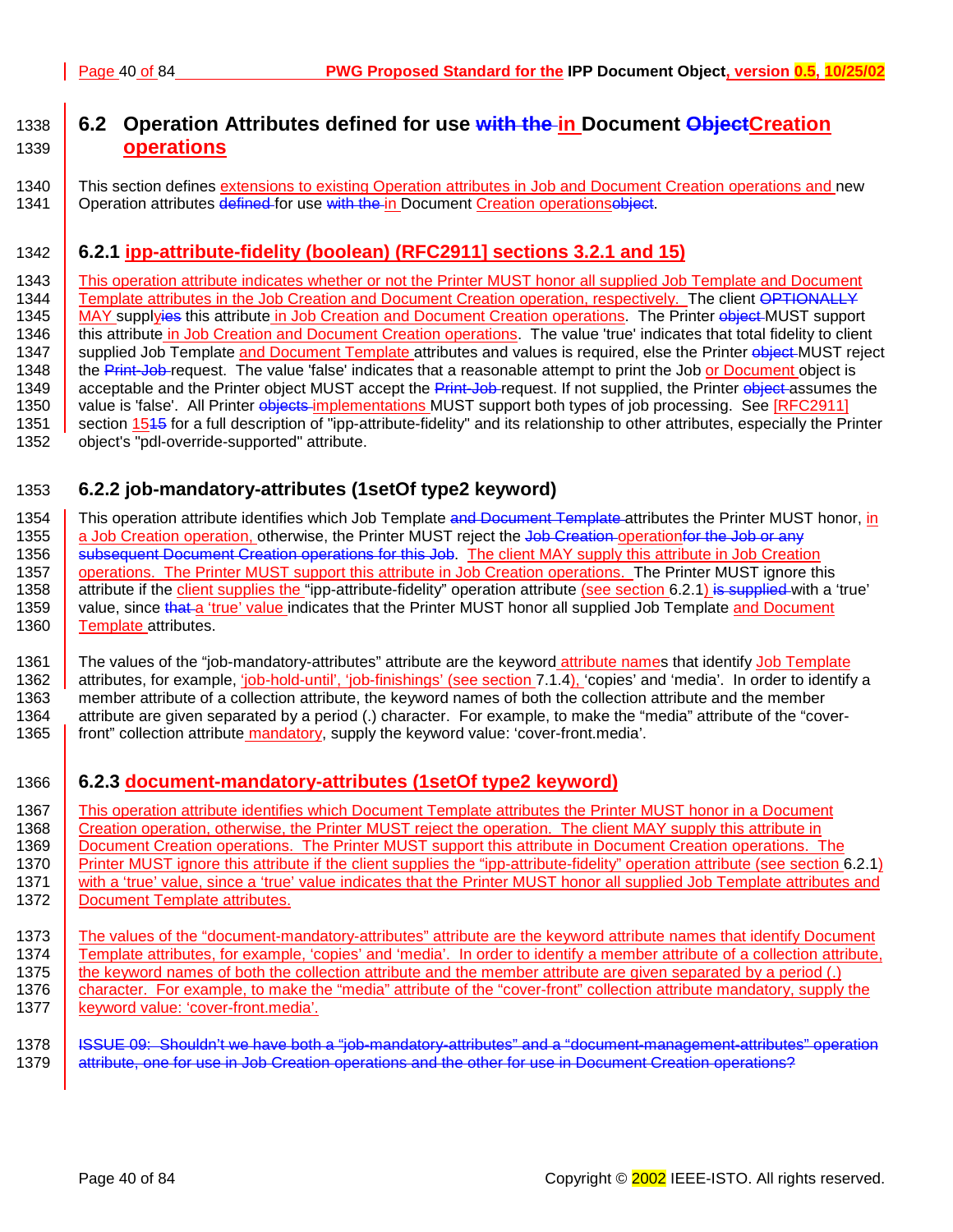## <span id="page-40-0"></span>1380 **6.3 Operation Attributes returned in Job and Document Creation responses**

1381 Table 7 lists the Operation attributes that Printers return in Job Creation operation *responses*: Print-Job, Print-URI, 1382 and Create-Job and in Document Creation operation *responses*: Send-Document and Send-URI. The column 1383 labeled "Conformance" indicates the conformance for what the Printer returns and what the Printer supports. The

1384 Reference and Section columns list the IETF or IEEE-ISTO specification which defines the semantics of the attribute.

#### 1385 **Table 7 - Operation attributes returned in Job and Document Creation operation** *responses*

| Operation attribute name      | <b>Attribute Syntax</b>                 | Conformance                   |                         |                    |  |  |  |
|-------------------------------|-----------------------------------------|-------------------------------|-------------------------|--------------------|--|--|--|
|                               | Values                                  | Printer return                | Printer support         |                    |  |  |  |
| attributes-charset *          | charset                                 | <b>MUST</b>                   | <b>MUST</b>             | [RFC2911] §3.1.4   |  |  |  |
|                               | 'utf-8"                                 | <b>MAY</b>                    | <b>MUST</b>             | [RFC2911] §4.1.7   |  |  |  |
|                               | 'us-ascii'                              | <b>MAY</b>                    | <b>MAY</b>              | [RFC2911] §4.1.7   |  |  |  |
|                               | 'iso-8859-1'                            | <b>MAY</b>                    | <b>MAY</b>              | [RFC2911] §4.1.7   |  |  |  |
|                               | 'iso-10646-ucs-2'                       | <b>MAY</b>                    | <b>MAY</b>              | [RFC2911] §4.1.7   |  |  |  |
| attributes-natural-language * | naturalLanguage                         | <b>MUST</b>                   | <b>MUST</b>             | [RFC2911] §3.1.4   |  |  |  |
|                               | 'en-US'                                 | <b>MAY</b>                    | <b>MAY</b>              | [RFC2911] §4.1.8   |  |  |  |
| detailed-status-message *     | text                                    | <b>MAY</b>                    | <b>MAY</b>              | [RFC2911] §3.1.6.3 |  |  |  |
| ldocument-access-error        | text                                    | <b>MAY</b>                    | <b>MAY</b>              | [RFC2911] §3.1.6.4 |  |  |  |
| document-id-uri               | luri                                    | MUST <del>? ISSUE</del><br>40 | MUST?<br><b>ISSUE11</b> | [this spec] §8.2   |  |  |  |
| document-number               | integer(1:MAX)                          | <b>MUST</b>                   | <b>MUST</b>             | [this spec] §8.1   |  |  |  |
| job-id                        | integer(1:MAX)                          | <b>MUST</b>                   | <b>MUST</b>             | [RFC2911] §4.3.2   |  |  |  |
| job-uri                       | luri                                    | <b>MUST</b>                   | <b>MUST</b>             | [RFC2911] §4.3.1   |  |  |  |
| redirect-uri (uri)19          | luri                                    | <b>MAY</b>                    | <b>MAY</b>              | [not-srv] §5.2     |  |  |  |
| request-id *                  | integer(1:32767)                        | <b>MUST</b>                   | <b>MUST</b>             | [RFC2911] §3.1.2   |  |  |  |
| status-code *                 | integer(0:32767)                        | <b>MUST</b>                   | <b>MUST</b>             | RFC2911] §3.1.6.1  |  |  |  |
| status-message *              | text(255)                               | <b>MAY</b>                    | <b>MAY</b>              | [RFC2911] §3.1.6.2 |  |  |  |
| version-number *              | $linedegree(1:255)$ ,<br>integer(0:255) | <b>MUST</b>                   | <b>MUST</b>             | [RFC2911] §3.1.8   |  |  |  |

1387

l

1386 \* - indicates attributes that are defined for *all* operations, not just Job Creation operations

# 1388 **7 Job Template and Document Template attributes**

1389 [Table 8 l](#page-42-0)ists *all* of the Job Template attributes defined in other IPP specifications and lists their corresponding 1390 Document Template attributes defined in this IPP specification. The Job Template attributes can be supplied in the 1391 Job Creation operations: Print-Job, Print-URI, and Create-Job operations.

1392 A subset of these Job Template attributes (e.g., "document-format" and "media", but not "job-priority") are also

1393 defined to apply to Documents and are called Document Template attributes when supplied at the Document Level.

1394 Document Template attribute can be supplied in the Create-Document, Send-Document, and Send-URI operations.

<sup>&</sup>lt;sup>19</sup> The Printer or Notification Server returns the "redirect-uri" operation attribute in order to redirect the Get-Notification operation to a Notification Server or back to the original Printer.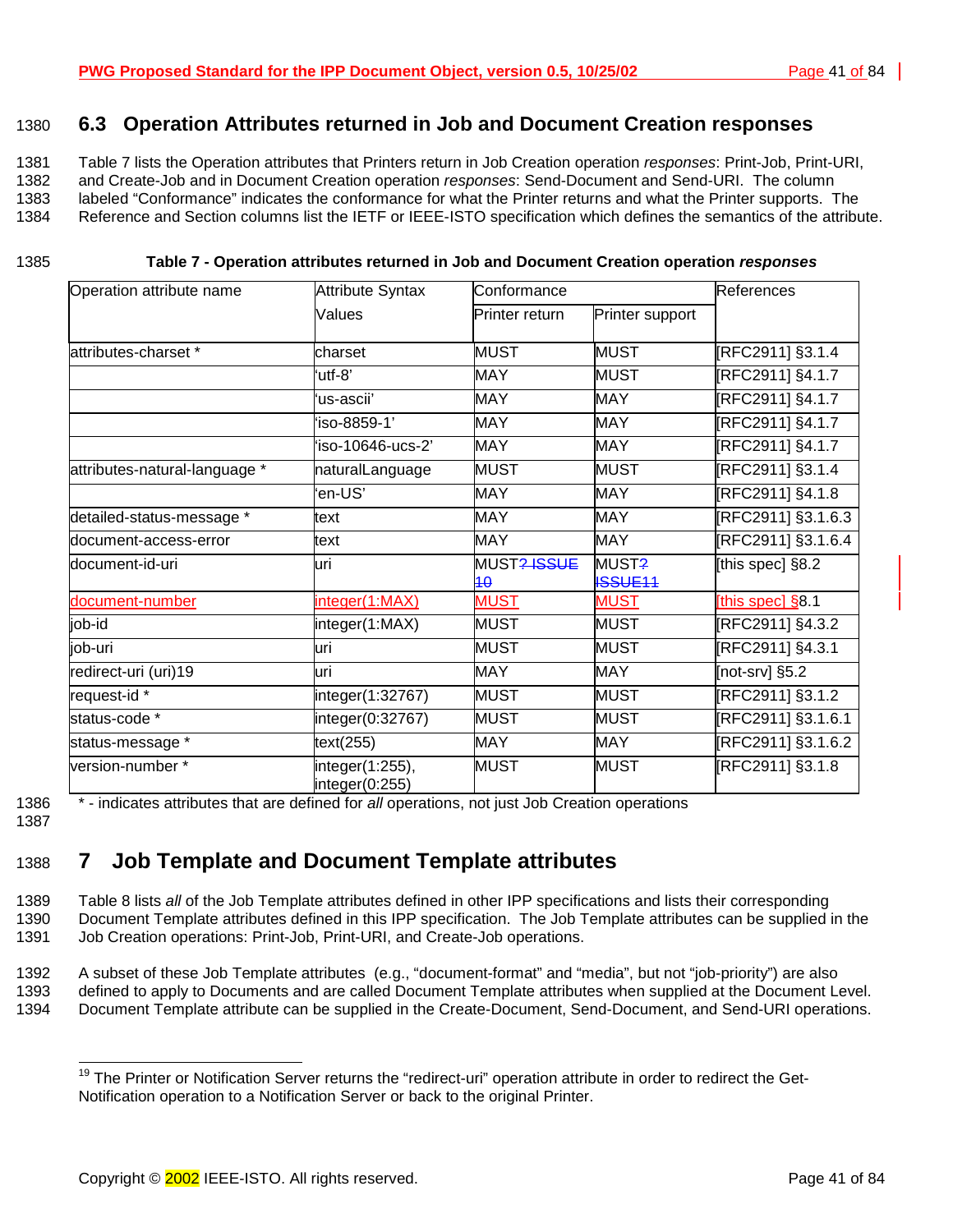1395 These Document Template attributes can also be supplied as Document Overrides using the "document-overrides" 1396 Job Template attribute (see [overrides]).

1397 A subset of the Document Template attributes that apply to pages (e.g., "media", but not "document-format" or "job-1398 priority") can also be supplied as Page Overrides using the "page-overrides" Job Template collection attribute (see 1399 [override]) or as a Document Template attribute.

1400 According to [override], the "document-overrides" (collection) attribute MAY be supplied by the client in a Send-<br>1401 Document or Send-URI request as an Operation attribute to apply document overrides to this and/or Document or Send-URI request as an Operation attribute to apply document overrides to this and/or subsequent 1402 documents in the job. See the "document-overrides" Job Template attribute in [Table 8](#page-42-0) for the listing of the member 1403 attributes. However, with the introduction of the Document object, the "document-overrides" (collection) attribute 1404 SHOULD NOT be used (either as a Job Template attribute or an Operation attribute). Instead, the client simply 1405 supplies the Document Template attributes (see T[able 8\)](#page-42-0) for each Document Creation request (in a new Document 1406 Template attribute group) without needing a collection. A Printer MAY support "document-overrides" as specified in 1407 [override] for backward compatibility with clients that don't support the Document object.

1408 The "document-overrides" attribute is also useful in combination with the "pages-per-subset" attribute (see 1409 [overrides]) which divides up the Input Page stream concatenated across the Input Documents into separate Output 1410 Documents. For example, making every 10 Input Pages be a separate Output Document but the client only wants to 1411 staple the first Output Document.

1412 Similarly, according to [override], the "page-overrides" (collection) attribute MAY be supplied by the client in a Send-1413 Document or Send-URI request as an Operation attribute to apply page overrides to this and/or subsequent 1414 documents in the job. See the "page-overrides" Job Template attribute in [Table 8](#page-42-0) for the listing of the member 1415 attributes. However, with the introduction of the Document object, the "page-overrides" (collection) attribute 1416 SHOULD be more simply supplied as one of the Document Template attributes for the document being created only. 1417 However, a Printer MAY also support the "page-overrides" attribute as an operation attribute for backward 1418 compatibility with clients that do not support the Document object.

1419 The "Defined for use" column indicates whether the client MAY supply and the Printer support the attribute at the 1420 Job, Document, or Page Level with the following semantics:

| Supplied | Description                                                                                                                                                                                                                                                                                                                                                                                                                                                                                                                                                        |
|----------|--------------------------------------------------------------------------------------------------------------------------------------------------------------------------------------------------------------------------------------------------------------------------------------------------------------------------------------------------------------------------------------------------------------------------------------------------------------------------------------------------------------------------------------------------------------------|
| J=y:     | Job Level: The attributes MAY be supplied as Job Template attributes at the Job Level in a<br>Job Creation request (Print-Job, Print-URI, Create-Job) in which case each Document inherits<br>the Job Template attribute as a default which is used unless an attribute at the document level<br>is also supplied. Note: The "multiple-document-handling" attribute controls whether extensive<br>attributes, such as "finishing", "copies", affect the entire job as a whole ('single-xxx' values) or<br>affect each document separately ('separate-xxx' values). |
| $D=y$ :  | Document Level: The attribute MAY be supplied at the Document Level as Document<br>Template attributes in a Document Creation operation (Send-Document, Send-URI), in which<br>case the supplied Document Templates override any Job Template attributes supplied at the<br>Job Level and any "document-overrides" supplied at the Job or Document level.                                                                                                                                                                                                          |
| $P=y$ :  | Page Level: The attribute MAY be supplied as a member of the (1) "page-ranges" Job<br>Template attribute at the Job Level in a Job Creation operation or (2) "page-ranges" Document<br>Template attribute at the Document Level to affect the specified range of pages.                                                                                                                                                                                                                                                                                            |

1421

1422 Job Template and Document Template attributes are OPTIONAL for a Printer to support and for a client to supply in 1423 a Job Creation or Document Creation request or a Document Overrides or Page Overrides. If a Printer supports a

1424 Job Template or Document Template attribute, then it MUST copy the supplied attribute to the Job or Document

1425 object, respectively so that a client MAY query the attributes in subsequent Get-Job-Attributes/Get-Jobs and Get-

1426 Document-Attributes/Get-Documents operations, respectively. The effect of Job Template Attributes supplied in Job<br>1427 Creation requests are inherited by the Document objects, unless the Document Creation operation su

Creation requests are inherited by the Document objects, unless the Document Creation operation supplies the

1428 attribute with a different value.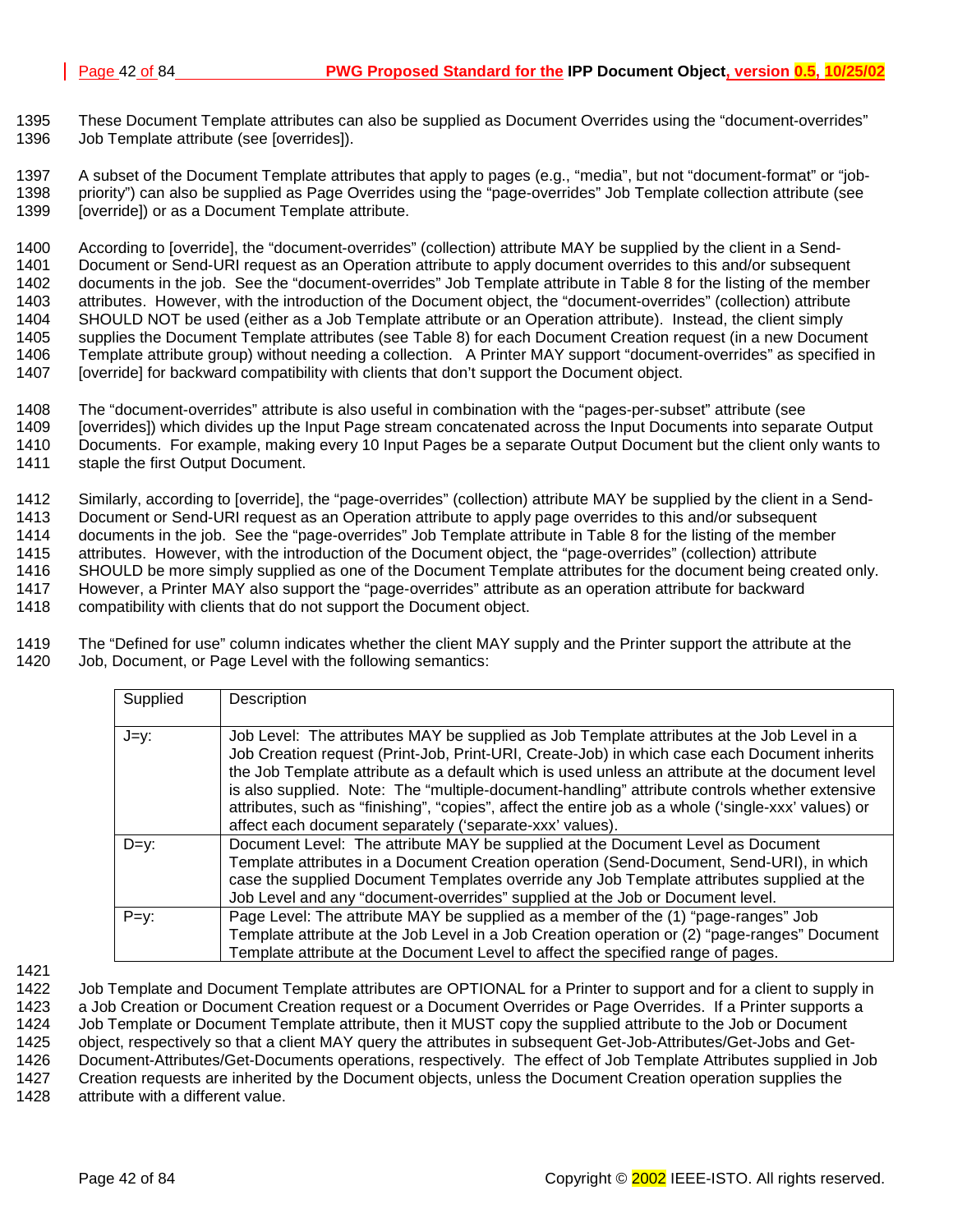- <span id="page-42-0"></span>1429 If a Job Template collection attribute is supported (see [coll]), then there are conformance requirements for which
- 1430 member attributes MUST be supported and which member attributes a client MUST supply as indicated in the
- 1431 Conformance column for each collection member attribute in Table 8.

| Job Template /<br><b>Document Template</b>                                                 | <b>Attribute Syntax</b>          |              | Defined for use          |    | Conformance                  |             | Reference           |
|--------------------------------------------------------------------------------------------|----------------------------------|--------------|--------------------------|----|------------------------------|-------------|---------------------|
| attribute name                                                                             |                                  | J            | D                        | P  | Client                       | Printer     |                     |
|                                                                                            |                                  |              |                          |    | supply                       | support     |                     |
| copies                                                                                     | integer(1:MAX)                   | $v^{20}$     | $\mathsf{V}$             | n. | <b>MAY</b>                   | <b>MAY</b>  | [RFC2911] §4.2.5    |
| cover-back                                                                                 | collection                       | v            | v                        | n. | <b>MAY</b>                   | <b>MAY</b>  | [prod-print] §3.1   |
| cover-type                                                                                 | type2 keyword                    |              |                          |    | <b>MUST</b>                  | <b>MUST</b> | [prod-print] §3.1.2 |
| media                                                                                      | type3 keyword  <br>name(MAX)     |              |                          |    | MAY be<br>neither or one     | <b>MUST</b> | [prod-print] §3.1.1 |
| media-col                                                                                  | collection                       |              |                          |    | of. but NOT<br>both          | MAY         | [prod-print] §3.1.1 |
| cover-front                                                                                | collection                       | $\mathsf{V}$ | v                        | n  | <b>MAY</b>                   | <b>MAY</b>  | [prod-print] §3.1   |
| cover-type                                                                                 | type2 keyword                    |              |                          |    | <b>MUST</b>                  | <b>MUST</b> | [prod-print] §3.1.2 |
| media                                                                                      | type3 keyword  <br>name(MAX)     |              |                          |    | MAY be<br>neither or one     | <b>MUST</b> | [prod-print] §3.1.1 |
| media-col                                                                                  | collection                       |              |                          |    | of, but NOT<br>both          | <b>MAY</b>  | [prod-print] §3.1.1 |
| document-overrides                                                                         | collection                       | y            | $y^{21}$<br>$\mathbf{P}$ | n. | <b>MAY</b>                   | <b>MAY</b>  | [override] §5.1     |
| input-documents <sup>22</sup>                                                              | 1setOf<br>rangeOfInteger(MAX)    |              |                          |    | MUST be one<br>or the other, | <b>MUST</b> | [override] §5.1.1   |
| output-documents                                                                           | 1setOf<br>rangeOfInteger(MAX)    |              |                          |    | but NOT both                 | <b>MUST</b> | [override] §5.1.2   |
| document-copies                                                                            | 1setOf<br>rangeOfInteger(MAX)    |              |                          |    | <b>MAY</b>                   | <b>MAY</b>  | [override] §5.1.3   |
| document-format                                                                            | mimeMediaType                    |              |                          |    | <b>MAY</b>                   | <b>MUST</b> | [override] §5.1.4   |
| document-name                                                                              | name (MAX)                       |              |                          |    | MAY                          | <b>MUST</b> | [override] §5.1.5   |
| compression                                                                                | type3 keyword                    |              |                          |    | MAY                          | <b>MUST</b> | [override] §5.1.6   |
| document-natural-<br>language                                                              | naturalLanguage                  |              |                          |    | MAY                          | <b>MAY</b>  | [override] §5.1.7   |
| page-ranges                                                                                | 1setOf rangeOfInteger<br>(1:MAX) |              |                          |    | <b>MAY</b>                   | MAY         | [override] §5.1.8   |
| any other Job Template attributes that affect<br>documents, such as "media" or "media-col" |                                  |              |                          |    | <b>MAY</b>                   | <b>MAY</b>  |                     |
| feed-orientation                                                                           | type3 keyword                    | v            | v                        | n  | <b>MAY</b>                   | <b>MAY</b>  | [prod-print2] §5.1  |

#### 1432 **Table 8 - Job Template and Document Template attributes**

l

<sup>20</sup> The IPP "copies" attribute is an *extensive* attribute, so its effect when supplied at the job level is not always inherited by the documents in a multi-document job. Instead, its effect depends on the value of the "multipledocument-handling" Job Template attribute. The 'single-document' and 'single-document-new-sheet' values produce copies of the job as a whole with the multiple input documents concatenated into a single output document for each job copy. The 'separate-document-uncollated-copies' value produce N copies of the first input document followed by N copies of the second input document, etc. The 'separate-document-collated-copies' produce N successive job copies, each job copy consisting of 1 copy of the first document followed by 1 copy of the second document, etc. <sup>21</sup> The client can supply the "document-overrides" operation attribute in the Send-Document or Send-URI operations (see [override]).

<sup>22</sup> The Printer MUST support "document-format", "document-name", "compression", "document-natural-language", and "page-ranges" with the "input-documents" member attribute, but not the "output-documents" member attribute.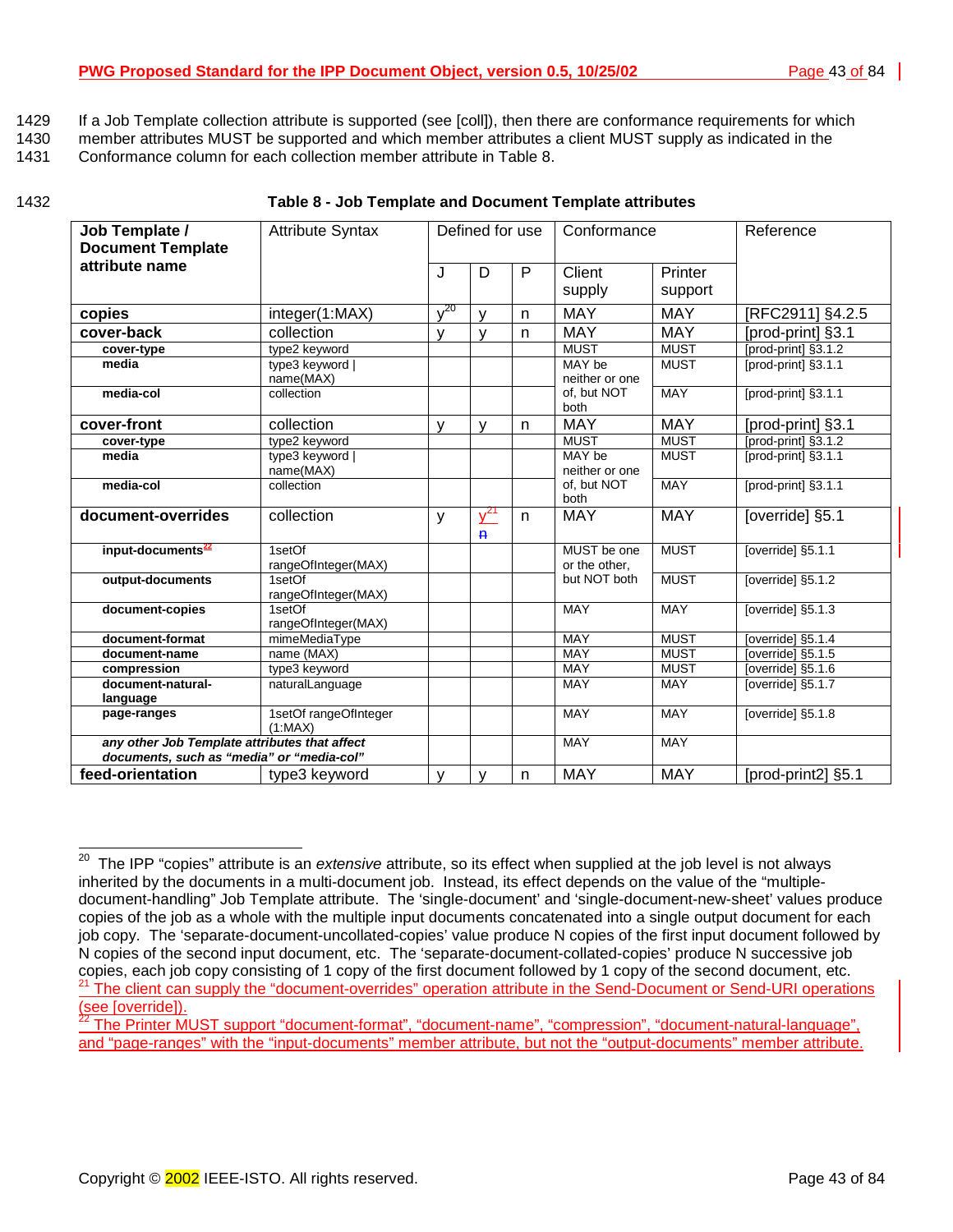| Job Template /<br><b>Document Template</b> | <b>Attribute Syntax</b>      |              | Defined for use |              | Conformance                  |                          | Reference                                          |
|--------------------------------------------|------------------------------|--------------|-----------------|--------------|------------------------------|--------------------------|----------------------------------------------------|
| attribute name                             |                              |              |                 |              |                              |                          |                                                    |
|                                            |                              | J            | D               | $\mathsf{P}$ | Client                       | Printer                  |                                                    |
|                                            |                              |              |                 |              | supply                       | support                  |                                                    |
| finishings                                 | 1setOf type2 enum            | $y^{23}$     | y               | y            | MAY be<br>neither or         | MAY,<br>MUST if          | [RFC2911] §4.2.6                                   |
|                                            |                              |              |                 |              | one of, but                  | "finishing               | [finish] §2                                        |
|                                            |                              |              |                 |              | NOT both                     | -col" is                 |                                                    |
|                                            |                              |              |                 |              |                              |                          |                                                    |
|                                            |                              |              |                 |              |                              | supporte                 |                                                    |
|                                            |                              | $v^9$        |                 |              |                              | d<br><b>MAY</b>          |                                                    |
| finishings-col<br>finishing-template       | collection                   |              | $\mathsf{V}$    | y            |                              |                          | [prod-print] §3.2                                  |
| stitching                                  | name(MAX)<br>collection      |              |                 |              | <b>MAY</b><br><b>MAY</b>     | <b>MAY</b><br><b>MAY</b> | [prod-print] §3.2.1                                |
| stitching-reference-                       | type2 keyword                |              |                 |              | <b>MUST</b>                  | <b>MUST</b>              | [prod-print] §3.2.2<br>[ $prod-$ print] $§3.2.2.1$ |
| edge                                       |                              |              |                 |              |                              |                          |                                                    |
| stitching-offset                           | integer (0:MAX)              |              |                 |              | <b>MUST</b>                  | <b>MUST</b>              | [prod-print] §3.2.2.2                              |
| stitching-locations                        | 1setOf integer(0:MAX)        |              |                 |              | <b>MUST</b>                  | <b>MUST</b>              | [prod-print] §3.2.2.3                              |
| font-name-requested                        | name(MAX)                    | V            | $\mathsf{V}$    | V            | <b>MAY</b>                   | <b>MAY</b>               | [prod-print2] §5.2                                 |
| font-size-requested                        | integer (1:MAX)              | y            | $\mathsf{V}$    | $\mathsf{V}$ | <b>MAY</b>                   | <b>MAY</b>               | [prod-print2] §5.3                                 |
| force-front-side                           | 1setOf                       | $\sqrt{24}$  | $\mathbf{y}$    | $\mathsf{y}$ | <b>MAY</b>                   | <b>MAY</b>               | [prod-print] §3.3                                  |
|                                            | integer(1:MAX)               |              |                 |              |                              |                          |                                                    |
| imposition-template                        | type2 keyword                | y            | y               | y            | <b>MAY</b>                   | <b>MAY</b>               | [prod-print] §3.4                                  |
|                                            | name(MAX)                    |              |                 |              |                              |                          |                                                    |
| insert-sheet                               | 1setOf collection            | $v^{10}$     | $\mathsf{V}$    | y            | <b>MAY</b>                   | <b>MAY</b>               | [prod-print] §3.5                                  |
| insert-after-page-number                   | integer(0:MAX)               |              |                 |              | <b>MUST</b>                  | <b>MUST</b>              | [prod-print] §3.5.1                                |
| insert-count                               | integer(0:MAX)               |              |                 |              | <b>MAY</b>                   | <b>MUST</b>              | [prod-print] §3.5.2                                |
| media                                      | type3 keyword  <br>name(MAX) |              |                 |              | MUST be one<br>or the other, | <b>MUST</b>              | [prod-print] §3.5.3                                |
| media-col                                  | collection                   |              |                 |              | but NOT both                 | <b>MAY</b>               | [prod-print] §3.5.3                                |
| job-account-id                             | name(MAX)                    | v            | n               | n            | <b>MAY</b>                   | <b>MAY</b>               | [prod-print] §3.6                                  |
| job-accounting-sheets                      | collection                   | $\mathsf{V}$ | n               | n            | <b>MAY</b>                   | <b>MAY</b>               | [prod-print] §3.8                                  |
| job-accounting-sheets-type                 | type3 keyword                |              |                 |              | <b>MUST</b>                  | <b>MUST</b>              | [prod-print] §3.8.1                                |
|                                            | name(MAX)                    |              |                 |              |                              |                          |                                                    |
| media                                      | type3 keyword  <br>name(MAX) |              |                 |              | MAY be<br>neither or one     | <b>MUST</b>              | [prod-print] §3.8.2                                |
| media-col                                  | collection                   |              |                 |              | of, but NOT<br>both          | <b>MAY</b>               | [prod-print] §3.8.2                                |
| job-accounting-output-bin                  | type3 keyword  <br>name(MAX) |              |                 |              | <b>MAY</b>                   | <b>MAY</b>               | [prod-print] §3.8.3                                |
| job-accounting-user-id                     | name(MAX)                    | $\mathsf{v}$ | n               | $\mathsf{n}$ | <b>MAY</b>                   | <b>MAY</b>               | [prod-print] §3.7                                  |
| job-copies                                 | integer(1:MAX)               | $\mathsf{v}$ | $n^{25}$        | $\mathsf{n}$ | <b>MAY</b>                   | <b>MAY</b>               | [this spec] $§7.1.1$                               |

 $\overline{\phantom{a}}$ <sup>23</sup> The IPP "finishings" and "finishings-col" attributes are *extensive* attributes, so their effect when supplied at the i<u>J</u>ob lLevel is not always inherited by the documents in a multi-document job. Instead, their effect depends on the value of the "multiple-document-handling" Job Template attribute. The 'single-document' and 'single-document-new-sheet' cause the finishing to be applied to each job copy as a whole. The 'separate-documents-collated-copies' and 'separate-document-uncollated-copies' values cause the finishing to be applied to each document.

<sup>24</sup> The effect of the IPP "force-front-side" and "insert-sheet" attributes when supplied at the job level of a multidocument job depends on the value of the "multiple-document-handling" Job Template attribute. For the 'singledocument' and 'single-document-new-sheet' values, the pages are numbered as a single set from 1 to n for the job as a whole. For the 'separate-documents-collated-copies' and 'separate-document-uncollated-copies' values, the pages are numbered from 1 to n for each document separately.

<sup>&</sup>lt;sup>25</sup> The "job-copies" Job Template attribute MUST NOT be supplied at the Document or Page Level. The "job-copies" Job Template attribute was introduced for use in clients or Printers that don't support "multiple-document-handling" = 'single-document' or 'single-document-new-sheet'.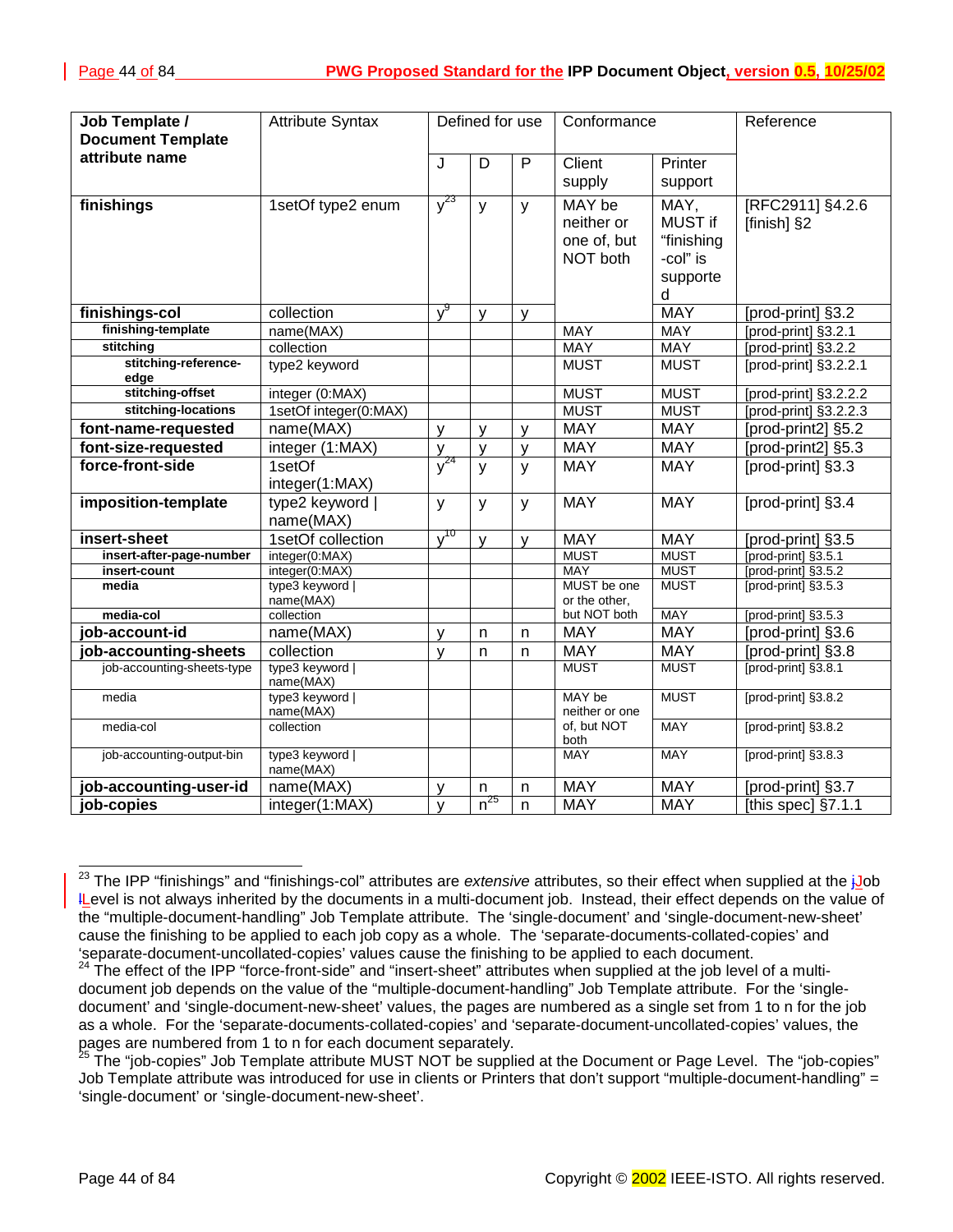| Job Template /           | <b>Attribute Syntax</b>      | Defined for use |                              | Conformance  |                               | Reference   |                            |
|--------------------------|------------------------------|-----------------|------------------------------|--------------|-------------------------------|-------------|----------------------------|
| <b>Document Template</b> |                              |                 |                              |              |                               |             |                            |
| attribute name           |                              | J               | D                            | $\mathsf{P}$ | Client                        | Printer     |                            |
|                          |                              |                 |                              |              | supply                        | support     |                            |
|                          |                              |                 |                              |              |                               |             |                            |
| job-cover-back           | collection                   | V               | $n^{26}$                     | $\mathsf{n}$ | <b>MAY</b>                    | <b>MAY</b>  | [this spec] $\S7.1.2$      |
| same as cover-back       | see cover-back               |                 |                              |              |                               |             |                            |
| job-cover-front          | collection                   | V               | $n^{27}$                     | n            | <b>MAY</b>                    | <b>MAY</b>  | [this spec] $\S7.1.3$      |
| same as cover-front      | see cover-front              |                 |                              |              |                               |             |                            |
| job-error-sheet          | collection                   | $\mathsf{V}$    | n                            | $\mathsf{n}$ | <b>MAY</b>                    | <b>MAY</b>  | [prod-print] §3.9          |
| job-error-sheet-type     | type3 keyword  <br>name(MAX) |                 |                              |              | <b>MUST</b>                   | <b>MUST</b> | fprod-print1 §3.9.1        |
| job-error-sheet-when     | type2 keyword                |                 |                              |              | <b>MAY</b>                    | <b>MAY</b>  | [prod-print] §3.9.2        |
| media                    | type3 keyword                |                 |                              |              | MAY be                        | <b>MUST</b> | [prod-print] §3.9.3        |
| media-col                | name(MAX)<br>collection      |                 |                              |              | neither or one<br>of, but NOT | <b>MAY</b>  | [prod-print] §3.9.3        |
|                          |                              |                 |                              |              | both                          |             |                            |
| job-finishings           | 1setOf type2 enum            | v               | $\overline{\mathsf{n}}^{28}$ | n            | <b>MAY</b>                    | <b>MAY</b>  | [this spec] $\S7.1.4$      |
| job-finishings-col       | collection                   | $\mathsf{V}$    | $n^{29}$                     | $\mathsf{n}$ | <b>MAY</b>                    | <b>MAY</b>  | [this spec] $\S7.1.5$      |
| same as finishings-col   | see finishings-col           |                 |                              |              |                               |             |                            |
| job-hold-until           | type3 keyword                | y               | $\mathsf{n}$                 | $\mathsf{n}$ | <b>MAY</b>                    | <b>MAY</b>  | [RFC2911] §4.2.2           |
|                          | name(MAX)                    |                 |                              |              |                               |             |                            |
| job-hold-until-time      | dateTime                     | v               | $\mathsf{n}$                 | n            | <b>MAY</b>                    | <b>MAY</b>  | [prod-print2] §5.4         |
| job-message-to-          | text(MAX)                    | y               | $n^{\frac{30}{20}}$          | n            | <b>MAY</b>                    | <b>MAY</b>  | [prod-print] §3.10         |
| operator                 |                              |                 |                              |              |                               |             |                            |
| job-phone-number         | text(127)                    | v               | n                            | n            | <b>MAY</b>                    | <b>MAY</b>  | [prod-print2] §5.5         |
| job-priority             | integer(1:100                | $\mathsf{V}$    | $\mathsf{n}$                 | n            | <b>MAY</b>                    | <b>MAY</b>  | [RFC2911] §4.2.1           |
| job-recipient-name       | name(MAX)                    | $\mathsf{v}$    | $\mathsf{n}$                 | n            | <b>MAY</b>                    | <b>MAY</b>  | [prod-print2] §5.6         |
| job-save-disposition     | collection                   | v               | $\mathsf{n}$                 | n            | <b>MAY</b>                    | <b>MAY</b>  | [prod-print2] §5.7         |
| save-disposition         | type3 keyword                | $\vee$          | n                            | n            | MAY                           | MAY         | [prod-print2] §5.7.1.1     |
| save-info                | 1setOf collection            | $\mathsf{V}$    | $\mathsf{n}$                 | n            | <b>MAY</b>                    | <b>MAY</b>  | [prod-print2] §5.7.1.2     |
| save-location            | uri                          | $\mathsf{V}$    | $\mathsf{n}$                 | $\mathsf{n}$ | <b>MAY</b>                    | <b>MAY</b>  | [prod-print2] §5.7.1.2.3.1 |
| save-name                | name(MAX)                    | $\mathsf{v}$    | n                            | n            | <b>MAY</b>                    | <b>MAY</b>  | [prod-print2] §5.7.1.2.3.2 |
| save-document-<br>format | mimeMediaType                | y               | n                            | n            | MAY                           | <b>MAY</b>  | [prod-print2] §5.7.1.2.3.3 |
| job-sheet-message        | text(MAX)                    | $\mathsf{v}$    | $\sf n$                      | n            | <b>MAY</b>                    | <b>MAY</b>  | [prod-print] §3.12         |

 $\overline{\phantom{a}}$ 

 $^{26}$  The "job-cover-back" Job Template attribute MUST NOT be supplied at the Document or Page Level. The "jobcover-back" Job Template attribute was introduced for use in clients or Printers that don't support "multipledocument-handling" = 'single-document' or 'single-document-new-sheet'.

<sup>&</sup>lt;sup>27</sup> The "iob-cover-front" Job Template attribute MUST NOT be supplied at the Document or Page Level. The "jobcover-front" Job Template attribute was introduced for use with clients or Printers that don't support "multipledocument-handling" = 'single-document' or 'single-document-new-sheet'.

<sup>&</sup>lt;sup>28</sup> The "job-finishing" Job Template attribute MUST NOT be supplied at the Document or Page Level. The "jobfinishings" Job Template attribute was introduced for use with clients or Printers that don't support "multipledocument-handling" = 'single-document' or 'single-document-new-sheet'.

<sup>&</sup>lt;sup>29</sup> The "job-finishing-col" Job Template attribute MUST NOT be supplied at the Document or Page Level. The "jobfinishings-col" Job Template attribute was introduced for use with clients or Printers that don't support "multipledocument-handling" = 'single-document' or 'single-document-new-sheet'.

<sup>&</sup>lt;sup>30</sup> The "job-message-to-operator" Job Template attribute has no corresponding Document Template attribute. Instead, the user and operator communicate with each other using the same "document-message" operation attribute which the Printer copies to the "document-message" Document Description attribute.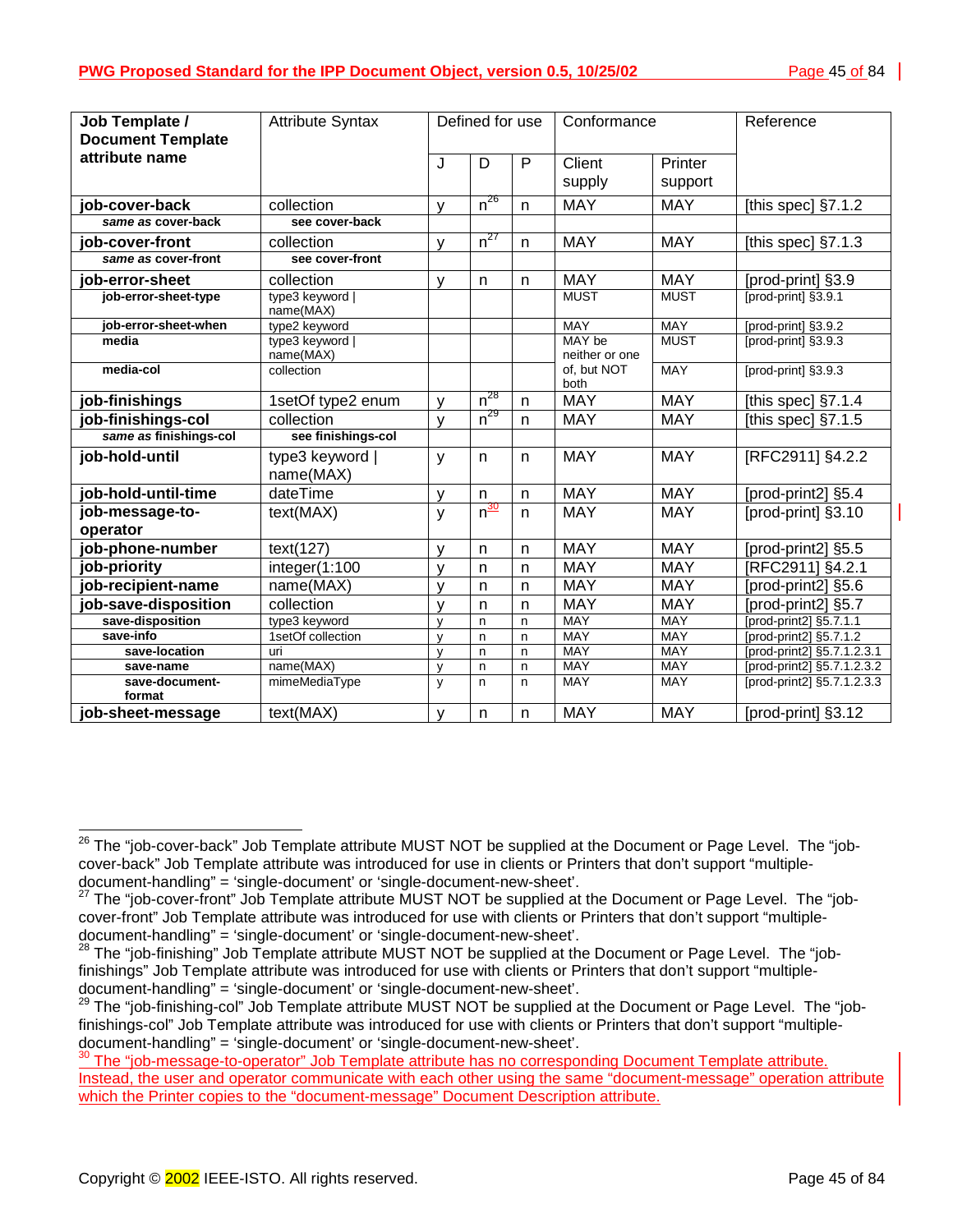| Job Template /                             | <b>Attribute Syntax</b>         |   | Defined for use |              | Conformance               |                    | Reference                                      |
|--------------------------------------------|---------------------------------|---|-----------------|--------------|---------------------------|--------------------|------------------------------------------------|
| <b>Document Template</b><br>attribute name |                                 |   |                 |              |                           |                    |                                                |
|                                            |                                 | J | D               | $\mathsf{P}$ | Client                    | Printer            |                                                |
|                                            |                                 |   |                 |              | supply                    | support            |                                                |
| job-sheets                                 | type3 keyword                   | y | n               | n            | MAY be                    | MAY,               | [RFC2911] §4.2.3                               |
|                                            | name(MAX)                       |   |                 |              | neither or                | MUST if            |                                                |
|                                            |                                 |   |                 |              | one of, but               | "job-              |                                                |
|                                            |                                 |   |                 |              | NOT both                  | sheets-            |                                                |
|                                            |                                 |   |                 |              |                           | col"               |                                                |
|                                            |                                 |   |                 |              |                           | supporte           |                                                |
|                                            |                                 |   |                 |              |                           | d                  |                                                |
| job-sheets-col                             | collection                      | y | n               | n            |                           | <b>MAY</b>         | [prod-print] §3.11                             |
| job-sheets                                 | type3 keyword                   |   |                 |              | <b>MUST</b>               | <b>MUST</b>        | [prod-print] §3.11.1                           |
| media                                      | name(MAX)<br>type3 keyword      |   |                 |              | MUST be one               | <b>MUST</b>        | [prod-print] §3.11.2                           |
|                                            | name(MAX)                       |   |                 |              | or the other,             |                    |                                                |
| media-col                                  | collection                      |   |                 |              | but NOT both              | <b>MAY</b>         | [prod-print] §3.11.2                           |
| media                                      | type3 keyword                   | y | У               | y            | MAY be                    | MAY,               | [RFC2911] §4.2.11                              |
|                                            | name(MAX)                       |   |                 |              | neither or                | MUST if            |                                                |
|                                            |                                 |   |                 |              | one of, but               | "media-            |                                                |
|                                            |                                 |   |                 |              | NOT both                  | col"               |                                                |
|                                            |                                 |   |                 |              |                           | supporte           |                                                |
| media-col                                  | collection                      |   |                 |              |                           | d<br><b>MAY</b>    |                                                |
| media-back-coating                         | type3 keyword                   | y | v               | y            | <b>MAY</b>                | <b>MAY</b>         | [prod-print] §3.13<br>$[prod-print]$ §3.13.10  |
|                                            | name(MAX)                       |   |                 |              |                           |                    |                                                |
| media-color                                | type3 keyword                   |   |                 |              | <b>MAY</b>                | <b>MAY</b>         | [prod-print] §3.13.4                           |
| media-front-coating                        | name(MAX)<br>type3 keyword      |   |                 |              | <b>MAY</b>                | <b>MAY</b>         | [prod-print] §3.13.10                          |
|                                            | name(MAX)                       |   |                 |              |                           |                    |                                                |
| media-grain                                | type3 keyword                   |   |                 |              | <b>MAY</b>                | <b>MAY</b>         | [prod-print2] §8.4.2                           |
| media-hole-count                           | name(MAX)<br>integer(0:MAX)     |   |                 |              | <b>MAY</b>                | <b>MAY</b>         | [prod-print] §3.13.6                           |
| media-info                                 | text(255)                       |   |                 |              | <b>MAY</b>                | MAY                | [prod-print] §3.13.3                           |
| media-key                                  | type3 keyword                   |   |                 |              | <b>MAY</b>                | <b>MAY</b>         | [prod-print] §3.13.1                           |
| media-material                             | name(MAX)<br>type3 keyword      |   |                 |              | <b>MAY</b>                | <b>MAY</b>         |                                                |
|                                            | name(MAX)                       |   |                 |              |                           |                    | [prod-print2] §8.4.3                           |
| media-order-count                          | integer(1:MAX)                  |   |                 |              | MAY                       | <b>MAY</b>         | [prod-print] §3.13.7                           |
| media-preprinted                           | type3 keyword                   |   |                 |              | MAY                       | MAY                | [prod-print] §3.13.5                           |
| media-recycled                             | name(MAX)<br>type3 keyword      |   |                 |              | <b>MAY</b>                | <b>MAY</b>         | [prod-print] §3.13.11                          |
|                                            | name(MAX)                       |   |                 |              |                           |                    |                                                |
| media-size                                 | collection                      |   |                 |              | <b>MAY</b>                | <b>MUST</b>        | [prod-print] §3.13.8                           |
| x-dimension                                | integer(0:MAX)                  |   |                 |              | <b>MUST</b>               | <b>MUST</b>        | [prod-print] §3.13.8.1                         |
| y-dimension<br>media-tooth                 | integer(0:MAX)<br>type3 keyword |   |                 |              | <b>MUST</b><br><b>MAY</b> | <b>MUST</b><br>MAY | [prod-print] §3.13.8.2<br>[prod-print2] §8.4.1 |
|                                            | name(MAX)                       |   |                 |              |                           |                    |                                                |
| media-thickness                            | integer(1:MAX                   |   |                 |              | <b>MAY</b>                | MAY                | [prod-print2] §8.4.4                           |
| media-type                                 | type3 keyword  <br>name(MAX)    |   |                 |              | <b>MAY</b>                | <b>MAY</b>         | [prod-print] §3.13.2                           |
| media-weight-metric                        | integer(0:MAX)                  |   |                 |              | <b>MAY</b>                | <b>MAY</b>         | [prod-print] §3.13.9                           |
| media-input-tray-check                     | type3 keyword                   | y | y               | y            | <b>MAY</b>                | <b>MAY</b>         | [prod-print] §3.14                             |
|                                            | name(MAX)                       |   |                 |              |                           |                    |                                                |
| multiple-document-                         | type2 keyword                   | y | n               | n            | <b>MAY</b>                | <b>MUST if</b>     | [RFC2911] §4.2.4                               |
| handling                                   |                                 |   |                 |              |                           | multiple           |                                                |
|                                            |                                 |   |                 |              |                           | documen            |                                                |
|                                            |                                 |   |                 |              |                           | t jobs             |                                                |
|                                            |                                 |   |                 |              |                           | supporte           |                                                |
|                                            |                                 |   |                 |              |                           | d                  |                                                |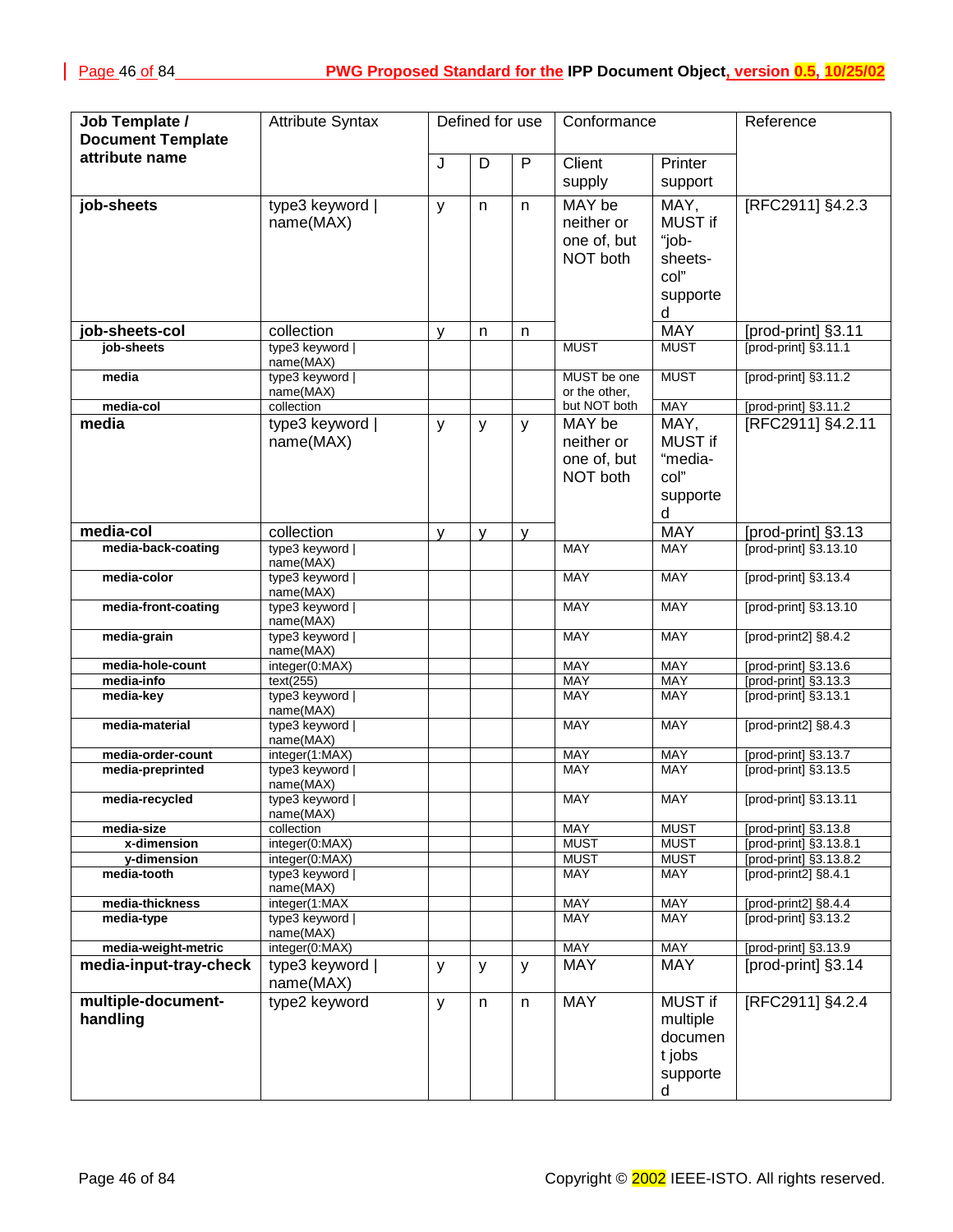| Job Template /<br><b>Document Template</b>                                             | <b>Attribute Syntax</b>             | Defined for use |                         | Conformance    |                              | Reference          |                        |
|----------------------------------------------------------------------------------------|-------------------------------------|-----------------|-------------------------|----------------|------------------------------|--------------------|------------------------|
| attribute name                                                                         |                                     | J               | D                       | $\overline{P}$ | Client<br>supply             | Printer<br>support |                        |
| number-up                                                                              | integer(1:MAX)                      | y               | ٧                       | y              | <b>MAY</b>                   | <b>MAY</b>         | [RFC2911] §4.2.9       |
| orientation-requested                                                                  | type2 enum                          | ٧               | v                       | v              | <b>MAY</b>                   | <b>MAY</b>         | [RFC2911] §4.2.10      |
| output-bin                                                                             | type2 keyword  <br>name(MAX)        | y               | yn                      | n              | <b>MAY</b>                   | <b>MAY</b>         | [output-bin] §2.1      |
| page-delivery                                                                          | type2 keyword                       | y               | v                       | n              | <b>MAY</b>                   | <b>MAY</b>         | [prod-print] §3.15     |
| page-order-received                                                                    | type2 keyword                       | y               | ٧                       | $\mathsf{n}$   | <b>MAY</b>                   | <b>MAY</b>         | [prod-print] §3.16     |
| page-overrides                                                                         | 1setOf collection                   | $y^{31}$        | y                       | n              | <b>MAY</b>                   | <b>MAY</b>         | [override] §5.2        |
| input-documents                                                                        | 1setOf<br>rangeOfInteger(MAX)       |                 |                         |                | MUST be one<br>or the other, | <b>MUST</b>        | [override] §5.2.1      |
| output-documents                                                                       | 1setOf<br>rangeOfInteger(MAX)       |                 |                         |                | but NOT both                 | <b>MUST</b>        | [override] §5.2.2      |
| document-copies                                                                        | 1setOf<br>rangeOfInteger(MAX)       |                 |                         |                | <b>MAY</b>                   | <b>MAY</b>         | [override] §5.2.3      |
| pages                                                                                  | 1setOf<br>rangeOfInteger(MAX)       |                 |                         |                | <b>MUST</b>                  | <b>MUST</b>        | [override] §5.2.4      |
| any other Job Template attributes that affect pages,<br>such as "media" or "media-col" |                                     |                 |                         |                | <b>MAY</b>                   | <b>MAY</b>         |                        |
| page-ranges                                                                            | 1setOf<br>rangeOfInteger(1:MA<br>X) | $v^{32}$        | y                       | $n +$          | <b>MAY</b>                   | <b>MAY</b>         | [RFC2911] §4.2.7       |
| pages-per-subset                                                                       | 1setOf<br>integer(1:MAX)            | $y^{33}$        | n                       | n              | <b>MAY</b>                   | <b>MAY</b>         | [prod-print] §5.3      |
| pdl-init-file                                                                          | 1setOf collection                   | v               | v                       | n              | <b>MAY</b>                   | <b>MAY</b>         | [prod-print2] §5.8     |
| pdl-init-file-location                                                                 | uri                                 |                 |                         |                | <b>MAY</b>                   | <b>MAY</b>         | [prod-print2] §5.8.1.1 |
| pdl-init-file-name                                                                     | name(MAX)                           |                 |                         |                | <b>MAY</b>                   | <b>MAY</b>         | [prod-print2] §5.8.1.2 |
| pdl-init-file-entry                                                                    | name(MAX)                           |                 |                         |                | <b>MAY</b>                   | MAY                | [prod-print2] §5.8.1.3 |
| presentation-direction-<br>number-up                                                   | type2 keyword                       | y               | y                       | y              | <b>MAY</b>                   | <b>MAY</b>         | [prod-print] §3.17     |
| print-quality                                                                          | type2 enum                          | y               | ٧                       | v              | <b>MAY</b>                   | <b>MAY</b>         | [RFC2911] §4.2.13      |
| printer-resolution                                                                     | resolution                          | $\mathsf{V}$    | y                       | $\mathsf{V}$   | <b>MAY</b>                   | <b>MAY</b>         | [RFC2911] §4.2.12      |
| proof-print                                                                            | collection                          | v               | $\overline{\mathsf{n}}$ | $\mathsf{n}$   | <b>MAY</b>                   | <b>MAY</b>         | [prod-print2] §5.9     |
| proof-print-copies                                                                     | integer (0:MAX)                     | $\mathsf{v}$    | n                       | n              | <b>MAY</b>                   | <b>MAY</b>         | [prod-print2] §5.9.1.1 |
| media                                                                                  | type3 keyword  <br>name(MAX)        |                 |                         |                | MAY be<br>neither or one     | <b>MUST</b>        | [prod-print2] §5.8.1.2 |
| media-col                                                                              | collection                          |                 |                         |                | of, but NOT<br>both          | <b>MAY</b>         | [prod-print2] §5.8.1.2 |

 $31$  The effect of the IPP "page-overrides" Job Template attribute when supplied at the job level of a multi-document job depends on the value of the "multiple-document-handling" Job Template attribute. For the 'single-document' and 'single-document-new-sheet' values, the pages are numbered as a single set from 1 to n for the job as a whole. For the 'separate-documents-collated-copies' and 'separate-document-uncollated-copies' values, the pages are numbered from 1 to n for each document separately.

l

<sup>&</sup>lt;sup>32</sup> The effect of the IPP "page-ranges" Job Template attribute when supplied at the job level of a multi-document job depends on the value of the "multiple-document-handling" Job Template attribute. For the 'single-document' and 'single-document-new-sheet' values, the pages are numbered as a single set from 1 to n for the job as a whole. For the 'separate-documents-collated-copies' and 'separate-document-uncollated-copies' values, the pages are numbered from 1 to n for each document separately.

<sup>&</sup>lt;sup>33</sup> The IPP "pages-per-subset" Job Template attribute MUST be supplied at the Job Level and can only be used when the "multiple-document-handling" Job Template attribute is 'separate-documents-collated-copies' or 'separatedocuments-uncollated-copes', since the purpose of the "pages-per-subset" attribute is to produce separate output documents for each subset. Otherwise, the Printer MUST ignore the "pages-per-subset" attribute.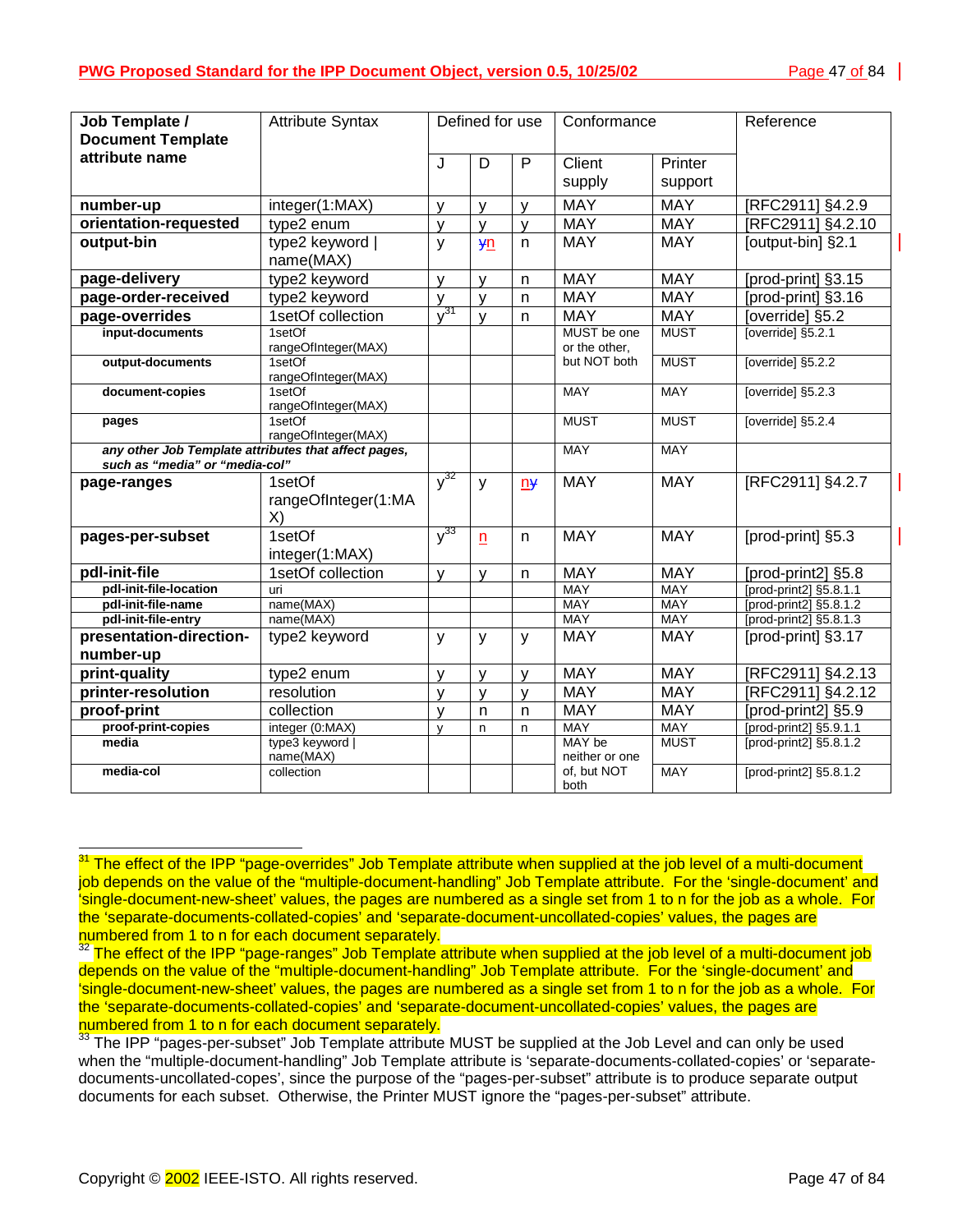<span id="page-47-0"></span>

| Job Template /<br><b>Document Template</b> | <b>Attribute Syntax</b>      |              | Defined for use |              | Conformance              |                    | Reference            |
|--------------------------------------------|------------------------------|--------------|-----------------|--------------|--------------------------|--------------------|----------------------|
| attribute name                             |                              | J            | D               | P            | Client<br>supply         | Printer<br>support |                      |
| separator-sheets                           | collection                   | v            | v               | $n\ddot{}$   | <b>MAY</b>               | <b>MAY</b>         | [prod-print] §3.18   |
| separator-sheets-type                      | type3 keyword  <br>name(MAX) |              |                 |              | <b>MUST</b>              | <b>MUST</b>        | [prod-print] §3.18.1 |
| media                                      | type3 keyword  <br>name(MAX) |              |                 |              | MAY be<br>neither or one | <b>MUST</b>        | [prod-print] §3.18.2 |
| media-col                                  | collection                   |              |                 |              | of, but NOT<br>both      | <b>MAY</b>         | [prod-print] §3.18.2 |
| sheet-collate                              | type2 keyword                | v            | v               | n            | <b>MAY</b>               | <b>MAY</b>         | [job-prog] §3.1      |
| sides                                      | type2 keyword                | v            | v               | v            | <b>MAY</b>               | <b>MAY</b>         | [RFC2911] §4.2.8     |
| x-image-position                           | type2 keyword                | v            | $\mathbf{v}$    | v            | <b>MAY</b>               | <b>MAY</b>         | [prod-print] §3.19.2 |
| x-image-shift                              | integer(MIN:MAX)             | $\mathbf{v}$ | $\mathbf{v}$    | $\mathsf{V}$ | <b>MAY</b>               | <b>MAY</b>         | [prod-print] §3.19.3 |
| x-side1-image-shift                        | integer(MIN:MAX)             | $\mathbf{v}$ | $\mathbf{v}$    |              | <b>MAY</b>               | <b>MAY</b>         | [prod-print] §3.19.4 |
| x-side2-image-shift                        | integer(MIN:MAX)             | $\mathbf{v}$ | $\mathbf{v}$    |              | MAY                      | MAY                | [prod-print] §3.19.5 |
| y-image-position                           | type2 keyword                | $\mathsf{v}$ | v               | v            | <b>MAY</b>               | <b>MAY</b>         | [prod-print] §3.19.6 |
| y-image-shift                              | integer(MIN:MAX)             | v            | v               | v            | <b>MAY</b>               | <b>MAY</b>         | [prod-print] §3.19.7 |
| y-side1-image-shift                        | integer(MIN:MAX)             | $\mathbf{v}$ | v               | v            | <b>MAY</b>               | <b>MAY</b>         | [prod-print] §3.19.8 |
| y-side2-image-shift                        | integer(MIN:MAX)             | v            | y               | ۷            | <b>MAY</b>               | <b>MAY</b>         | [prod-print] §3.19.9 |

1433

# 1434 **7.1 Job Template attributes defined for use with the Document object**

1435 This section defines additional Job Template attributes for use with the Document object.

### 1436 **7.1.1 job-copies (integer(1:MAX)) Job Template attribute**

1437 This attribute specifies the number of job copies, i.e., with all of the Document objects taken together. Its 1438 interpretation is independent of the value of the "multiple-document-handling" Job Template attribute. See the 1439 "copies" Job Template attribute defined in [RFC2911] section 4.2.5 which switches between job copies and

1440 document copies depending on the value of the "multiple-document-handling" Job Template attribute.

### 1441 **7.1.2 job-cover-back (collection) Job Template attribute**

1442 This attribute specifies the cover for the back of the job, i.e., with all of the Document objects taken together and is 1443 independent of the value of the "multiple-document-handling" Job Template attribute. The member attributes are the 1444 same as "cover-back" (see [prod-print] section 3.1). However, the "cover-back" Job Template attribute switches 1445 between a job back cover and a document back cover depending on the value of the "multiple-document-handling" 1446 Job Template attribute.

### 1447 **7.1.3 job-cover-front (collection) Job Template attribute**

1448 This attribute specifies the cover for the front of the job, i.e., with all of the Document objects taken together and is 1449 independent of the value of the "multiple-document-handling" Job Template attribute. The member attributes are the 1450 same as the "cover-front" Job Template attribute (see [prod-print] section 3.2). However, the "cover-front" Job 1451 Template attribute switches between a job front cover and a document front cover depending on the value of the 1452 "multiple-document-handling" Job Template attribute.

1454 This attribute specifies the job finishings, i.e., with all of the Document objects taken together. Its interpretation is 1455 independent of the value of the "multiple-document-handling" Job Template attribute. See the "finishings" Job

# 1453 **7.1.4 job-finishings (1setOf type2 enum) Job Template attribute**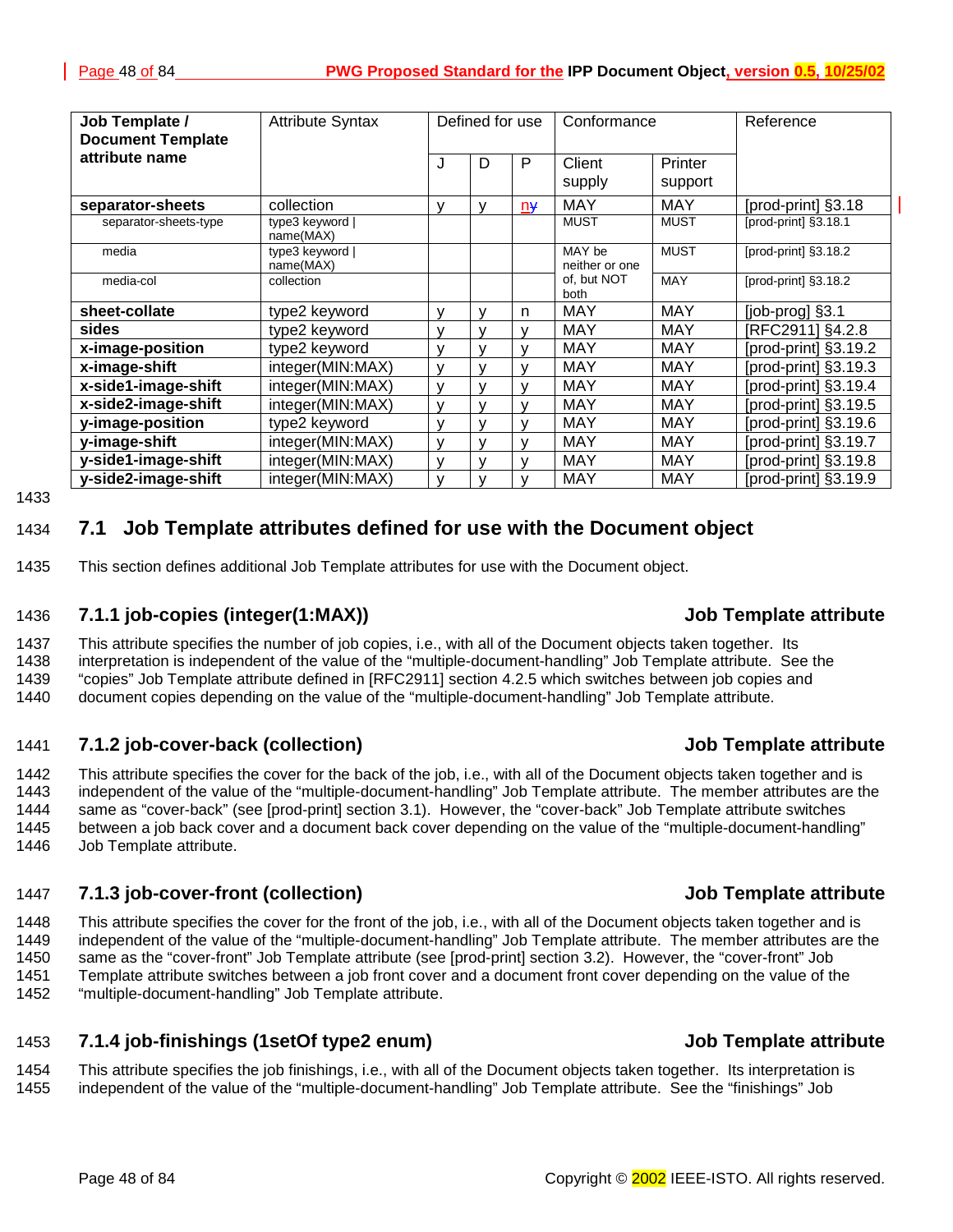#### <span id="page-48-0"></span>1456 Template attribute defined in [RFC2911] section 4.2.6 which switches between job finishings and document 1457 finishings depending on the value of the "multiple-document-handling" Job Template attribute.

### 1458 **7.1.5 job-finishings-col (1setOf collection) Job Template attribute**

1459 This attribute specifies the job finishings collection, i.e., with all of the Document objects taken together. Its 1460 interpretation is independent of the value of the "multiple-document-handling" Job Template attribute. See the 1461 "finishings" Job Template attribute defined in [RFC2911] section 4.2.6 which switches between job finishings 1462 collection and document finishings collection depending on the value of the "multiple-document-handling" Job 1463 Template attribute.

# 1464 **8 Job Description and Document Description attributes**

1465 Table 9 lists all the Job Description defined in other IPP specifications and the corresponding Document Description 1466 attributes defined in this IPP specification. Job Description and Document Description attributes are Job object and 1467 Document object attributes, respectively, that are filled in by the Printer. Some Job/Document Description attribute 1468 values are supplied by the client in the Job/Document Creation operation using corresponding Operation attributes 1469 as flagged with "\*\*".

1470 The column labeled "attribute syntax" indicates the attribute syntax (see [RFC2911] section 4.1). The Printer

1471 conformance is indicated along with the reference to the specification in which the attribute is defined. The

1472 conformance for Document Description attributes (if the Printer supports the Document object) is the same as the 1473 corresponding Job Description attributes.

1474 Note: There are no corresponding Page Range (or Page Override) Description attributes. The Page Range is not an 1475 object with a state and it cannot be queried.

1476 Legend:

- 1477 **[job-]** indicates an attribute that shouldn't have had a "job-" prefix in its name in [RFC2911], so that the same 1478 attribute name could also apply to be used for the Document object as a Document Description attribute. 1479 Note: For the PWG Semantic Model, the "job-" prefix is proposed to be dropped.<br>1480 "-" indicates that the Job or Document attribute is not defined
- 1480 "-" indicates that the Job or Document attribute is *not* defined.
- 1481 \*\* indicates a Job and/or Document Description attribute that the client MAY supply the values for in a 1482 corresponding Operation attribute. See T[able 6 f](#page-37-0)or the corresponding operation attribute.
- 1483 (r/w) indicates that the Job Description or Document Description attribute is read/write, so that the client can 1484 changes its value using the Set-Job-Attributes or Set-Document-Attributes operation (see section 3.[8\).](#page-25-0) 1485 **ISSUE 12: The "document-name" Document Description attribute is settable by Set-Document-Attributes** 1486 (like "job-name")? But It's the only Document Description attribute that is marked (r/w)? Do we really need 1487 to be able to let a client change the "document-name" with the Set-Document-Attributes operation?
- 

l

#### 1488 **Table 9 - Job and Document Description attributes**

| <b>IPP Job Description / Document</b><br><b>Description attribute name</b> | <b>IPP Attribute Syntax</b> | Job | Doc.         | Printer<br>conform<br>ance | Reference          |
|----------------------------------------------------------------------------|-----------------------------|-----|--------------|----------------------------|--------------------|
| attributes-charset **                                                      | charset                     |     | v            | <b>MUST</b>                | [RFC2911] §4.3.19  |
| attributes-natural-language **                                             | naturalLanguage             |     | $\mathbf{v}$ | <b>MUST</b>                | [RFC2911] §4.3.20  |
| compression **                                                             | type3 keyword               |     | v            | <b>MUST</b>                | [RFC2911] §3.2.1.1 |
| current-page-order                                                         | type2 keyword               |     |              | <b>MAY</b>                 | [prod-print] §4.1  |

 $34$  When documents in a multiple document job have the same page order, the Printer populates both the Job and Document "current-page-order" with the same value, so that clients that only know about the Job Description attribute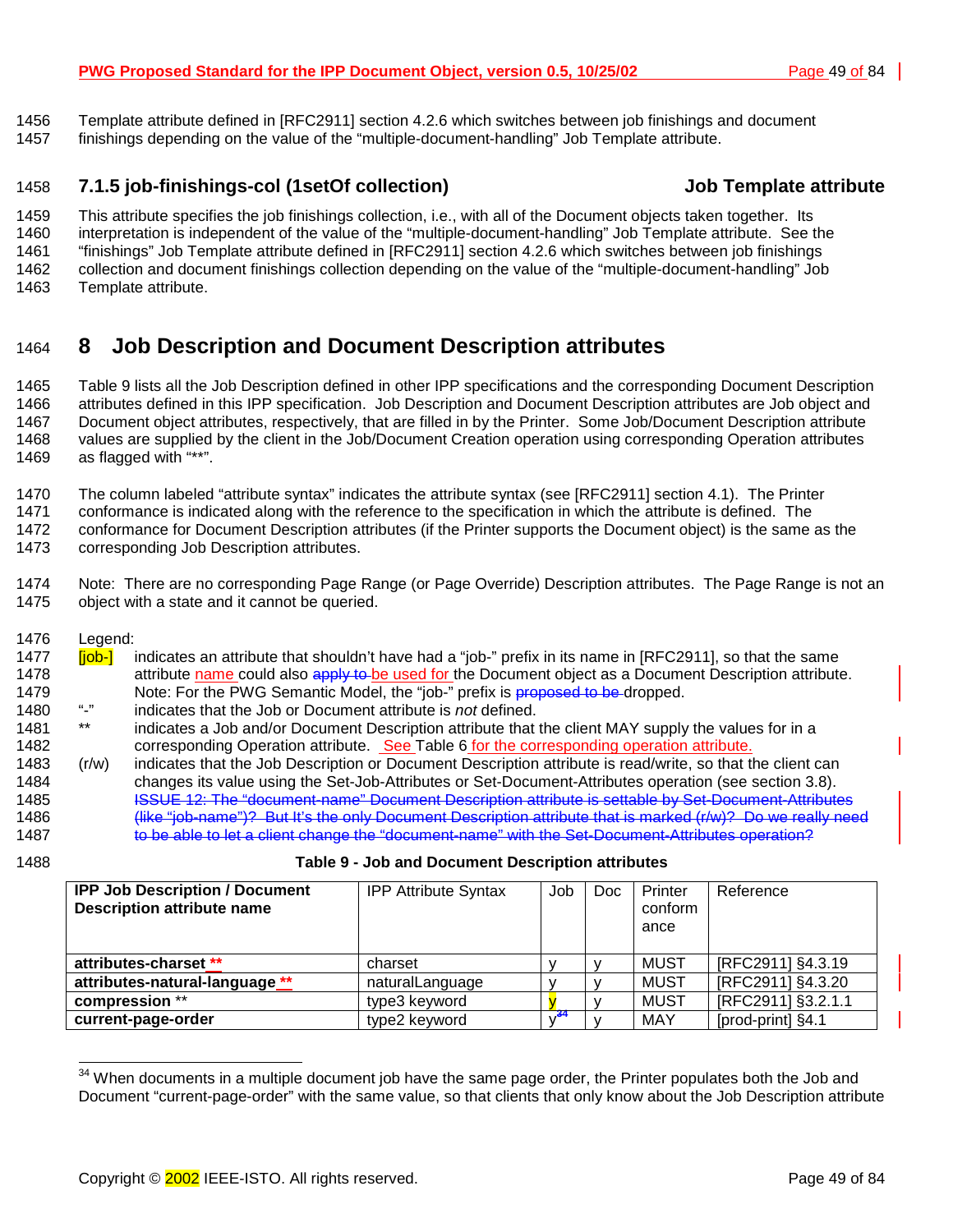| <b>IPP Job Description / Document</b> | <b>IPP Attribute Syntax</b> | Job                     | Doc.                              | Printer      | Reference           |
|---------------------------------------|-----------------------------|-------------------------|-----------------------------------|--------------|---------------------|
| <b>Description attribute name</b>     |                             |                         |                                   | conform      |                     |
|                                       |                             |                         |                                   | ance         |                     |
|                                       |                             |                         |                                   |              |                     |
| date-time-at-completed                | dateTime                    | y                       | $\mathsf{V}$                      | <b>MAY</b>   | [RFC2911] §4.3.14.7 |
| date-time-at-creation                 | dateTime                    | y                       | y                                 | <b>MAY</b>   | [RFC2911] §4.3.14.5 |
| date-time-at-processing               | dateTime                    | y                       | y                                 | <b>MAY</b>   | [RFC2911] §4.3.14.6 |
| document-format **                    | documentFormat              | y                       | y                                 | <b>MUST</b>  | [RFC2911] §3.2.1.1  |
| document-id-uri                       | uri                         | $\blacksquare$          | y                                 | MUST?        | [this spec] §8.2    |
|                                       |                             |                         |                                   | <b>ISSUE</b> |                     |
|                                       |                             |                         |                                   | 43           |                     |
| document-message (r/w)                | text(127)                   | $\frac{35}{2}$          | $\mathbf{V}$                      | <b>MAY</b>   | [this spec] $§8.10$ |
| document-name (r/w) **                | name(MAX)                   | $\overline{\mathsf{v}}$ | $\mathsf{y}$                      | <b>MUST</b>  | [RFC2911] §3.2.1.1  |
| document-natural-language **          | naturalLanguage             | $\overline{y}$          | $\mathsf{y}$                      | <b>MAY</b>   | [RFC2911] §3.2.1.1  |
| document-number                       | integer(0:MAX)              | $\overline{a}$          | $\mathsf{y}$                      | <b>MUST</b>  | [this spec] §8.1    |
| document-printer-up-time              | integer(1:MAX)              | ä,                      | $\overline{V}$                    | <b>MUST</b>  | [this spec] $§8.11$ |
| document-state                        | type1 enum                  | $\overline{a}$          | $\mathsf{V}$                      | <b>MUST</b>  | [this spec] §8.5.2  |
| document-state-message                | text(MAX)                   | $\blacksquare$          | $\mathsf{y}$                      | <b>MAY</b>   | [this spec] §8.9    |
| document-state-reasons                | 1setOf type2 keyword        | $\blacksquare$          | $\mathsf{y}$                      | <b>MUST</b>  | [this spec] §8.7    |
| document-uri **                       | uri                         | $\blacksquare$          | $\mathsf{y}$                      | <b>MAY</b>   | [this spec] §8.3    |
| impressions-completed-current-copy    | integer(0:MAX)              | $\mathsf{V}$            | y                                 | <b>MAY</b>   | [job-prog] §4.4     |
| job-collation-type                    | type2 enum                  | y                       | $\overline{\phantom{a}}$          | <b>MAY</b>   | [job-prog] §4.1     |
| [job-]detailed-status-message         | 1setOf text (MAX)           | y                       | $\mathsf{y}$                      | <b>MAY</b>   | [RFC2911] §4.3.10   |
| [job-]document-access-errors          | 1setOf text(MAX)            | y                       | $\frac{y}{2}$                     | <b>MAY</b>   | [RFC2911] §4.3.11   |
| job-id                                | integer(1:MAX)              | y                       |                                   | <b>MUST</b>  | RFC2911] §4.3.2     |
| [job-]impressions **                  | integer(0:MAX)              | y                       | y                                 | <b>MAY</b>   | [RFC2911] §4.3.17.2 |
| [job-]impressions-completed           | integer(0:MAX)              | y                       | $\mathsf{y}$                      | <b>MAY</b>   | [RFC2911] §4.3.18.2 |
| <b>Tiob-1</b> k-octets **             | integer(0:MAX)              | y                       | $\mathsf{y}$                      | <b>MAY</b>   | [RFC2911] §4.3.17.1 |
| [job-]k-octets-processed              | integer(0:MAX)              | $\mathsf{V}$            | $\mathsf{y}$                      | <b>MAY</b>   | [RFC2911] §4.3.18.1 |
| <b>[job-]</b> media-sheets **         | integer(0:MAX)              | y                       | $\mathbf{y}$                      | <b>MAY</b>   | [RFC2911] §4.3.17.3 |
| [job-]media-sheets-completed          | integer(0:MAX)              | y                       | $\mathsf{y}$                      | <b>MAY</b>   | [RFC2911] §4.3.18.3 |
| job-message-from-operator             | text(127)                   | У                       | $\blacksquare$                    | <b>MAY</b>   | [RFC2911] §4.3.16   |
|                                       |                             |                         | $\frac{37}{5}$                    |              |                     |
|                                       |                             |                         | $\overline{\mathsf{S}}\mathsf{U}$ |              |                     |
|                                       |                             |                         | E                                 |              |                     |
|                                       |                             |                         | 14                                |              |                     |
| [job-]more-info                       | uri                         | у                       | v                                 | <b>MAY</b>   | [RFC2911] §4.3.4    |
| job-name (r/w) ISSUE                  | name(MAX)                   | y                       | $\frac{1}{2}$ 38                  | <b>MUST</b>  | [RFC2911] §4.3.5    |
| job-originating-user-name             | name (MAX)                  | $\mathsf{V}$            |                                   | <b>MUST</b>  | [RFC2911] §4.3.6    |

will get a value. When the page orders differ, the Printer doesn't populate the "current-page-order" Job Description attribute, but only the Document Description attribute of each Document.

35 The "document-message" (text(127)) Document Description attribute has a corresponding "job-message-fromoperator" (text(127)) Job Description attribute (see [RFC2911] section 4.3.16) which handles operator to user communication only and a "job-message-to-operator (text(MAX)) Job Template attribute (see [prod-print] section 3.10) for user to operator communication.

<sup>36</sup> The Document Description attribute that corresponds to the "job-id" Job Description attribute is the (new) "document-number" attribute.

<sup>37</sup> The "job-message-from-operator" Job Description attribute has no corresponding "document-message-fromoperator" (text(127)) Document Description attribute. Instead, both the user and the operator use the "documentmessage" (text(127)) operation/Document Description attribute (see section 8.10) to communicate with each other.<br><sup>38</sup> The Document Description attribute that corresponds to the "job-name" Job Description attribute is the (

"document-name" attribute defined in [RFC2911].

l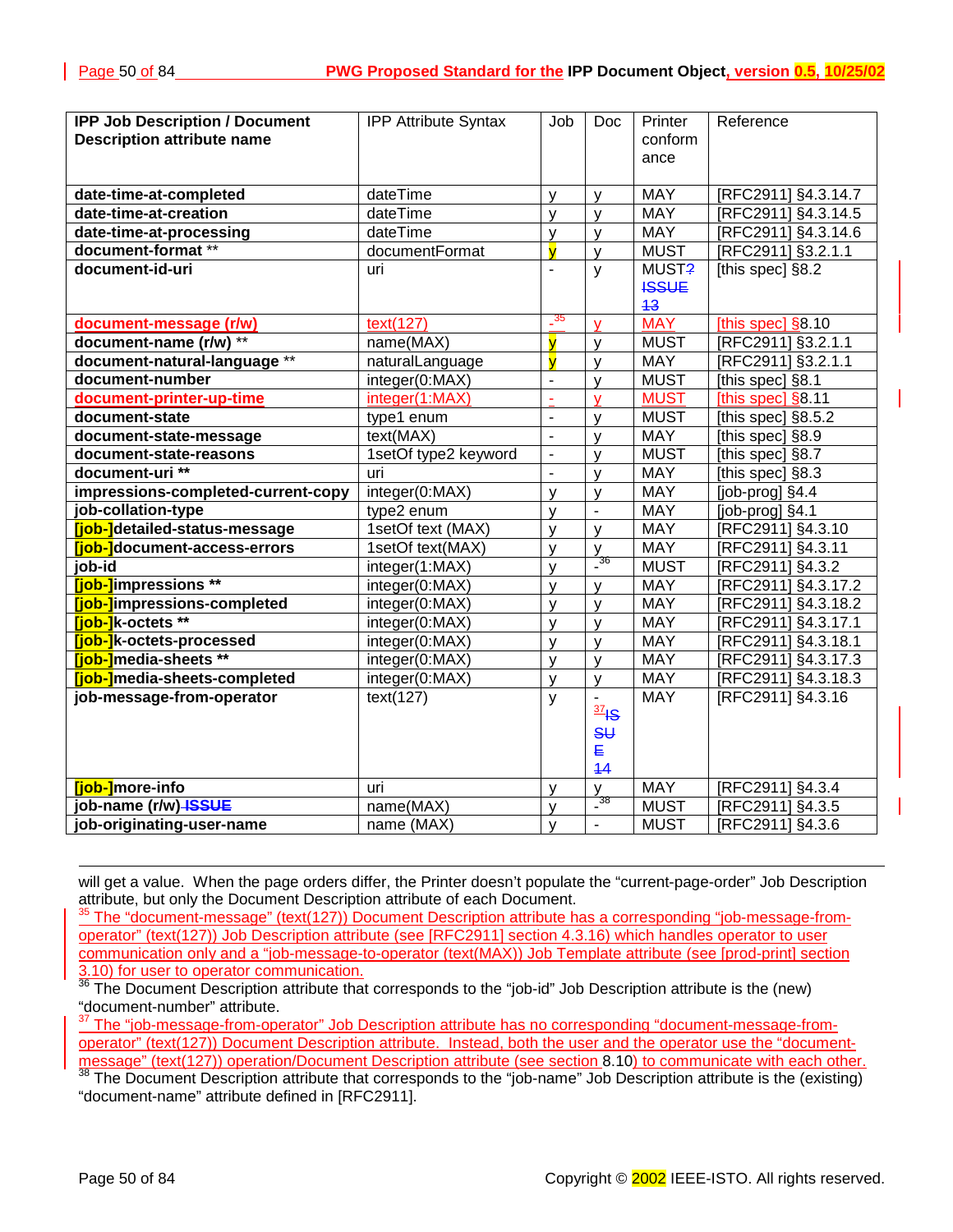| <b>IPP Job Description / Document</b><br><b>Description attribute name</b> | <b>IPP Attribute Syntax</b> | Job          | <b>Doc</b> | Printer<br>conform<br>ance | Reference             |
|----------------------------------------------------------------------------|-----------------------------|--------------|------------|----------------------------|-----------------------|
| job-printer-make-and-model                                                 | text(127)                   | y            | ۰          | <b>CMUST</b><br>39         | [RFC2911] §4.3.14.4   |
| [job-]printer-up-time                                                      | integer (1:MAX)             | v            | ¥          | <b>MUST</b>                | [RFC2911] §4.3.14.4   |
| job-printer-uri                                                            | uri                         | v            | ۰          | <b>MUST</b>                | [RFC2911] §4.3.3      |
| iob-state                                                                  | type1 enum                  | $\mathsf{V}$ | 40         | <b>MUST</b>                | [RFC2911] §4.3.7      |
| job-state-message                                                          | text(MAX)                   | $\mathsf{V}$ | -41        | <b>MAY</b>                 | [RFC2911] §4.3.9      |
| job-state-reasons                                                          | 1setOf type2 keyword        | v            | -42        | <b>MUST</b>                | [RFC2911] §4.3.8      |
| job-uri                                                                    | uri                         | $\mathsf{V}$ | $-^{43}$   | <b>MUST</b>                | [RFC2911] §4.3.1      |
| [job-]warnings-count                                                       | integer(0:MAX)              | v            |            | <b>MAY</b>                 | [override] §6.1       |
| last-document **                                                           | boolean                     | ٠            | ν          | <b>MAY</b>                 | [RFC2911] §4.3.12     |
| number-of-documents                                                        | integer(0:MAX)              | v            | ÷          | <b>MAY</b>                 | [RFC2911] §4.3.15     |
| number-of-intervening-jobs                                                 | integer(0:MAX)              | v            | -          | <b>MAY</b>                 | [RFC2911] §4.3.13     |
| output-device-assigned                                                     | name(127)                   | v            | ۰          | <b>MAY</b>                 | [RFC2911] §4.3.7.2    |
| sheet-completed-copy-number                                                | integer(0:MAX)              | v            | v          | <b>MAY</b>                 | [job-prog] §4.2       |
| sheet-completed-document-number                                            | integer(0:MAX)              | v            | ۰          | <b>MAY</b>                 | $[job$ -prog $]$ §4.3 |
| time-at-completed                                                          | integer (MIN:MAX)           | v            | ν          | <b>MUST</b>                | [RFC2911] §4.3.14.3   |
| time-at-creation                                                           | integer (MIN:MAX)           | $\mathsf{V}$ |            | <b>MUST</b>                | [RFC2911] §4.3.14.1   |
| time-at-processing                                                         | integer (MIN:MAX)           | v            |            | <b>MUST</b>                | [RFC2911] §4.3.14.2   |

<sup>1490</sup> 

1489 **"\*\*"** See the description in the Legend before the table.

1491 Most of the existing "job-state" and "job-state-reasons" Job Description attribute values apply equally well to 1492 individual documents in a multi-document job (with removal of the 'job-' prefix for those that apply to both Job and 1493 Document). Furthermore, the job states are completely service-type neutral, so they can apply to scanning. faxing, 1494 formatting processes as well. The job state reasons have a number of reasons that are print service specific, but 1495 most can apply to other types of service as well. The reason for separating state from reasons, is so that the states 1496 can be the fundamental states that most implementations have, while the state reasons can vary depending on the 1497 sophistication of the system. The states are the ones that clients are most likely to base actions upon, and the state 1498 reasons are more information, both for programs and people.

1499 The descriptions of the new "document-state" and "document-state-reasons" attributes are merged in with the 1500 existing "job-state" and "job-state-reasons". Such merging shows the parallelism in the description to aid 1501 understanding and implementation and so that future maintenance will continue this strong parallelism. The "/" 1502 character separates the words: Job from Document so that the same description can serve for both Job and 1503 Document objects.

 $\overline{a}$  $39$  The "job-printer-make-and-model" Job Description attribute MUST be supported if the "job-save-disposition" Job Template attribute is supported.

The Document Description attribute that corresponds to the "job-state" Job Description attribute is the (new) "document-state" attribute.

<sup>41</sup> The Document Description attribute that corresponds to the "job-state-message" Job Description attribute is the (new) "document-state-message" attribute. There is no Document Description attribute that corresponds to the "job-<br>state-message". Printers can use the "job-state-message" to describe any document level conditions.

 $42$  The Document Description attribute that corresponds to the "job-state-reasons" Job Description attribute is the (new) "document-state-reasons" attribute.

<sup>&</sup>lt;sup>43</sup> The Document Description attribute that corresponds to the "job-uri" (uri) Job Description attribute is the (new) "document-id-uri" (uri) attribute. The "job-uri" Job Description attribute does not have a corresponding Document Description attribute. However, the value is only a unique ID. The client cannot use the "document-id-uri" attribute URI value as a target of a Document object operation; Tthe "job-uri" has proved problematic enough as a target.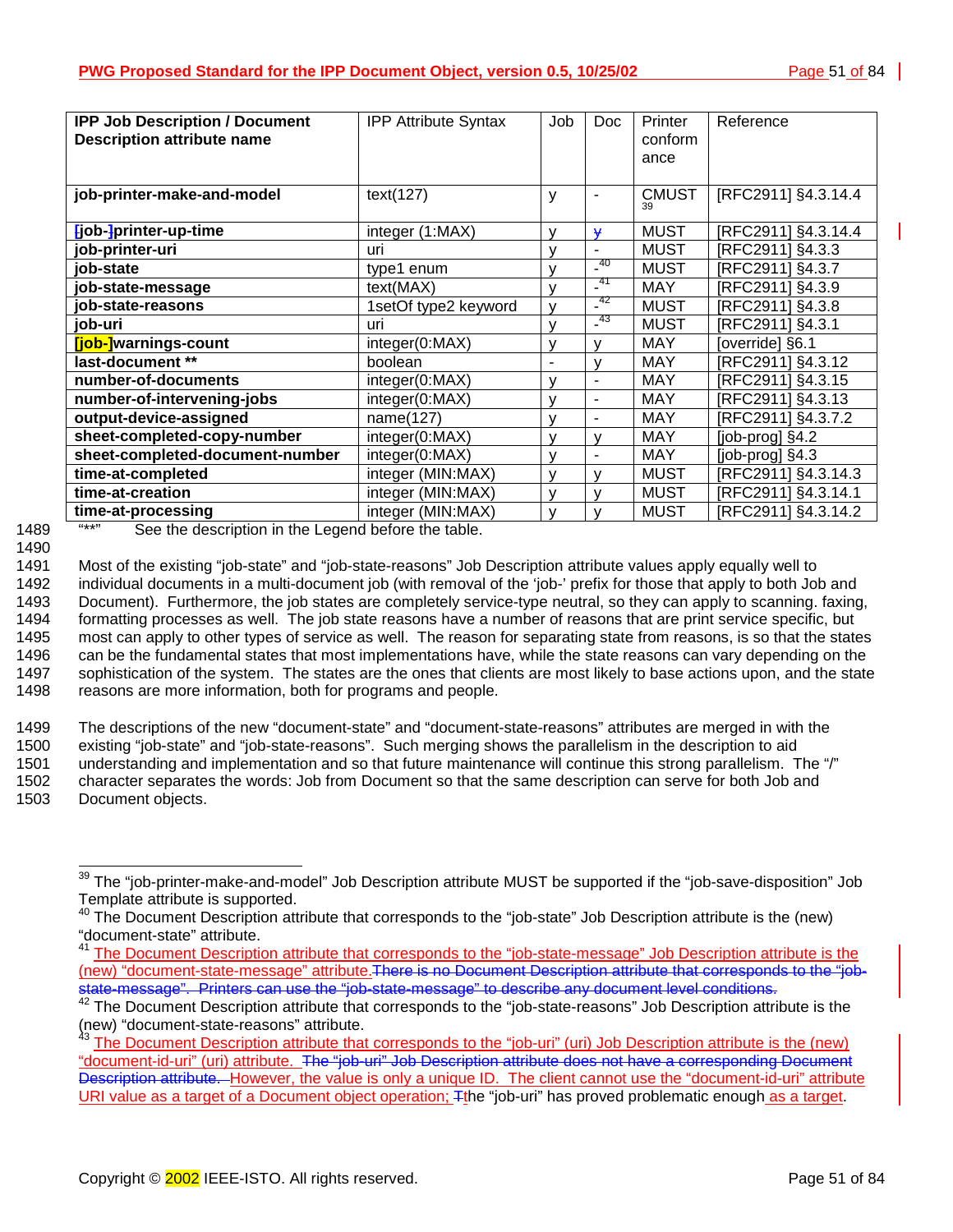#### <span id="page-51-0"></span>1504 **8.1 document-number (integer(1:MAX)) Document Description attribute**

1505 This REQUIRED Document Description attribute is the ordinal number of the document within the job which 1506 determines its order of being printed in a multi-document job. The Printer generates the values monotonically 1507 increasing from 1 for a job. However, the client MAY supply the value in the "input-document-number" operation 1508 attribute (see section [3.1.1.1\).](#page-13-0)

## 1509 **8.2 document-id-uri (uri) Document Description attribute**

1510 This REQUIRED Document Description attribute is generated by the Printer as a unique URI to identify a Document 1511 object, in the same way that the "job-uri" (uri) Job Description attribute uniquely identifies a Job object. Unlike the 1512 "job-uri" (uri) attribute, the client cannot supply this attribute as a target of an operation.

1513 | ISSUE 16: Should the "document-id-uri" Document Description attribute be REQUIRED for the Printer to support in 1514 any Document Creation operation, as a way of uniquely identifying a Document object across all Printers?

1515 ISSUE 17: Should we REQUIRE the Printer to accept a "document-id-uri" as an alternative way for clients to specify 1516 the target of Document object operations? I know that implementers have grumbled about the "job-uri" being 1517 **REQUIRED for the Printer to support and accept as the target.** 

#### 1518 **8.3 document-uri (uri) Document Description attribute**

1519 This Document Description attribute is the URI that the client supplied in a Send-URI operation. The Printer MUST 1520 support this attribute if the Printer supports the Send-URI operation (see section [3.4\).](#page-20-0) 

## 1521 **8.4 job-state (type1 enum) Job Description attribute**

### 1522 **8.5 document-state (type1 enum) Document Description attribute**

1523 The REQUIRED "job-state" and the REQUIRED "document-state" attribute identify the current state of the job and 1524 document, respectively. Even though IPP defines seven values for job/document states (plus the out-of-band 1525 'unknown' value - see [RFC2911] section 4.1), implementations only need to support those states which are 1526 appropriate for the particular implementation. In other words, an IPP Printer object implementation supports only 1527 those job/document states implemented by the output device and available to the IPP Printer object implementation.

1528 Table 10 lists the "job-state" and "document-state" attribute values.

### 1529 **Table 10 - "job-state" and "document-state" attribute values**

| Values               | "job-state" | "document-state" |
|----------------------|-------------|------------------|
|                      |             |                  |
| 3 pending            |             |                  |
| 4 pending-held       |             | n/a              |
| 5 processing         |             |                  |
| 6 processing-stopped |             | n/a              |
| 7 canceled           |             |                  |
| 8 aborted            |             |                  |
| 9 completed          |             |                  |

1530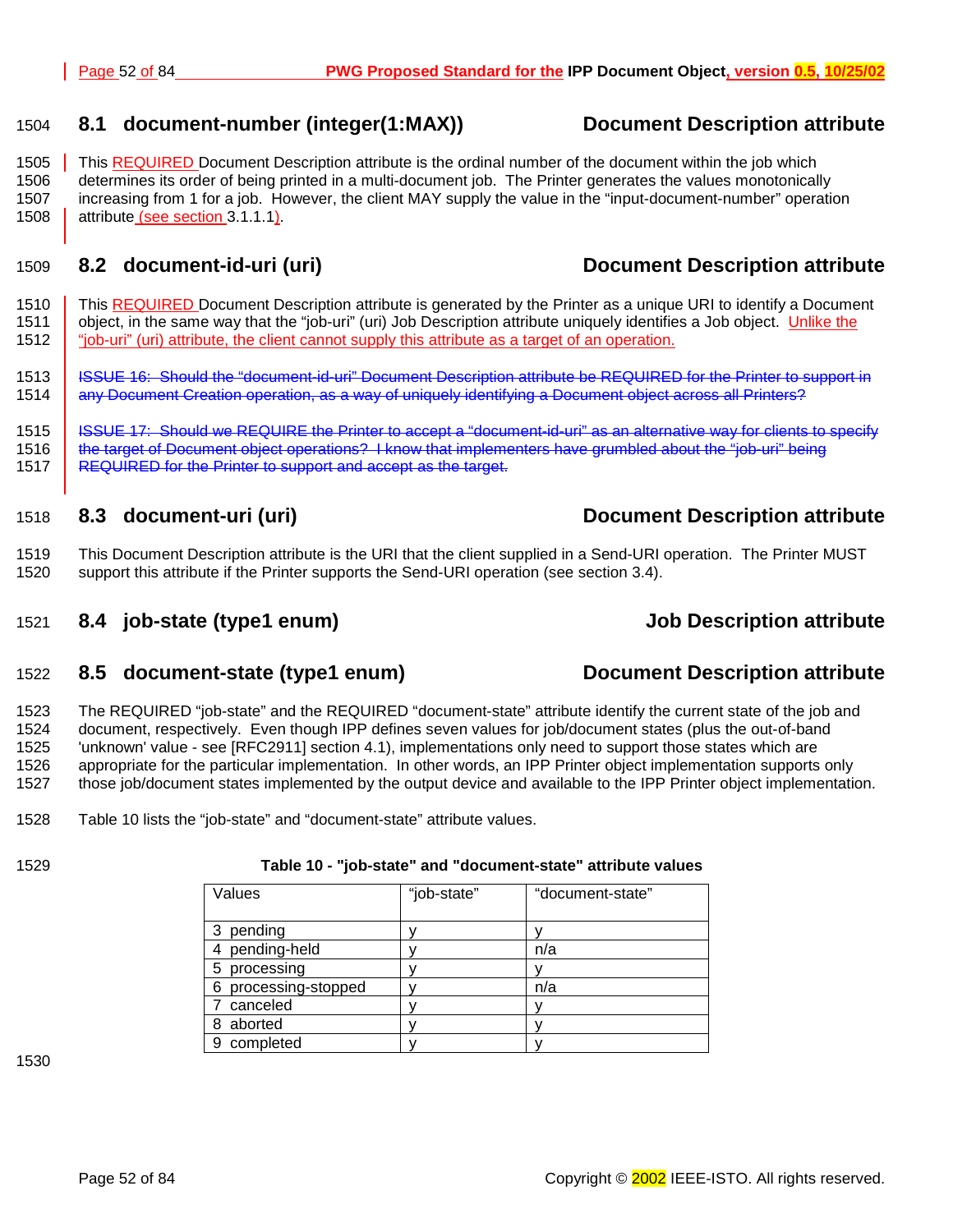1531 The (JD) and (J) notation below indicates whether the keyword is defined for the "job-state" and "document-state" 1532 attributes or just the "job-state" attribute as indicated in T[able 10.](#page-51-0) Standard enum values are:

| Value | Symbolic Name and Description                                                                                                                                                                                                                                                                                                                                                                                                                                                                                                                                                                                                                                                                                                 |  |  |
|-------|-------------------------------------------------------------------------------------------------------------------------------------------------------------------------------------------------------------------------------------------------------------------------------------------------------------------------------------------------------------------------------------------------------------------------------------------------------------------------------------------------------------------------------------------------------------------------------------------------------------------------------------------------------------------------------------------------------------------------------|--|--|
| '3'   | "pending" (JD): The job is a candidate to start processing, but is not yet processing. The<br>document has not started to be processed at all.                                                                                                                                                                                                                                                                                                                                                                                                                                                                                                                                                                                |  |  |
| 4'    | "pending-held" (J): The job is not a candidate for processing for any number of reasons<br>but will return to the 'pending' state as soon as the reasons are no longer present. The job's<br>"job-state-reason" attribute MUST indicate why the job is no longer a candidate for<br>processing. The 'pending-held' state does not apply to the Document object's "document-<br>state" attribute.                                                                                                                                                                                                                                                                                                                              |  |  |
| 5'    | 'processing' (JD): One or more of:                                                                                                                                                                                                                                                                                                                                                                                                                                                                                                                                                                                                                                                                                            |  |  |
|       | 1.<br>The job is using, or is attempting to use, one or more purely software<br>processes that are analyzing, creating, or interpreting a PDL, etc.,<br>2.<br>The job is using, or is attempting to use, one or more hardware devices that<br>are interpreting a PDL, making marks on a medium, and/or performing<br>finishing, such as stapling, etc.,<br>3.<br>The Printer object has made the job ready for printing, but the output device                                                                                                                                                                                                                                                                                |  |  |
|       | is not yet printing it, either because the job hasn't reached the output device<br>or because the job is queued in the output device or some other spooler,<br>awaiting the output device to print it.                                                                                                                                                                                                                                                                                                                                                                                                                                                                                                                        |  |  |
|       | When the job is in the 'processing' state, the entire job/document state includes the detailed<br>status represented in the Printer object's "printer-state", "printer-state-reasons", and "printer-<br>state-message" attributes.                                                                                                                                                                                                                                                                                                                                                                                                                                                                                            |  |  |
|       | On the other hand, the 'processing' state for the Document indicates that the Document has<br>begun to be processed. Even if the job stops being processed, the Document remains in<br>the 'processing' state until it moves to one of the three terminal states.                                                                                                                                                                                                                                                                                                                                                                                                                                                             |  |  |
| '6'   | Implementations MAY, though they NEED NOT, include additional values in the<br>job's/document's "job-state-reasons"/"document-state-reasons" attribute to indicate the<br>progress of the job/document, such as adding the 'job-printing'/'printing' value to indicate<br>when the output device is actually making marks on paper and/or the 'processing-to-stop-<br>point' value to indicate that the Printer is in the process of canceling or aborting the<br>job/document. Most implementations won't bother with this nuance.<br>"processing-stopped' (J): The job has stopped while processing for any number of<br>reasons and will return to the 'processing' state as soon as the reasons are no longer<br>present. |  |  |
|       | The job's "job-state-reason" attribute MAY indicate why the job has stopped processing.<br>For example, if the output device is stopped, the 'printer-stopped' value MAY be included in<br>the job's "job-state-reasons" attribute.                                                                                                                                                                                                                                                                                                                                                                                                                                                                                           |  |  |
|       | Note: When an output device is stopped, the device usually indicates its condition in human<br>readable form locally at the device. A client can obtain more complete device status<br>remotely by querying the Printer object's "printer-state", "printer-state-reasons" and "printer-<br>state-message" attributes.                                                                                                                                                                                                                                                                                                                                                                                                         |  |  |
| '7'   | The 'processing-stopped' state does not apply to the Document object's "document-state"<br>attribute.<br>'canceled' (JD): The job/document has been canceled by a Cancel-Job/Cancel-Document<br>operation and the Printer object has completed canceling the job/document and all                                                                                                                                                                                                                                                                                                                                                                                                                                             |  |  |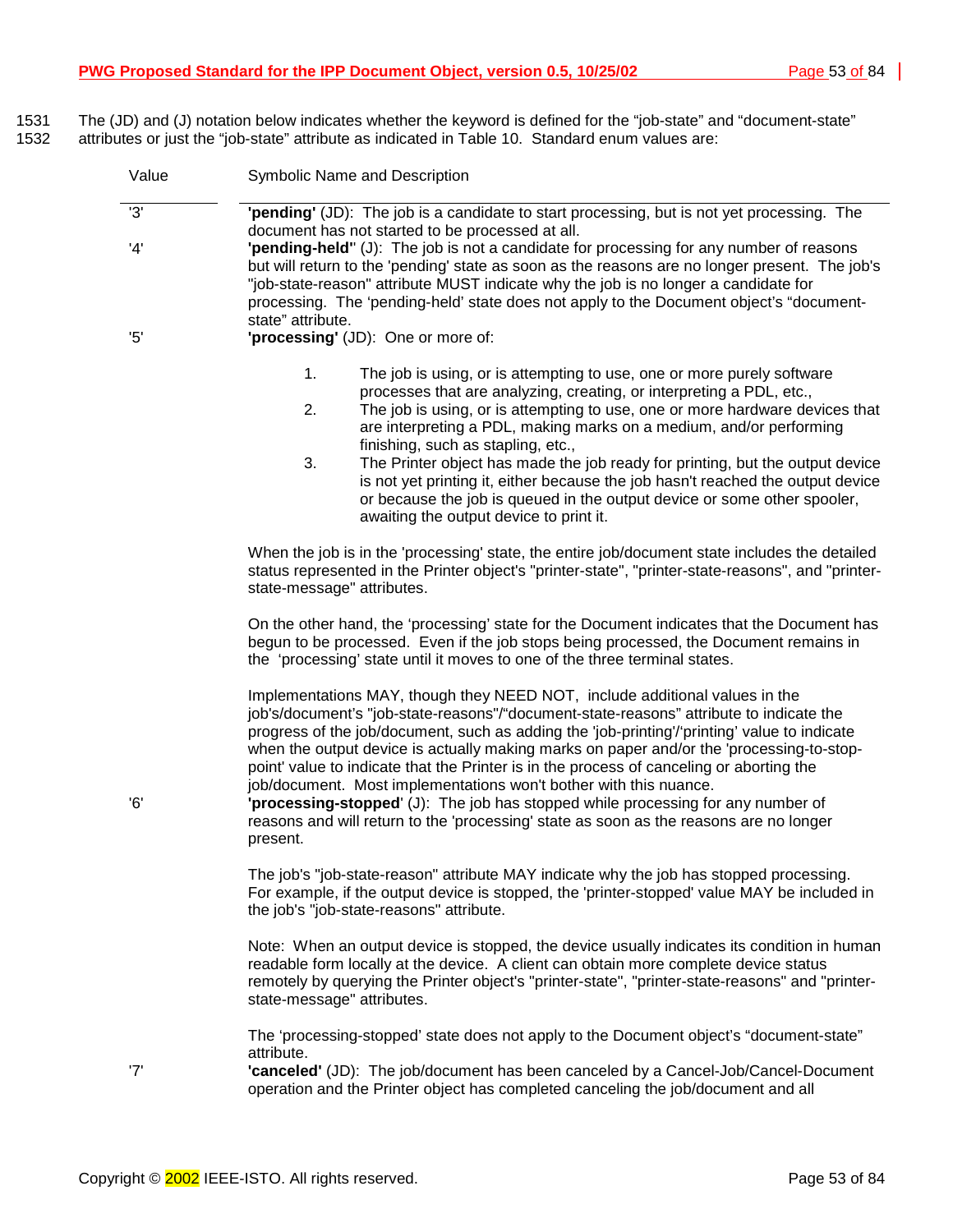| Value | Symbolic Name and Description                                                                                                                                                                                                                                                                                                                                                                                                                                                                                                                                                                                                                                                                                                                                                                       |
|-------|-----------------------------------------------------------------------------------------------------------------------------------------------------------------------------------------------------------------------------------------------------------------------------------------------------------------------------------------------------------------------------------------------------------------------------------------------------------------------------------------------------------------------------------------------------------------------------------------------------------------------------------------------------------------------------------------------------------------------------------------------------------------------------------------------------|
|       | job/document status attributes have reached their final values for the job/document. While<br>the Printer object is canceling the job/document, the job/document remains in its current<br>state, but the job's/document's "job-state-reasons"/"document-state-reasons" attribute<br>SHOULD contain the 'processing-to-stop-point' value and one of the 'canceled-by-user',<br>'canceled-by-operator', or 'canceled-at-device' value. When the job/document moves to the<br>'canceled' state, the 'processing-to-stop-point' value, if present, MUST be removed, but the<br>'canceled-by-xxx', if present, MUST remain.                                                                                                                                                                             |
| '8'   | <b>'aborted'</b> (JD): The job/document has been aborted by the system, usually while the<br>job/document was in the 'processing' or 'processing-stopped' state and the Printer has<br>completed aborting the job/document and all job/document status attributes have reached<br>their final values for the job/document. While the Printer object is aborting the<br>job/document, the job/document remains in its current state, but the job's/document's "job-<br>state-reasons"/"document-state-reasons" attribute SHOULD contain the 'processing-to-stop-<br>point' and 'aborted-by-system' values. When the job/document moves to the 'aborted' state,<br>the 'processing-to-stop-point' value, if present, MUST be removed, but the 'aborted-by-<br>system' value, if present, MUST remain. |
| פי'   | "completed" (JD): The job/document has completed successfully or with warnings or errors<br>after processing and all of the job/document media sheets have been successfully stacked<br>in the appropriate output bin(s) and all job/document status attributes have reached their<br>final values for the job/document. The job's/document's "job-state-reasons"/"document-<br>state-reasons" attribute SHOULD contain one of: 'completed-successfully', 'completed-with-<br>warnings', or 'completed-with-errors' values.                                                                                                                                                                                                                                                                         |

1533 The final value for this attribute MUST be one of: 'completed', 'canceled', or 'aborted' before the Printer removes the 1534 job/document altogether. The length of time that jobs/document remain in the 'canceled', 'aborted', and 'completed' 1535 states depends on implementation.

1536 Jobs/documents reach one of the three terminal states: 'completed', 'canceled', or 'aborted', after the jobs/documents 1537 have completed all activity, including stacking output media, after the jobs/documents have completed all activity, 1538 and all job/document status attributes have reached their final values for the job/document.

## 1539 **8.5.1 The "job-state" Job Description attribute and the Job Life Cycle**

1540 The "job-state" attribute is one of the most important Job Description attributes. [Figure 1 s](#page-54-0)hows the values of the 1541 "job-state" attribute and the Job object life cycle as affected by actions on the Job, Printer, and job processing.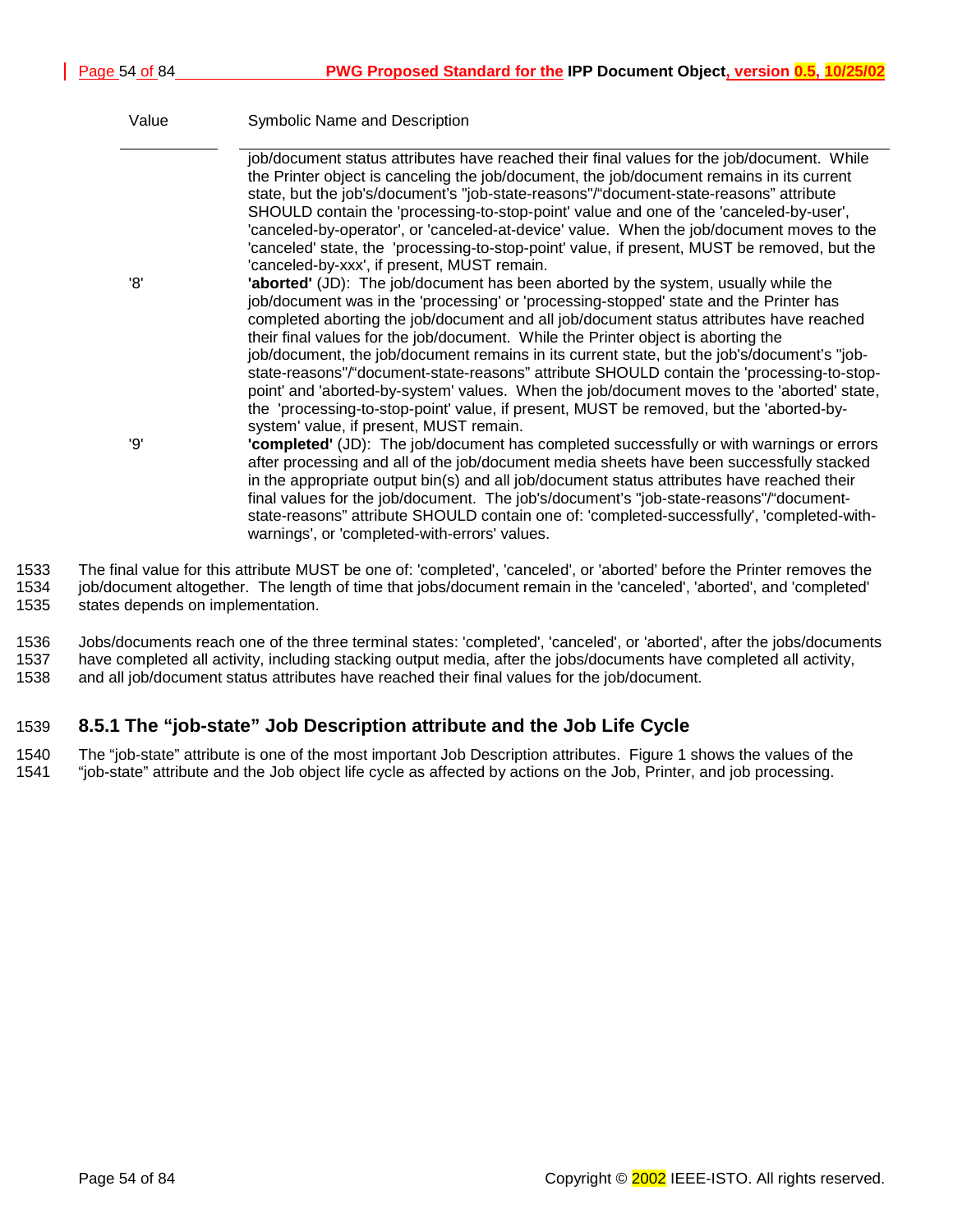<span id="page-54-0"></span>

1544 Normally a job progresses from left to right. Other state transitions are unlikely, but are not forbidden. Not shown 1545 are the transitions to the 'canceled' state from the 'pending', 'pending-held', and 'processing-stopped' states.

## 1546 **8.5.2 The "document-state" Document Description attribute and the Document object life**  1547 **Cycle**

1548 The "document-state" attribute is one of the most important Document Description attributes. [Figure 2 s](#page-55-0)hows the 1549 values of the "document-state" attribute and the Document object life cycle as affected by actions on the Job, 1550 Document, Printer, and job processing. Documents are not active objects and their life cycle is closely tied to the 1551 lifecycle of a Job<sup>44</sup>. Documents basically have three states. The first is waiting to be processed by a Job (i.e. 1552 pending). The second state is from the time the Job first starts processing the Document (i.e., processing) and until it 1553 reaches one of its terminal states. The third state for a Document is one of its terminal states (i.e., completed, 1554 canceled, or aborted).

1555

1556

l <sup>44</sup> The Document object is not really a sub-job. If the Document object were its own independent active object, i.e., were a sub-job, then the Document state would affect the job state and there would be complex and debatable roll-up rules for how the various "document-state" values of all of the Job's document are rolled up to give a single value for the Job's "job-state" attribute. Instead, the Job state reflects the overall processing of the job and is the same whether or not the Document object is supported.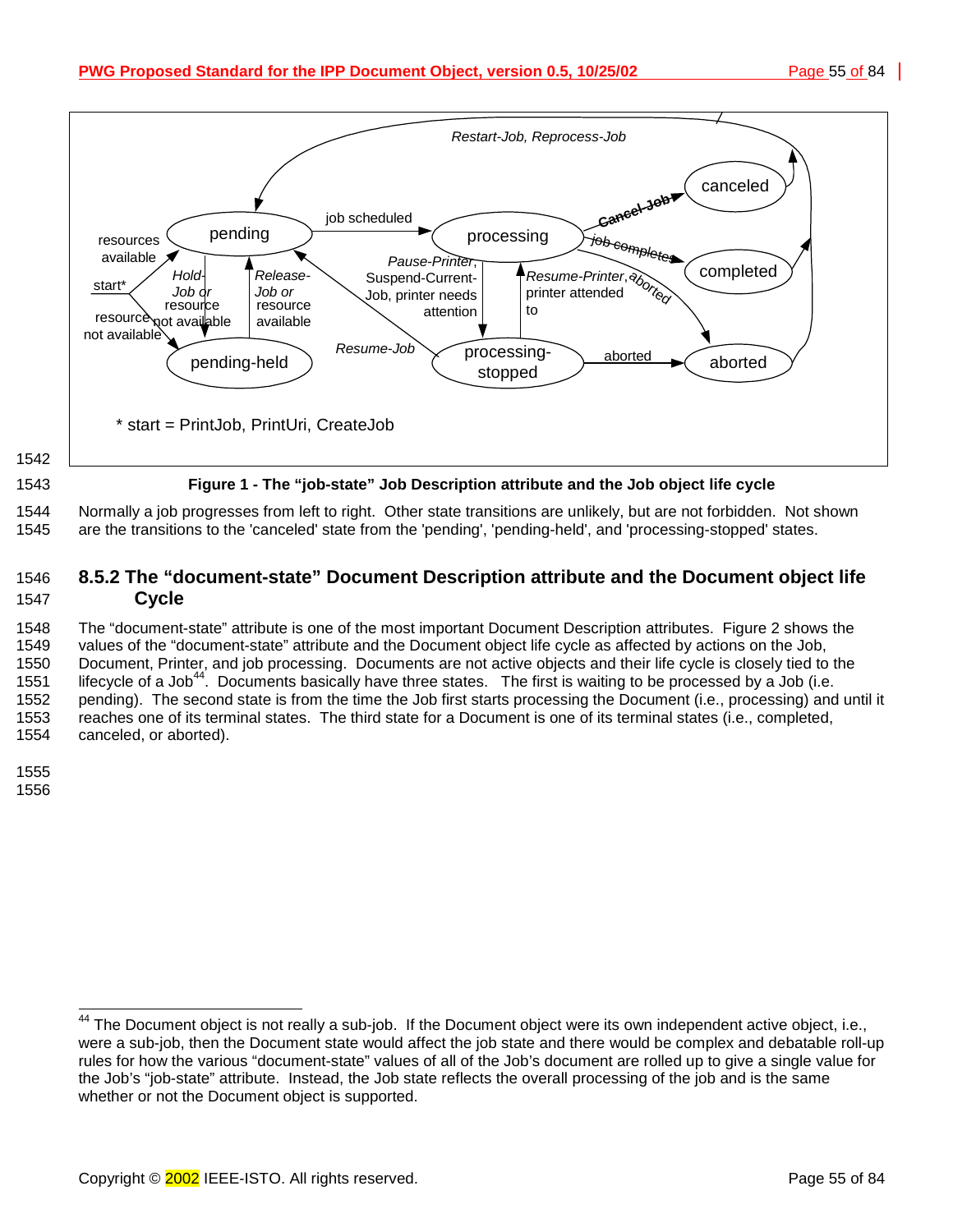<span id="page-55-0"></span>

1559 A Document object has a much simpler life cycle than a Job object. A Document always progresses from left to right 1560 in the state diagram. No other state transitions are defined.

## 1561 **8.5.3 Forwarding Servers**

1562 As with all other IPP attributes, if the implementation can not determine the correct value for this attribute, it SHOULD 1563 respond with the out-of-band value 'unknown' (see [RFC2911] Section 4.1) rather than try to guess at some possibly 1564 incorrect value and give the end user the wrong impression about the state of the Job/Document object. For 1565 example, if the implementation is just a gateway into some printing system from which it can normally get status, but 1566 temporarily is unable, then the implementation should return the 'unknown' value. However, if the implementation is 1567 a gateway to a printing system that never provides detailed status about the print job/document, the implementation 1568 MAY set the IPP Job/Document object's state to 'completed', provided that it also sets the 'queued-in-device' value in 1569 the job's/document's "job-state-reasons"/"document-state-reasons" attribute (see "job-state-reasons"/"document-1570 state-reasons" attribute below).

### 1571 **8.5.4 Partitioning of Job/Document States**

1572 This section partitions the job/document states into phases: Job/Document Not Completed, Job/Document

- 1573 Retention, Job/Document History, and Job/Document Removal. This section also explains the 'job-restartable' value 1574 of the "job-state-reasons" Job Description attribute for use with the Restart-Job operation.
- 1575 **Job**/Document **Not Completed**: When a job is in the 'pending', 'pending-held', 'processing', or 'processing-stopped' 1576 states, the job is not completed. When a Document is in the 'pending' or 'processing' state, it is not completed.

1577 **Job Retention**: When a job enters one of the three terminal job states: 'completed', 'canceled', or 'aborted', the IPP 1578 Printer object MAY "retain" the job in a restartable condition for an implementation-defined time period. This time 1579 period MAY be zero seconds and MAY depend on the terminal job state. This phase is called Job Retention. While 1580 in the Job Retention phase, the job's document data is retained and a client may restart the job using the Restart-Job 1581 operation. If the Printer supports the Restart-Job operation, then it SHOULD indicate that the job is restartable by 1582 adding the 'job-restartable' value to the job's "job-state-reasons" attribute (see Section 8[.6\)](#page-56-0) during the Job Retention 1583 phase. If the Printer supports the Document object, then the Get-Document-Attributes and Get-Documents 1584 operations MUST be supported while the job is in the Job Retention phase.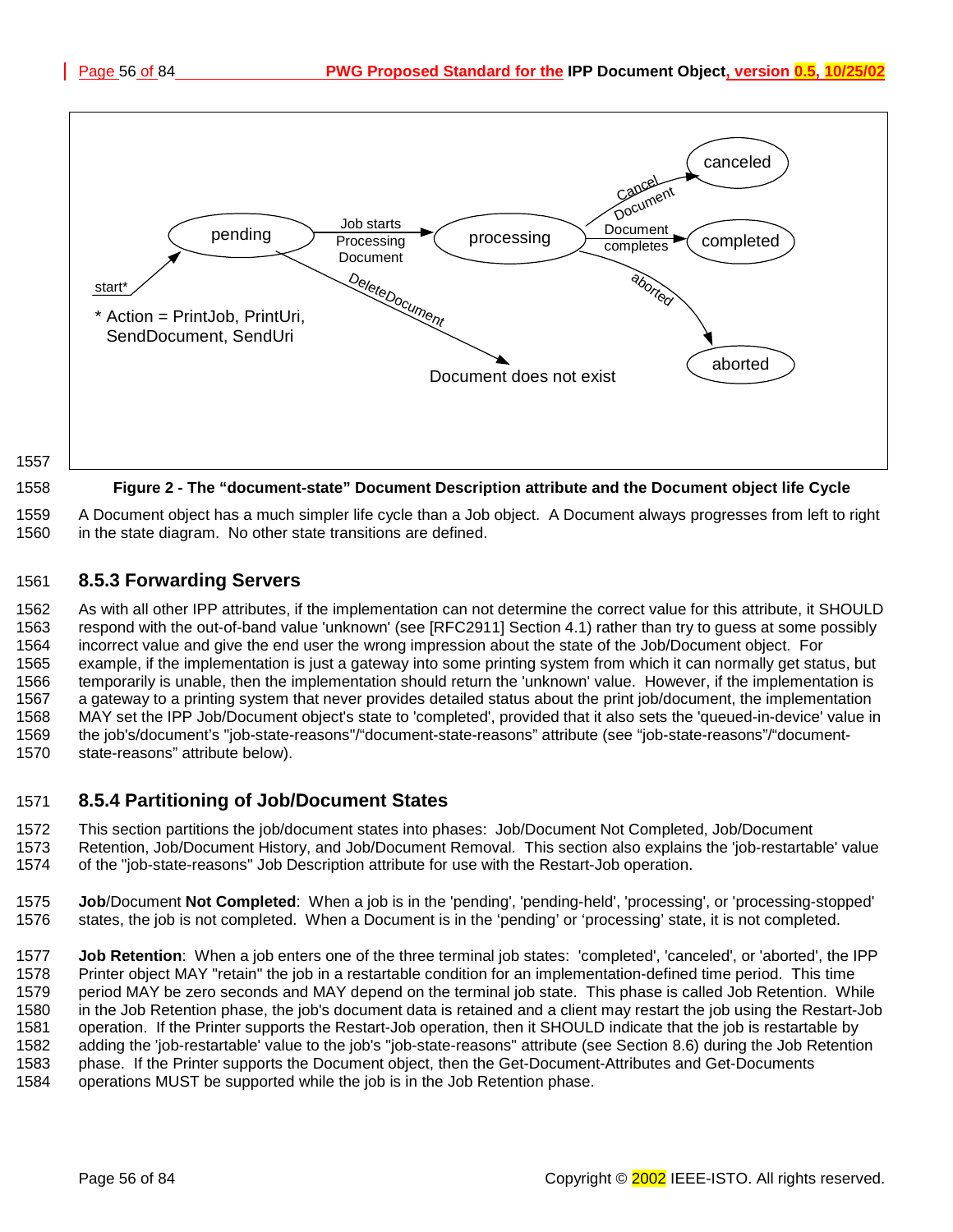#### <span id="page-56-0"></span>**PWG Proposed Standard for the IPP Document Object, version 0.5, 10/25/02** Page 57 of 84 |

1585 **Job History**: After the Job Retention phase expires for a job, the Printer object deletes the document data for the 1586 job and the job becomes part of the Job History. The Printer object MAY also delete any number of the job and 1587 document attributes. Since the job is no longer restartable, the Printer object MUST remove the 'job-restartable' 1588 value from the job's "job-state-reasons" attribute, if present. If the implementation supports the Document object, it 1589 SHOULD retain at least the "document-state" and "document-state-reasons" attributes on the Document object 1590 during the Job History phase which can be queried using the Get-Document-Attributes and Get-Documents 1591 operations.

1592 **Job Removal**: After the job has remained in the Job History for an implementation-defined time, such as when the number of jobs exceeds a fixed number or after a fixed time period (which MAY be zero seconds), the IPP Printer 1594 removes the Job and Document objects from the system.

1595 Using the Get-Jobs/Get-Documents operation and supplying the 'not-completed' value for the "which-jobs" operation 1596 attribute, a client is requesting jobs/documents in the Job/Document Not Completed phase. Using the Get-Jobs/Get-1597 Documents operation and supplying the 'completed' value for the "which-jobs" operation attribute, a client is 1598 requesting jobs/documents in the Job Retention and Job History phases. Using the Get-Job-Attributes/Get-1599 Document-Attributes operation, a client is requesting a job/documents in any phase except Job Removal. After Job 1600 Removal, the Get-Job-Attributes/Get-Document-Attributes and Get-Jobs/Get-Documents operations no longer are 1601 capable of returning any information about a job/document.

1602 NOTE: The semantics of this attribute or the set of valid values may be different for different document formats.

## 1603 **8.6 job-state-reasons (1setOf type2 keyword) Job Description attribute**

## 1604 **8.7 document-state-reasons (1setOf type2 keyword) Document Description attribute**

1605 The REQUIRED "job-state-reasons" and the REQUIRED "document-state-reasons" attributes provide additional 1606 information about the job's and each document's current state, i.e., information that augments the value of the job's 1607 "job-state" attribute and each Document's "document-state" attribute, respectively. The Printer SHOULD support the 1608 same values for both the "job-state-reasons" and the "document-state-reasons" attribute for those attributes that are 1609 defined for both as indicated in the "Job" and "Doc" columns in [Table 11.](#page-57-0)

1610 These values MAY be used with any job or document state or states for which the reason makes sense. Some of 1611 these value definitions indicate conformance requirements: the rest are OPTIONAL. Furthermore, when these value definitions indicate conformance requirements; the rest are OPTIONAL. Furthermore, when 1612 implemented, the Printer MUST return these values when the reason applies and MUST NOT return them when the 1613 reason no longer applies whether the value of the Job's "job-state" attribute or the Document's "document-state" 1614 attribute changed or not. When the Job or Document does not have any reasons for being in its current state, the 1615 value of the Job's "job-state-reasons" attribute or Document's "document-state-reasons" attribute MUST be 'none'.

1616 Some of the Job's "job-state-reasons" values affect job scheduling, such as 'resources-are-not-ready' and 'job-hold-1617 until-specified'. However, "document-state-reasons" values MUST NOT affect job scheduling, since Document<br>1618 objects are passive objects operated on by the containing Job object. objects are passive objects operated on by the containing Job object.

1619 Note: While values cannot be added to the "job-state" or "document-state" attributes without impacting deployed 1620 clients that take actions upon receiving "job-state" or "document-state" values, it is the intent that additional "job-1621 state-reasons" and "document-state-reasons' values can be defined and registered without impacting such deployed 1622 clients. In other words, the "job-state-reasons" and the "document-state-reasons" attributes are intended to be 1623 extensible.

1624 [Table 11 li](#page-57-0)sts the The following standard keyword values are defined for the "job-state-reasons" and/or "document-1625 state-reasons" attributes defined in this and other IPP specifications as indicated in the References columnas shown<br>1626 in Table 9. In Table 11 the keywords are listed in alphabetic order (observing the "[job-]" pre in [Table 9.](#page-57-0) In T[able 11 th](#page-57-0)e keywords are listed in alphabetic order (observing the "[job-]" prefix), while in their

1627 descriptions following [Table 11,](#page-57-0) they are listed in the most likely order of occurrence to help understanding.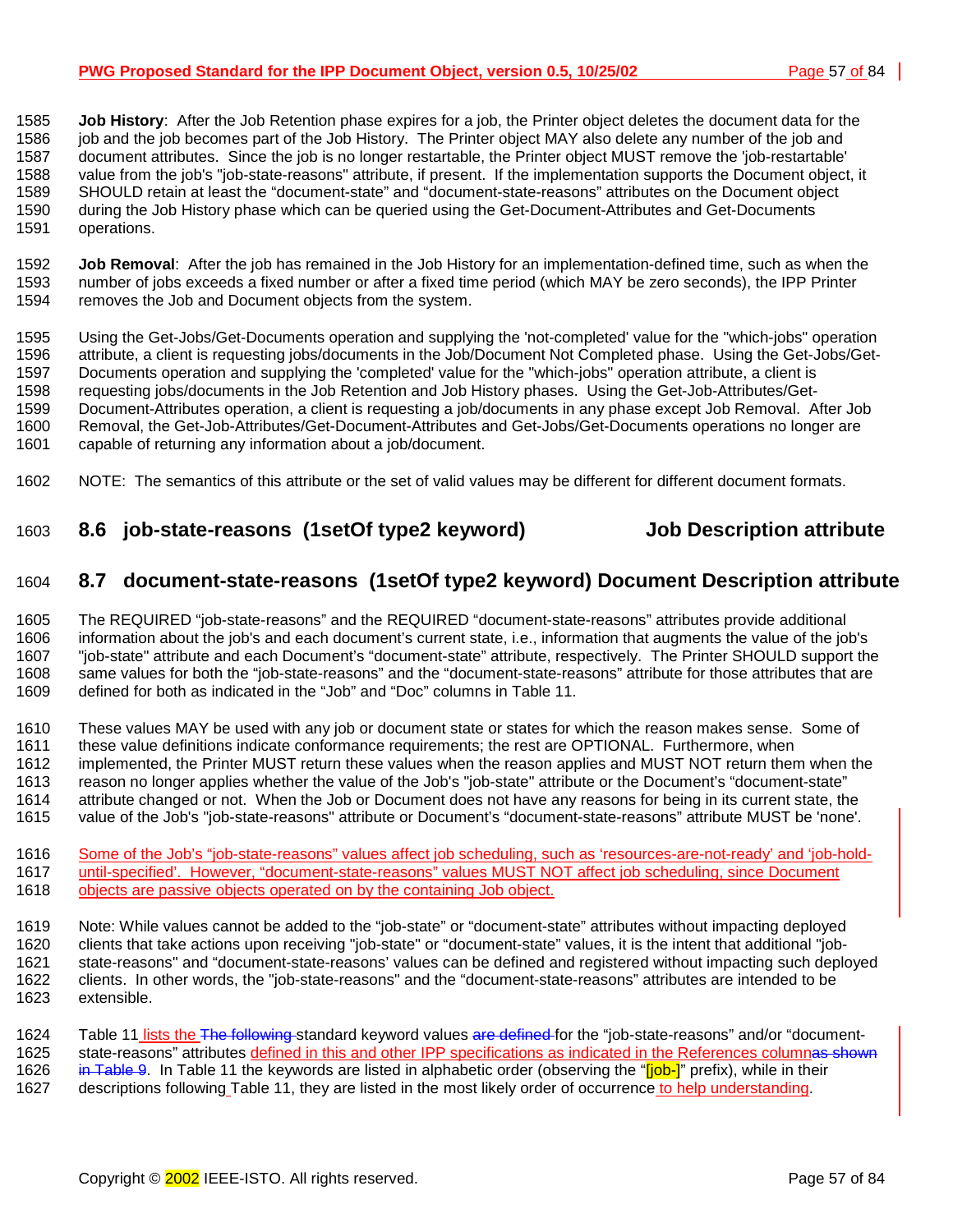- <span id="page-57-0"></span>1628 When the Document object is supported, the Printer implementation SHOULD still support the corresponding Job 1629 level "job-state-reasons", so that clients that do not support the Document object will receive the same information. 1630 Also it is usually more convenient for the client to obtain just the Job level status. However, the client SHOULD
- 1631 query both Job and Document attributes and convert them to some canonical form for display to the user, so that all 1632 Jobs and their Documents are displayed in a uniform manner, no matter from which clients they were submitted.
	-

## 1633 **Notation:**

1634 **[job-]** indicates a state reason keyword value that has the 'job-' prefix when it is a value of the "job-state-reasons" attribute, but does not have the 'job-' prefix when it is a value of the "document-state-reasons" attribute<sup>45</sup>. 1636 For purposes of sorting in Table 11, the "[job-]" prefix is observed, since this is an IPP specification.<br>1637 "indicates that the Job or Document value is not defined 1637 "-" indicates that the Job or Document value is *not* defined.

| 1638 |  | Table 11 - "job-state-reasons" and "document-state-reasons" attribute values |  |
|------|--|------------------------------------------------------------------------------|--|
|------|--|------------------------------------------------------------------------------|--|

| IPP Job Description /       | <b>IPP Attribute Syntax</b>        | Job          | <b>Doc</b>               | Printer     | Reference            |
|-----------------------------|------------------------------------|--------------|--------------------------|-------------|----------------------|
| <b>Document Description</b> | plus                               |              |                          | conformance |                      |
| attribute name              | Values                             |              |                          |             |                      |
|                             |                                    |              |                          |             |                      |
| job-state-reasons           | 1setOf type2 keyword               | v            | $-46$                    | <b>MUST</b> | [RFC2911] §4.3.8     |
| document-state-reasons      | 1setOf type2 keyword               | ÷,           | $\mathsf{v}$             | <b>MUST</b> | [this spec] §8.7     |
|                             | aborted-by-system                  | v            | $\mathsf{v}$             | <b>MAY</b>  | [RFC2911] §4.3.8     |
|                             | compression-error                  | V            | $\mathsf{V}$             | <b>MAY</b>  | [RFC2911] §4.3.8     |
|                             | document-access-error              | v            | $\mathsf{V}$             | <b>MAY</b>  | [RFC2911] §4.3.8     |
|                             | document-format-error              | v            | $\mathsf{V}$             | <b>MAY</b>  | [RFC2911] §4.3.8     |
|                             | <b>fiob-l</b> canceled-at-device   | v            | $\vee$                   | <b>MAY</b>  | [RFC2911] §4.3.8     |
|                             | <b>iob-l</b> canceled-by-operator  | $\mathsf{V}$ | $\vee$                   | <b>MAY</b>  | [RFC2911] §4.3.8     |
|                             | <b>fjob-</b> canceled-by-user      | v            | $\vee$                   | <b>MAY</b>  | [RFC2911] §4.3.8     |
|                             | <b>iob-</b> completed-successfully | v            | $\vee$                   | <b>MAY</b>  | [RFC2911] §4.3.8     |
|                             | liob-lcompleted-with-errors        | ٧            | v                        | <b>MAY</b>  | [RFC2911] §4.3.8     |
|                             | [job-]completed-with-warnings      | v            | $\mathsf{V}$             | <b>MAY</b>  | [RFC2911] §4.3.8     |
|                             | job-data-insufficient              | v            | $\overline{\phantom{a}}$ | <b>MAY</b>  | [RFC2911] §4.3.8     |
|                             | job-hold-until-specified           | v            | $\sim$                   | <b>MAY</b>  | [RFC2911] §4.3.8     |
|                             | <b>[job-]incoming</b>              | v            | $\mathsf{V}$             | <b>MAY</b>  | [RFC2911] §4.3.8     |
|                             | <b>fjob-linterpreting</b>          | v            | $\mathsf{V}$             | <b>MAY</b>  | [RFC2911] §4.3.8     |
|                             | [job-]outgoing                     | $\mathsf{v}$ | $\vee$                   | <b>MAY</b>  | [RFC2911] §4.3.8     |
|                             | job-password-wait                  | v            |                          | <b>MAY</b>  | [prod-print2] §8.3.1 |
|                             | <b>fiob-</b> printing              | v            | $\mathsf{v}$             | <b>MAY</b>  | [RFC2911] §4.3.8     |
|                             | <b>fiob-l</b> queued               | v            | $\mathsf{v}$             | <b>MAY</b>  | [RFC2911] §4.3.8     |
|                             | <b>fjob-</b> queued-for-marker     | v            | $\vee$                   | <b>MAY</b>  | [RFC2911] §4.3.8     |
|                             | job-restartable                    | v            | $\blacksquare$           | <b>MAY</b>  | [RFC2911] §4.3.8     |
|                             | job-resuming                       | v            | $\blacksquare$           | <b>MAY</b>  | [prod-print2] §8.3.1 |
|                             | job-saved-successfully             | ٧            | $\blacksquare$           | <b>MAY</b>  | [prod-print2] §8.3.1 |
|                             | job-save-error                     | v            | $\Box$                   | <b>MAY</b>  | [prod-print2] §8.3.1 |
|                             | job-saving                         | v            | $\blacksquare$           | <b>MAY</b>  | [prod-print2] §8.3.1 |
|                             | job-scheduling                     | v            | $\sim$                   | <b>MAY</b>  | [prod-print2] §8.3.1 |
|                             | [job-]spooling                     | v            | $\mathsf{v}$             | <b>MAY</b>  | [prod-print2] §8.3.1 |
|                             | <b>fjob-</b> streaming             | V            | $\mathsf{V}$             | <b>MAY</b>  | [prod-print2] §8.3.1 |
|                             | job-suspended                      | v            | $\overline{\phantom{a}}$ | <b>MAY</b>  | [adm-ops] §9.1       |
|                             | job-suspended-by-operator          | v            | $\blacksquare$           | <b>MAY</b>  | [prod-print2] §8.3.1 |

 $45$  For the PWG Semantic Model [pwg-sm], the "job-" prefix is being dropped altogether so that the same values can be used for both the JobStateReasons and DocumentStateReasons attributes.

l

<sup>&</sup>lt;sup>46</sup> The Document Description attribute that corresponds to the "job-state-reasons" Job Description attribute is the (new) "document-state-reasons" attribute.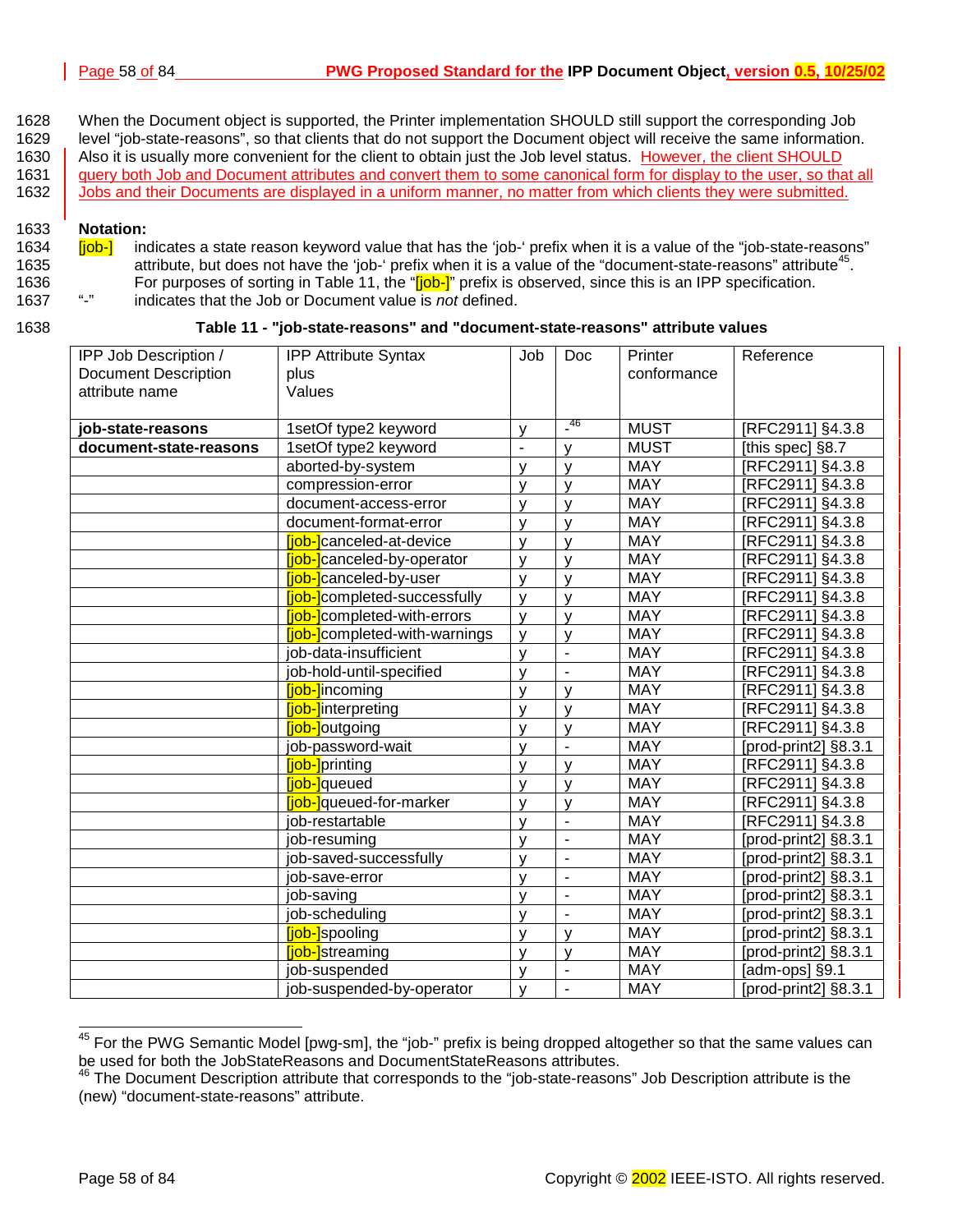| IPP Job Description /<br><b>Document Description</b> | <b>IPP Attribute Syntax</b><br>plus | Job          | Doc           | Printer<br>conformance | Reference            |
|------------------------------------------------------|-------------------------------------|--------------|---------------|------------------------|----------------------|
| attribute name                                       | Values                              |              |               |                        |                      |
|                                                      |                                     |              |               |                        |                      |
|                                                      | job-suspended-by-system             | $\mathsf{v}$ | ۰             | <b>MAY</b>             | [prod-print2] §8.3.1 |
|                                                      | job-suspended-by-user               | $\mathsf{v}$ | ٠             | <b>MAY</b>             | [prod-print2] §8.3.1 |
|                                                      | job-suspending                      | v            | ٠             | <b>MAY</b>             | [prod-print2] §8.3.1 |
|                                                      | <b>iob-i</b> transforming           | $\mathsf{v}$ | v             | <b>MAY</b>             | [RFC2911] §4.3.8     |
|                                                      | liob-lwarnings-detected             | $\mathsf{v}$ | v             | <b>MAY</b>             | [override] §7.1      |
|                                                      | none                                | v            | v             | <b>MUST</b>            | [RFC2911] §4.3.8     |
|                                                      | printer-stopped                     | $\mathsf{V}$ | ٠             | <b>MAY</b>             | [RFC2911] §4.3.8     |
|                                                      | printer-stopped-partly              | $\mathsf{V}$ | L,            | <b>MAY</b>             | [RFC2911] §4.3.8     |
|                                                      | processing-to-stop-point            | $\mathsf{v}$ |               | <b>MAY</b>             | [RFC2911] §4.3.8     |
|                                                      | proof-print-wait                    | v            | ٠             | <b>MAY</b>             | [prod-print2] §8.3.1 |
|                                                      | queued-in-device                    | v            | v             | <b>MAY</b>             | [RFC2911] §4.3.8     |
|                                                      | resources-are-not-ready             | y            | $\rightarrow$ | <b>MAY</b>             | [RFC2911] §4.3.8     |
|                                                      |                                     |              | <b>ISSUE</b>  |                        |                      |
|                                                      |                                     |              | 45            |                        |                      |
|                                                      | resources-are-not-supported         | v            | v             | <b>MAY</b>             | [prod-print] §6.1    |
|                                                      | service-off-line                    | v            |               | <b>MAY</b>             | [RFC2911] §4.3.8     |
|                                                      | submission-interrupted              | $\mathsf{v}$ | v             | <b>MAY</b>             | RFC2911] §4.3.8      |
|                                                      | unsupported-compression             | $\mathsf{v}$ | $\mathsf{v}$  | <b>MUST</b>            | RFC2911] §4.3.8      |
|                                                      | unsupported-document-format         | $\mathsf{v}$ |               | <b>MUST</b>            | [RFC2911] §4.3.8     |

#### 1639

1640 For ease of understanding, the following value descriptions are presented in the order in which the reasons are likely 1641 to occur (if implemented), starting with the 'none' value. Note: The order is improved over that in [RFC2911]. The 1642 (JD), (J), and (D) notation is identical to the "Job" and "Doc" columns in T[able 11 in](#page-57-0)dicating whether the keyword is 1643 defined for the "job-state-reasons" and/or "document-state-reasons" attributes:

- 1644 **'none' (JD):** There are no reasons for the job's or document's current state. This state reason is 1645 semantically equivalent to "job-state-reasons" or "document-state-reasons" attribute without any 1646 value and MUST be used when there is no other value, since the 1setOf attribute syntax requires at 1647 least one value.
- 1648 **'job-hold-until-specified' (J)**: The value of the job's "job-hold-until" attribute was specified with a time 1649 period that is still in the future. The job MUST NOT be a candidate for processing until this reason is 1650 removed and there are no other reasons to hold the job. This value SHOULD be supported if the 1651 "job-hold-until" Job Template attribute is supported.
- 1652 **'job-password-wait' (J)**: The Job is currently being held until the correct password is entered at the device. 1653 If the "job-password" (octetString(255)) Operation attribute (See [prod-print2] section 4.1) is 1654 supported, this value MUST be supported.
- 1655 **'proof-print-wait' (J)**: The job is currently being held until the operator verifies the output of the proof print 1656 and performs a Release-Job operation. If the "proof-print" (collection) Job Template attribute (See 1657 **[prod-print2] section 5.9) is supported, this value MUST be supported.**
- 1658 **'resources-are-not-supported' (JD)**: At least one of the resources needed by the job/document, such as 1659 media, fonts, resource objects, etc., is not supported on any of the physical printers for which the 1660 job/document is a candidate. This condition MAY be detected when the job/document is accepted, 1661 or subsequently while the job/document is pending or processing, depending on implementation. 1662 The job/document may (1) remain in its current state, (2) be moved to the 'pending-held' state, 1663 depending on implementation and/or job scheduling policy, or (3) scheduled normally, but the Printer 1664 is put into the 'stopped' state when the job/document is attempted to be processed on the Printer. 1665 This value is intended for use with an implementation that supports the "user-defined-values-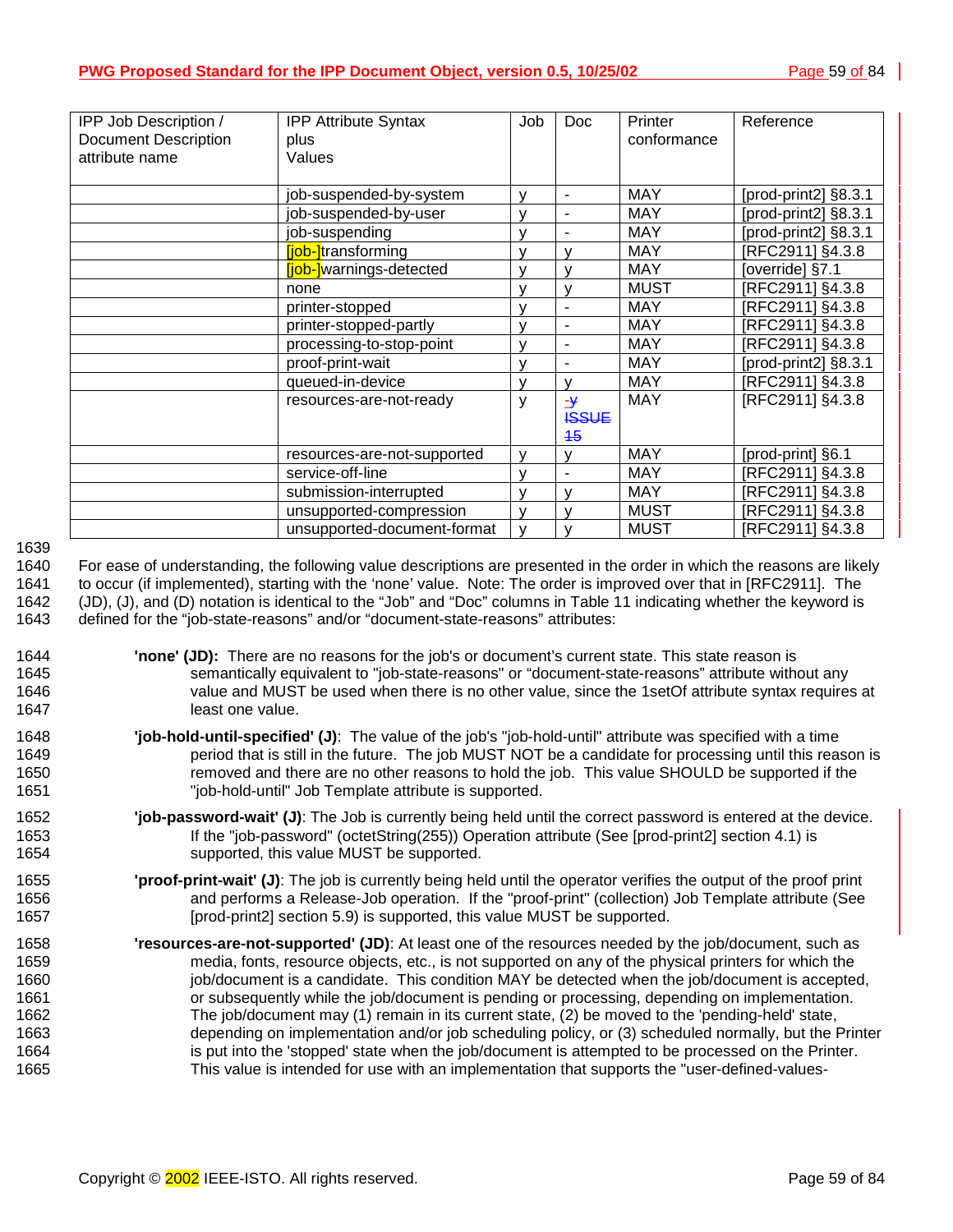| 1666 | supported" Printer attribute (see [prod-print] section 6.1) which allows a job to be accepted with an              |
|------|--------------------------------------------------------------------------------------------------------------------|
| 1667 | unsupported 'name' value.                                                                                          |
| 1668 | 'resources-are-not-ready' (JD): At least one of the resources needed by the job/document, such as media,           |
| 1669 | fonts, resource objects, etc., is not ready on any of the physical printer's for which the job/document            |
| 1670 | is a candidate. This condition MAY be detected when the job/document is accepted, or                               |
| 1671 | subsequently while the job/document is pending or processing, depending on implementation. The                     |
| 1672 | job/document may remain in its current state or be moved to the 'pending-held' state, depending on                 |
| 1673 | implementation and/or job/document scheduling policy.                                                              |
| 1674 | " <b>[job-]incoming' (JD)</b> : Either (1) the Printer has accepted the Create-Job operation and is expecting      |
| 1675 | additional Send-Document and/or Send-URI operations or (2) the Printer is retrieving/accepting                     |
| 1676 | document data as a result of a Print-Job, Print-URI, Send-Document or Send-URI operation.                          |
| 1677 | " <b>[job-]spooling' (JD)</b> : Same as 'job-incoming' with the specialization that the Printer is spooling the    |
| 1678 | Job/Document data before processing it. This value corresponds to the 'spool' or 'automatic' value of              |
| 1679 | the "job-spooling-supported" Printer Description attribute.                                                        |
| 1680 | " <b>[job-]streaming' (JD)</b> : Same as 'job-incoming' with the specialization that the Printer is processing the |
| 1681 | Job/Document data as it is being received (that is, the document is not being spooled, but rather is               |
| 1682 | being processed in chunks by the output device and is being imaged during reception). This value                   |
| 1683 | corresponds to the 'stream' or 'automatic' value of the "job-spooling-supported" Printer Description               |
| 1684 | attribute.                                                                                                         |
| 1685 | 'job-data-insufficient' (J): The Create-Job operation has been accepted by the Printer, but the Printer is         |
| 1686 | expecting additional document data before it can move the job into the 'processing' state. If a Printer            |
| 1687 | starts processing before it has received all data, the Printer removes the 'job-data-insufficient'                 |
| 1688 | reason, but the 'job-incoming' remains. If a Printer starts processing after it has received all data, the         |
| 1689 | Printer removes the 'job-data-insufficient' reason and the 'job-incoming' at the same time.                        |
| 1690 | 'unsupported-compression' (JD): The job/document was aborted by the system because the Printer                     |
| 1691 | determined while attempting to decompress the document-data's that the compression is actually not                 |
| 1692 | among those supported by the Printer. This value MUST be supported, since "compressions is a                       |
| 1693 | REQUIRED operation attribute.                                                                                      |
| 1694 | 'compression-error' (JD): The job/document was aborted by the system because the Printer encountered               |
| 1695 | an error in the document-data while decompressing it. If the Printer posts this reason, the document-              |
| 1696 | data has already passed any tests that would have led to the 'unsupported-compression' job-state-                  |
| 1697 | reason/document-state-reason.                                                                                      |
| 1698 | 'document-access-error' (JD): After accepting a Print-URI or Send-URI request, the Printer could not               |
| 1699 | access one or more documents passed by reference. This reason is intended to cover any file                        |
| 1700 | access problem, including file does not exist and access denied because of an access control                       |
| 1701 | problem. The Printer MAY also indicate the document access error using the "job-document-access-                   |
| 1702 | errors" Job Description attribute (see the description of "job-document-access-errors" above).                     |
| 1703 | Whether the Printer aborts the job/document and moves the job/document to the 'aborted' job state                  |
| 1704 | or prints all documents that are accessible and moves the job/document to the 'completed'                          |
| 1705 | job/document state and adds the 'completed-with-errors' value in the job's "job-state-reasons" or                  |
| 1706 | document's "document-state-reasons" attribute depends on implementation and/or site policy. This                   |
| 1707 | value SHOULD be supported if the Print-URI or Send-URI operations are supported.                                   |
| 1708 | 'unsupported-document-format' (JD): The job/document was aborted by the system because the                         |
| 1709 | document-data's document-format is not among those supported by the Printer. If the client                         |
| 1710 | specifies the document-format as 'application/octet-stream', the printer MAY abort the job/document                |
| 1711 | and post this reason even though the format is a member of the "document-format-supported" printer                 |
| 1712 | attribute, but not among the auto-sensed document-formats. This value MUST be supported, since                     |
| 1713 | "document-format" is a REQUIRED operation attribute.                                                               |
| 1714 | 'document-format-error' (JD): The job/document was aborted by the system because the Printer                       |
| 1715 | encountered an error in the document-data while processing it. If the Printer posts this reason, the               |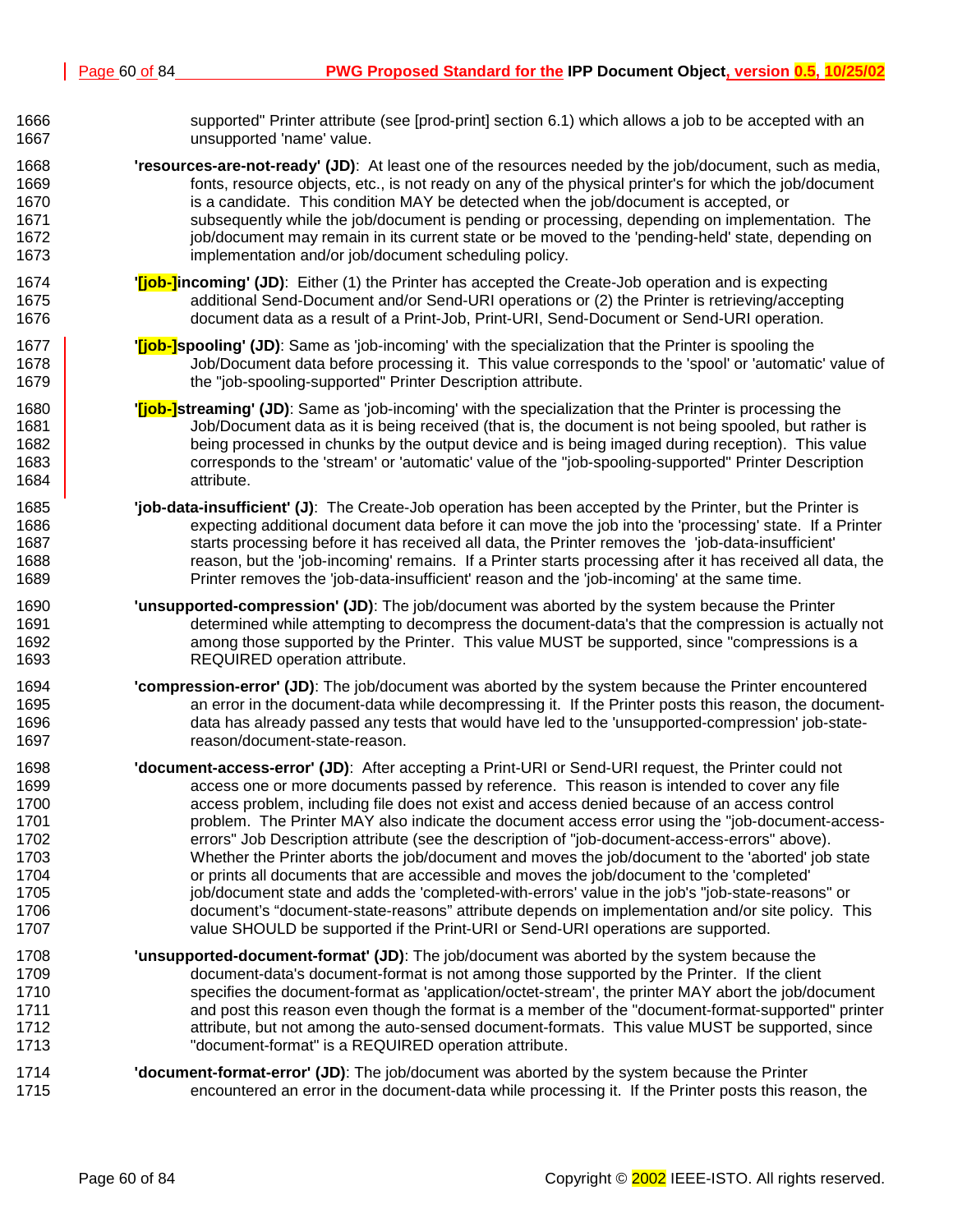| 1716 | document-data has already passed any tests that would have led to the 'unsupported-document-                         |
|------|----------------------------------------------------------------------------------------------------------------------|
| 1717 | format' job-state-reason/document-state-reason.                                                                      |
| 1718 | 'submission-interrupted' (JD): The job or document was not completely submitted for some unforeseen                  |
| 1719 | reason, such as: (1) the Printer has crashed before the job was closed by the client, (2) the Printer or             |
| 1720 | the document transfer method has crashed in some non-recoverable way before the document data                        |
| 1721 | was entirely transferred to the Printer, (3) the client crashed or failed to close the job before the time-          |
| 1722 | out period. See the description of the "multiple-operation-time-out" Printer attribute in [RFC2911]                  |
| 1723 | Section 4.4.31.                                                                                                      |
| 1724 | ' <i>[job-]outgoing' (JD)</i> : The Printer is transmitting the job/document to the output device.                   |
| 1725 | 'job-scheduling' (J): The printer is in the process of scheduling the processing for the Job.                        |
| 1726 | " <b>[job-]queued' (JD)</b> : Job is in the 'processing' state, but more specifically, the Printer has queued the    |
| 1727 | Document data.                                                                                                       |
| 1728 | "[job-]transforming' (JD): Job/document is in the 'processing' state, but more specifically, the Printer is          |
| 1729 | interpreting document data and producing another electronic representation.                                          |
| 1730 | " <b>[job-]interpreting' (JD)</b> : Job/document is in the 'processing' state, but more specifically, the Printer is |
| 1731 | interpreting the document data.                                                                                      |
| 1732 | " <b>[job-]queued-for-marker' (JD)</b> : Job/document is in any of the 'pending-held', 'pending', or 'processing'    |
| 1733 | states, but more specifically, the Printer has completed enough processing of the document to be                     |
| 1734 | able to start marking and the job/document is waiting for the marker. Systems that require human                     |
| 1735 | intervention to release jobs using the Release-Job operation, put the job into the 'pending-held' job                |
| 1736 | state. Systems that automatically select a job to use the marker put the job into the 'pending' job                  |
| 1737 | state or keep the job in the 'processing' job state while waiting for the marker, depending on                       |
| 1738 | implementation. All implementations put the job/document into (or back into) the 'processing' state                  |
| 1739 | when marking does begin.                                                                                             |
| 1740 | " <b>[job-]printing' (JD)</b> : The output device is marking media. This value is useful for Printers which spend a  |
| 1741 | great deal of time processing (1) when no marking is happening and then want to show that marking                    |
| 1742 | is now happening or (2) when the job/document is in the process of being canceled or aborted while                   |
| 1743 | the job/document remains in the 'processing' state, but the marking has not yet stopped so that                      |
| 1744 | impression or sheet counts are still increasing for the job/document.                                                |
| 1745 | 'printer-stopped-partly' (J): The value of the Printer's "printer-state-reasons" attribute contains the value        |
| 1746 | 'stopped-partly'.                                                                                                    |
| 1747 | 'printer-stopped' (J): The value of the Printer's "printer-state" attribute is 'stopped'.                            |
| 1748 | 'job-suspending' (J): The printer is in the process of moving the Job from a processing condition to a               |
| 1749 | suspended condition where other jobs can be processed.                                                               |
| 1750 | "job-suspended" (J): The job has been suspended while processing using the Suspend-Current-Job                       |
| 1751 | operation and other jobs can be processed on the Printer. The Job can be resumed using the                           |
| 1752 | Resume-Job operation which removes this value. Note: Documents cannot be suspended and there                         |
| 1753 | is no Suspend-Current-Document operation.                                                                            |
| 1754 | 'job-suspended-by-operator' (J): The Job has been indefinitely suspended by the printer operator.                    |
| 1755 | 'job-suspended-by-user' (J): The Job has been indefinitely suspended by the user.                                    |
| 1756 | "job-suspended-by-system" (J): The Job has been indefinitely suspended by the Printer's system software              |
| 1757 | during normal processing of the job.                                                                                 |
| 1758 | "job-resuming" (J): The printer is in the process of moving the Job from a suspended condition to become a           |
| 1759 | candidate for processing.                                                                                            |
| 1760 | "[job-]canceled-by-user' (JD): The job/document was canceled by the owner of the job using the Cancel-               |
| 1761 | Job/Cancel-Document request, i.e., by a user whose authenticated identity is the same as the value                   |
|      |                                                                                                                      |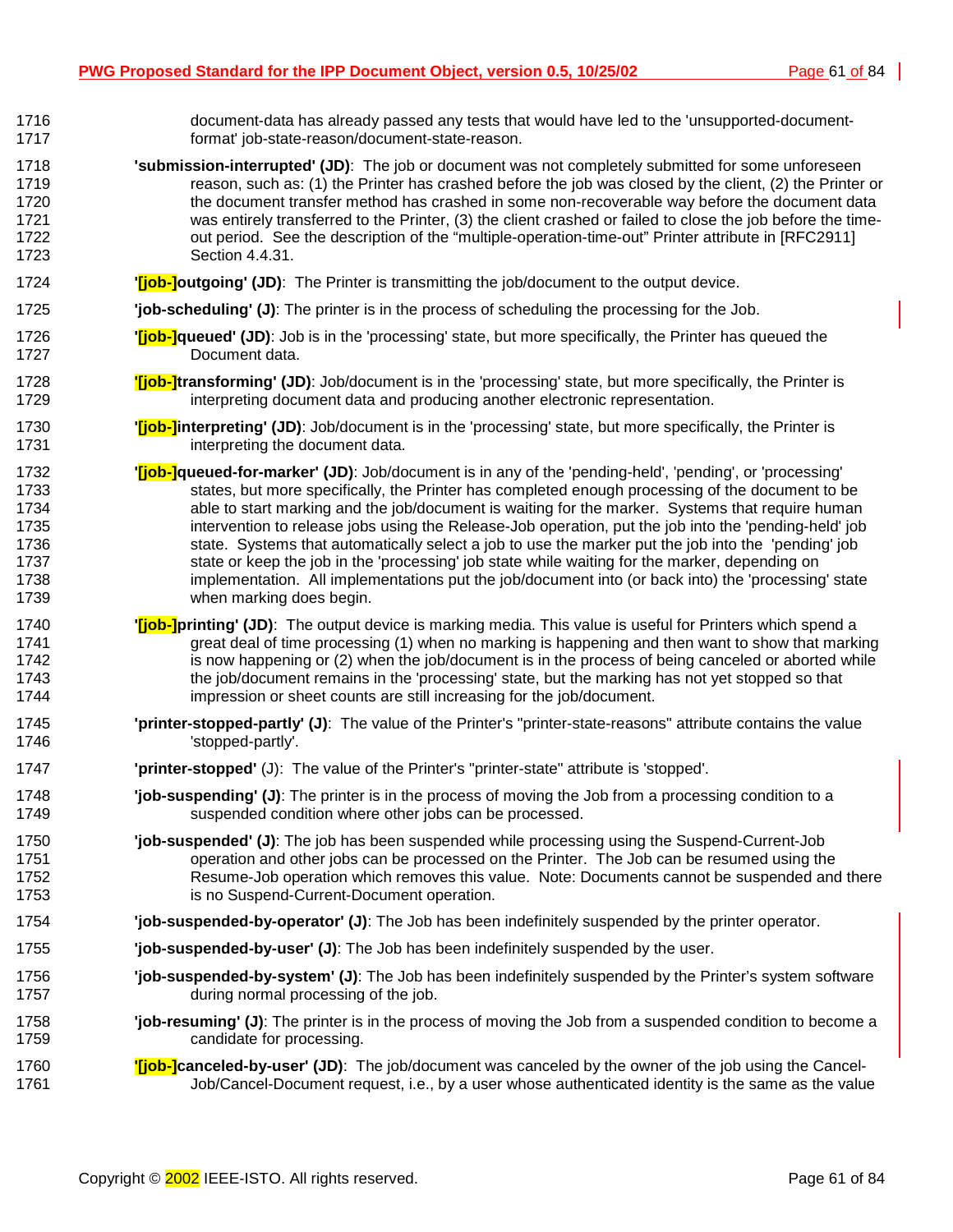| 1762 | of the originating user that created the Job object, or by some other authorized end-user, such as a                |
|------|---------------------------------------------------------------------------------------------------------------------|
| 1763 | member of the job owner's security group. This 'job-canceled' value SHOULD be supported. The                        |
| 1764 | 'canceled-by-user' value SHOULD be supported for the "document-state-reasons" attributes if the for                 |
| 1765 | use with the Cancel-Document operation is supported.                                                                |
| 1766 | " <b>[job-]canceled-by-operator' (JD)</b> : The job/document was canceled by the operator using the Cancel-         |
| 1767 | Job/Cancel-Document request, i.e., by a user who has been authenticated as having operator                          |
| 1768 | privileges (whether local or remote). If the security policy is to allow anyone to cancel anyone's                  |
| 1769 | job/document, then these values may be used when the job/document is canceled by other than the                     |
| 1770 | owner of the job. For such a security policy, in effect, everyone is an operator as far as canceling                |
| 1771 | jobs/documents is concerned. These values SHOULD be supported if the implementation permits                         |
| 1772 | canceling by other than the owner of the job.                                                                       |
| 1773 | " <b>[job-]canceled-at-device' (JD)</b> : The job/document was canceled by an unidentified local user, i.e., a user |
| 1774 | at a console at the device. This value SHOULD be supported if the implementation supports                           |
| 1775 | canceling jobs/documents at the console.                                                                            |
| 1776 | <b>'aborted-by-system' (JD)</b> : The job/document (1) is in the process of being aborted, (2) has been aborted by  |
| 1777 | the system and placed in the 'aborted' state, or (3) has been aborted by the system and placed in the               |
| 1778 | 'pending-held' state, so that a user or operator can manually try the job/document again. This value                |
| 1779 | SHOULD be supported.                                                                                                |
| 1780 | 'processing-to-stop-point' (J): The requester has issued a Cancel-Job/Cancel-Document operation or the              |
| 1781 | Printer object has aborted the job/document, but is still performing some actions on the job/document               |
| 1782 | until a specified stop point occurs or job/document termination/cleanup is completed.                               |
| 1783 | If the implementation requires some measurable time to cancel the job/document in the 'processing'                  |
| 1784 | or 'processing-stopped' job/document states, the Printer MUST use this value to indicate that the                   |
| 1785 | Printer object is still performing some actions on the job/document while the job/document remains in               |
| 1786 | the 'processing' or 'processing-stopped' state. After all the job's/document's job/document                         |
| 1787 | description attributes have stopped incrementing, the Printer object moves the job/document from                    |
| 1788 | the 'processing' state to the 'canceled' or 'aborted' job/document states.                                          |
| 1789 | 'service-off-line' (J): The Printer is off-line and accepting no jobs. All 'pending' jobs are put into the          |
| 1790 | pending-held' state. This situation could be true if the service's or document transform's input is"                |
| 1791 | impaired or broken.                                                                                                 |
| 1792 | "[job-]warnings-detected' (JD): If the Printer supports these values, the Printer MUST add the value to "job-       |
| 1793 | state-reasons" / "document-state-reasons" when it generates the first warning message. That is, a                   |
| 1794 | single occurrence of this value is present in the "job-state-reasons" / "document-state-reasons" if the             |
| 1795 | Printer has generated one or more warnings.                                                                         |
| 1796 | '[job-]completed-successfully' (JD): The job/document completed successfully. There were no warnings                |
| 1797 | or errors in printing. This value SHOULD be supported.                                                              |
| 1798 | " <b>[job-]completed-with-warnings' (JD)</b> : The print part of the job/document completed with warnings           |
| 1799 | (whether or not there were save errors). This value SHOULD be supported if the implementation                       |
| 1800 | detects warnings. [RFC2911]                                                                                         |
| 1801 | <b>[i]ob-]completed-with-errors' (JD)</b> : The print part of the job/document completed with errors (and possibly  |
| 1802 | warnings too) (whether or not there were save errors). This value SHOULD be supported if the                        |
| 1803 | implementation detects errors. [RFC2911]                                                                            |
| 1804 | 'job-saving' (J): The Printer is transmitting the Job to the save location. This is similar to the 'job-printing'   |
| 1805 | value.                                                                                                              |
| 1806 | 'job-saved-successfully' (J): The Printer saved the Job successfully.                                               |
| 1807 | "job-save-error" (J): The Printer did not save the Job successfully (whether or not it was printed successfully,    |
| 1808 | printed with warnings, printed with errors, or not printed). The Printer MUST ensure that none of the               |
| 1809 | saved job is accessible, if it was unable to successfully save all of the job.                                      |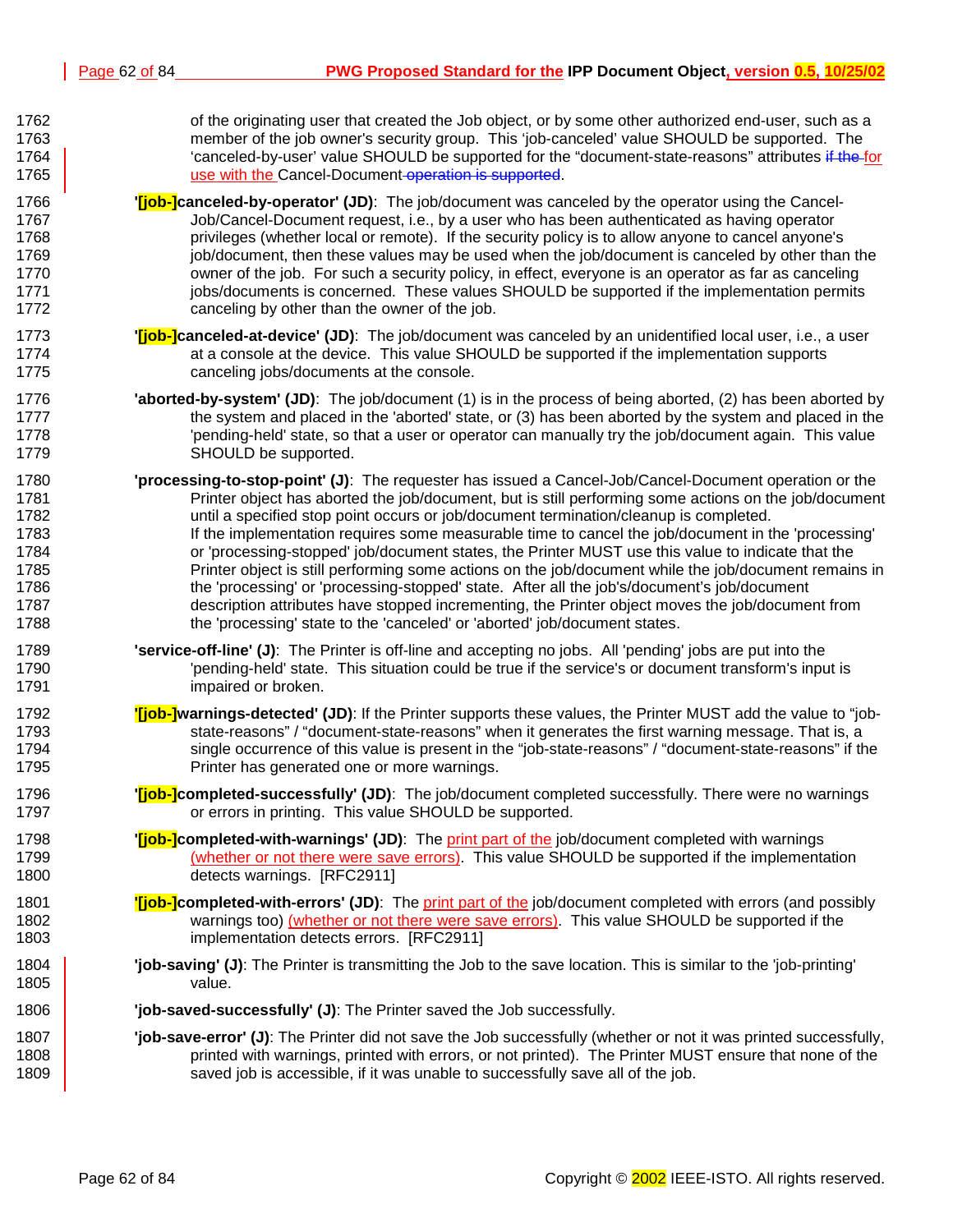- <span id="page-62-0"></span>1810 **'job-restartable' (J)**: This job is retained (see the description of "job-state" above, specifically "Partitioning of 1811 Job States") and is currently able to be restarted using the Restart-Job operation (see [RFC2911] 1812 Section 3.3.7). If 'job-restartable' is a value of the job's "job-state-reasons" attribute, then the Printer 1813 MUST accept a Restart-Job operation for that job. This value SHOULD be supported if the Restart-1814 Job operation is supported. 1815 **'queued-in-device' (JD)**: The job/document has been forwarded to a device or print system that is unable to 1816 send back status. The Printer sets the job's/document's "job-state" / "document-state" attribute to 1817 'completed' and adds the 'queued-in-device' value to the job's/document's "job-state-reasons" / 1818 "document-state-reasons" attribute to indicate that the Printer has no additional information about the 1819 job/document and never will have any better information. See the description of the "job-state" /
- 1820 "document-state" attribute above, specifically the portion on "Forwarding Servers". 1821 NOTE: The semantics of this attribute or the set of valid values may be different for different document formats.
- 1822 **8.8 job-state-message (text(MAX)) Job Description attribute**

#### 1823 **8.9 document-state-message (text(MAX)) Document Description attribute**

1824 This OPTIONAL attribute specifies information about the "job-state"/"document-state" and "job-state-1825 reasons"/"document-state-reasons" attributes in human readable text. If the Printer object supports this attribute, the 1826 Printer object MUST be able to generate this message in any of the natural languages identified by the Printer's 1827 "generated-natural-language-supported" attribute (see the "attributes-natural-language" operation attribute specified 1828 in [RFC2911] Section 3.1.4.1).

1829 The value SHOULD NOT contain additional information not contained in the values of the "job-state" and "job-states-1830 reasons" attributes, such as interpreter error information. Otherwise, application programs might attempt to parse the 1831 (localized text). For such additional information such as interpreter errors for application program consumption or 1832 specific document access errors, new attributes with keyword values, needs to be developed and registered.

### 1833 **8.10 document-message (text(127)) Document Description**

1834 ISSUE 02: Should the "document-message" Document Description attribute have a maximum of 127 octets, like the 1835 "job-message-from-operator" (text(127)) Job Description attribute in [RFC2911] section 4.3.16 or MAX (1023 octets) 1836 like "job-message-to-operator" (text(MAX)) Job Template attribute in IEEE-ISTO 5100.3 [prod-print] section 3.10?

1837 This OPTIONAL Document Description contains a message from the user to the operator or a message from the 1838 operator or administrator system administrator or "intelligent" process to indicate to the end user the reasons for 1839 modification or other management action taken on the Document. The Printer populates this Document Description 1840 attribute from the "document-message" (text(127) operation attribute value supplied by the client in any of the 1841 Document Creation operations (see section 3[.1.1\) o](#page-13-0)r in a Cancel-Document or Cancel-Current-Document operations 1842 (see sections [3.9 o](#page-28-0)r [3.10\).](#page-31-0) In addition, the user and the operator can set the value of this Document Description 1843 attribute explicitly using the Set-Document-Attributes operation (see section [3.8\).](#page-25-0)

- 1844 **8.11 document-printer-up-time (integer(1:MAX)) Document Description**
- 1845 This REQUIRED Document Description attribute indicates the amount of time (in seconds) that the Printer
- 1846 implementation has been up and running. This attribute is an alias for the "printer-up-time" Printer Description 1847 attribute (see [RFC2911] section 4.4.29).
- 1848 A client MAY request this attribute in a Get-Document-Attributes or Get-Documents request and use the value 1849 returned in combination with other requested Event Time Job Description Attributes in order to display time attributes
	- Copyright © 2002 IEEE-ISTO. All rights reserved. **Page 63** of 84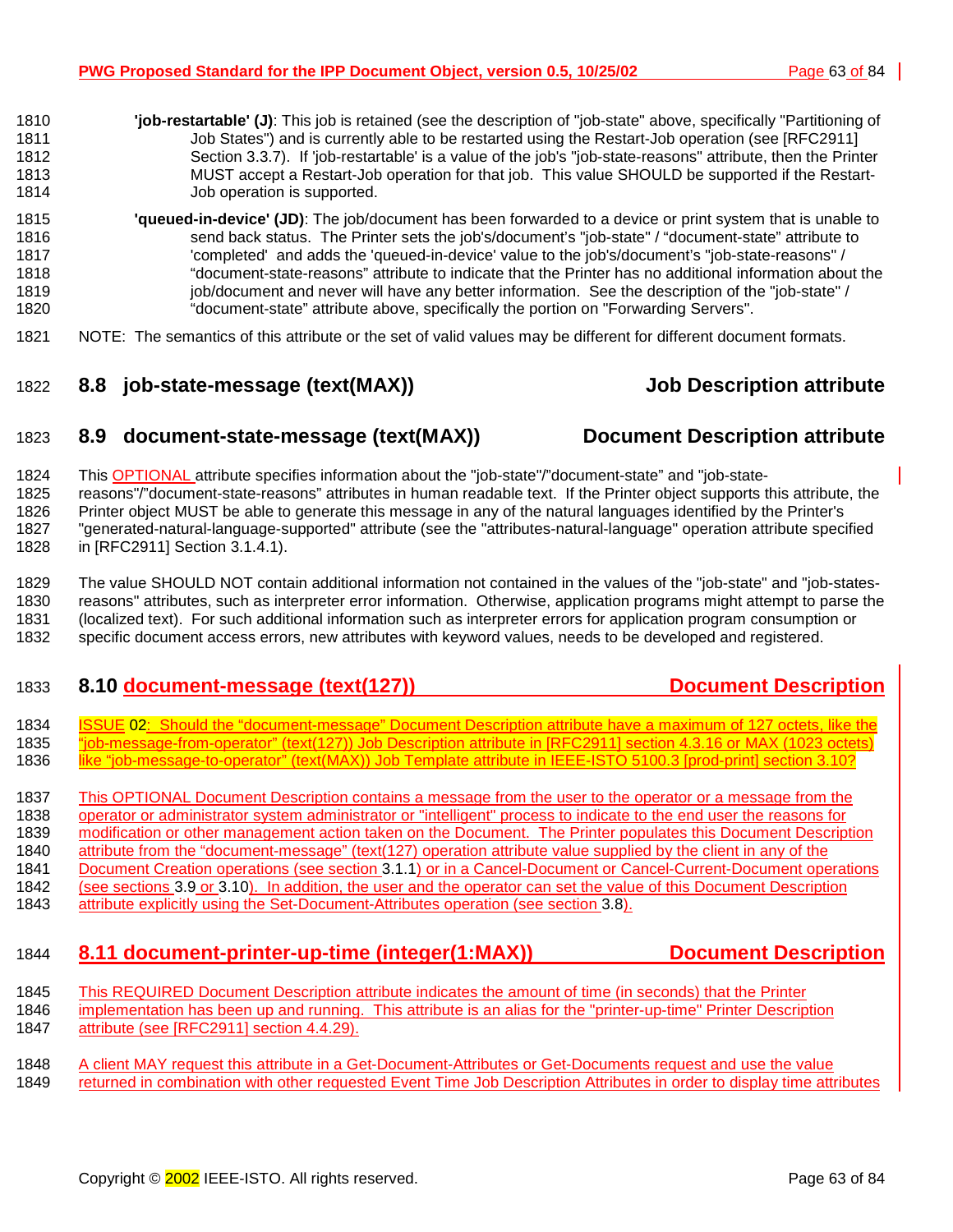| 1850 | to a user. The difference between this attribute and the 'integer' value of a "time-at-xxx" attribute is the number of        |
|------|-------------------------------------------------------------------------------------------------------------------------------|
| 1851 | seconds ago that the "time-at-xxx" event occurred. A client can compute the wall-clock time at which the "time-at-            |
| 1852 | xxx" event occurred by subtracting this difference from the client's wall-clock time.                                         |
| 1853 | ISSUE 03: The following 4 Job Creation operation attributes have corresponding Job Description attributes, but                |
| 1854 | there isn't a definition or an IANA Registration for any of these Job Description attributes: "ipp-attribute-fidelity", "job- |
| 1855 | mandatory-attributes", "job-password", and "job-password-encryption". OK to add Job Description attribute                     |
| 1856 | descriptions for each of them? That would correspond to the PWG Semantic Model where they are Job Description                 |
| 1857 | attributes.                                                                                                                   |
| 1858 | ISSUE 04 repeat: The following 4 Job Creation operation attributes have corresponding Job Description attributes,             |
| 1859 | since they are really Document attributes: "compression", "document-format", "document-name", "document-natural-              |
| 1860 | language"? OK to add Document Description attribute descriptions for each of them? That would correspond to the               |
| 1861 | <b>PWG Semantic Model where they are Document Description attributes.</b>                                                     |
| 1862 | <b>ISSUE 05: The Printer copies the following 11 Document Creation operation attributes to corresponding Document</b>         |
| 1863 | Description attributes, but there isn't a definition or an IANA Registration for any of these Document Description            |
| 1864 | attributes: "attributes-charset", "attributes-natural-language", "compression", "document-format", "document-name",           |
| 1865 | "document-natural-language", "impressions", "k-octets", "media-sheets", "job-printer-uri", and "last-document". OK to         |
| 1866 | add operation attribute and Document Description attribute descriptions for each of them?                                     |
| 1867 | <b>ISSUE 06: The definitions of the following 16 remaining Document Description attributes are derived from the</b>           |
| 1868 | corresponding Job Description attributes that are not set by the client: "current-page-order", "date-time-at-                 |
| 1869 | completed", "date-time-at-creation", "date-time-at-processing", "detailed-status-message", "document-access-errors",          |
| 1870 | "impressions-completed", "impressions-completed-current-copy", "k-octets-processed", "media-sheets-completed",                |
| 1871 | "more-info", "sheet-completed-copy-number", "time-at-completed", "time-at-creation", "time-at-processing", and                |
| 1872 | "warnings-count", OK to add Document Description attribute descriptions for each of them?                                     |

# 1873 **9 Printer attributes**

1874 This section lists *all* of the Printer attributes defined in other IPP documents. Printer attributes are divided into three 1875 disjoint groups:

1876

| Job Template attributes (JT)          | These Printer attributes are related directly to the "xxx" Job Template attributes                         |
|---------------------------------------|------------------------------------------------------------------------------------------------------------|
|                                       | that a client can supply in a Job Creation request as follows:                                             |
|                                       | 1. "xxx-supported" indicate the supported values                                                           |
|                                       | "xxx-default" indicate the values that will be used if the client and the PDL<br>2.<br>omit the attribute. |
|                                       | 3. "xxx-ready" indicate the supported values that are available without human                              |
|                                       | intervention, for those few attributes that require human intervention, such                               |
|                                       | as "media" and possibly "finishing".                                                                       |
| <b>Printer Description attributes</b> | These Printer attributes describe the Printer, such as "printer-name" and "printer-                        |
| (PD)                                  | location". Some of them are "xxx-supported" and "xxx-default" for Operation                                |
|                                       | attributes that the client can supply in a Job Creation request.                                           |
| neither $(-)$                         | These Printer attributes describe supported and defaults for member attributes of                          |
|                                       | collection Job Template attributes.                                                                        |

1877

1878 In a Get-Printer-Attributes request, a client can request all of the Printer attributes in the Job Template (JT) or Printer 1879 Description (PD) groups by supplying the 'job-template' or 'printer-description' group name, respectively. The client

1880 can also request "all". The column labels are:

1881 "**Attribute Syntax**" - indicates the attribute syntax (see [RFC2911] section 4.1). Many "xxx-default" and "xxx-1882 supported" attributes have the 'collection' syntax which consists of a number of member attributes.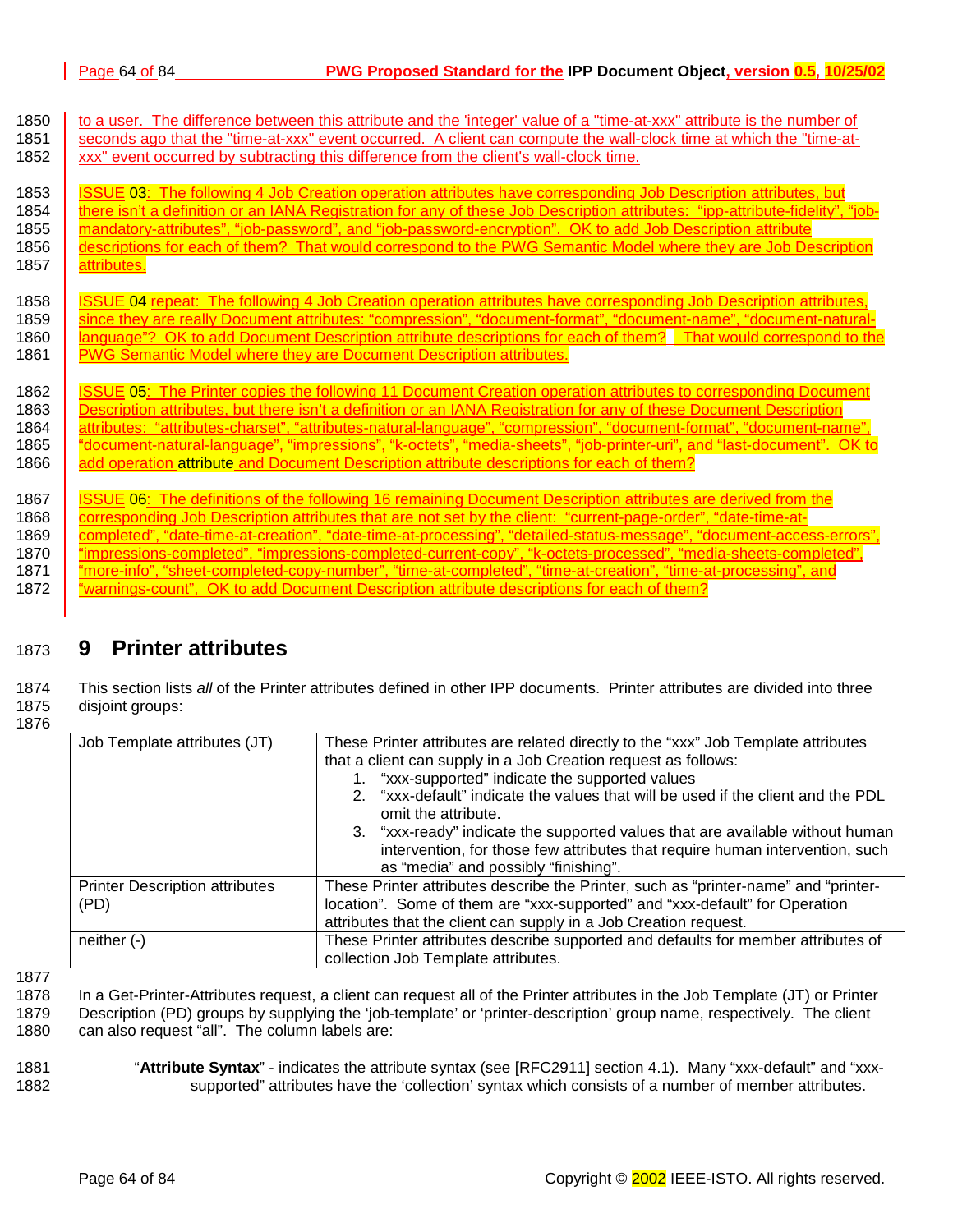- 1883 These member attributes are not listed in this table when they are the same as the corresponding 1884 "xxx" attribute in [Table 8.](#page-42-0) Only those few Printer attribute collection attributes that do not have a 1885 corresponding Job Template attributes show the member attributes in this table.
- 1886 "**Grp**" indicates to which group the attribute belongs.
- 1887 "**Printer Conf**." indicates the IPP/1.1 Printer conformance requirements for supporting the attribute. Those 1888 1888 attributes labeled as "MAY" may have conditional requirements that require their support, if the 1889 Printer supports a related attribute, operation, or feature. For example, all Job Template attributes 1890 **are OPTIONAL for a Printer to support.** However, if a Printer supports Job Template attribute "xxx", 1891 then it MUST also support the corresponding "xxx-default" and "xxx-supported" attributes. Similarly, 1892 **if Event Notification is supported, then some of the attributes indicated as "MAY" in this table become** 1893 MUST.

#### 1894 "**Reference**" - lists the IETF or IEEE-ISTO specification which defines the semantics of the attribute.

#### 1895 **Table 12 - Printer attributes (Job Template and Printer Description)**

| Printer attribute name               | <b>Attribute Syntax</b>   | Grp                               | Printer     | Reference             |
|--------------------------------------|---------------------------|-----------------------------------|-------------|-----------------------|
| (Job Template & Printer Description) |                           |                                   | Conf.       |                       |
| charset-configured                   | charset                   | <b>PD</b>                         | <b>MUST</b> | [RFC2911] §4.4.17     |
| charset-supported                    | 1setOf charset            | PD                                | <b>MUST</b> | [RFC2911] §4.4.18     |
| color-supported                      | boolean                   | PD                                | <b>MAY</b>  | [RFC2911] §4.4.26     |
| compression-supported                | type3 keyword             | PD                                | <b>MUST</b> | [RFC2911] §4.4.32     |
| copies-default                       | integer(1:MAX)            | <b>JT</b>                         | <b>MAY</b>  | [RFC2911] §4.2.5      |
| copies-supported                     | rangeOfInteger(1:MAX)     | $\overline{\mathsf{J}\mathsf{T}}$ | <b>MAY</b>  | [RFC2911] §4.2.5      |
| cover-back-default                   | collection                | $\overline{\mathsf{J}\mathsf{T}}$ | <b>MAY</b>  | [prod-print] §3.1.3   |
| cover-back-supported                 | 1setOf type2 keyword      | <b>JT</b>                         | <b>MAY</b>  | [prod-print] §3.1.4   |
| cover-front-default                  | collection                | JT                                | <b>MAY</b>  | [prod-print] §3.1.3   |
| cover-front-supported                | 1setOf type2 keyword      | <b>JT</b>                         | <b>MAY</b>  | [prod-print] §3.1.4   |
| cover-type-supported                 | 1setOf type2 keyword      |                                   | <b>MAY</b>  | [prod-print] §3.1.2.1 |
| document-creation-attributes-        | 1setOf type2 keyword      | <b>PD</b>                         | <b>MAY</b>  | [this-spec] §9.1      |
| supported                            |                           |                                   |             |                       |
| document-format-default              | mimeMediaType             | PD                                | <b>MUST</b> | [RFC2911] §4.4.21     |
| document-format-supported            | 1setOf mimeMediaType      | PD                                | <b>MUST</b> | [RFC2911] §4.4.22     |
| document-format-varying-attributes   | 1setOf type2 keyword      | PD                                | <b>MAY</b>  | [set-ops] §6.3        |
| document-overrides-supported         | 1setOf type2 keyword      |                                   | <b>MAY</b>  | [override] §5.1.14    |
| finishings-col-default               | collection                | JT                                | <b>MAY</b>  | [prod-print] §3.2.3   |
| finishings-col-ready                 | 1setOf collection         | JT                                | <b>MAY</b>  | [prod-print] §3.2.4   |
| finishings-col-supported             | 1setOf type2 keyword      | <b>JT</b>                         | <b>MAY</b>  | [prod-print] §3.2.5   |
| finishings-default                   | 1setOf type2 enum         | <b>JT</b>                         | <b>MAY</b>  | [RFC2911] §4.2.6      |
| finishings-ready                     | 1setOf type2 enum         | <b>JT</b>                         | <b>MAY</b>  | [RFC2911] §4.2.6      |
| finishings-supported                 | 1setOf type2 enum         | JT                                | <b>MAY</b>  | [RFC2911] §4.2.6      |
| finishing-template-supported         | 1setOf name(MAX)          | $\overline{\phantom{a}}$          | <b>MAY</b>  | [prod-print] §3.2.1.1 |
| force-front-side-default             | 1setOf integer(1:MAX)     | <b>JT</b>                         | <b>MAY</b>  | [prod-print] §3.3     |
| force-front-side-supported           | rangeOfInteger(1:MAX)     | <b>JT</b>                         | <b>MAY</b>  | [prod-print] §3.3     |
| generated-natural-language-          | 1setOf naturalLanguage    | <b>PD</b>                         | <b>MUST</b> | [RFC2911] §4.4.20     |
| supported                            |                           |                                   |             |                       |
| imposition-template-default          | type3 keyword   name(MAX) | $\blacksquare$                    | <b>MAY</b>  | [prod-print] §3.4     |
| imposition-template-supported        | 1setOf (type3 keyword     | $\blacksquare$                    | <b>MAY</b>  | [prod-print] §3.4     |
|                                      | name(MAX))                |                                   |             |                       |
| insert-after-page-number-supported   | rangeOfInteger(0:MAX)     | $\overline{\phantom{a}}$          | <b>MAY</b>  | [prod-print] §3.5.1.1 |
| insert-count-supported               | rangeOfInteger(0:MAX)     |                                   | <b>MAY</b>  | [prod-print] §3.5.2.1 |
| insert-sheet-default                 | 1setOf collection         | <b>JT</b>                         | <b>MAY</b>  | [prod-print] §3.5.4   |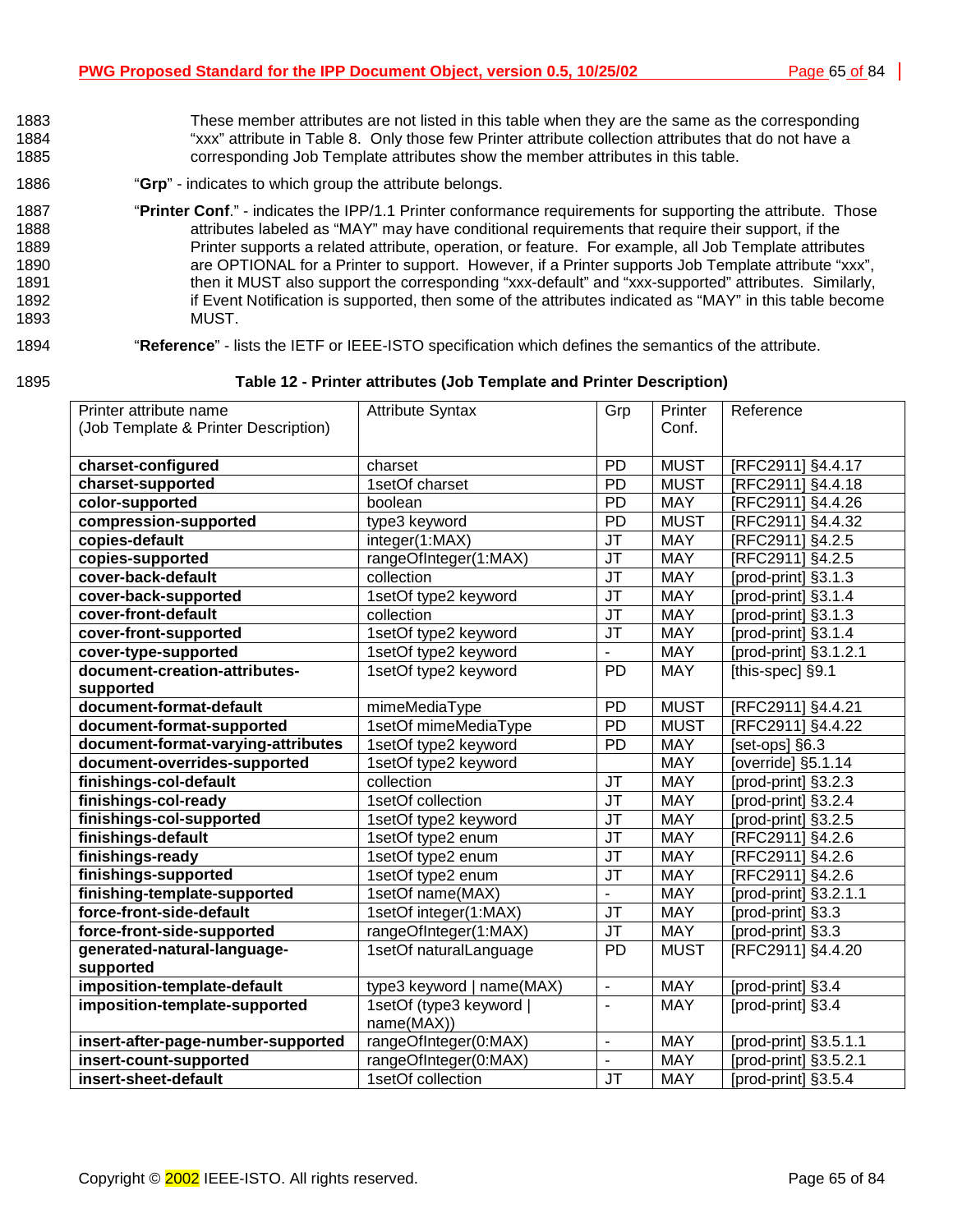| Printer attribute name               | <b>Attribute Syntax</b>              | Grp                      | Printer     | Reference               |
|--------------------------------------|--------------------------------------|--------------------------|-------------|-------------------------|
| (Job Template & Printer Description) |                                      |                          | Conf.       |                         |
|                                      |                                      |                          |             |                         |
| insert-sheet-supported               | 1setOf type2 keyword                 | <b>JT</b>                | <b>MAY</b>  | [prod-print] §3.5.5     |
| ippget-event-life                    | integer(15:MAX)                      | <b>PD</b>                | <b>MAY</b>  | [get-method] §8.1       |
| ipp-versions-supported               | 1setOf type2 keyword                 | PD                       | <b>MUST</b> | [RFC2911] §4.4.20       |
| job-account-id-default               | name(MAX)                            | JT                       | <b>MAY</b>  | [prod-print] §3.6       |
| job-account-id-supported             | boolean                              | JT                       | <b>MAY</b>  | [prod-print] §3.6       |
| job-accounting-output-bin-default    | type3 keyword   name(MAX)            | $\overline{\phantom{a}}$ | <b>MAY</b>  | [prod-print] §3.8.3.1   |
| job-accounting-output-bin-           | 1setOf (type3 keyword                | $\overline{\phantom{a}}$ | <b>MAY</b>  | [prod-print] §3.8.3.2   |
| supported                            | name(MAX))                           |                          |             |                         |
| job-accounting-sheets-default        | collection                           | <b>JT</b>                | <b>MAY</b>  | [prod-print] §3.8.4     |
| job-accounting-sheets-supported      | 1setOf type2 keyword                 | JT                       | <b>MAY</b>  | [prod-print] §3.8.5     |
| job-accounting-sheets-type-          | 1setOf (type3 keyword                | $\blacksquare$           | <b>MAY</b>  | [prod-print] §3.8.1.1   |
| supported                            | name(MAX))                           |                          |             |                         |
| job-accounting-user-id-default       | name(MAX)                            | <b>JT</b>                | <b>MAY</b>  | [prod-print] §3.7       |
| job-accounting-user-id-supported     | boolean                              | JT                       | <b>MAY</b>  | [prod-print] §3.7       |
| job-creation-attributes-supported    | 1setOf type2 keyword                 | PD                       | <b>MAY</b>  | [prod-print2] §7.1      |
| job-error-sheet-default              | collection                           | JT                       | <b>MAY</b>  | [prod-print] §3.7       |
| job-error-sheet-supported            | 1setOf type2 keyword                 | JT                       | <b>MAY</b>  | [prod-print] §3.9.5     |
| job-error-sheet-type-supported       | 1setOf (type3 keyword                |                          | <b>MAY</b>  | [prod-print] §3.9.1.1   |
|                                      | name(MAX))                           |                          |             |                         |
| job-error-sheet-when-supported       | 1setOf type2 keyword                 | $\overline{a}$           | <b>MAY</b>  | [prod-print] §3.9.2.1   |
| job-hold-until-default               | type3 keyword   name(MAX)            | JT                       | <b>MAY</b>  | [RFC2911] §4.2.2        |
| job-hold-until-supported             | 1setOf (type3 keyword                | <b>JT</b>                | <b>MAY</b>  | [RFC2911] §4.2.2        |
|                                      | name(MAX))                           |                          |             |                         |
| job-impressions-supported            | rangeOfInteger(0:MAX)                | PD                       | <b>MAY</b>  | [RFC2911] §4.4.34       |
| job-k-octets-supported               | rangeOfInteger(0:MAX)                | PD                       | <b>MAY</b>  | [RFC2911] §4.4.33       |
| job-media-sheets-supported           | rangeOfInteger(0:MAX)                | <b>PD</b>                | <b>MAY</b>  | [RFC2911] §4.4.35       |
| job-message-to-operator-default      | text(MAX)                            | JT                       | <b>MAY</b>  | [prod-print] §3.12      |
| job-message-to-operator-supported    | boolean                              | <b>JT</b>                | <b>MAY</b>  | [prod-print] §3.12      |
| job-password-supported               | integer(0:127)                       | PD                       | <b>MAY</b>  | [prod-print2] §7.2      |
| job-password-encryption-supported    | 1setOf (type3 keyword)<br>name(MAX)) | PD                       | <b>MAY</b>  | [prod-print2] §7.3      |
| job-priority-default                 | integer(1:100)                       | <b>JT</b>                | <b>MAY</b>  | [RFC2911] §4.2.1        |
| job-priority-supported               | 1setOf integer(1:100)                | JT                       | <b>MAY</b>  | [RFC2911] §4.2.1        |
| job-settable-attributes-supported    | 1setOf type2 keyword                 | PD                       | <b>MAY</b>  | [set-ops] §6.2          |
| job-sheet-message-default            | text(MAX)                            |                          | MAY         | [prod-print] §3.12      |
| job-sheet-message-supported          | boolean                              |                          | <b>MAY</b>  | [prod-print] §3.12      |
| job-sheets-col-default               | collection                           | JT                       | <b>MAY</b>  | [prod-print] §3.11.3    |
| job-sheets-col-supported             | 1setOf type2 keyword                 | JT                       | <b>MAY</b>  | [prod-print] §3.11.4    |
| job-sheets-default                   | type3 keyword   name(MAX)            | JT                       | MAY         | [RFC2911] §4.2.3        |
| job-sheets-supported                 | 1setOf (type3 keyword                | <b>JT</b>                | MAY         | [RFC2911] §4.2.3        |
|                                      | name(MAX))                           |                          |             |                         |
| job-spooling-supported               | type2 keyword                        | <b>PD</b>                | <b>MAY</b>  | [prod-print2] §7.4      |
| max-save-info-supported              | integer(1:MAX)                       | PD                       | <b>MAY</b>  | [prod-print2] §7.5      |
| max-stitching-locations-supported    | integer(1:MAX)                       | PD                       | <b>MAY</b>  | [prod-print] §5.2       |
| media-back-coating-supported         | 1setOf (type3 keyword)<br>name(MAX)) | $\overline{\phantom{a}}$ | <b>MAY</b>  | [prod-print] §3.13.10.2 |
|                                      |                                      |                          |             |                         |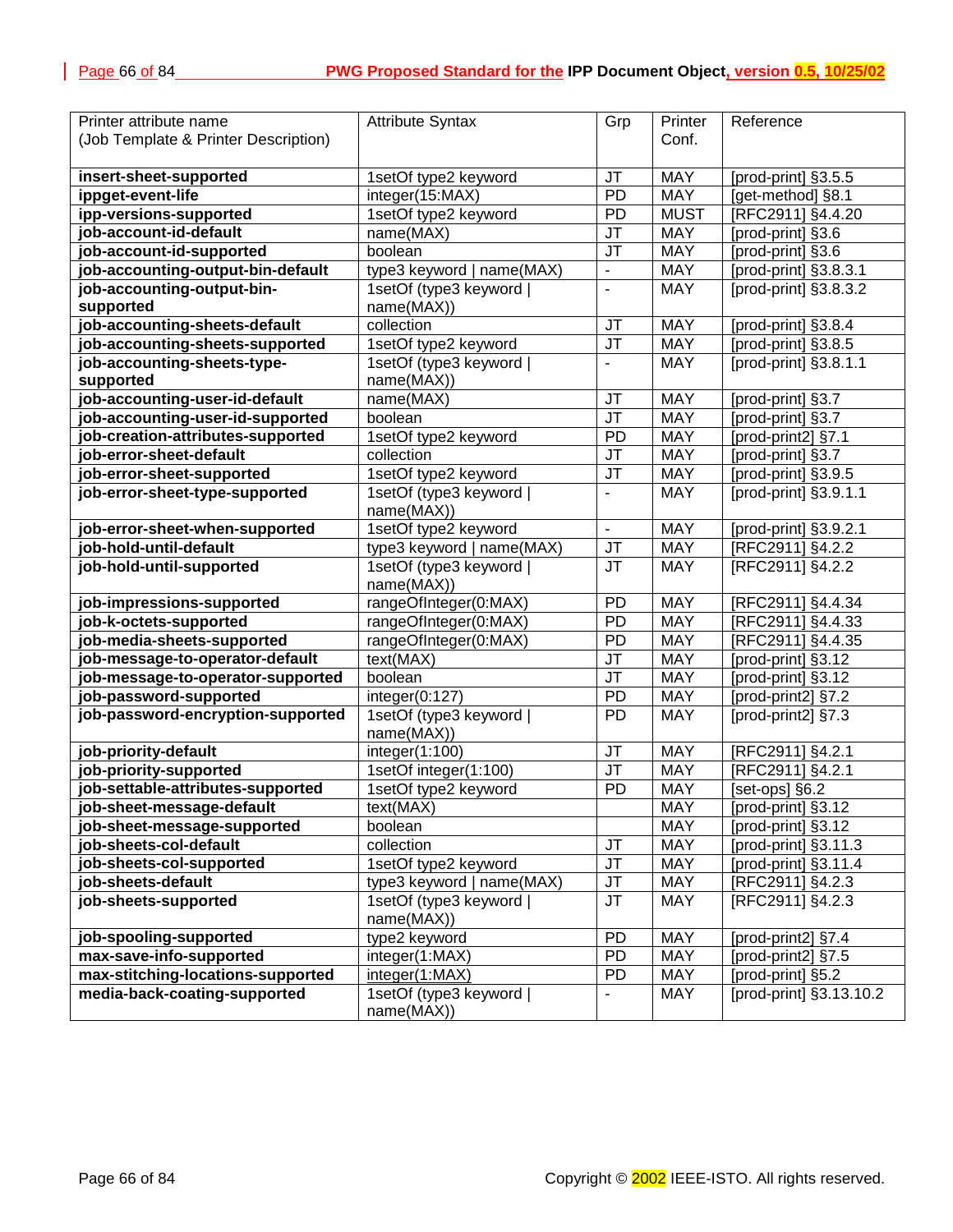| Printer attribute name               | <b>Attribute Syntax</b>             | Grp                      | Printer     | Reference               |
|--------------------------------------|-------------------------------------|--------------------------|-------------|-------------------------|
| (Job Template & Printer Description) |                                     |                          | Conf.       |                         |
|                                      |                                     |                          |             |                         |
| media-col-database                   | 1setOf collection                   | $^{47}$                  | <b>MAY</b>  | [prod-print2] §7.6      |
| any "media-col" member attribute     |                                     |                          |             |                         |
| media-col-default                    | collection                          | JT                       | <b>MAY</b>  | [prod-print] §3.13.12   |
| any "media-col" member attribute     |                                     |                          |             |                         |
| media-color-supported                | 1setOf type2 keyword                | $\blacksquare$           | <b>MAY</b>  | [prod-print] §3.13.4.1  |
| media-col-ready                      | 1setOf collection                   | <b>JT</b>                | <b>MAY</b>  | [prod-print] §3.13.13   |
| any "media-col" member attribute     |                                     |                          |             |                         |
| media-col-supported                  | 1setOf type2 keyword                | JT                       | <b>MAY</b>  | [prod-print] §3.13.14   |
| media-default                        | type3 keyword   name(MAX)           | JT                       | <b>MAY</b>  | [RFC2911] §4.2.11       |
| media-front-coating-supported        | 1setOf (type3 keyword               | $\blacksquare$           | <b>MAY</b>  | [prod-print] §3.13.10.1 |
|                                      | name(MAX))                          |                          |             |                         |
| media-hole-count-supported           | 1setOf rangeOfInteger(0:MAX)        | $\overline{\phantom{a}}$ | <b>MAY</b>  | [prod-print] §3.13.6.1  |
| media-info-supported                 | boolean                             | $\blacksquare$           | <b>MAY</b>  | [prod-print] §3.13.3.1  |
| media-input-tray-check-default       | type3 keyword   name(MAX)           | <b>JT</b>                | <b>MAY</b>  | [prod-print] §3.14      |
| media-input-tray-check-supported     | 1setOf (type3 keyword               | <b>JT</b>                | <b>MAY</b>  | [prod-print] §3.14      |
|                                      | name(MAX))                          |                          |             |                         |
| media-key-supported                  | 1setOf (type3 keyword               | $\overline{\phantom{a}}$ | <b>MAY</b>  | [prod-print] §3.13.1.1  |
|                                      | name(MAX))                          |                          |             |                         |
| media-order-count-supported          | 1setOf rangeOfInteger(1:MAX)        | $\blacksquare$           | <b>MAY</b>  | [prod-print] §3.13.7.1  |
| media-pre-printed-supported          | 1setOf (type3 keyword)              |                          | <b>MAY</b>  | [prod-print] §3.13.5.1  |
|                                      | name(MAX))                          |                          |             |                         |
| media-ready                          | 1setOf (type3 keyword)              | <b>JT</b>                | <b>MAY</b>  | [RFC2911] §4.2.11       |
| media-recycled-supported             | name(MAX))<br>1setOf (type3 keyword | $\overline{\phantom{a}}$ | <b>MAY</b>  | [prod-print] §3.13.11.1 |
|                                      | name(MAX))                          |                          |             |                         |
| media-size-supported                 | 1setOf collection                   | $\blacksquare$           | <b>MAY</b>  | [prod-print] §3.13.8.3  |
| media-supported                      | 1setOf (type3 keyword               | JT                       | <b>MAY</b>  | [RFC2911] §4.2.11       |
|                                      | name(MAX))                          |                          |             |                         |
| media-type-supported                 | 1setOf (type3 keyword               | $\blacksquare$           | <b>MAY</b>  | [prod-print] §3.13.2.1  |
|                                      | name(MAX))                          |                          |             |                         |
| media-weight-metric-supported        | 1setOf rangeOfInteger(1:MAX)        | $\blacksquare$           | <b>MAY</b>  | [prod-print] §3.13.9.1  |
| multiple-document-handling-default   | type2 keyword                       | JT                       | <b>MAY</b>  | [RFC2911] §4.2.4        |
| multiple-document-handling-          | 1setOf type2 keyword                | <b>JT</b>                | <b>MAY</b>  | [RFC2911] §4.2.4        |
| supported                            |                                     |                          |             |                         |
| multiple-document-jobs-supported     | boolean                             | <b>PD</b>                | MAY         | [RFC2911] §4.4.16       |
| multiple-operation-time-out          | integer(1:MAX)                      | <b>PD</b>                | <b>MAY</b>  | [RFC2911] §4.4.31       |
| natural-language-configured          | naturalLanguage                     | <b>PD</b>                | <b>MUST</b> | [RFC2911] §4.4.19       |
| notify-attributes-supported          | 1setOf type2 keyword                | <b>PD</b>                | <b>MAY</b>  | [ntfy] §5.3.4           |
| notify-events-default                | 1setOf type2 keyword                | <b>PD</b>                | <b>MAY</b>  | [ntfy] $§5.3.3$         |
| notify-events-supported              | 1setOf type2 keyword                | <b>PD</b>                | <b>MAY</b>  | [ntfy] $\S5.3.3$        |
| notify-lease-duration-default        | integer(0:67108863)                 | <b>PD</b>                | <b>MAY</b>  | [ntfy] $§5.3.8$         |
| notify-lease-duration-supported      | 1setOf (integer(0: 67108863)        | <b>PD</b>                | MAY         | [ntfy] $\S5.3.8$        |
|                                      | rangeOfInteger(0:67108863))         |                          |             |                         |
| notify-lease-expiration-time         | integer(0:MAX)                      | <b>PD</b>                | <b>MAY</b>  | [ntfy] §5.4.3           |
| notify-max-events-supported          | integer(2:MAX)                      | <b>PD</b>                | <b>MAY</b>  | [ntfy] $\S5.3.3$        |
| notify-pull-method-supported         | 1setOf type2 keyword                | <b>PD</b>                | MAY         | [ntfy] §5.3.2           |

 $47$  The "media-col-database" attribute is not returned when the client requests 'all' or 'printer-description' attribute group because there MAY be a large number of values. Instead the client MUST query "media-col-database" explicitly in a Get-Printer-Attributes request.

l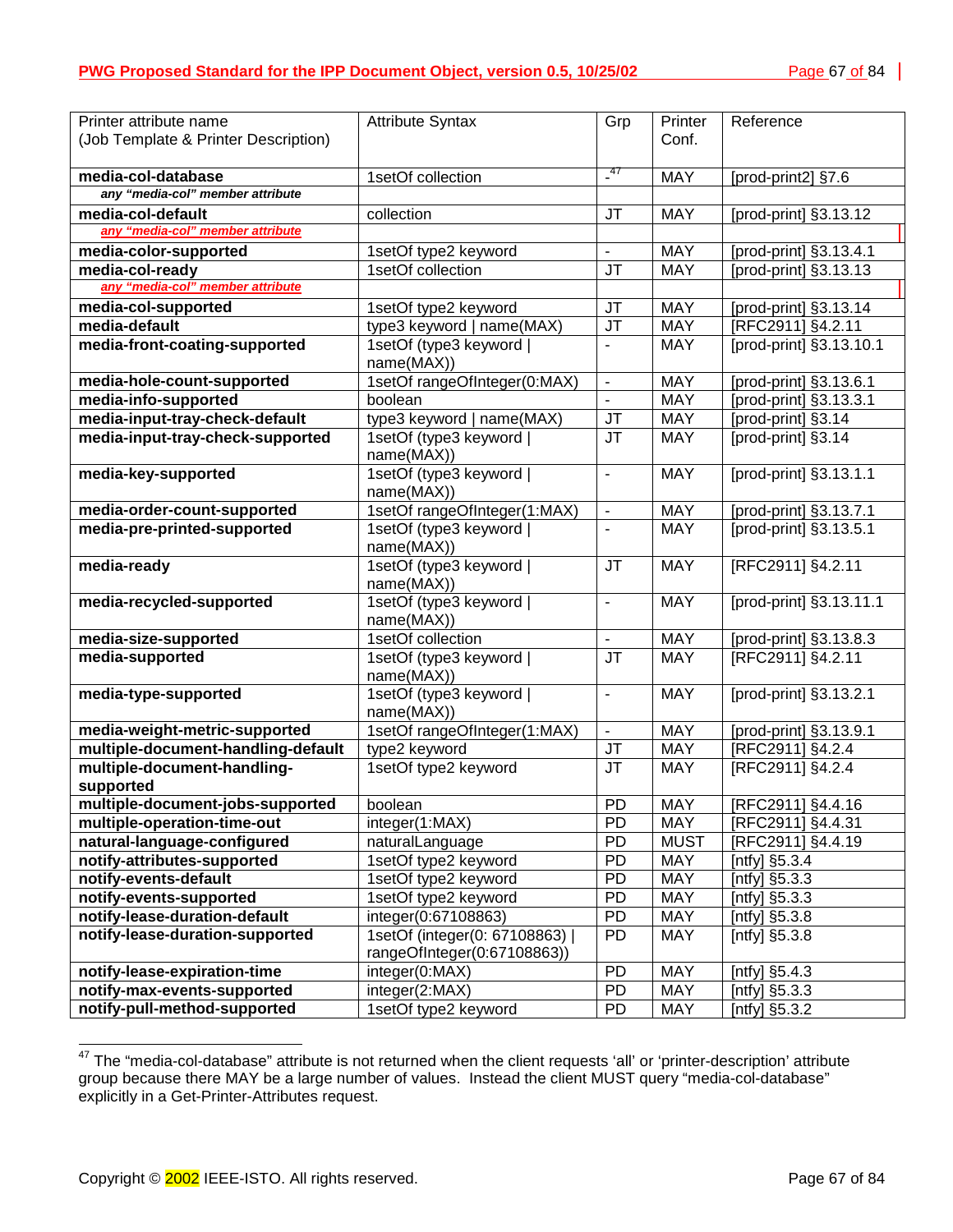| Printer attribute name                | <b>Attribute Syntax</b>   | Grp             | Printer     | Reference          |
|---------------------------------------|---------------------------|-----------------|-------------|--------------------|
|                                       |                           |                 | Conf.       |                    |
| (Job Template & Printer Description)  |                           |                 |             |                    |
| notify-schemes-supported              | 1setOf uriScheme          | <b>PD</b>       | <b>MAY</b>  | [ntfy] §5.3.1      |
| number-up-default                     |                           | <b>JT</b>       | <b>MAY</b>  |                    |
|                                       | integer(1:MAX)            |                 |             | [RFC2911] §4.2.9   |
| number-up-supported                   | 1setOf (integer(1:MAX)    | JT              | <b>MAY</b>  | [RFC2911] §4.2.9   |
|                                       | rangeOfInteger(1:MAX))    |                 |             |                    |
| operations-supported                  | 1setOf type2 enum         | PD              | <b>MUST</b> | [RFC2911] §4.4.15  |
| orientation-requested-default         | type2 enum                | <b>JT</b>       | <b>MAY</b>  | [RFC2911] §4.2.10  |
| orientation-requested-supported       | 1setOf type2 enum         | J <sub>T</sub>  | <b>MAY</b>  | [RFC2911] §4.2.10  |
| output-bin-default                    | type2 keyword   name(MAX) | J <sub>T</sub>  | MAY         | [output-bin] §2.1  |
| output-bin-supported                  | 1setOf (type2 keyword     | <b>JT</b>       | <b>MAY</b>  | [output-bin] §2.1  |
|                                       | name(MAX))                |                 |             |                    |
| page-delivery-default                 | type2 keyword             | JT              | MAY         | [prod-print] §3.15 |
| page-delivery-supported               | 1setOf type2 keyword      | JT              | <b>MAY</b>  | [prod-print] §3.15 |
| page-order-received-default           | type2 keyword             | JT              | MAY         | [prod-print] §3.16 |
| page-order-received-supported         | 1setOf type2 keyword      | JT              | MAY         | [prod-print] §3.16 |
| page-overrides-supported              | 1setOf type2 keyword      | PD              | <b>MAY</b>  | [override] §5.2.9  |
| page-ranges-supported                 | boolean                   | JT              | <b>MAY</b>  | [RFC2911] §4.2.7   |
| pages-per-minute                      | integer(0:MAX)            | <b>PD</b>       | <b>MAY</b>  | [RFC2911] §4.4.36  |
| pages-per-minute-color                | integer(0:MAX)            | PD              | <b>MAY</b>  | [RFC2911] §4.4.37  |
| pages-per-subset-supported            | boolean                   | <b>PD</b>       | <b>MAY</b>  | [override] §5.3.2  |
| parent-printers-supported             | 1setOf uri                | PD              | MAY         | [adm-ops] §7.2     |
| pdl-override-supported                | type2 keyword             | PD              | <b>MUST</b> | [RFC2911] §4.4.28  |
| presentation-direction-number-up-     | type2 keyword             | <b>JT</b>       | <b>MAY</b>  | [prod-print] §3.17 |
| default                               |                           |                 |             |                    |
| presentation-direction-number-up-     | 1setOf type2 keyword      | <b>JT</b>       | <b>MAY</b>  | [prod-print] §3.17 |
| supported                             |                           |                 |             |                    |
| printer-current-time                  | dateTime                  | <b>PD</b>       | <b>MAY</b>  | [RFC2911] §4.4.30  |
| printer-detailed-status-messages      | 1setOf text(MAX)          | PD              | <b>MAY</b>  | [prod-print2] §7.7 |
| printer-driver-installer              | uri                       | PD              | <b>MAY</b>  | [RFC2911] §4.4.8   |
| printer-info                          | text(127)                 | PD              | <b>MAY</b>  | [RFC2911] §4.4.6   |
| printer-is-accepting-jobs             | boolean                   | PD              | <b>MUST</b> | [RFC2911] §4.4.23  |
| printer-location                      | text(127)                 | $\overline{PD}$ | <b>MAY</b>  | [RFC2911] §4.4.5   |
| printer-make-and-model                | text(127)                 | PD              | <b>MAY</b>  | [RFC2911] §4.4.9   |
| printer-message-date-time             | dateTime                  | PD              | <b>MAY</b>  | [set-ops] §6.5     |
| printer-message-from-operator         | text(127)                 | PD              | <b>MAY</b>  | [RFC2911] §4.4.25  |
| printer-message-time                  | integer(MIN:MAX)          | $\overline{PD}$ | <b>MAY</b>  | [set-ops] §6.4     |
| printer-more-info                     | uri                       | <b>PD</b>       | <b>MAY</b>  | [RFC2911] §4.4.7   |
| printer-more-info-manufacturer        | uri                       | PD              | MAY         | [RFC2911] §4.4.10  |
| printer-name                          | name(127)                 | <b>PD</b>       | <b>MUST</b> | [RFC2911] §4.4.4   |
| printer-notify-server-uri             | uri                       | PD              | MAY         | [not-srv] $§4.1$   |
| printer-resolution-default            | resolution                | JT              | MAY         | [RFC2911] §4.2.12  |
| printer-resolution-supported          | 1setOf resolution         | JT              | MAY         | [RFC2911] §4.2.12  |
| printer-settable-attributes-supported | 1setOf type2 keyword      | PD              | <b>MAY</b>  | [set-ops] §6.1     |
| printer-state                         | type1 enum                | PD              | <b>MUST</b> | [RFC2911] §4.4.11  |
| printer-state-change-date-time        | dateTime                  | <b>PD</b>       | <b>MAY</b>  | [ntfy] $§6.2$      |
| printer-state-change-time             | integer(1:MAX)            | PD              | MAY         | [ntfy] $§6.1$      |
| printer-state-message                 | text(MAX)                 | PD              | MAY         | [RFC2911] §4.4.13  |
|                                       |                           | <b>PD</b>       | <b>MUST</b> | [RFC2911] §4.4.12  |
| printer-state-reasons                 | 1setOf type2 keyword      |                 |             |                    |
| printer-up-time                       | integer(1:MAX))           | PD              | <b>MUST</b> | [RFC2911] §4.4.29  |
| printer-uri-supported                 | 1setOf uri                | PD              | <b>MUST</b> | [RFC2911] §4.4.1   |
| printer-xri-supported                 | 1setOf collection         | PD              | <b>MAY</b>  | [set-ops] §6.6     |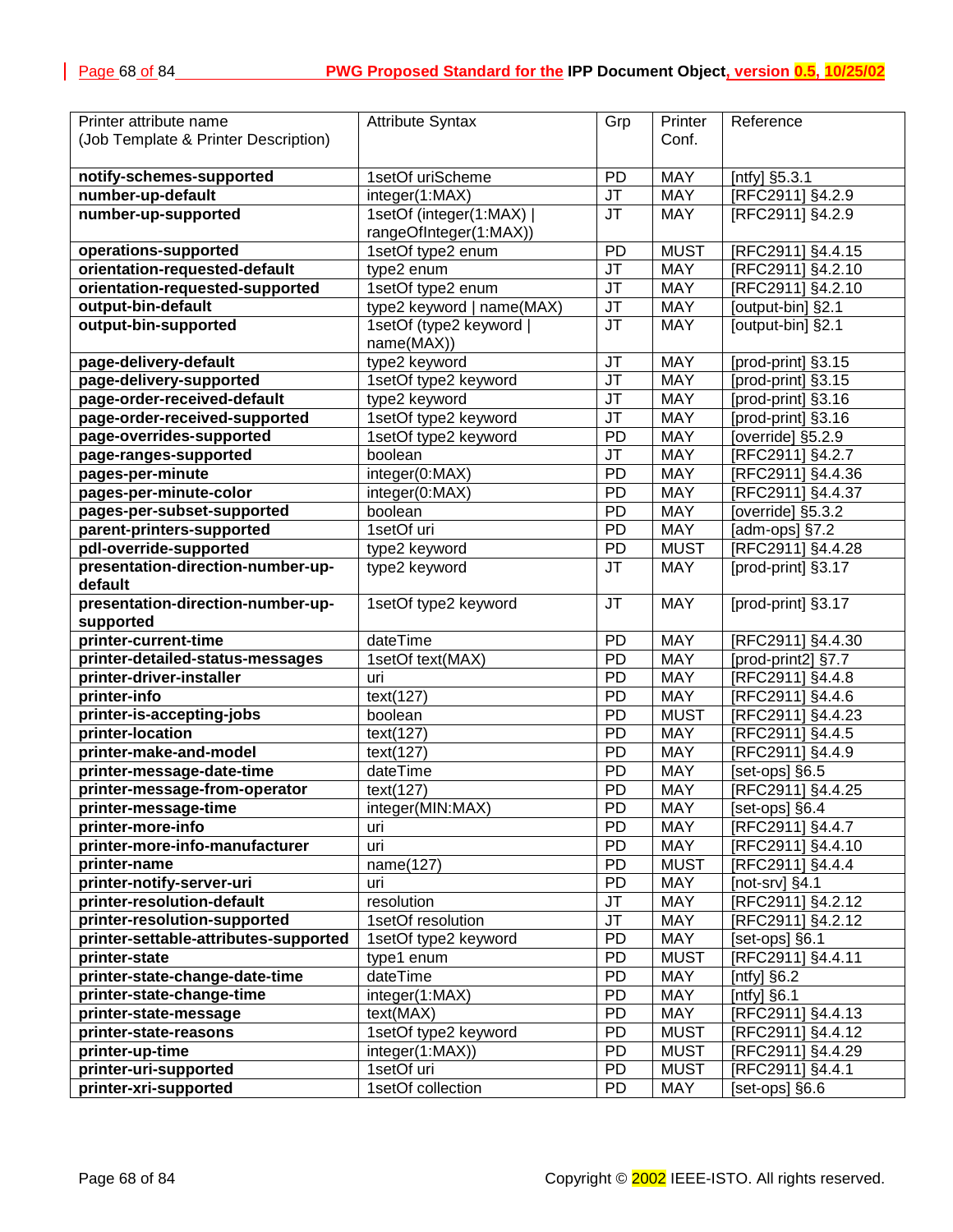<span id="page-68-0"></span>

| Printer attribute name                                    | <b>Attribute Syntax</b>                  | Grp                               | Printer                  | Reference                                    |
|-----------------------------------------------------------|------------------------------------------|-----------------------------------|--------------------------|----------------------------------------------|
| (Job Template & Printer Description)                      |                                          |                                   | Conf.                    |                                              |
|                                                           |                                          |                                   |                          |                                              |
| xri-uri                                                   | uri                                      | <b>PD</b>                         | <b>MUST</b>              | [set-ops] §6.6                               |
| xri-authentication                                        | 1setOf type2 keyword                     | PD                                | <b>MUST</b>              | [set-ops] §6.6                               |
| xri-security                                              | 1setOf type2 keyword                     | PD                                | <b>MUST</b>              | [set-ops] §6.6                               |
| print-quality-default                                     | type2 enum                               | JT                                | MAY                      | [RFC2911] §4.2.13                            |
| print-quality-supported                                   | 1setOf type2 enum                        | JT                                | <b>MAY</b>               | [RFC2911] §4.2.13                            |
| queued-job-count                                          | integer(0:MAX)                           | PD                                | <b>MUST</b>              | [RFC2911] §4.4.24                            |
| reference-uri-schemes-supported                           | 1setOf uriScheme                         | PD                                | MAY                      | [RFC2911] §4.4.27                            |
| separator-sheets-default                                  | collection                               | JT                                | <b>MAY</b>               | [prod-print] §3.18.3                         |
| separator-sheets-supported                                | 1setOf type2 keyword                     | JT                                | MAY                      | [prod-print] §3.18.4                         |
| separator-sheets-type-supported                           | 1setOf (type3 keyword                    | $\blacksquare$                    | <b>MAY</b>               | [prod-print] §3.18.1.1                       |
|                                                           | name(MAX))                               |                                   |                          |                                              |
| sheet-collate-default                                     | type2 keyword                            | <b>JT</b>                         | <b>MAY</b>               | [job-prog] §3.1                              |
| sheet-collate-supported                                   | 1setOf type2 keyword                     | $\overline{\mathsf{J}\mathsf{T}}$ | <b>MAY</b>               | [job-prog] §3.1                              |
| sides-default                                             | type2 keyword                            | JT                                | <b>MAY</b>               | [RFC2911] §4.2.8                             |
| sides-supported                                           | 1setOf type2 keyword                     | JT                                | MAY                      | [RFC2911] §4.2.8                             |
| stitching-locations-supported                             | 1setOf (integer(0:MAX)                   |                                   | <b>MAY</b>               | [prod-print] §3.2.2.3.1                      |
|                                                           | rangeOfInteger(0:MAX))                   |                                   |                          |                                              |
| stitching-offset-supported                                | 1setOf (integer (0:MAX)                  | ÷                                 | <b>MAY</b>               | [prod-print] §3.2.2.2.1                      |
|                                                           | rangeOfInteger(0:MAX))                   |                                   |                          |                                              |
| stitching-reference-edge-supported                        | 1setOf type2 keyword                     |                                   | <b>MAY</b>               | [prod-print] §3.2.2.1.1                      |
| subordinate-printers-supported                            | 1setOf uri                               | PD                                | <b>MAY</b>               | [adm-ops] §7.1                               |
| uri-authentication-supported                              | 1setOf type2 keyword                     | PD                                | <b>MUST</b>              | [RFC2911] §4.4.2                             |
| uri-security-supported                                    | 1setOf type2 keyword                     | PD                                | <b>MUST</b>              | [RFC2911] §4.4.3                             |
| user-defined-values-supported                             | 1setOf type2 keyword                     | PD                                | <b>MAY</b>               | [prod-print] §5.1                            |
| which-jobs-supported                                      | 1setOf type2 keyword                     | <b>PD</b>                         | <b>MAY</b>               | [prod-print2] §7.8                           |
| x-image-position-default                                  | type2 keyword                            | $\overline{\mathsf{J}\mathsf{T}}$ | <b>MAY</b>               | [prod-print] §3.19.2                         |
| x-image-position-supported                                | 1setOf type2 keyword                     | $\overline{\mathsf{J}\mathsf{T}}$ | <b>MAY</b>               | [prod-print] §3.19.2                         |
| x-image-shift-default                                     | integer(MIN:MAX)                         | $\overline{\mathsf{J}\mathsf{T}}$ | <b>MAY</b>               | [prod-print] §3.19.3                         |
| x-image-shift-supported                                   | rangeOfInteger(MIN:MAX)                  | $\overline{\mathsf{J}\mathsf{T}}$ | <b>MAY</b>               | [prod-print] §3.19.3                         |
| xri-authentication-supported                              | 1setOf type2 keyword                     | PD                                | <b>MAY</b>               | [set-ops] §6.8                               |
| xri-security-supported                                    | 1setOf type2 keyword                     | $\overline{PD}$                   | <b>MAY</b>               | [set-ops] §6.9                               |
| xri-uri-scheme-supported                                  | 1setOf uriScheme                         | $\overline{PD}$<br>JT             | <b>MAY</b><br><b>MAY</b> | [set-ops] §6.7                               |
| x-side1-image-shift-default                               | integer(MIN:MAX)                         | JT                                | <b>MAY</b>               | [prod-print] §3.19.4<br>[prod-print] §3.19.4 |
| x-side1-image-shift-supported                             | rangeOfInteger(MIN:MAX)                  | JT                                | <b>MAY</b>               | [prod-print] §3.19.5                         |
| x-side2-image-shift-default                               | integer(MIN:MAX)                         |                                   |                          |                                              |
| x-side2-image-shift-supported<br>y-image-position-default | rangeOfInteger(MIN:MAX)<br>type2 keyword | JT<br>JT                          | <b>MAY</b><br><b>MAY</b> | [prod-print] §3.19.5<br>[prod-print] §3.19.6 |
|                                                           |                                          |                                   |                          |                                              |
| y-image-position-supported                                | 1setOf type2 keyword                     | JT                                | MAY                      | [prod-print] §3.19.6                         |
| y-image-shift-default                                     | integer(MIN:MAX)                         | JT                                | <b>MAY</b>               | [prod-print] §3.19.7                         |
| y-image-shift-supported                                   | rangeOfInteger(MIN:MAX)                  | JT                                | <b>MAY</b>               | [prod-print] §3.19.7                         |
| y-side1-image-shift-default                               | integer(MIN:MAX)                         | JT                                | <b>MAY</b>               | [prod-print] §3.19.8                         |
| y-side1-image-shift-supported                             | rangeOfInteger(MIN:MAX)                  | JT                                | <b>MAY</b>               | [prod-print] §3.19.8                         |
| y-side2-image-shift-default                               | integer(MIN:MAX)                         | JT                                | <b>MAY</b>               | [prod-print] §3.19.9                         |
| y-side2-image-shift-supported                             | rangeOfInteger(MIN:MAX)                  | JT                                | MAY                      | [prod-print] §3.19.9                         |

1896

## 1897 **9.1 document-creation-attributes-supported (1setOf type2 keyword)**

1898 This Printer Description attribute lists the keyword names of the Document Template and Operation attributes that 1899 the Printer will accept in the Create-Document, Send-Document, and Send-URI Document Creation operations.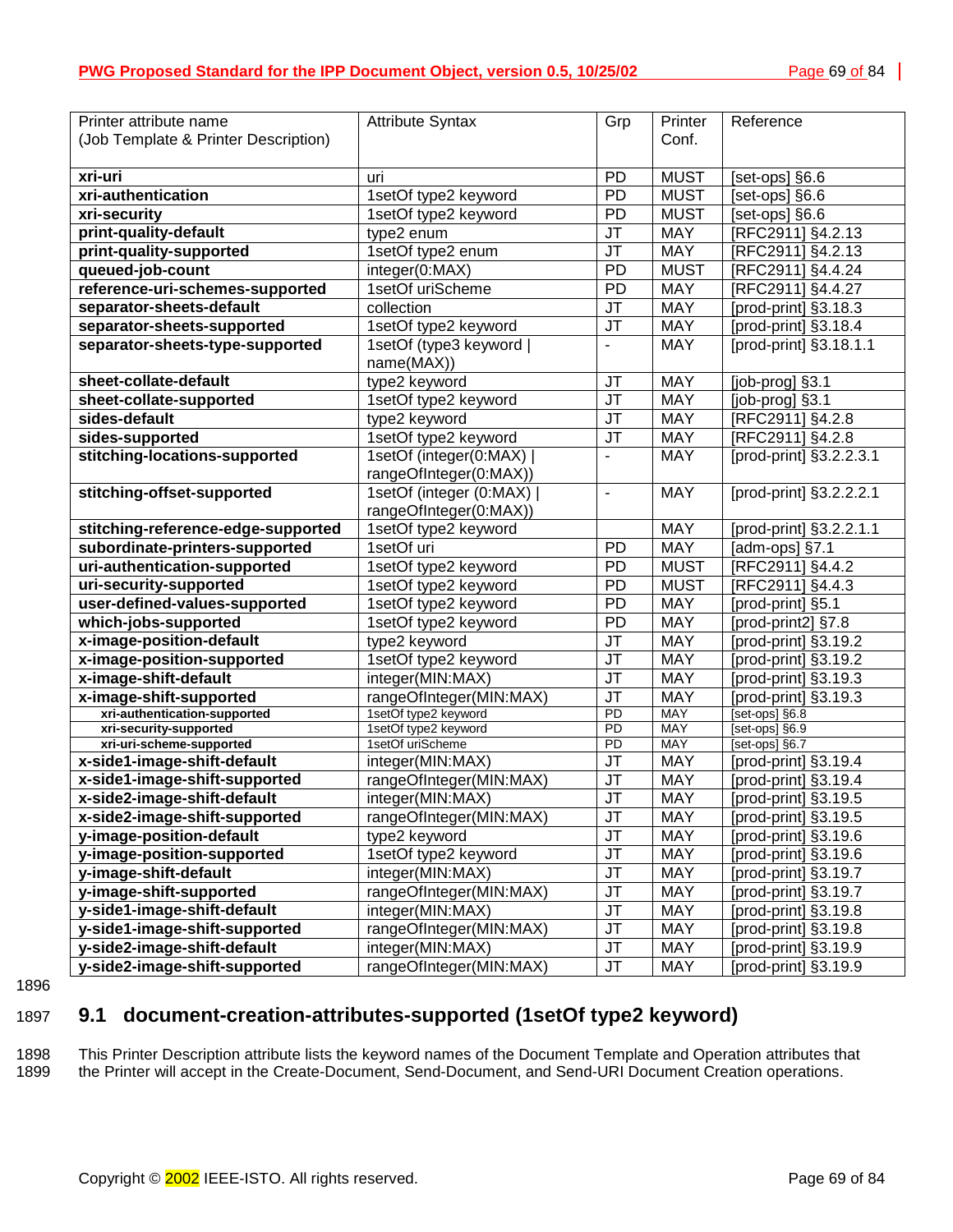# 1900 **9.2 printer-state-reasons (1setOf type2 keyword)**

| IPP Printer Description attribute | <b>IPP Attribute Syntax</b> | <b>Printer</b>      | Reference         |
|-----------------------------------|-----------------------------|---------------------|-------------------|
| name                              | plus                        | conformance         |                   |
|                                   | Values                      |                     |                   |
|                                   |                             |                     |                   |
| printer-state-reasons             | 1setOf type2 keyword        | <b>MUST</b>         | [RFC2911] §4.4.12 |
|                                   | other                       | <b>MAY</b>          | [RFC2911] §4.4.12 |
|                                   | none                        | <b>MUST</b>         | [RFC2911] §4.4.12 |
|                                   | connecting-to-device        | <b>MAY</b>          | [RFC2911] §4.4.12 |
|                                   | cover-open                  | <b>MAY</b>          | [RFC2911] §4.4.12 |
|                                   | deactivated                 | <b>MAY</b>          | [adm-ops] §8.2    |
|                                   | developer-empty             | <b>MAY</b>          | [RFC2911] §4.4.12 |
|                                   | developer-low               | <b>MAY</b>          | [RFC2911] §4.4.12 |
|                                   | door-open                   | <b>MAY</b>          | [RFC2911] §4.4.12 |
|                                   | fuser-over-temp             | <b>MAY</b>          | [RFC2911] §4.4.12 |
|                                   | fuser-under-temp            | <b>MAY</b>          | [RFC2911] §4.4.12 |
|                                   | hold-new-jobs               | <b>MAY</b>          | Tadm-ops] §8.1    |
|                                   | input-tray-missing          | <b>MAY</b>          | [RFC2911] §4.4.12 |
|                                   | interlock-open              | <b>MAY</b>          | [RFC2911] §4.4.12 |
|                                   | interpreter-resource-       | <b>MAY</b>          | [RFC2911] §4.4.12 |
|                                   | unavailable                 |                     |                   |
|                                   | marker-supply-empty         | <b>MAY</b>          | [RFC2911] §4.4.12 |
|                                   | marker-supply-low           | <b>MAY</b>          | [RFC2911] §4.4.12 |
|                                   | marker-waste-almost-full    | <b>MAY</b>          | [RFC2911] §4.4.12 |
|                                   | marker-waste-full           | <b>MAY</b>          | [RFC2911] §4.4.12 |
|                                   | media-empty                 | <b>MAY</b>          | [RFC2911] §4.4.12 |
|                                   | media-jam                   | <b>MAY</b>          | [RFC2911] §4.4.12 |
|                                   | media-low                   | <b>MAY</b>          | [RFC2911] §4.4.12 |
|                                   | media-needed                | <b>MAY</b>          | [RFC2911] §4.4.12 |
|                                   | moving-to-paused            | CMUST <sup>48</sup> | [RFC2911] §4.4.12 |
|                                   | opc-life-over               | <b>MAY</b>          | [RFC2911] §4.4.12 |
|                                   | opc-near-eol                | <b>MAY</b>          | [RFC2911] §4.4.12 |
|                                   | output-area-almost-full     | <b>MAY</b>          | [RFC2911] §4.4.12 |
|                                   | output-area-full            | <b>MAY</b>          | [RFC2911] §4.4.12 |
|                                   | output-tray-missing         | <b>MAY</b>          | [RFC2911] §4.4.12 |
|                                   | paused                      | CMUST <sup>49</sup> | [RFC2911] §4.4.12 |
|                                   | shutdown                    | <b>MAY</b>          | [RFC2911] §4.4.12 |
|                                   | spool-area-full             | <b>SHOULD</b>       | [RFC2911] §4.4.12 |
|                                   | stopped-partly              | <b>MAY</b>          | [RFC2911] §4.4.12 |
|                                   | stopping                    | <b>MAY</b>          | [RFC2911] §4.4.12 |
|                                   | timed-out                   | <b>MAY</b>          | [RFC2911] §4.4.12 |
|                                   | toner-empty                 | <b>MAY</b>          | [RFC2911] §4.4.12 |
|                                   | toner-low                   | <b>MAY</b>          | IRFC2911] §4.4.12 |

1901

l

1902 This description is taken from [RFC2911] with additions from other IPP extension documents:

 $^{48}$  The 'moving-to-paused' value MUST be supported if the Pause-Printer operation is supported and it takes significant time to move to paused.

 $^{49}$ The 'paused' value MUST be supported if the Pause-Printer operation is supported.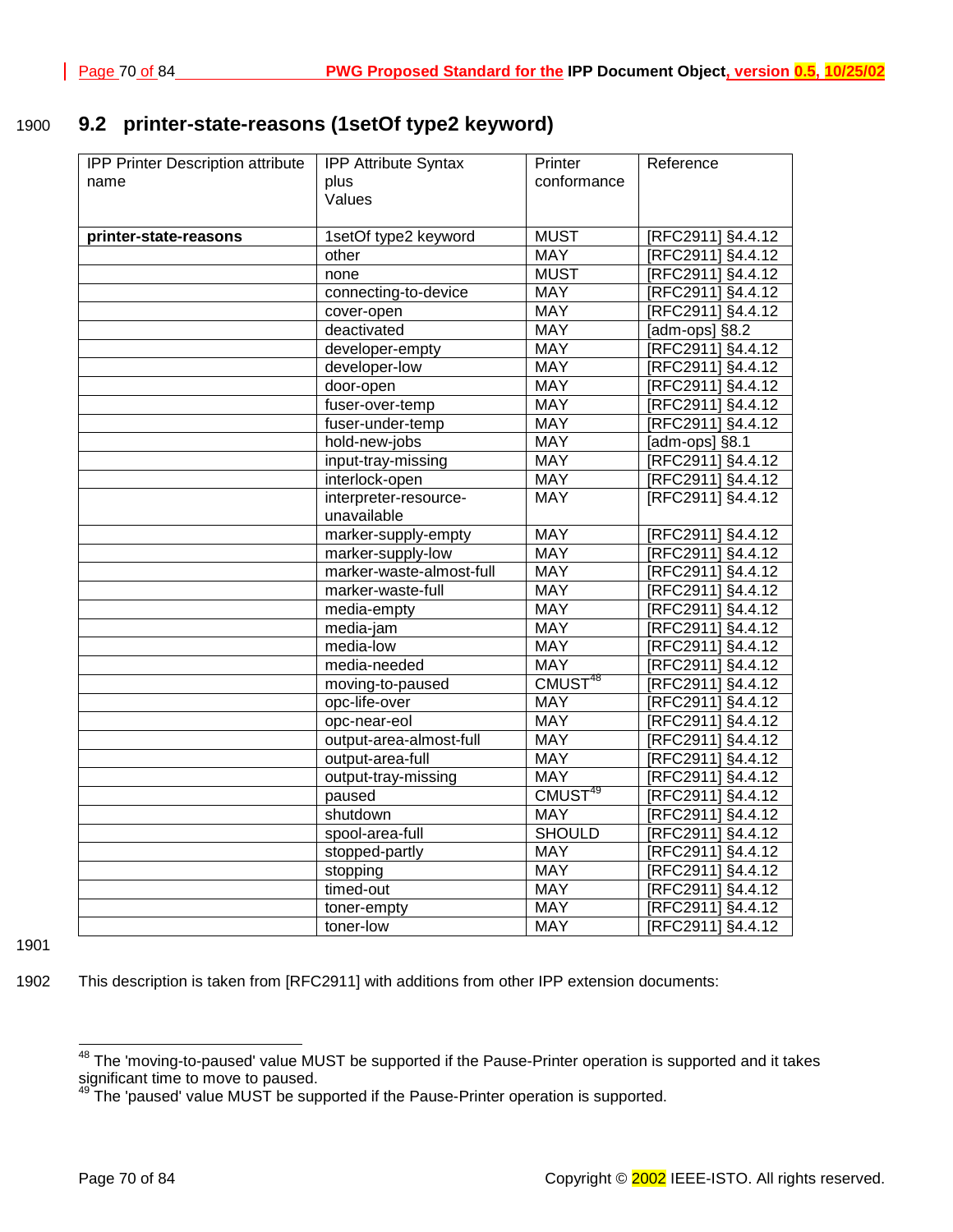- 1903 This REQUIRED Printer attribute supplies additional detail about the device's state. Some of the these value
- 1904 definitions indicate conformance requirements; the rest are OPTIONAL.
- 1905 Each keyword value MAY have a suffix to indicate its level of severity. The three levels are: report (least severe), 1906 warning, and error (most severe).
- 1907 **'-report'**: This suffix indicates that the reason is a "report". An implementation may choose to omit some or 1908 all reports. Some reports specify finer granularity about the printer state; others serve as a precursor 1909 to a warning. A report MUST contain nothing that could affect the printed output.
- 1910 **'-warning'**: This suffix indicates that the reason is a "warning". An implementation may choose to omit some or all warnings. Warnings serve as a precursor to an error. A warning MUST contain nothing that 1912 prevents a job from completing, though in some cases the output may be of lower quality.
- 1913 **'-error'**: This suffix indicates that the reason is an "error". An implementation MUST include all errors. If this 1914 attribute contains one or more errors, printer MUST be in the stopped state.
- 1915 If the implementation does not add any one of the three suffixes, all parties MUST assume that the reason is an 1916 "error".
- 1917 If a Printer object controls more than one output device, each value of this attribute MAY apply to one or more of the 1918 output devices. An error on one output device that does not stop the Printer object as a whole MAY appear as a 1919 warning in the Printer's "printer-state-reasons attribute". If the "printer-state" for such a Printer has a value of 1920 'stopped', then there MUST be an error reason among the values in the "printer-state-reasons" attribute.
- 1921 The following standard keyword values are defined (in alphabetical order):
- 1922 **'other'**: The device has detected an error other than one listed in this document.
- 1923 **'none'**: There are not reasons. This state reason is semantically equivalent to "printer-state-reasons" without 1924 any value and MUST be used, since the 1setOf attribute syntax requires at least one value.
- 1925 **'connecting-to-device'**: The Printer object has scheduled a job on the output device and is in the process of 1926 connecting to a shared network output device (and might not be able to actually start printing the job 1927 for an arbitrarily long time depending on the usage of the output device by other servers on the 1928 network).
- 1929 **'cover-open**': One or more covers on the device are open.
- 1930 **'deactivated'**: A client has issued a Deactivate-Printer operation for the Printer object (see [adm-ops] 1931 section 3.4.1) and the Printer is in the process of becoming deactivated or has become deactivated. 1932 The Printer MUST reject all requests except Activate-Printer, queries (Get-Printer-Attributes, Get-1933 Job-Attributes, Get-Jobs, etc.), Send-Document, and Send-URI (so that partial job submission can 1934 be completed - see [adm-ops] section 3.1.1) and return the 'server-error-service-unavailable' status 1935 code.
- 1936 **'developer-empty'**: The device is out of developer.
- 1937 **'developer-low**': The device is low on developer.
- 1938 **'door-open'**: One or more doors on the device are open.
- 1939 **'fuser-over-temp'**: The fuser temperature is above normal.
- 1940 **'fuser-under-temp'**: The fuser temperature is below normal.
- 1941 **'hold-new-jobs'**: The operator has issued the Hold-New-Jobs operation (see [adm-ops] section 3.3.1) or 1942 other means, but the output-device(s) are taking an appreciable time to stop. Later, when all output 1943 has stopped, the "printer-state" becomes 'stopped', and the 'paused' value replaces the 'moving-to-1944 paused' value in the "printer-state-reasons" attribute. This value MUST be supported, if the Hold-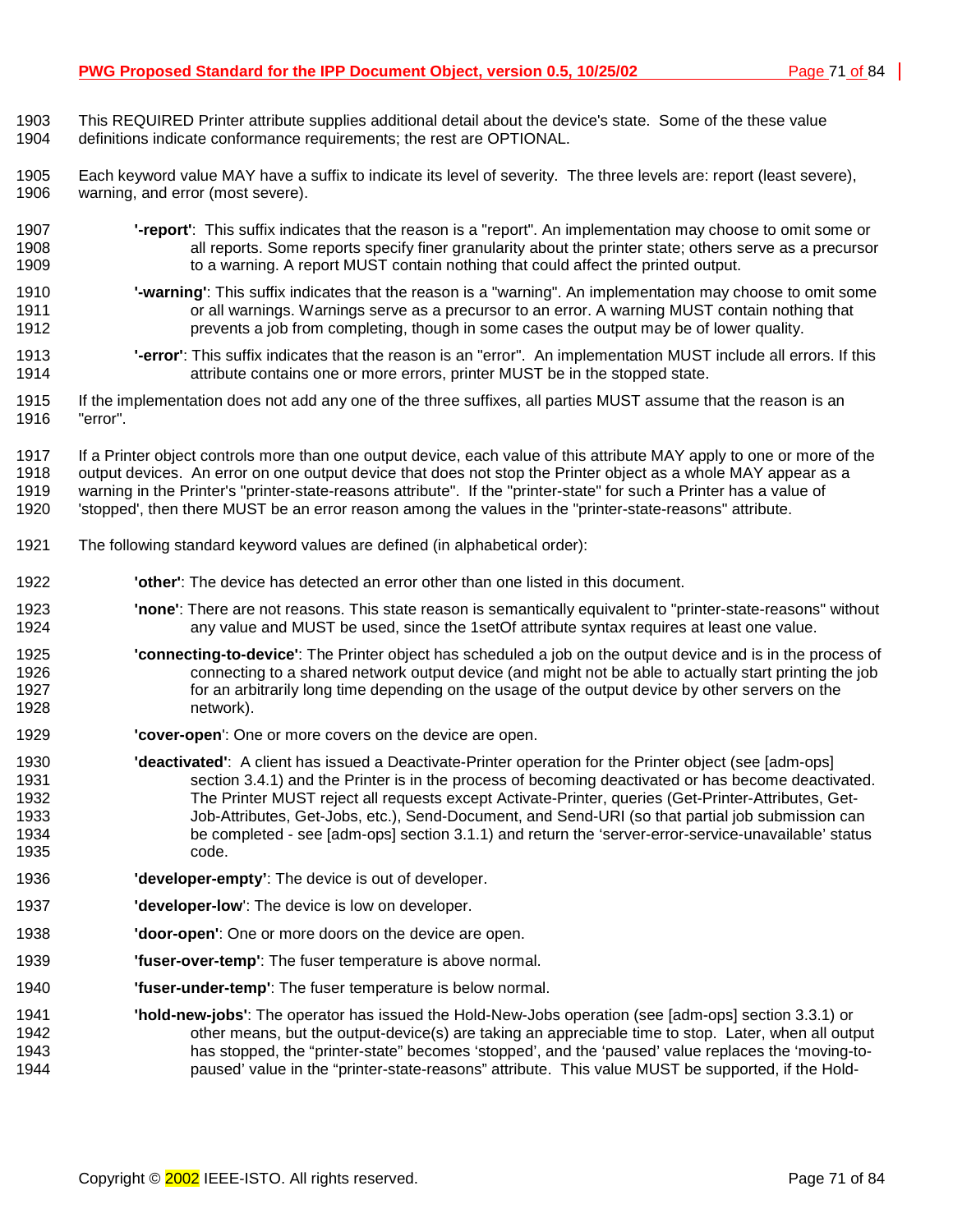- 1945 New-Jobs operation is supported and the implementation takes significant time to pause a device in 1946 certain circumstances.
- 1947 **'input-tray-missing'**: One or more input trays are not in the device.
- 1948 **'interlock-open'**: One or more interlock devices on the printer are unlocked.
- 1949 **'interpreter-resource-unavailable'**: An interpreter resource is unavailable (i.e. font, form)
- 1950 **'marker-supply-empty'**: The device is out of at least one marker supply. (e.g. toner, ink, ribbon)
- 1951 **'marker-supply-low'**: The device is low on at least one marker supply. (e.g. toner, ink, ribbon)
- 1952 **'marker-waste-almost-full'**: The device marker supply waste receptacle is almost full.
- 1953 **'marker-waste-full'**: The device marker supply waste receptacle is full.
- 1954 **'media-empty'**: At least one input tray is empty.
- 1955 **'media-jam'**: The device has a media jam.
- 1956 **'media-low'**: At least one input tray is low on media.
- 1957 **'media-needed'**: A tray has run out of media.
- 1958 **'moving-to-paused'**: Someone has paused the Printer object using the Pause-Printer operation (see 1959 [RFC2911] section 3.2.7) or other means, but the device(s) are taking an appreciable time to stop. 1960 Later, when all output has stopped, the "printer-state" becomes 'stopped', and the 'paused' value 1961 replaces the 'moving-to-paused' value in the "printer-state-reasons" attribute. This value MUST be 1962 supported, if the Pause-Printer operation is supported and the implementation takes significant time 1963 to pause a device in certain circumstances.
- 1964 **'opc-life-over'**: The optical photo conductor is no longer functioning.
- 1965 **'opc-near-eol'**: The optical photo conductor is near end of life.
- 1966 **'output-area-almost-full'**: One or more output area is almost full (e.g. tray, stacker, collator).
- 1967 **'output-area-full'**: One or more output area is full. (e.g. tray, stacker, collator)
- 1968 **'output-tray-missing'**: One or more output trays are not in the device
- 1969 **'paused'**: Someone has paused the Printer object using the Pause-Printer operation (see [RFC2911] section 1970 3.2.7) or other means and the Printer object's "printer-state" is 'stopped'. In this state, a Printer 1971 MUST NOT produce printed output, but it MUST perform other operations requested by a client. If a 1972 Printer had been printing a job when the Printer was paused, the Printer MUST resume printing that 1973 job when the Printer is no longer paused and leave no evidence in the printed output of such a 1974 pause. This value MUST be supported, if the Pause-Printer operation is supported.
- 1975 **'shutdown'**: Someone has removed a Printer object from service, and the device may be powered down or 1976 physically removed. In this state, a Printer object MUST NOT produce printed output, and unless the 1977 Printer object is realized by a print server that is still active, the Printer object MUST perform no other 1978 operations requested by a client, including returning this value. If a Printer object had been printing a 1979 job when it was shutdown, the Printer NEED NOT resume printing that job when the Printer is no 1980 longer shutdown. If the Printer resumes printing such a job, it may leave evidence in the printed 1981 output of such a shutdown, e.g. the part printed before the shutdown may be printed a second time 1982 **after the shutdown.**
- 1983 **'spool-area-full'**: The limit of persistent storage allocated for spooling has been reached. The Printer is 1984 temporarily unable to accept more jobs. The Printer will remove this value when it is able to accept 1985 more jobs. This value SHOULD be used by a non-spooling Printer that only accepts one or a small 1986 number jobs at a time or a spooling Printer that has filled the spool space.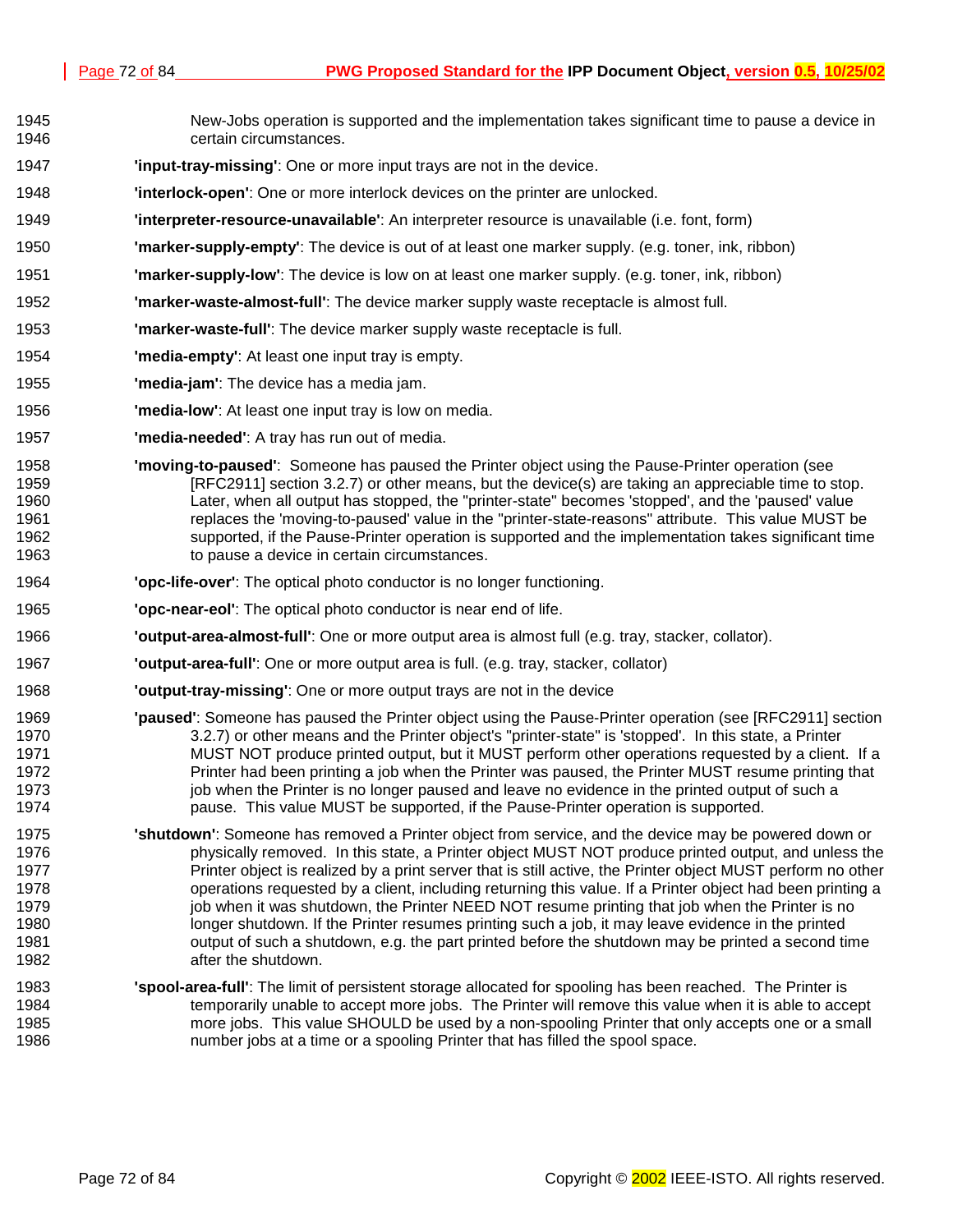- <span id="page-72-0"></span>1987 **'stopped-partly'**: When a Printer object controls more than one output device, this reason indicates that one 1988 or more output devices are stopped. If the reason is a report, fewer than half of the output devices 1989 are stopped. If the reason is a warning, fewer than all of the output devices are stopped. 1990 **'stopping'**: The Printer object is in the process of stopping the device and will be stopped in a while. When 1991 the device is stopped, the Printer object will change the Printer object's state to 'stopped'. The 1992 'stopping-warning' reason is never an error, even for a Printer with a single output device. When an 1993 output-device ceases accepting jobs, the Printer will have this reason while the output device 1994 completes printing. 1995 **'timed-out'**: The server was able to connect to the output device (or is always connected), but was unable to 1996 get a response from the output device.
- 1997 **'toner-empty'**: The device is out of toner.
- 1998 **'toner-low'**: The device is low on toner.

# 1999 **10 New Values for Existing Printer Description Attributes**

2000 This section contains those attributes for which additional values are added.

### 2001 **10.1 operations-supported (1setOf type2 enum)**

- 2002 The following "operation-id" values are added in order to support the new operations defined in this document:
- 

| 2003 | Table 13 - Operation-id assignments |
|------|-------------------------------------|
|      |                                     |

| Value  | <b>Operation Name</b>   | Reference                               |
|--------|-------------------------|-----------------------------------------|
| 0x0032 | Cancel-Current-Document | [this- <u>spec<del>doc</del>]</u> §3.10 |
| 0x0033 | Cancel-Document         | [this-specdoe] §3.9                     |
| 0x0034 | Get-Document-Attributes | [this-specdoe] §3.5                     |
| 0x0035 | Get-Documents           | [this- <u>specdoe</u> ] §3.7            |
| 0x0036 | Delete-Document         | [this- <u>spec<del>doc</del>]</u> §3.11 |
| 0x0037 | Set-Document-Attributes | [this-specdoe] §3.8                     |
| 0x0038 | Validate-Document       | [this- <u>spec<del>doc</del>]</u> §3.5  |
| 0x0039 | Create-Document         | [this- <u>spec<del>doc</del>]</u> §3.1  |
| 0x003A | Send-Data               | [this-specdoe] §3.2                     |

### 2004 **11 Conformance Requirements**

2005 This section specifies the conformance requirements for Printers and clients.

### 2006 **11.1 Printer conformance requirements**

- 2007 In order to conform to this specification, a Printer:
- 2008 1. MUST meet the conformance requirements for Printers specified in [RFC2911].
- 2009 2. MUST support the Document operations that section [3 R](#page-11-0)EQUIRES a Printer to support.
- 2010 3. MUST support the operation attributes in the Send-Document operation and, if supported, the Send-URI 2011 operation that section [6 R](#page-36-0)EQUIRES a Printer to support.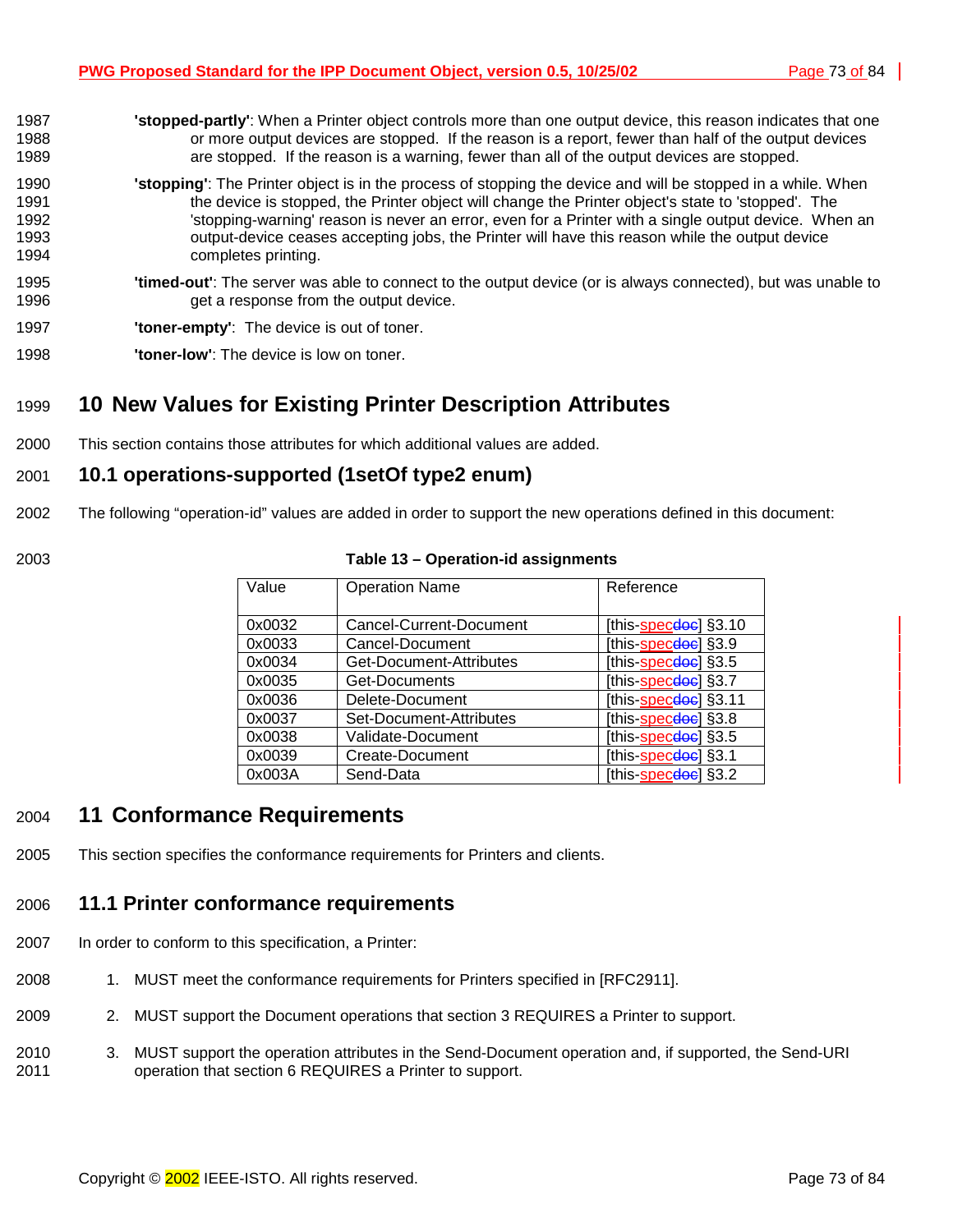- 2012 4. MAY support any of the Document Template attributes in Document Creation operations as indicated in 2013 section 7 [a](#page-40-0)nd MUST NOT support them for contexts for where they are not defined as indicated in the T[able](#page-48-0)  2014 [9](#page-48-0) with an "n".
- 2015 5. MUST support the Document Description attributes that section [8](#page-48-0) REQUIRES a Printer to support.
- 2016 6. MUST support the Printer attributes that section [8.11 R](#page-63-0)EQUIRES a Printer to support.
- 2017 7. MUST support the values of Printer Descriptions attribute that section 1[0 R](#page-72-0)EQUIRES a Printer to support.

#### 2018 **11.2 Client conformance requirements**

- 2019 In order to conform to this specification, a client:
- 2020 1. MUST meet the conformance requirements for clients specified in [RFC2911]
- 2021 2. MAY support any of the Document operations defined in section [3.](#page-11-0) <del>ISSUE 18: Or should the client be</del> 2022 **REQUIRED to support some of the Document operations?**
- 2023 3. MUST supply the operation attributes that section 6 [R](#page-36-0)EQUIRES a client to supply in operation requests.
- 2024 4. MUST supply any Document Template attributes in the format that section 7 [R](#page-40-0)EQUIRES a client to supply in 2025 Document Creation operations and MUST NOT support them for contexts for where they are not defined as 2026 indicated in the T[able 9 w](#page-48-0)ith an "n".
- 2027 5. SHOULD support any of the Document Description attributes that section [8](#page-48-0) REQUIRES a Printer to support.
- 2028 6. MAY support any of the Printer attributes listed in section [8.11.](#page-63-0)
- 2029 7. MAY support any of the values of the Printer Descriptions attributes in section 1[0.](#page-72-0)

### 2030 **12 Normative References**

2031 Note: The references in the body of this IEEE-ISTO document use the more reader-friendly mnemonic symbols 2032 below, rather than the RFC number (except for [RFC2910] and [RFC2911]). IETF RFCs and IANA registrations 2033 require using the RFC numbers in the body of the document for references.

2034 [adm-ops] 2035 Kugler, C, Hastings, T., Lewis, H., "Internet Printing Protocol (IPP): Job and Printer Administrative 2036 Operations", <draft-ietf-ipp-ops-set2-03.txt>, July 17, 2001. 2037 [coll] 2038 deBry, R., Hastings, T., Herriot, R., Ocke, K., and P. Zehler, "Internet Printing Protocol (IPP): The 'collection' 2039 attribute syntax", <draft-ietf-ipp-collection-05.txt>, work in progress, July 17, 2001. 2040 [finish] 2041 Hastings, T., Fullman, D., "Internet Printing Protocol (IPP): "finishings" attribute values extension", IEEE-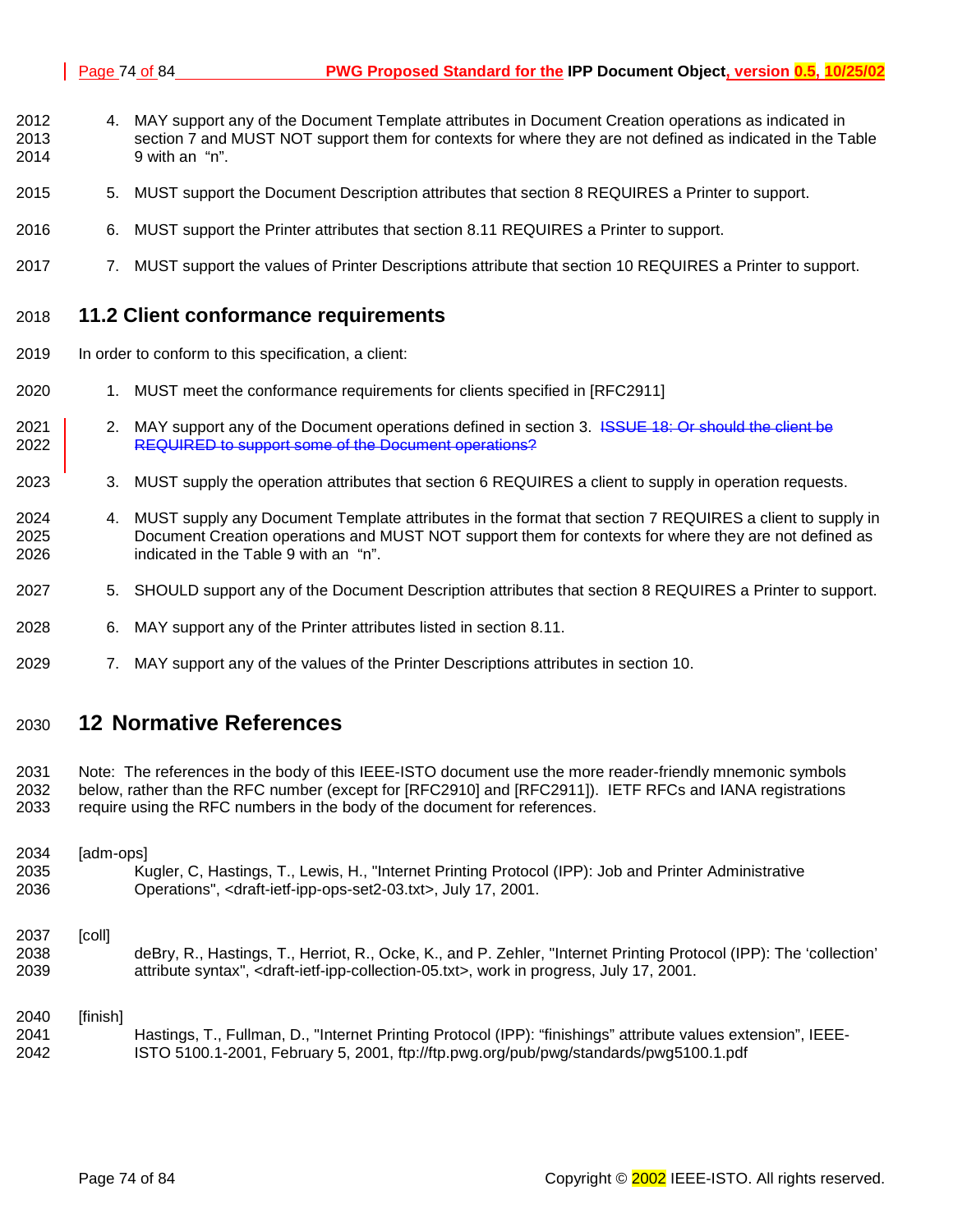| 2075 | <b>13 Informative References</b>                                                                                                               |
|------|------------------------------------------------------------------------------------------------------------------------------------------------|
| 2072 | [set-ops]                                                                                                                                      |
| 2073 | Hastings, T., Herriot, R., Kugler, C., and H. Lewis, "Internet Printing Protocol (IPP): Job and Printer Set                                    |
| 2074 | Operations", RFC 3380, September 2002.                                                                                                         |
| 2069 | [RFC2911]                                                                                                                                      |
| 2070 | R. deBry, T. Hastings, R. Herriot, S. Isaacson, P. Powell, "Internet Printing Protocol/1.1: Model and                                          |
| 2071 | Semantics", RFC 2911, September 2000.                                                                                                          |
| 2066 | [prod-print2] Hastings, T., and D. Fullman, "Internet Printing Protocol (IPP): Production Printing Attributes - Set 2", to                     |
| 2067 | become a PWG IEEE-ISTO standard, work in progress, August 21, 2002,                                                                            |
| 2068 | ftp://ftp.pwg.org/pub/pwg/ipp/new_PPE/pwg-ipp-prod-print-set2-draft-v0_1-020821.pdf.                                                           |
| 2063 | [prod-print]                                                                                                                                   |
| 2064 | Ocke, K., Hastings, T., "Internet Printing Protocol (IPP): Production Printing Attributes - Set1", IEEE-ISTO                                   |
| 2065 | 5100.3-2001, February 12, 2001, ftp://ftp.pwg.org/pub/pwg/standards/pwg5100.3.pdf.                                                             |
| 2060 | [override]                                                                                                                                     |
| 2061 | Herriot, R., Ocke, K., "Internet Printing Protocol (IPP): Override Attributes for Documents and Pages", IEEE-                                  |
| 2062 | ISTO 5100.4-2001, February 7, 2001, ftp://ftp.pwg.org/pub/pwg/standards/pwg5100.4.pdf.                                                         |
| 2057 | [output-bin]                                                                                                                                   |
| 2058 | Hastings, T., and R. Bergman, "Internet Printing Protocol (IPP): output-bin attribute extension", IEEE-ISTO                                    |
| 2059 | 5100.2-2001, February 7, 2001, ftp://ftp.pwg.org/pub/pwg/standards/pwg5100.2.pdf.                                                              |
| 2053 | [ntfy]                                                                                                                                         |
| 2054 | Herriot, R., Hastings, T., Shepherd, M., deBry, R., Isaacson, S., Martin, J., and R. Bergman, "Internet                                        |
| 2055 | Printing Protocol/1.1: Event Notifications and Subscriptions", <draft-ietf-ipp-not-spec-08.txt>, November 19,</draft-ietf-ipp-not-spec-08.txt> |
| 2056 | 2001.                                                                                                                                          |
| 2049 | [not-srv]                                                                                                                                      |
| 2050 | Hastings, T., Lewis, H, and Ira McDonald, "Distributed Notification Server", September 26, 2002, work in                                       |
| 2051 | progress to become IEEE-ISTO 5100.6-2002, ftp://ftp.pwg/org/pub/pwg/ipp/new NOT/ipp-dist-not-service-                                          |
| 2052 | 020926.doc                                                                                                                                     |
| 2046 | [job-prog]                                                                                                                                     |
| 2047 | Hastings, T., Lewis, H., and R. Bergman, "Internet Printing Protocol (IPP): Job Progress Attributes",                                          |
| 2048 | RFC3381, September 2002.                                                                                                                       |
| 2043 | [get-method]                                                                                                                                   |
| 2044 | Herriot, R., and T. Hastings, "Internet Printing Protocol (IPP): The 'ippget' Delivery Method for Event                                        |
| 2045 | Notifications", <draft-ietf-ipp-notify-get-08.txt>, September 5, 2002.</draft-ietf-ipp-notify-get-08.txt>                                      |

2076 [fsg-jt]

2077 Free Software Group, Open Printing Job Ticket API, Visit: http://www.freestandards.org/openprinting/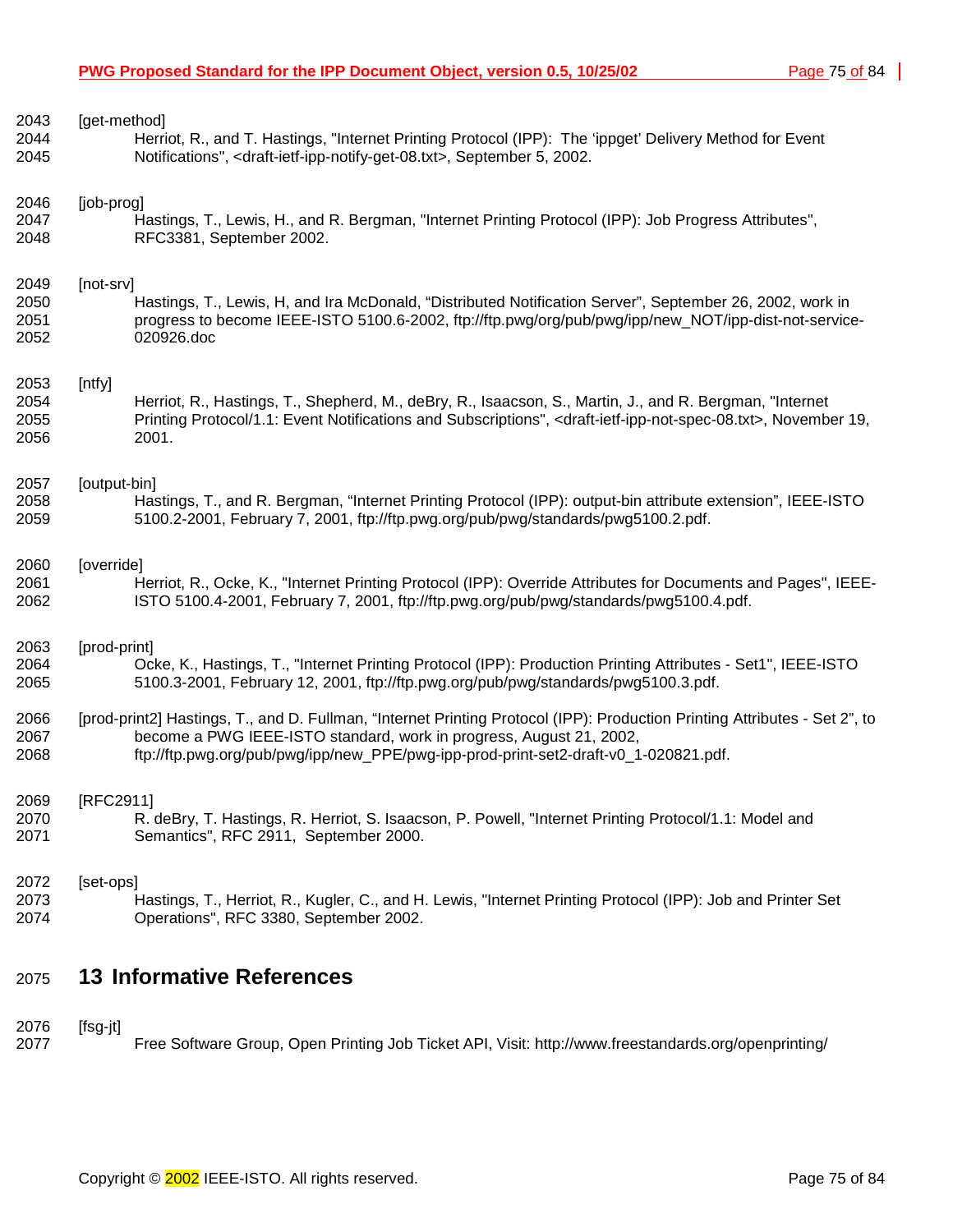<span id="page-75-0"></span>

| 2078 | [pwg-psi]                                                                                                      |
|------|----------------------------------------------------------------------------------------------------------------|
| 2079 | "Print Service Interface (PSI)", work in progress to become a PWG IEEE-ISTO standard. Visit                    |
| 2080 | http://www.pwg.org/.                                                                                           |
| 2081 | [pwg-sm]                                                                                                       |
| 2082 | Zehler, P., and S. Albright, "PWG Semantic Model", work in progress to become a PWG IEEE-ISTO                  |
| 2083 | standard, version 0.11, September 27, 2002. ftp://ftp.pwg.org/pub/pwg/Semantic-Model/PWG-Semantic-             |
| 2084 | Model.pdf                                                                                                      |
| 2085 | [RFC2565]                                                                                                      |
| 2086 | Herriot, R., Butler, S., Moore, P., and R. Turner, "Internet Printing Protocol/1.0: Encoding and Transport",   |
| 2087 | RFC 2565, April 1999.                                                                                          |
| 2088 | [RFC2566]                                                                                                      |
| 2089 | R. deBry, T. Hastings, R. Herriot, S. Isaacson, and P. Powell, "Internet Printing Protocol/1.0: Model and      |
| 2090 | Semantics", RFC 2566, April 1999.                                                                              |
| 2091 | [RFC2567]                                                                                                      |
| 2092 | Wright, D., "Design Goals for an Internet Printing Protocol", RFC 2567, April 1999.                            |
| 2093 | [RFC2568]                                                                                                      |
| 2094 | Zilles, S., "Rationale for the Structure and Model and Protocol for the Internet Printing Protocol", RFC 2568, |
| 2095 | April 1999.                                                                                                    |
| 2096 | [RFC2569]                                                                                                      |
| 2097 | Herriot, R., Hastings, T., Jacobs, N., Martin, J., "Mapping between LPD and IPP Protocols", RFC 2569, April    |
| 2098 | 1999.                                                                                                          |
| 2099 | [RFC2616]                                                                                                      |
| 2100 | R. Fielding, J. Gettys, J. Mogul, H. Frystyk, L. Masinter, P. Leach, T. Berners-Lee, "Hypertext Transfer       |
| 2101 | Protocol - HTTP/1.1", RFC 2616, June 1999.                                                                     |
| 2102 | [RFC3196]                                                                                                      |
| 2103 | Hastings, T., Manros, C., Zehler, P., Kugler, C., and H. Holst, "Internet Printing Protocol/1.1: Implementer's |
| 2104 | Guide", RFC 3196, November 2001.                                                                               |
| 2105 | [RFC3239]                                                                                                      |
| 2106 | Kugler, C., Lewis, H. and T. Hastings, "Internet Printing Protocol (IPP): Requirements for Job, Printer, and   |
| 2107 | Device Administrative Operations", RFC 3239, February 2002.                                                    |

### 2108 **14 IANA Considerations**

2109 This section contains the registration information for IANA to add to the various IPP Registries according to the 2110 | procedures defined in RFC 2911 [RFC2911] section 6 to cover the definitions in this document. The resulting 2111 registrations will be published in the http://www.iana.org/assignments/ipp-registrations registry.

2112 *Note to the RFC Editor: Replace the References below with the RFC number for the appropriate document,*  2113 *so that it accurately reflects the content of the information for the IANA Registry.*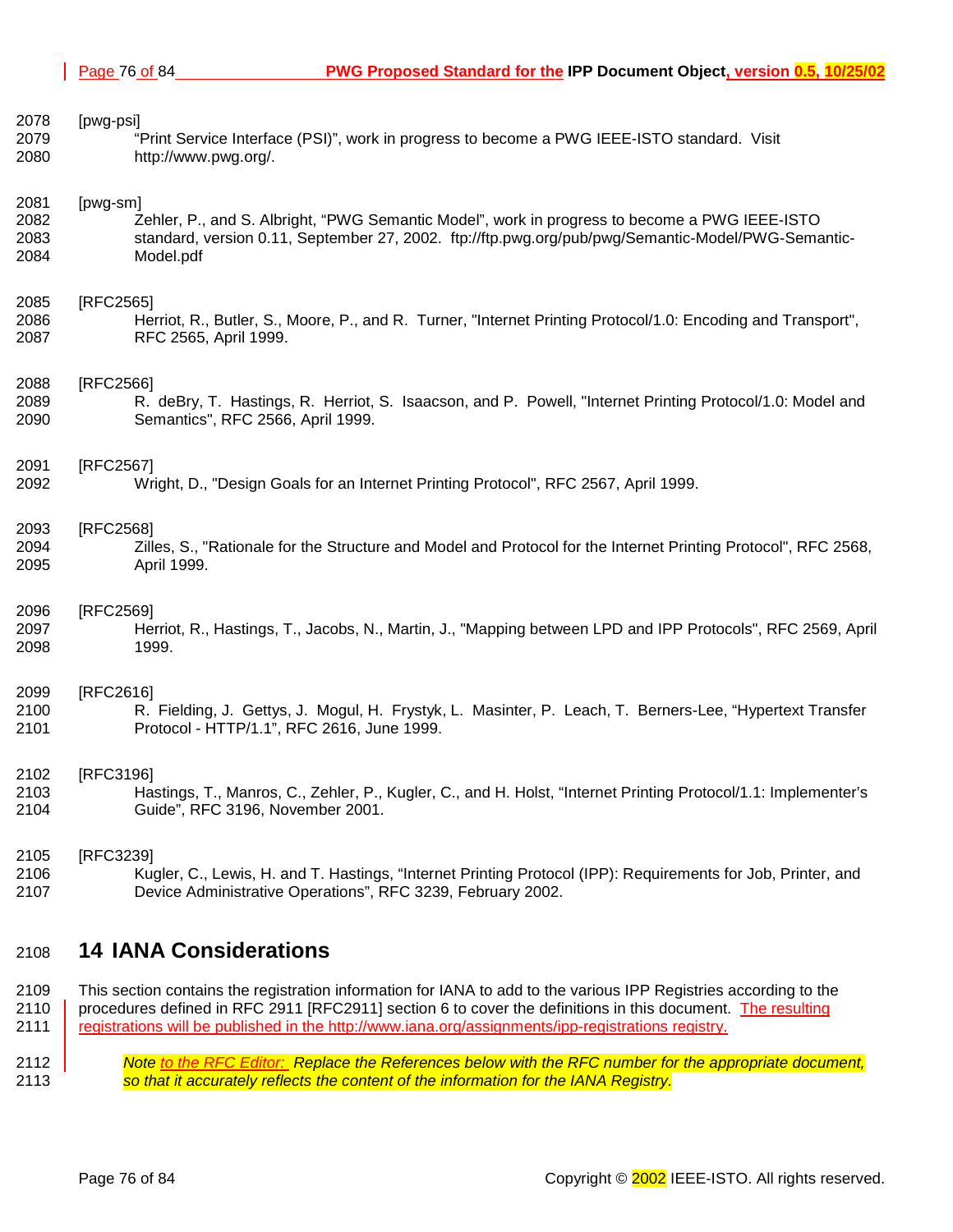## **14.1 Attribute Registrations**

2115 The following table lists all the attributes defined in this document. These are to be registered according to the 2116 procedures in RFC 2911 [RFC2911] section 6.2. 

| 2118 | Attribute Name (attribute syntax):            | Reference:       | Section: |
|------|-----------------------------------------------|------------------|----------|
| 2119 | Document Description attributes:              |                  |          |
| 2120 | Document Description attributes:              | Reference:       | Section: |
| 2121 | attributes-charset (charset)                  | [RFC2911]        | 4.3.19   |
| 2122 | attributes-natural-language (naturalLanguage) | [RFC2911]        | 4.3.20   |
| 2123 | compression (type3 keyword)                   | [RFC2911]        | 3.2.1.1  |
| 2124 | current-page-order (type2 keyword)            | [prod-print] 4.1 |          |
| 2125 | date-time-at-completed (dateTime)             | [RFC2911]        | 4.3.14.7 |
| 2126 | date-time-at-creation (dateTime)              | [RFC2911]        | 4.3.14.5 |
| 2127 | date-time-at-processing (dateTime)            | [RFC2911]        | 4.3.14.6 |
| 2128 | detailed-status-message (1setOf text (MAX))   | [RFC2911]        | 4.3.10   |
| 2129 | document-access-errors (lsetOf text(MAX))     | [RFC2911]        | 4.3.11   |
| 2130 | document-format (documentFormat)              | [RFC2911]        | 3.2.1.1  |
| 2131 | document-id-uri (uri)                         | [this spec]      | 8.2      |
| 2132 | document-message (text(127))                  | [this spec]      | 8.10     |
| 2133 | document-name (name(MAX))                     | [RFC2911]        | 3.2.1.1  |
| 2134 | document-natural-language (naturalLanguage)   | [RFC2911]        | 3.2.1.1  |
| 2135 | document-number (integer(0:MAX))              | [this spec]      | 8.1      |
| 2136 | document-state (type1 enum)                   | [this spec]      | 8.5      |
| 2137 | document-state-message (text(MAX))            | [this spec]      | 8.10     |
| 2138 | document-state-reasons (1setOf type2 keyword) | [this spec]      | $8.7+$   |
| 2139 | document-uri (uri)                            | [this spec]      | 8.3      |
| 2140 | impressions<br>(integer(0:MAX))               | [RFC2911]        | 4.3.17.2 |
| 2141 | impressions-completed (integer(0:MAX))        | [RFC2911]        | 4.3.18.2 |
| 2142 | impressions-completed-current-copy            | [job-prog]       | 4.4      |
| 2143 | (integer(0:MAX))                              |                  |          |
| 2144 | (integer(0:MAX))<br>k-octets                  | [RFC2911]        | 4.3.17.1 |
| 2145 | k-octets-processed (integer(0:MAX))           | [RFC2911]        | 4.3.18.1 |
| 2146 | last-document (boolean)                       | [RFC2911]        | 4.3.12   |
| 2147 | media-sheets (integer(0:MAX))                 | [RFC2911]        | 4.3.17.3 |
| 2148 | media-sheets-completed (integer(0:MAX))       | [RFC2911]        | 4.3.18.3 |
| 2149 | more-info (uri)                               | [RFC2911]        | 4.3.4    |
| 2150 | printer-up-time (integer (1:MAX))             | [ $RFC2911$ ]    | 4.3.14.4 |
| 2151 | sheet-completed-copy-number (integer(0:MAX))  | [job-prog]       | 4.2      |
| 2152 | time-at-completed (integer (MIN:MAX))         | [RFC2911]        | 4.3.14.3 |
| 2153 | time-at-creation (integer (MIN:MAX))          | [RFC2911]        | 4.3.14.1 |
| 2154 | time-at-processing (integer (MIN:MAX))        | [RFC2911]        | 4.3.14.2 |
| 2155 | warnings-count (integer(0:MAX))               | [override]       | 6.1      |
| 2156 |                                               |                  |          |
| 2157 |                                               |                  |          |
| 2158 | Document Templates attributes:                | Reference:       | Section: |
| 2159 | copies (integer(1:MAX))                       | [RFC2911]        | 4.2.5    |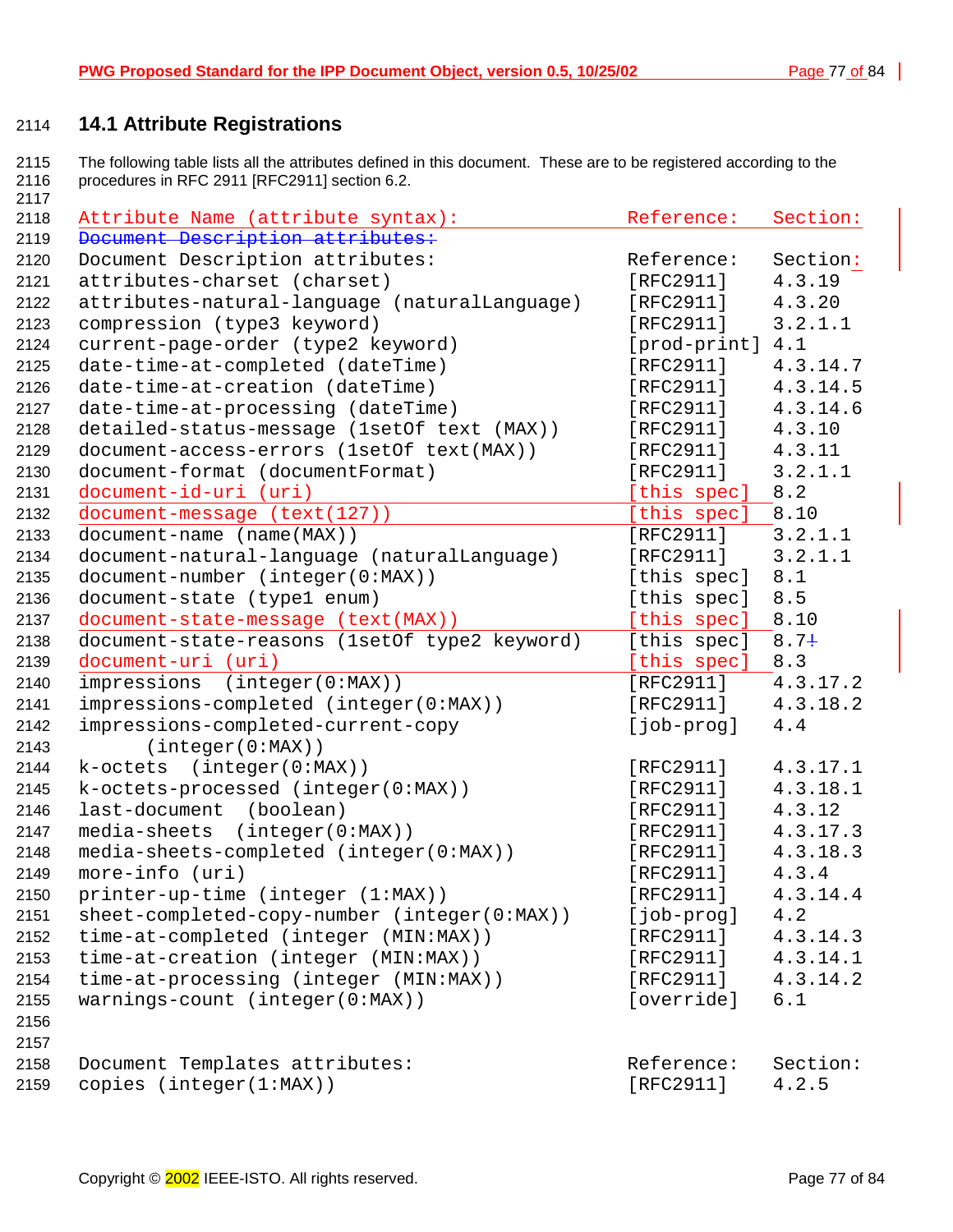```
2160 cover-back (collection) [prod-print] 3.1
2161 media (type3 keyword | name(MAX)) [prod-print] 3.1.1
2162 media-col (collection) [prod-print] 3.1.1
2163 cover-front (collection) [prod-print] 3.1
2164 cover-type (type2 keyword) [prod-print] 3.1.2
2165 media (type3 keyword | name(MAX)) [prod-print] 3.1.1
2166 media-col (collection) [prod-print] 3.1.1
2167 cover-type (type2 keyword) [prod-print] 3.1.2
2168 finishings (1setOf type2 enum) [RFC2911] 4.2.6
2169 [finish] 2
2170 finishings-col (collection) [prod-print] 3.2
2171 finishing-template (name(MAX)) [prod-print] 3.2.1
2172 stitching (collection) [prod-print] 3.2.2
2173 stitching-locations (1setOf integer(0:MAX)) [prod-print] 3.2.2.3
2174 stitching-offset (integer (0:MAX)) [prod-print] 3.2.2.2
2175 stitching-reference-edge (type2 keyword) [prod-print] 3.2.2.1
2176 force-front-side (1setOf integer(1:MAX)) [prod-print] 3.3
2177 imposition-template (type2 keyword | name(MAX)) [prod-print] 3.4
2178 insert-sheet (1setOf collection) [prod-print] 3.5
2179 insert-after-page-number (integer(0:MAX)) [prod-print] 3.5.1
2180 insert-count (integer(0:MAX)) [prod-print] 3.5.2
2181 media (type3 keyword | name(MAX)) [prod-print] 3.5.3
2182 media-col (collection) [prod-print] 3.5.3
2183 media (type3 keyword | name(MAX)) [RFC2911] 4.2.11
2184 media-col (collection) [prod-print] 3.13
2185 media-back-coating (type3 keyword | [prod-print] 3.13.10
2186 name(MAX))
2187 media-color (type3 keyword | name(MAX)) [prod-print] 3.13.4
2188 media-front-coating (type3 keyword | [prod-print] 3.13.10
2189 name(MAX))
2190 media-hole-count (integer(0:MAX)) [prod-print] 3.13.6
2191 media-info (text(255)) [prod-print] 3.13.3
2192 media-key (type3 keyword | name(MAX)) [prod-print] 3.13.1
2193 media-order-count (integer(1:MAX)) [prod-print] 3.13.7
2194 media-preprinted (type3 keyword | name(MAX)) [prod-print] 3.13.5
2195 media-recycled (type3 keyword | name(MAX)) [prod-print] 3.13.11
2196 media-size (collection) [prod-print] 3.13.8
2197 x-dimension (integer(0:MAX)) [prod-print] 3.13.8.1
2198 y-dimension (integer(0:MAX)) [prod-print] 3.13.8.2
2199 media-type (type3 keyword | name(MAX) [prod-print] 3.13.2
2200 media-weight-metric (integer(0:MAX)) [prod-print] 3.13.9
2201 media-input-tray-check (type3 keyword | [prod-print] 3.14
2202 name(MAX))
2203 number-up (integer(1:MAX)) [RFC2911] 4.2.9
2204 orientation-requested (type2 enum) [RFC2911] 4.2.10
2205 output-bin (type2 keyword | name(MAX)) [output-bin] 2.1
```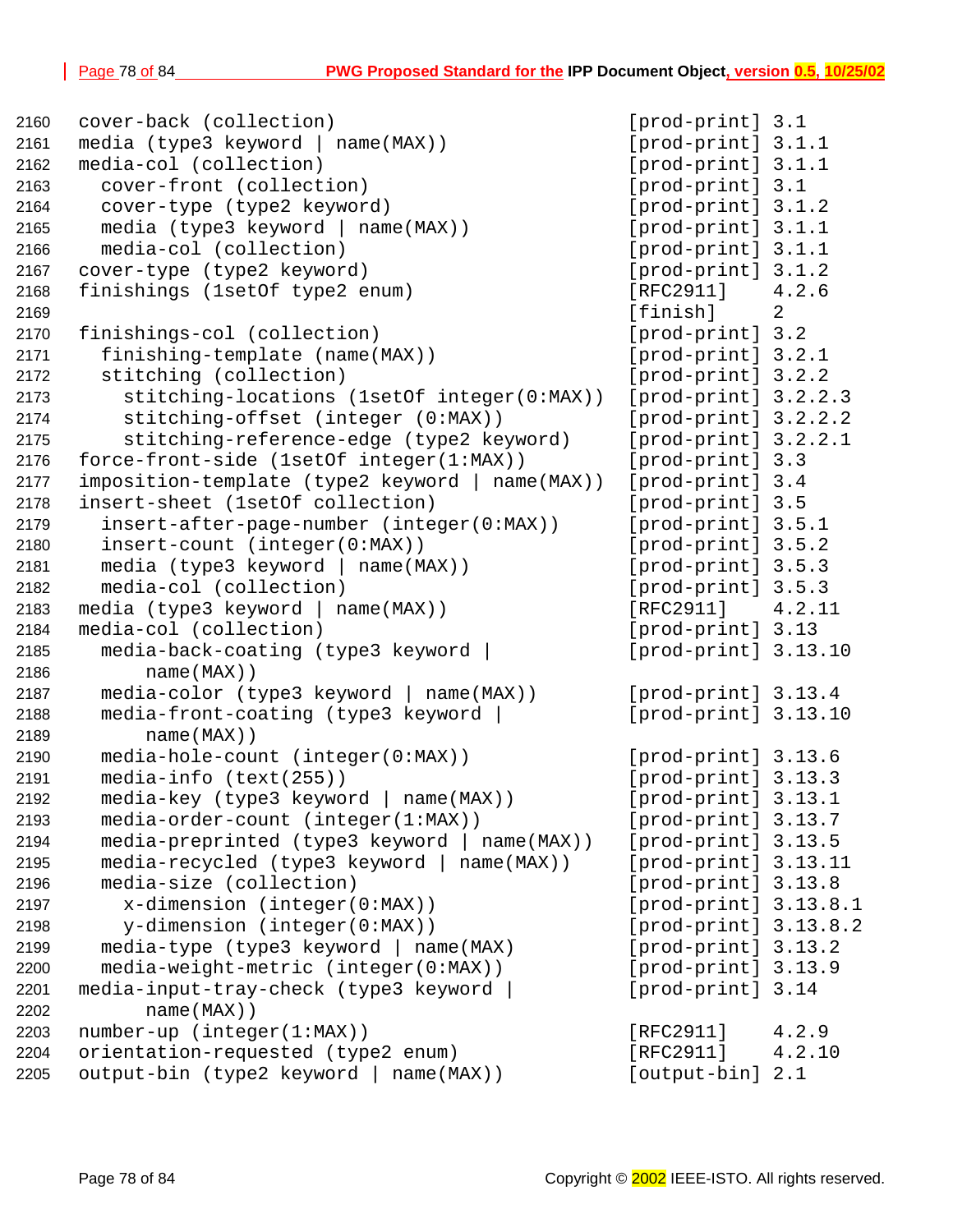#### **PWG Proposed Standard for the IPP Document Object, version 0.5, 10/25/02** Page 79 of 84 |

| page-delivery (type2 keyword)                                                          | [prod-print] 3.15   |          |
|----------------------------------------------------------------------------------------|---------------------|----------|
| page-order-received (type2 keyword)                                                    | [prod-print]        | 3.16     |
| page-overrides (1setOf collection)                                                     | [override]          | 5.2      |
| document-copies (1setOf rangeOfInteger(MAX))                                           | [override]          | 5.2.3    |
| input-documents (1setOf rangeOfInteger(MAX))                                           | [override]          | 5.2.1    |
| output-documents (1setOf rangeOfInteger(MAX))                                          | [override]          | 5.2.2    |
| pages (1setOf rangeOfInteger(MAX))                                                     | [override]          | 5.2.4    |
| <any attributes="" job="" other="" td="" template="" that<=""><td></td><td></td></any> |                     |          |
| affect pages, such as media or media-col (                                             |                     |          |
| page-ranges (1setOf rangeOfInteger(1:MAX))                                             | [RFC2911]           | 4.2.7    |
| pages-per-subset (1setOf integer(1:MAX))                                               | [prod-print] 5.3    |          |
| presentation-direction-number-up (type2                                                | [prod-print] 3.17   |          |
| keyword)                                                                               |                     |          |
| print-quality (type2 enum)                                                             | [RFC2911]           | 4.2.13   |
| printer-resolution (resolution)                                                        | [RFC2911]           | 4.2.12   |
| separator-sheets (collection)                                                          | [prod-print] 3.18   |          |
| media (type3 keyword   name(MAX))                                                      | [prod-print] 3.18.2 |          |
| media-col (collection)                                                                 | [prod-print] 3.18.2 |          |
| separator-sheets-type (type3 keyword                                                   | [prod-print] 3.18.1 |          |
| $name(MAX)$ )                                                                          |                     |          |
| sheet-collate (type2 keyword)                                                          | [job-prog]          | 3.1      |
| sides (type2 keyword)                                                                  | [RFC2911]           | 4.2.8    |
| x-image-position (type2 keyword)                                                       | [prod-print] 3.19.2 |          |
| x-image-shift (integer(MIN:MAX))                                                       | [prod-print] 3.19.3 |          |
| x-side1-image-shift (integer(MIN:MAX))                                                 | [prod-print] 3.19.4 |          |
| x-side2-image-shift (integer(MIN:MAX))                                                 | [prod-print] 3.19.5 |          |
| y-image-position (type2 keyword)                                                       | [prod-print] 3.19.6 |          |
| y-image-shift (integer(MIN:MAX))                                                       | [prod-print] 3.19.7 |          |
| y-sidel-image-shift (integer(MIN:MAX))                                                 | [prod-print] 3.19.8 |          |
| y-side2-image-shift (integer(MIN:MAX))                                                 | [prod-print] 3.19.9 |          |
|                                                                                        |                     |          |
| Job Template attributes:                                                               | Reference:          | Section: |
| job-copies (integer(1:MAX))                                                            | [this spec]         | 7.1.1    |
| job-cover-back (collection)                                                            | [this spec]         | 7.1.2    |
| <member "cover-back"="" are="" as="" attributes="" same="" the=""></member>            |                     |          |
| job-cover-front (collection)                                                           | [this spec]         | 7.1.3    |
| <member "cover-front"="" are="" as="" attributes="" same="" the=""></member>           |                     |          |
| job-finishings (1setOf type2 enum)                                                     | [this spec]         | 7.1.4    |
| job-finishings-col (1setOf collection)                                                 | [this spec]         | 7.1.5    |
| <member "finishings-col"="" are="" as="" attributes="" same="" the=""></member>        |                     |          |
| Printer Descriptions:                                                                  | Reference:          | Section: |
|                                                                                        |                     |          |
| document-creation-attributes-supported (1setOf type2 keyword)                          |                     |          |
|                                                                                        | [this spec]         | 9.1      |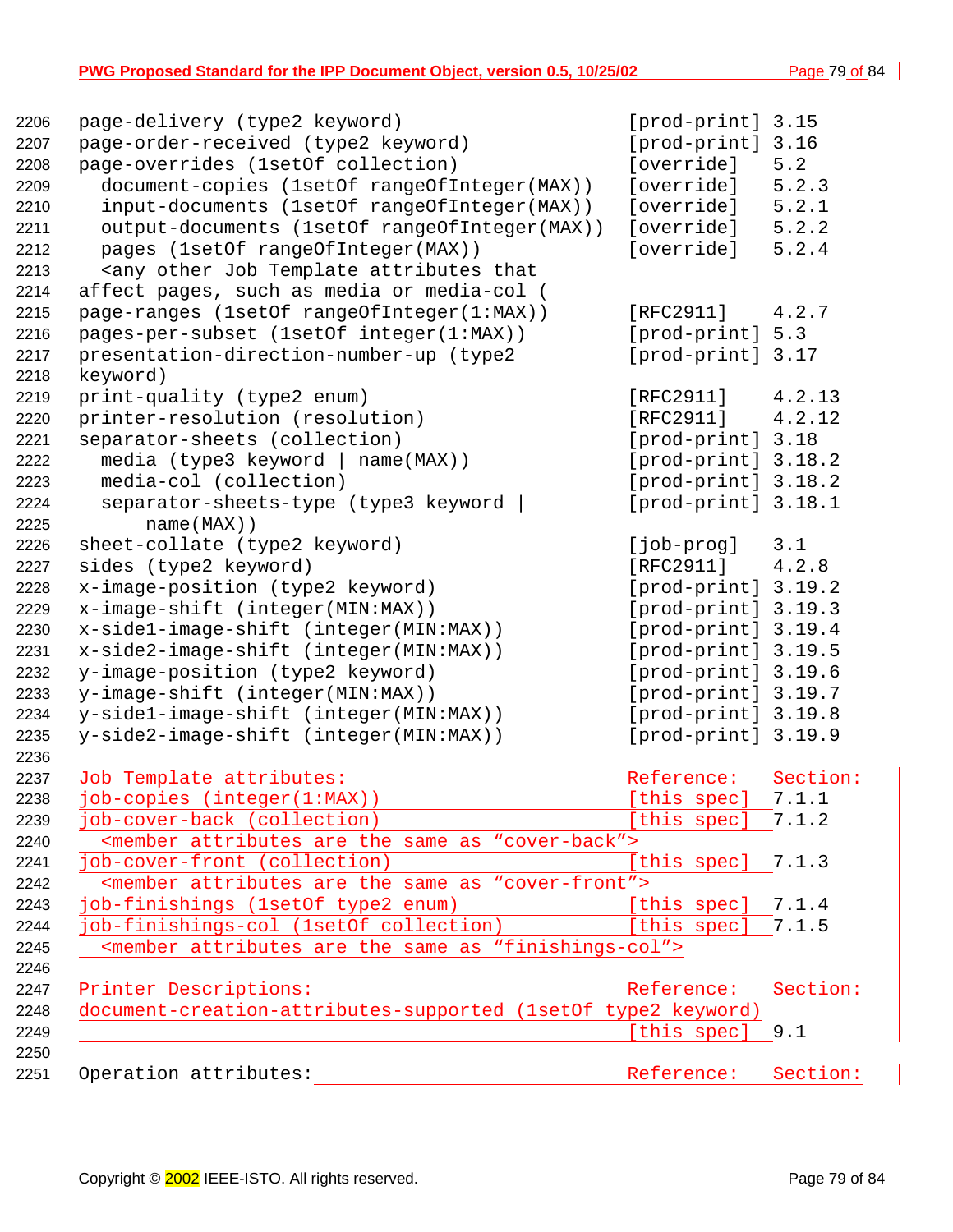| 2252 | document-mandatory-attributes (1setOf type2 keyword)                                                                  |             |          |
|------|-----------------------------------------------------------------------------------------------------------------------|-------------|----------|
| 2253 |                                                                                                                       | [this spec] | 6.2.3    |
| 2254 | document-message (text(127))                                                                                          | [this spec] | 3.9.1.1  |
| 2255 | input-document-number (integer(1:MAX))                                                                                | [this spec] | 3.1.1.13 |
| 2256 | job-mandatory-attributes (1setOf type2 keyword)                                                                       | [this spec] | 6.2.2    |
| 2257 | last-document (boolean)                                                                                               | [this spec] | 3.1.1.2  |
| 2258 |                                                                                                                       |             |          |
| 2259 | 14.2 Additional Enum Attribute Value Registrations for the "operations-supported"                                     |             |          |
| 2260 | <b>Printer Attribute</b>                                                                                              |             |          |
| 2261 | The following table lists all the new enum attribute values defined in this document as additional type2 enum values  |             |          |
| 2262 | for use with the "operations-supported" Printer Description attribute. These are to be registered according to the    |             |          |
| 2263 | procedures in RFC 2911 [RFC2911] section 6.1.                                                                         |             |          |
| 2264 |                                                                                                                       |             |          |
| 2265 | Value<br>Name                                                                                                         | Reference   | Section: |
| 2266 |                                                                                                                       | ------      |          |
| 2267 | document-state (type1 enum)                                                                                           | [this spec] | \$8.5    |
| 2268 | 3<br>pending                                                                                                          | [this spec] | 88.5     |
| 2269 | 5<br>processing                                                                                                       | [this spec] | 88.5     |
| 2270 | 7<br>canceled                                                                                                         | [this spec] | \$8.5    |
| 2271 | 8<br>aborted                                                                                                          | [this spec] | \$8.5    |
| 2272 | 9<br>completed                                                                                                        | [this spec] | \$8.5    |
| 2273 |                                                                                                                       |             |          |
| 2274 | job-finishings (1setOf type2 enum)                                                                                    | [this spec] | §7.1.4   |
| 2275 | <enum "finishings"="" are="" as="" same="" the="" values=""></enum>                                                   |             |          |
| 2276 |                                                                                                                       |             |          |
| 2277 | operations-supported (type2 enum):                                                                                    |             |          |
| 2278 | 0x0032<br>Cancel-Current-Document                                                                                     | [this-spec] | §3.10    |
| 2279 | 0x0033<br>Cancel-Document                                                                                             | [this-spec] | \$3.9    |
| 2280 | 0x0034<br>Get-Document-Attributes                                                                                     | [this-spec] | \$3.5    |
| 2281 | 0x0035<br>Get-Documents                                                                                               | [this-spec] | §3.7     |
| 2282 | 0x0036<br>Delete-Document                                                                                             | [this-spec] | §3.11    |
| 2283 | 0x0037<br>Set-Document-Attributes                                                                                     | [this-spec] | \$3.8    |
| 2284 | 0x0038<br>Validate-Document                                                                                           | [this-spec] | \$3.5    |
| 2285 | 0x0039<br>Create-Document                                                                                             | [this-spec] | \$3.1    |
| 2286 | 0x003A<br>Send-Data                                                                                                   | [this-spec] | \$3.2    |
| 2287 | -§The resulting enum attribute value registrations will be published in the                                           |             |          |
| 2288 | http://www.iana.org/assignments/ipp-registrations registry.                                                           |             |          |
| 2289 |                                                                                                                       |             |          |
| 2290 | <b>14.3 Operation Registrations</b>                                                                                   |             |          |
| 2291 | The following table lists all of the operations defined in this document. These are to be registered according to the |             |          |
| 2292 | procedures in RFC 2911 [RFC2911] section 6.4.                                                                         |             |          |
| 2293 |                                                                                                                       |             |          |
| 2294 | Operations:                                                                                                           | Reference:  | Section: |
| 2295 | Cancel-Current-Document                                                                                               | [this-spec] | \$33.10  |

|  | 2295   Cancel-Current-Document |
|--|--------------------------------|
|--|--------------------------------|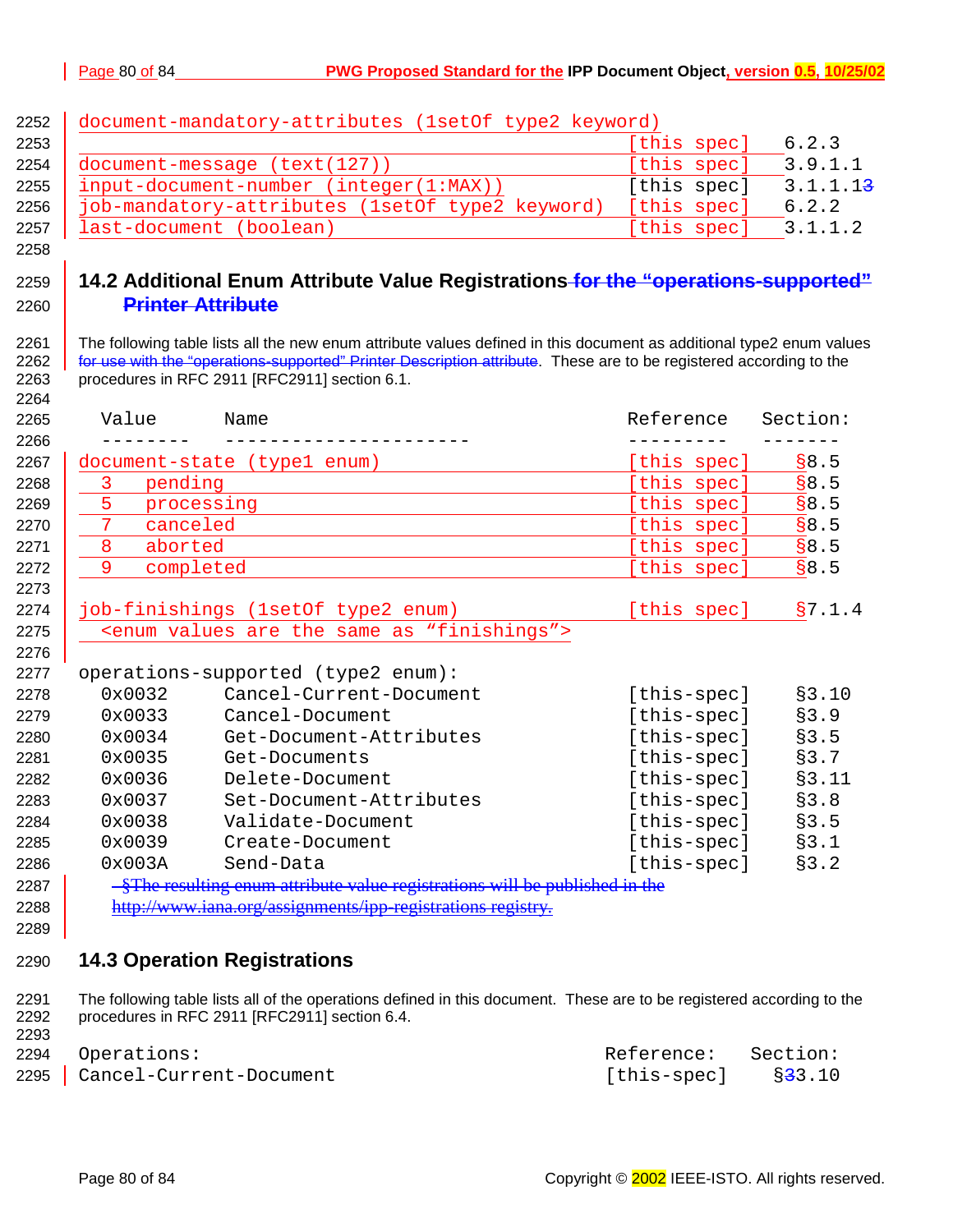| PWG Proposed Standard for the IPP Document Object, version 0.5, 10/25/02 | Page 81 of 84 |
|--------------------------------------------------------------------------|---------------|
|                                                                          |               |

| 2296 | Cancel-Document         | [this-spec] | $\S 33.9$      |
|------|-------------------------|-------------|----------------|
| 2297 | Get-Document-Attributes | [this-spec] | $\S$ 3 3 . 5   |
| 2298 | Get-Documents           | [this-spec] | $\S$ 3 3 . 7   |
| 2299 | Delete-Document         | [this-spec] | $\S$ 3 3 . 1 1 |
| 2300 | Set-Document-Attributes | [this-spec] | $\S$ 3 3 . 8   |
| 2301 | Validate-Document       | [this-spec] | $\S$ 33.5      |
| 2302 | Create-Document         | [this-spec] | §3.1           |
| 2303 | Send-Data               | [this-spec] | §3.2           |
|      |                         |             |                |

2304

## 2305 **15 Internationalization Considerations**

2306 The internationalization considerations for this extension for handling the Document object are the same as for<br>2307 handling the Job object in [RFC2911]. handling the Job object in [RFC2911].

### 2308 **16 Security Considerations**

2309 The Document object should provide no more increased security considerations than the Job object. The Printer 2310 MUST provide the same access control for Document objects as for Job objects.

### 2311 **17 Contributors**

### 2312 **18 Acknowledgments**

## 2313 **19 Author's Address**

| 2314 | Tom Hastings                       |
|------|------------------------------------|
| 2315 | <b>Xerox Corporation</b>           |
| 2316 | 737 Hawaii St.                     |
| 2317 | El Segundo, CA 90245               |
| 2318 |                                    |
| 2319 | Phone: 310 333-6413                |
| 2320 | Fax: 310 333-5514                  |
| 2321 | e-mail: hastings@cp10.es.xerox.com |
| 2322 |                                    |
| 2323 | Peter Zehler                       |
| 2324 | <b>Xerox Corporation</b>           |
| 2325 | MS: 0128-30E                       |
| 2326 | 800 Phillips Road                  |
| 2327 | Webster, NY 14580-9701             |
| 2328 |                                    |
| 2329 | Phone: $1+585+2658755$             |
| 2330 | Fax:                               |
| 2331 | e-mail: PZehler@crt.xerox.com      |
| 2332 |                                    |
|      |                                    |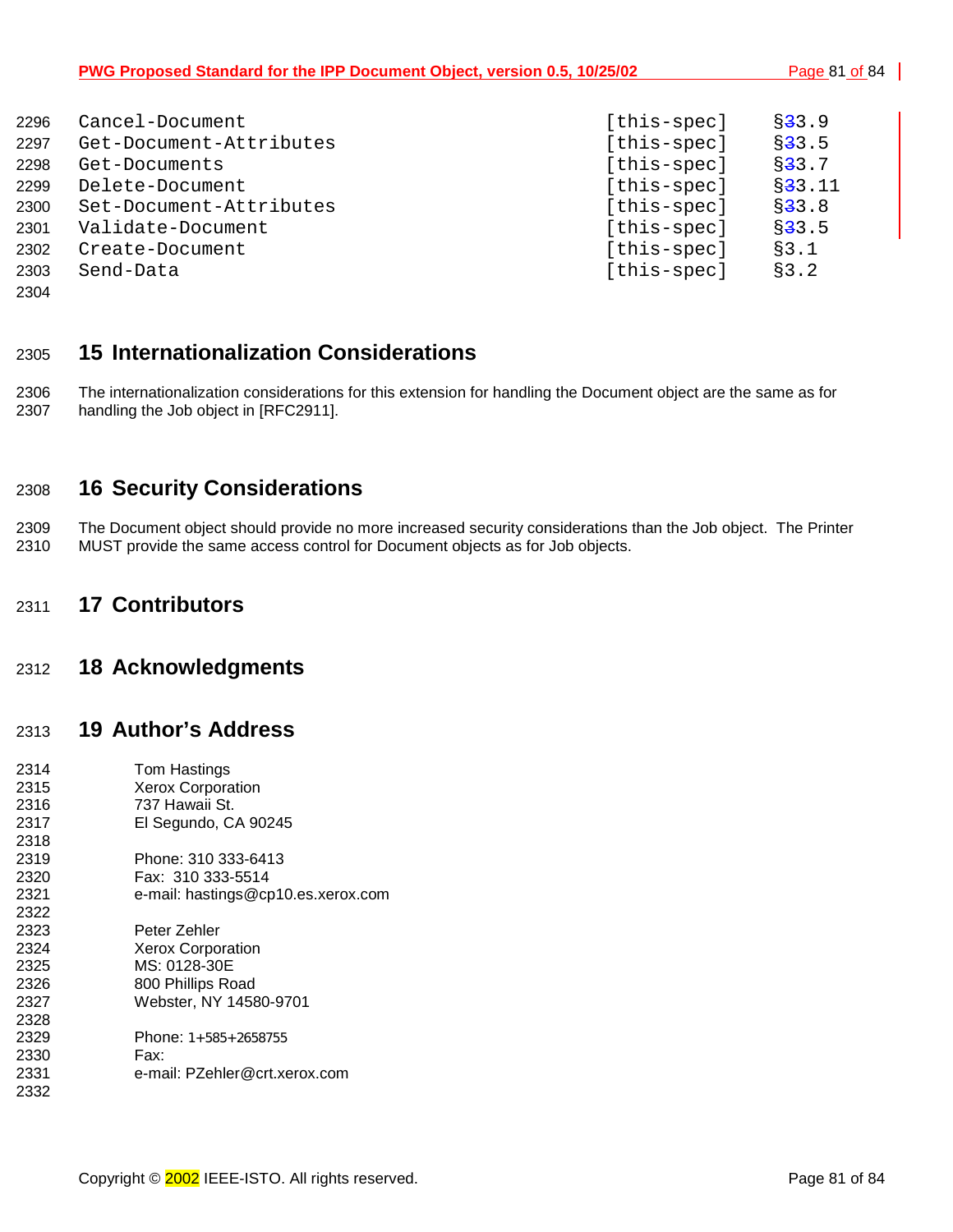- 2333 Additional contributors:
- 2334 2335 Don Fullman, Xerox
- 2336 Ira McDonald, High North

## 2337 **20 Appendix A: Document operations compared to Job operations**

2338 This appendix compares the Document operations with the existing Job operations to show the parallelism.

2339 Table 14 compares the Job and Document operations. The two Conf. columns indicate the conformance

2340 requirements (REQUIRED = REQ, OPTIONAL = OPT) for the Job and Document operations respectively. A "REQ" 2341 in the Document Conformance column means if the Document object is supported. Whether a Document operation 2342 is a method on the Job object or the Document object depends on the modeling regime and is not an essential part 2343 of the semantics described here, since these semantics are intended to apply to both to object-oriented and object-2344 based protocols, APIs, and implementations.

#### 2345 **Table 14 - Document operations compared to Job operations**

| Job operations             | Job        | Document operations                                             |               |
|----------------------------|------------|-----------------------------------------------------------------|---------------|
|                            | Conf.      |                                                                 |               |
| <b>Cancel-Current-Job</b>  | <b>OPT</b> | <b>Cancel-Current-Document</b>                                  | <b>OPT</b>    |
| Cancel-Job                 | <b>REQ</b> | <b>Cancel-Document</b>                                          | <b>OPTREQ</b> |
| Create-Job                 | <b>OPT</b> | <b>Create-Document</b>                                          | <b>REQ</b>    |
| <b>Get-Job-Attributes</b>  | <b>REQ</b> | <b>Get-Document-Attributes</b>                                  | <b>REQ</b>    |
| Get-Jobs                   | <b>REQ</b> | <b>Get-Documents</b>                                            | <b>REQ</b>    |
| Hold-Job                   |            | N/A, can only hold an entire job.                               |               |
| Print-Job                  | <b>REQ</b> | Send-Document (existing operation - see [RFC2911] with an       | $REQ^{50}$    |
|                            |            | additional Document attributes group defined in section 3.3)    |               |
| <b>Print-URI</b>           | <b>OPT</b> | Send-URI (existing operation - see [RFC2911] with an additional | <b>OPT</b>    |
|                            |            | Document attributes group defined in section 3.4)               |               |
| N/A                        |            | Send-Data                                                       | <b>REQ</b>    |
| Promote-Job                | <b>OPT</b> | N/A, can only promote an entire job                             |               |
| Purge-Jobs                 | <b>OPT</b> | Delete-Document                                                 | <b>OPT</b>    |
| Release-Held-New-Jobs      | <b>OPT</b> | N/A, can only release entire jobs                               |               |
| Release-Job                | <b>OPT</b> | N/A, can only release an entire job                             |               |
| Reprocess-Job              | <b>OPT</b> | N/A, can only reprocess an entire job                           |               |
| Restart-Job                | <b>OPT</b> | N/A, can only restart an entire job                             |               |
| Resume-Job                 | <b>OPT</b> | N/A, can only resume an entire job                              |               |
| <b>Schedule-Job-After</b>  | <b>OPT</b> | N/A, can only schedule an entire job                            |               |
| <b>Set-Job-Attributes</b>  | <b>OPT</b> | <b>Set-Document-Attributes</b>                                  | <b>OPT</b>    |
| <b>Suspend-Current-Job</b> | <b>OPT</b> | N/A, can only suspend an entire job in order to run another one |               |
| Validate-Job               | <b>REQ</b> | <b>Validate-Document</b>                                        | <b>REQ</b>    |

2346 2347

 $50\,$ The Send-Document operation is OPTIONAL for a Printer to conform to [RFC2911], but is REQUIRED for a Printer to conform to this Document object specification.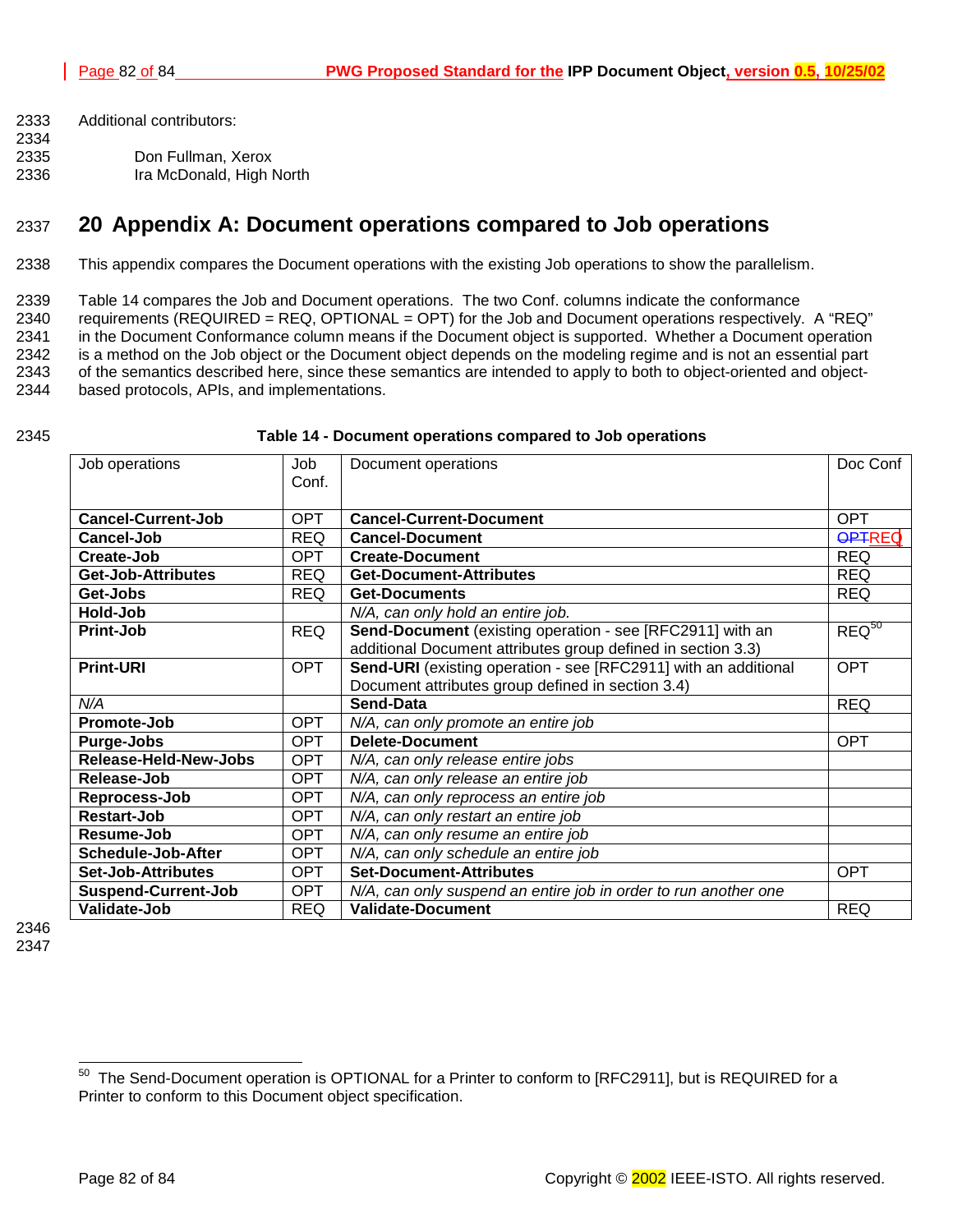# 2348 **21 Annex B: Change Log (informative)**

| 2349 |    | Version 0.5, 25 October 2002, as a result of the PWG Semantic Model telecon, October 24, 2002:                       |
|------|----|----------------------------------------------------------------------------------------------------------------------|
| 2350 |    | 1. Fixed the title to say "Proposed Standard" and removed the 5100.n number until the document is approved           |
| 2351 |    | by the PWG Last Call to progress as a Draft Standard.                                                                |
| 2352 |    | Changed Cancel-Document from OPTIONAL to REQUIRED.                                                                   |
| 2353 |    | 3. Added Table 3 and Table 4 to show the request and response signatures of the Document Creation and                |
| 2354 |    | Validation operations.                                                                                               |
| 2355 |    | 4. Renamed the "document-number" operation attribute to "input-document-number", to agree with [override]            |
| 2356 |    | and because the Document object is really the Input Document (as opposed to the Output Document). The                |
| 2357 |    | Printer copies this value to the Document's "document-number" Document Description attribute.                        |
| 2358 | 5. | Clarified that the Printer MUST reject a Create-Document request if the "document-number" already exists.            |
| 2359 | 6. | Clarified that the client cannot supply Subscription attributes in any Document Creation requests.                   |
| 2360 |    | Added "document-message" (text(127)) operation attribute to the Document Creation requests to go with the            |
| 2361 |    | "document-message" agreement (see point #15).                                                                        |
| 2362 |    | 8. Fixed Create-Document response to return Job status attributes in Group 3 and Document status attributes          |
| 2363 |    | in Group 4.                                                                                                          |
| 2364 | 9. | Required the Printer to return just the "document-number" and "document-id-uri" (uri) Document Description           |
| 2365 |    | attribute in a Document Creation response.                                                                           |
| 2366 |    | 10. Added the "document-mandatory-attributes" operation attribute.                                                   |
| 2367 |    | 11. Separated the returned Job status attributes and the Document status attributes into two groups, one Job         |
| 2368 |    | Attributes and the other Document attributes.                                                                        |
| 2369 |    | 12. Allowed the client to supply or omit the "document-uri" operation attribute in a Validate-Job request.           |
| 2370 |    | 13. Clarified that the "document-number" operation attribute MUST follow the Printer and Job Target in Group 1.      |
| 2371 |    | 14. Changed the Get-Documents response when there is no "requested-attributes" to simply "document-number"           |
| 2372 |    | and "document-id-uri" to be parallel with the Get-Jobs operation.                                                    |
| 2373 |    | 15. Changed the "message" operation attribute in Cancel-Document and Cancel-Current-Document to                      |
| 2374 |    | "document-message" operation attribute which the Printer copies to the "document-message" Document                   |
| 2375 |    | Description attribute for use both by the user and the operator.                                                     |
| 2376 |    | 16. Clarified that the "document-state-reasons" values never affect Job scheduling.                                  |
| 2377 |    | 17. Made Job Level - page override programming higher precedence than Document level Document object                 |
| 2378 |    | attributes.                                                                                                          |
| 2379 |    | 18. Clarified PDL document data precedence and its relationship to Job Template attributes ending with "-            |
| 2380 |    | requested".                                                                                                          |
| 2381 |    | 19. In Table 6, flagged the operation attributes that the Printer copies to the corresponding Job and Document       |
| 2382 |    | <b>Description attributes in Document Creations operations.</b>                                                      |
| 2383 |    | 20. Fixed "job-mandatory-attributes" operation attribute so its only supplied at Job level, now that we have         |
| 2384 |    | "document-mandatory-attributes" operation attribute.                                                                 |
| 2385 |    | 21. Clarified that "ipp-attribute-fidelity" can be supplied at both the Job and Document Levels and how it interacts |
| 2386 |    | with "job-mandatory-attributes" and "document-mandatory-attributes" operation attributes.                            |
| 2387 |    | 22. Disallowed "output-bin" at the Document Level (and Page Level). It subsets the single stream of Input-Pages      |
| 2388 |    | across Input-Documents.                                                                                              |
| 2389 |    | 23. Disallowed "page-ranges" at the Page Level.                                                                      |
| 2390 |    | 24. Disallowed "pages-per-subset" at the Document level (and Page Level).                                            |
| 2391 |    | 25. Disallowed "separator-sheets" at the Page Level.                                                                 |
| 2392 |    | 26. Added "document-printer-up-time" Document Description attribute for Get-Documents and Get-Document-              |
| 2393 |    | Attributes responses that the Printer MUST support, just like "job-printer-up-time" operation attribute for Get-     |
| 2394 |    | Jobs and Get-Job-Attributes.                                                                                         |
| 2395 |    |                                                                                                                      |
| 2396 |    | Version 0.4, 14 September-October 2002:                                                                              |
| 2397 |    | 1. Added the operation specifications.                                                                               |
| 2398 |    | 2. Added the Create-Document and Send-Data to be more parallel with Jobs and support PWG PSI.                        |
| 2399 | 3. | Resolved the 15 issues in version 0.3 as discussed on the mailing list.                                              |
| 2400 | 4. | Added the Attribute Precedence section 5.                                                                            |
| 2401 | 5. | Added [prod-print2] attributes.                                                                                      |